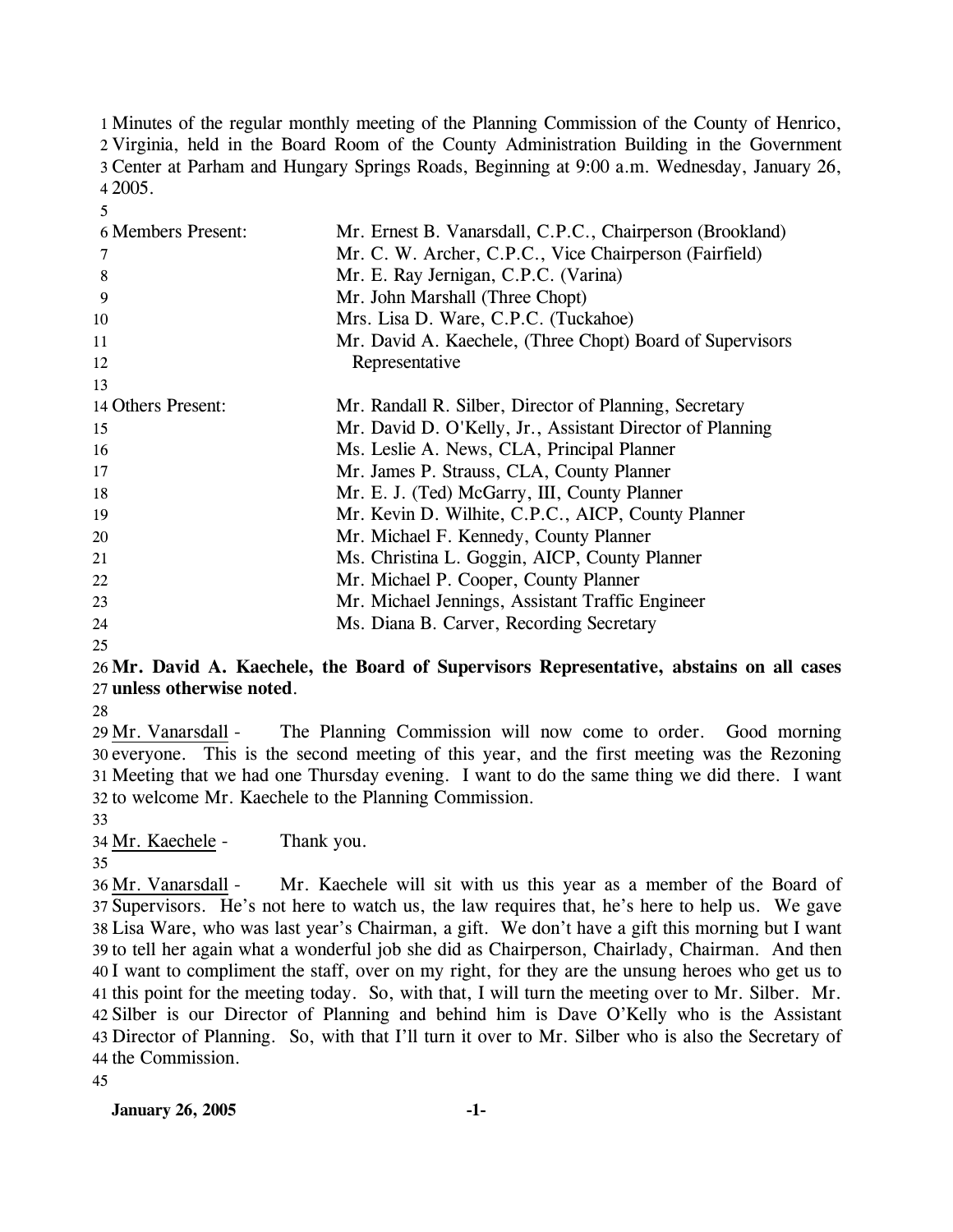Thank you, Mr. Chairman, we appreciate that. Good morning, 47 everyone. We do have a very heavy agenda. There are a few items on the Expedited Agenda 48 so hopefully we can move along fairly quickly this morning. We do have all of the members 49 of the Commission present this morning. So, we can conduct business. The first item on the 50 agenda would be to review the deferrals and withdrawals. I'm not aware of any withdrawals 51 this morning, but there are a number of items on the list for deferrals. Ms. News.  $46$  Mr. Silber -52

Good morning, Mr. Chairman, members of the Commission. Staff is 54 aware of three requests for deferrals. The first is on page seven of your agenda and it is 55 located in the Three Chopt District. This is POD-47-04, the architecturals for the Retail 56 Building & Bank – Town Center  $@$  Twin Hickory. The applicant is requesting deferral until 57 February 23, 2005. 53 Ms. News -

58

## 59 **PLAN OF DEVELOPMENT–ARCHITECTURAL PLANS**

60 **(Deferred from the December 15, 2004, Meeting)** 

61

| POD-47-04<br>Retail Building $& Bank -$<br>Town Center @ Twin<br>Hickory - Nuckols Road | Hankins & Anderson for Twin Hickory (E&A), LLC:<br>Request for approval of architectural plans, as required by<br>Chapter 24, Section 24-106 of the Henrico County Code, for a<br>4,000 square foot retail building and a 3,700 square foot bank<br>with drive-thru facilities. The 1.61-acre site is located at the<br>southwest intersection of Old Nuckols Road and Nuckols Road<br>in the Town Center @ Twin Hickory Shopping Center on<br>parcel 745-773-9641. The zoning is B-2C, Business District |
|-----------------------------------------------------------------------------------------|-----------------------------------------------------------------------------------------------------------------------------------------------------------------------------------------------------------------------------------------------------------------------------------------------------------------------------------------------------------------------------------------------------------------------------------------------------------------------------------------------------------|
|                                                                                         | (Conditional). County water and sewer. (Three Chopt)                                                                                                                                                                                                                                                                                                                                                                                                                                                      |

62

Is there anyone in the audience in opposition to deferral of this case. This case is in the Three Chopt District and it's POD-47-04, Retail Building & Bank – Town 64 65 Center @ Twin Hickory? No opposition. Mr. Marshall 63 Mr. Vanarsdall -

66

Mr. Chairman, I move that case POD-47-04, be deferred to the February 23 meeting, at the request of the applicant. 68 67 Mr. Marshall -

69

70 Mr. Archer - Second.

71

The motion was made by Mr. Marshall and seconded by Mr. Archer. 73 All in favor say aye...all opposed say nay. 72 Mr. Vanarsdall -

74

75 At the request of the applicant, the Planning Commission deferred POD-47-04, Retail Building 76 – Town Center @ Twin Hickory, to its February 23, 2005, meeting. 77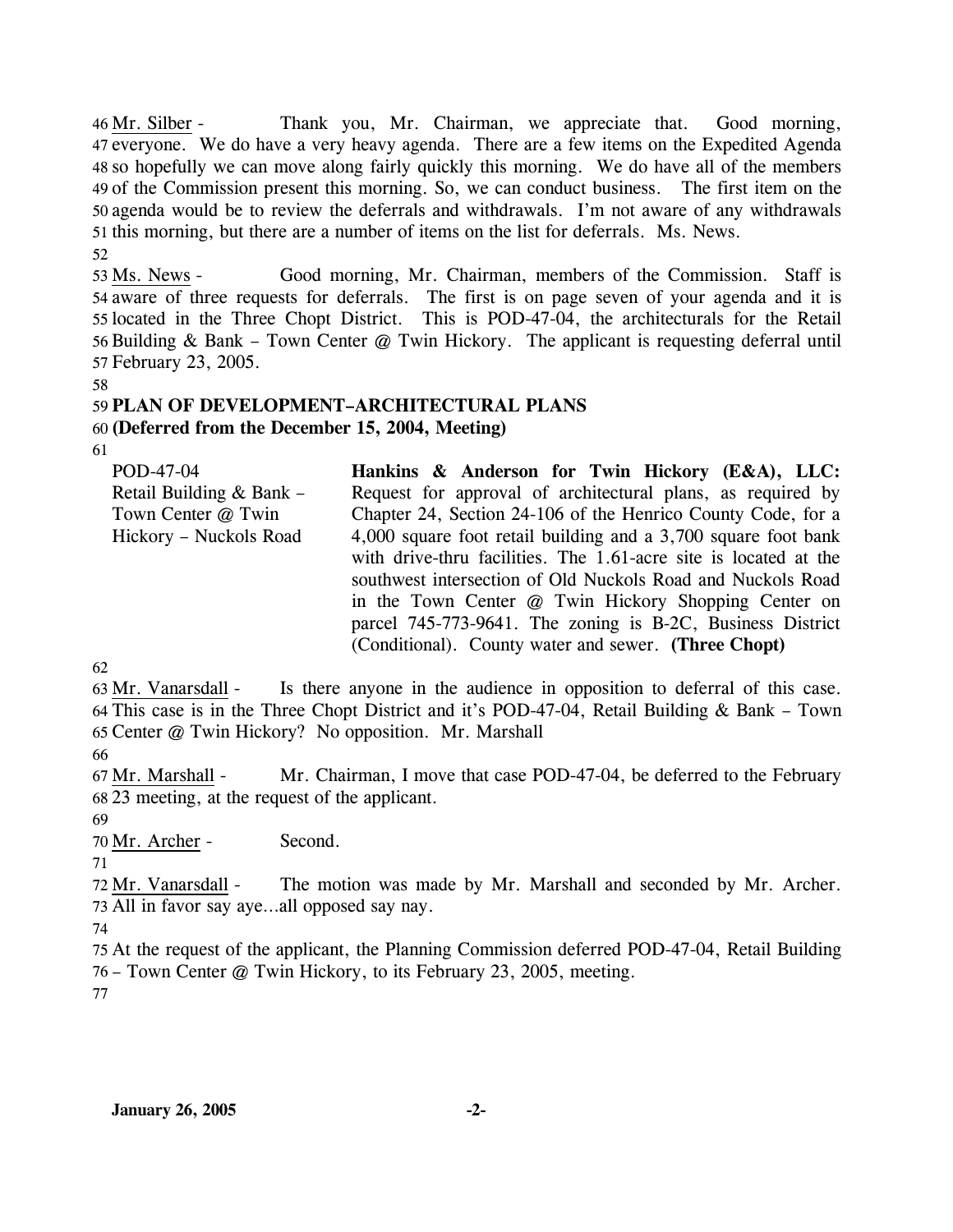### 78 **SUBDIVISION (Deferred from the December 15, 2004, Meeting)**

79

| <b>Majestic Meadows</b> | Engineering Design Associates for Reginald H. Nelson, IV        |
|-------------------------|-----------------------------------------------------------------|
| (September 2004 Plan)   | and Phyllis Marie Nelson: The 180.94-acre site proposed for a   |
|                         | subdivision of 130, single-family homes is located at 9421      |
|                         | Osborne Turnpike at the northeast corner of the intersection of |
|                         | Osborne Turnpike and Kingsland Road on parcel 808-672-          |
|                         | 3167. The zoning is A-1, Agricultural District. Individual well |
|                         | and septic tank/drainfield. (Varina) 130 Lots                   |

80

It is my understanding, that the Commission is requesting deferral of this 82 case until the February 23, 2005, meeting. 81 Ms. News -

83

Is there anyone in the audience in opposition to the deferral of this 85 Varina case, Majestic Meadows (September 2004 Plan)? There's no opposition. Mr. Jernigan. 84 Mr. Vanarsdall -

87

Mr. Chairman, I make a motion to defer subdivision Majestic Meadows (September 2004 Plan) to February 23, 2005, by request of the Commission. 89 88 Mr. Jernigan -

90

91 Mrs. Ware - Second.

92

The motion was made by Mr. Jernigan and seconded by Mrs. Ware. All 94 in favor say aye...all opposed say nay. The ayes have it. The motion is passed. 93 Mr. Vanarsdall -95

96 The Planning Commission deferred Majestic Meadows (September 2004 Plan) to its February 97 23, 2005, meeting.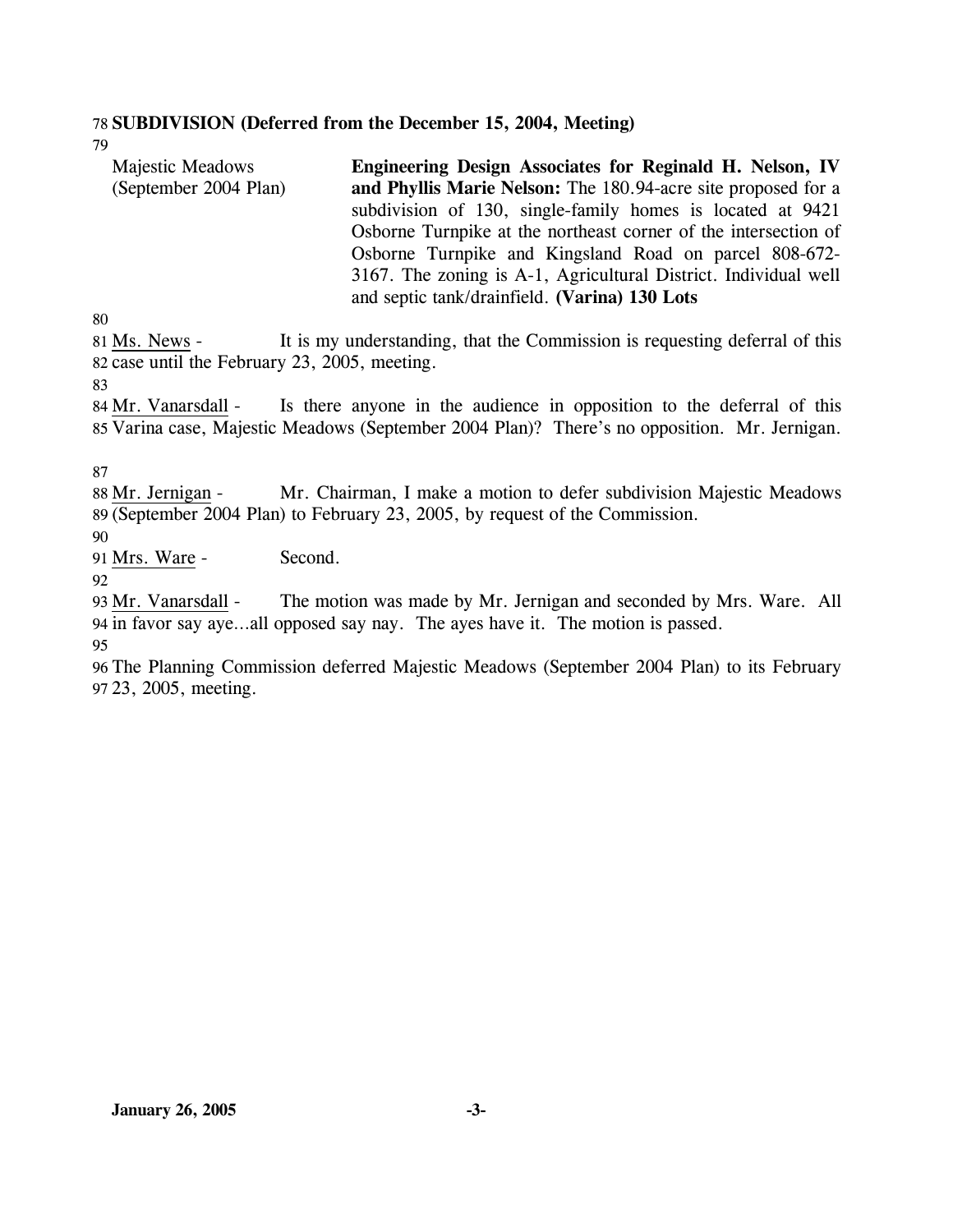#### 98 **SUBDIVISION (Deferred from the December 15, 2004, Meeting)**

99

| Wilton Parkway       | Youngblood, Tyler & Associates, P.C. for Florence C.                    |
|----------------------|-------------------------------------------------------------------------|
| (December 2004 Plan) | Garton etal., William R. & R. A. Pumphrey, Ronald B.                    |
| New Market Road to   | Kiser, Life Int., Stirel M., Jr. & A. J. Paston, David B. &             |
| Osborne Turnpike     | Barbara L. Kiser, James H., Jr. & V.H. Palmer, Interstate               |
|                      | Construction Corp., Ralph H. Wigton, Kermit L., Sr. & B.                |
|                      | J. Cephas, Eugene B. & Shirley S. Moyer, Jeffrey T. & J.                |
|                      | L. K. White, Susan J. McDonald, Nathan E. & Dawne D.                    |
|                      | Jones, Glauson Investments Corp., and HHHunt Corp.: The                 |
|                      | 20.95-acre site proposed for a public road is located at its            |
|                      | eastern terminus on New Market Road (State Route 5),                    |
|                      | approximately 300 feet north of Battlefield Park Road, to its           |
|                      | western terminus, approximately 1100 feet west of the                   |
|                      | intersection of Osborne Turnpike and Mill Roads on parcels              |
|                      | 809-692-4528, 809-691-6235, 809-691-2613, 808-690-7572,                 |
|                      | 808-690-3884, 808-690-0946, 808-690-1074, 808-690-9385,                 |
|                      | 805-688-7568, 803-687-7700, 803-686-8177, 803-686-8950,                 |
|                      | 803-686-7753, 803-686-6854, 803-686-5549, 803-686-4052,                 |
|                      | 803-686-2162, 803-686-1847, 803-686-9862, 802-686-9466,                 |
|                      | 802-686-7867, 803-686-2025, 803-686-0426 and 798-683-                   |
|                      | 5459. The zoning is A-1, Agricultural District and R-2A, One-           |
|                      | Family Residence District. (Varina) 0 Lots                              |
| Ю                    |                                                                         |
| u Mr. Vonoredoll     | Is there anyone in the audience in opposition to the deferral of Wilton |

100

Is there anyone in the audience in opposition to the deferral of Wilton 102 Parkway (December 2004 Plan) in the Varina District? There's no opposition. Mr. Jernigan. 101 Mr. Vanarsdall -103

Mr. Chairman, I move to defer the subdivision Wilton Parkway 105 (December 2004 Plan) to February 23, 2005, by request of the applicant. 104 Mr. Jernigan -

106

107 Mr. Archer - Second.

108

The motion was made by Mr. Jernigan and seconded by Mr. Archer. 110 All in favor say aye...all opposed say nay. The ayes have it. The motion is passed. 109 Mr. Vanarsdall -

111

112 At the request of the applicant, the Planning Commission deferred Wilton Parkway (December 113 2004 Plan) to its February 23, 2005, meeting.

114

115 Mr. Vanarsdall - I believe you have one more, Ms. News.

116

I understand that there may be some requests for deferral by the 118 Commission. 117 Ms. News -

119

I have one request that I would like to add to the deferrals, it's on page 56. 121 120 Mrs. Ware -

**January 26, 2005 -4-**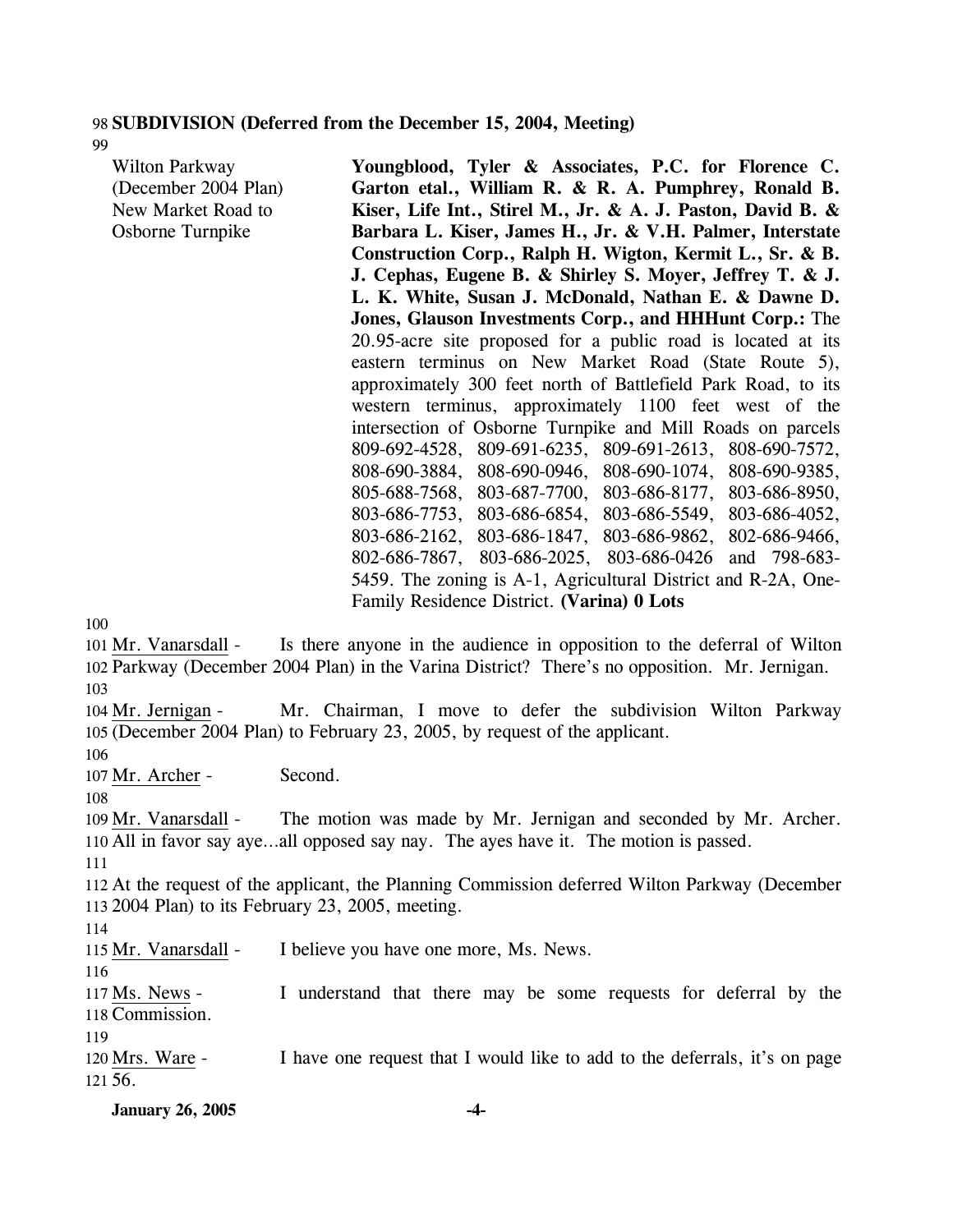122 Mr. Vanarsdall - All right, you go ahead.

123

It' on page 56. Westhampton Glen (January 2005 Plan) – Patterson 125 Avenue, I would like to request deferral to February 23 meeting, at the request of the 126 Commission. 124 Mrs. Ware -

127

## 128 **SUBDIVISION**

129

Westhampton Glen (January 2005 Plan) Patterson Avenue **Bay Design Group, P.C. for SCI Virginia Funeral Services, Inc. and Wilton Development Corporation:** The 22.6061-acre site proposed for a subdivision of 37 single-family homes is located along the north side of Patterson Avenue (State Route 6) approximately 1,700 feet west of the intersection of Patterson Avenue and Gaskins Road on part of parcel 744-742-5871. The zoning is R-2C, One-Family Residence District (Conditional). County water and sewer. **(Tuckahoe) 37 Lots** 

130

Is there anyone in the audience in opposition to the deferral of Westhampton Glen (January 2005 Plan) in the Tuckahoe District? There's no opposition. 132 131 Mr. Vanarsdall -

133

134 Mr. Jernigan - Second.

135

The motion was made by Mrs. Ware and seconded by Mr. Jernigan. All 137 in favor say aye...all opposed say nay. The ayes have it. The motion is passed. 136 Mr. Vanarsdall -

138

139 The Planning Commission deferred Westhampton Glen (January 2005 Plan) to its February 23, 140 2005, meeting.

141

I understand that the Commission has another request on page 58 of your 143 agenda, subdivision Millside. 142 Ms. News -

144

## 145 **SUBDIVISION**

146

Millside (January 2005 Plan) Mill Road and Chickahominy Branch Drive **A. G. Harocopos & Associates, P.C. and Ahsan Qureshi for Arshad Mahmood:** The 1.19-acre site proposed for a subdivision of 2 single-family homes is located at the southwest corner of the intersection of Mill Road and Chickahominy Branch Drive on parcels 767-774-1547 and 2445. The zoning is R-2, One-Family Residence District. County water and sewer. **(Brookland) 2 Lots** 

147

Is there anyone in the audience in opposition to the deferral of Millside (January 2005 Plan) in the Brookland District? There's no opposition. I move that Millside be 149 150 deferred to February 23 at the Commission's request. 148 Mr. Vanarsdall -

151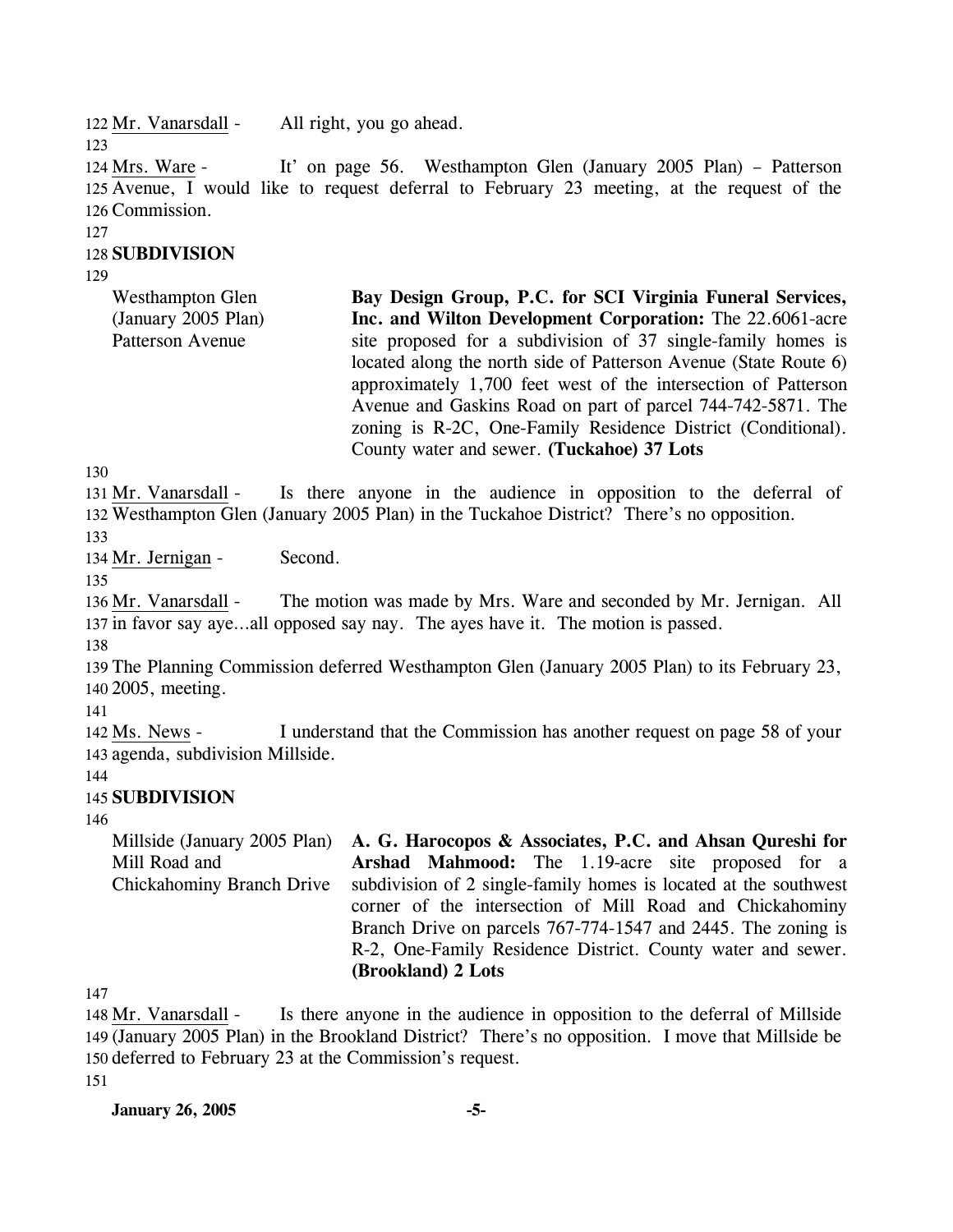152 Mr. Archer - Second, Mr. Chairman. 153 The motion was made by Mr. Vanarsdall and seconded by Mr. Archer. 155 All in favor say aye...all opposed say nay. The ayes have it. The motion is passed. 154 Mr. Vanarsdall -156 157 The Planning Commission deferred Millside (January 2005 Plan) to its February 23, 2005, 158 meeting. 159 160 Mr. Marshall - Mr. Chairman, I have one. 161 162 Mr. Vanarsdall - Okay, Mr. Marshall. 163 164 Mr. Marshall - I don't have the page number but it's Westridge East. 165 166 Ms. News - It's on page 43. 167 168 **SUBDIVISION**  169 170 Westridge East (January 2005 Plan) - Sawdust Drive **Engineering Design Associates for Neil A. and A.H.W. Sonenklar:** The 12.649-acre site proposed for a subdivision of 9 single family homes is located at the eastern terminus of Sawdust Drive on parcels 733-773-6063, 1348 and 732-773- 9849. The zoning is A-1, Agricultural District. Individual well and septic tank/drainfield. **(Three Chopt) 9 Lots**  Is there anyone in the audience in opposition to the deferral of Westridge East (January 2005 Plan) in the Three Chopt district? There's no opposition. Mr. Marshall. 172 171 Mr. Vanarsdall -173 I move that that be deferred to the February 23 at the request of the 175 Commission. 174 Mr. Marshall -176 177 Mr. Jernigan - Second. 178 The motion was made by Mr. Marshall and seconded by Mr. Jernigan. 180 All in favor say aye...all opposed say nay. The ayes have it. The motion is passed. 179 Mr. Vanarsdall -181 182 The Planning Commission deferred Westridge East (January 2005 Plan) to its February 23, 183 2005, meeting. 184 Are there any more? Is there anyone in the audience that would like to 186 defer a case? 185 Mr. Vanarsdall -187 Next on the agenda are items that are listed as expedited. These are 189 plans that have been reviewed by the County administration. There are no outstanding issues 190 that we are aware of. The applicant has agreed to the annotations and the conditions that have 188 Mr. Silber -

**January 26, 2005 -6-**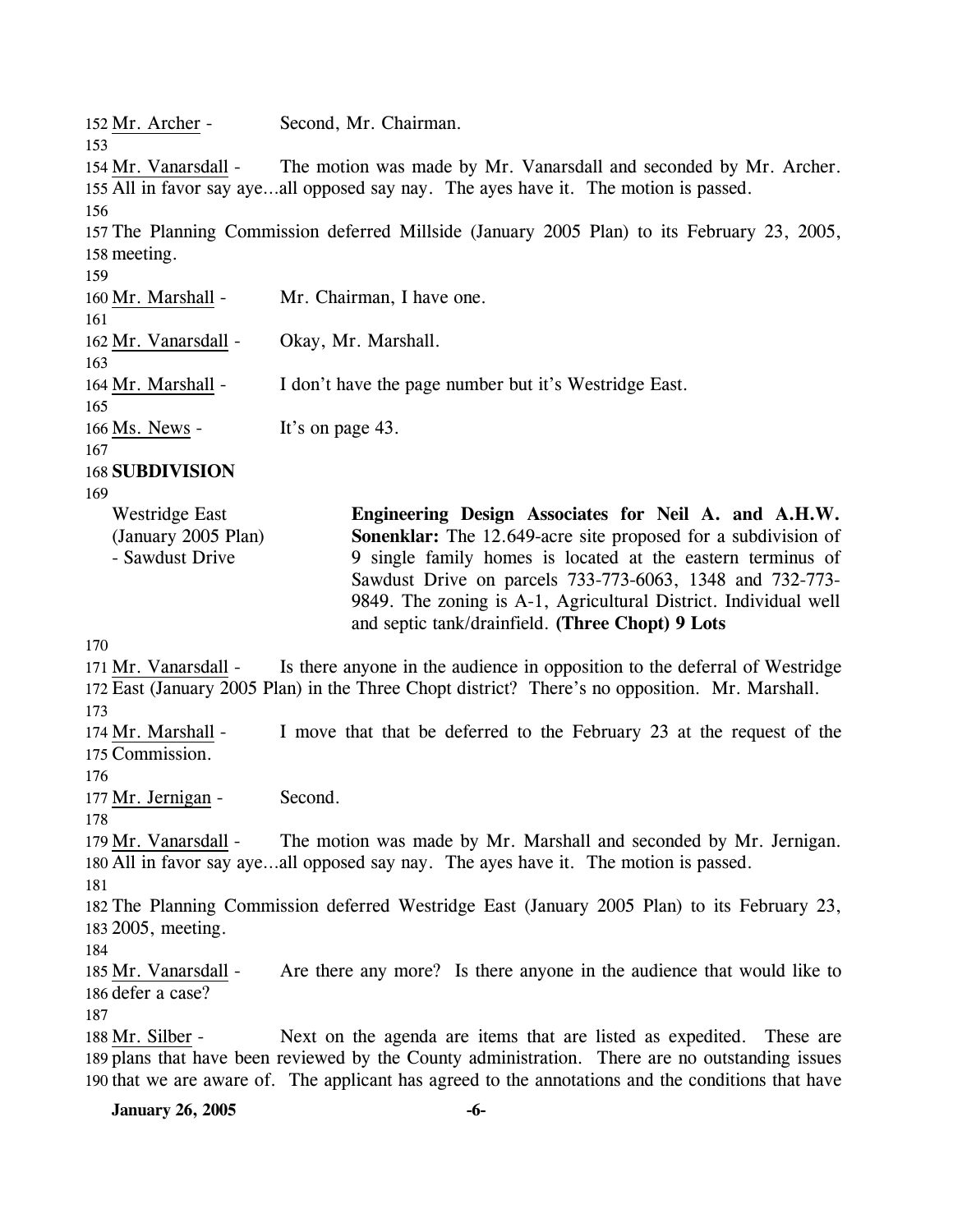been placed on these plans by staff. The Commission member from that district is comfortable with the request with the plans. So, they have been placed on the Expedited Agenda so that they can be heard without additional testimony or hearing. If there is opposition to these plans, they will be pulled off of the Expedited Agenda and heard in the order that they are found on the full agenda. So, we have a number of items this morning that are on the Expedited Agenda. Ms. News.

197

Yes, sir. Staff is aware of 19 requests for expedited although a couple of 199 them will be removed and I will cover them as I get to those cases. 198 Ms. News -

200

201 Mr. Silber - Okay.

202

First on the agenda, on page 2 of your agenda, in the Varina District, is 204 a transfer of approval for POD-12-04, Darby House (Formerly The Meadows at Victoria 205 Park). 203 Ms. News -

206

## 207 **TRANSFER OF APPROVAL**

208

| POD-12-04                 | Nancy S. Rose for Darbytown Meadows, LLC: Request for         |
|---------------------------|---------------------------------------------------------------|
| Darby House (Formerly The | approval of a transfer of approval as required by Chapter 24, |
| Meadows at Victoria Park) | Section 24-106 of the Henrico County Code from John and       |
|                           | Martha Gibbs and Interfaith Housing Corporation to            |
|                           | Darbytown Meadows, LLC. The 8.92-acre site is located at the  |
|                           | southern terminus of Shirleydale Avenue, approximately 790    |
|                           | feet south of the intersection of Shirleydale and Darbytown   |
|                           | Roads on parcel 807-710-5328. The zoning is R-5, General      |
|                           | Residence District. County water and sewer. (Varina)          |

209

Is there anyone in the audience in opposition to the transfer of approval 211 request POD-12-04, Darby House (Formerly The Meadows at Victoria Park) in the Varina 212 District? There's no opposition. Mr. Jernigan. 210 Mr. Vanarsdall -

213

Mr. Chairman, I move for approval of POD-12-04, it's a transfer of 215 approval in the Varina District. 214 Mr. Jernigan -

216

217 Mr. Archer - Second, Mr. Chairman.

218

The motion was made by Mr. Jernigan and seconded by Mr. Archer. All in favor say aye…all opposed say nay. The ayes have it. The motion is passed. 220 219 Mr. Vanarsdall -

221

 The Planning Commission approved the transfer of approval request for POD-12-04, Darby House (Formerly the Meadows at Victoria Park) from Interfaith Housing Corporation to Darbytown Meadows, LLC, subject to the new owner accepting and agreeing to be responsible for continued compliance with the conditions of the original approval. 226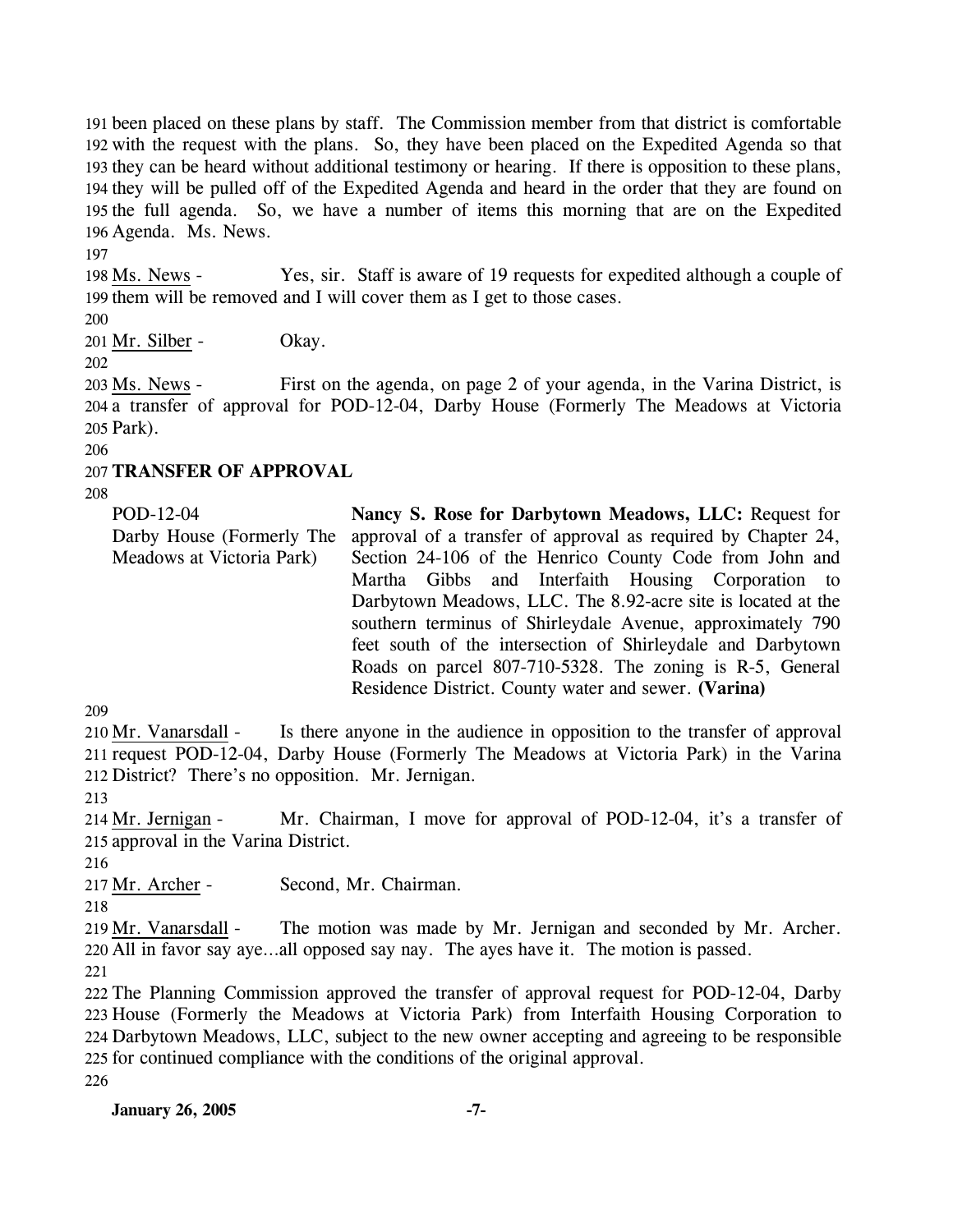### 227 **TRANSFER OF APPROVAL**

228

| POD-70-80                    | Edward M. Farley, IV for $1st$ Commonwealth Properties:                  |
|------------------------------|--------------------------------------------------------------------------|
| <b>Enterprise Car Rental</b> | Request for approval of a transfer of approval as required by            |
| (Formerly Bojangles)         | Chapter 24, Section 24-106 of the Henrico County Code from               |
| 7919 W. Broad Street         | Broad Street Corporation to 1 <sup>st</sup> Commonwealth Properties. The |
|                              | 0.85-acre site is located along the south line of W. Broad Street        |
|                              | (U.S. Route 250) approximately 450 feet east of Enterprise               |
|                              | Parkway on parcel 764-751-1299. The zoning is B-3, Business              |
|                              | District. County water and sewer. (Three Chopt)                          |

229

Is there anyone in the audience in opposition to the transfer of approval 231 request POD-70-80, Enterprise Car Rental (Formerly Bojangles) in the Three Chopt District? 232 There's no opposition. Mr. Marshall. 230 Mr. Vanarsdall -

233

234 Mr. Marshall - I move approval of POD-70-80 transfer of approval.

235

236 Mrs. Ware - Second.

237

The motion was made by Mr. Marshall and seconded by Mrs. Ware. All 239 in favor say aye...all opposed say nay. The ayes have it. The motion is passed. 238 Mr. Vanarsdall -

240

 The Planning Commission approved the transfer of approval request for POD-70-80, 242 Enterprise Car Rental (Formerly Bojangles) from Broad Street Corporation to 1<sup>st</sup> Commonwealth Properties subject to the new owner accepting and agreeing to be responsible for continued compliance with the conditions of the original approval.

245

On page 5, in the Brookland District, is a landscape and lighting plan, LP/POD-67-02, Millspring Townes, Section 3. There is also an item on page 2 of your 247 248 addendum which includes a revised annotated plan and a recommendation for approval. The annotations are just minor adjustments. 249 246 Ms. News -

250

### 251 **LANDSCAPE & LIGHTING PLAN**

252

LP/POD-67-02 Millspring Townes, Section **Corporation:** Request for approval of a landscape and lighting 3 – Hungary Springs Road **Bay Design Group, P.C. for Wilton Development**  plan, as required by Chapter 24, Sections 24-106 and 24-106.2 of the Henrico County Code. The 5.49-acre site is located along the west line of Hungary Springs Road, approximately 200 feet north of Olde West Drive on parcel 765-757-8865. The zoning is RTHC, Residential Townhouse District (Conditional) and C-1, Conservation District. **(Brookland)** 

253

Is there anyone in the audience in opposition to the landscape and 255 lighting plan for LP/POD-67-02, Millspring Townes, Section 3, in the Brookland District? 254 Mr. Vanarsdall -

**January 26, 2005 -8-**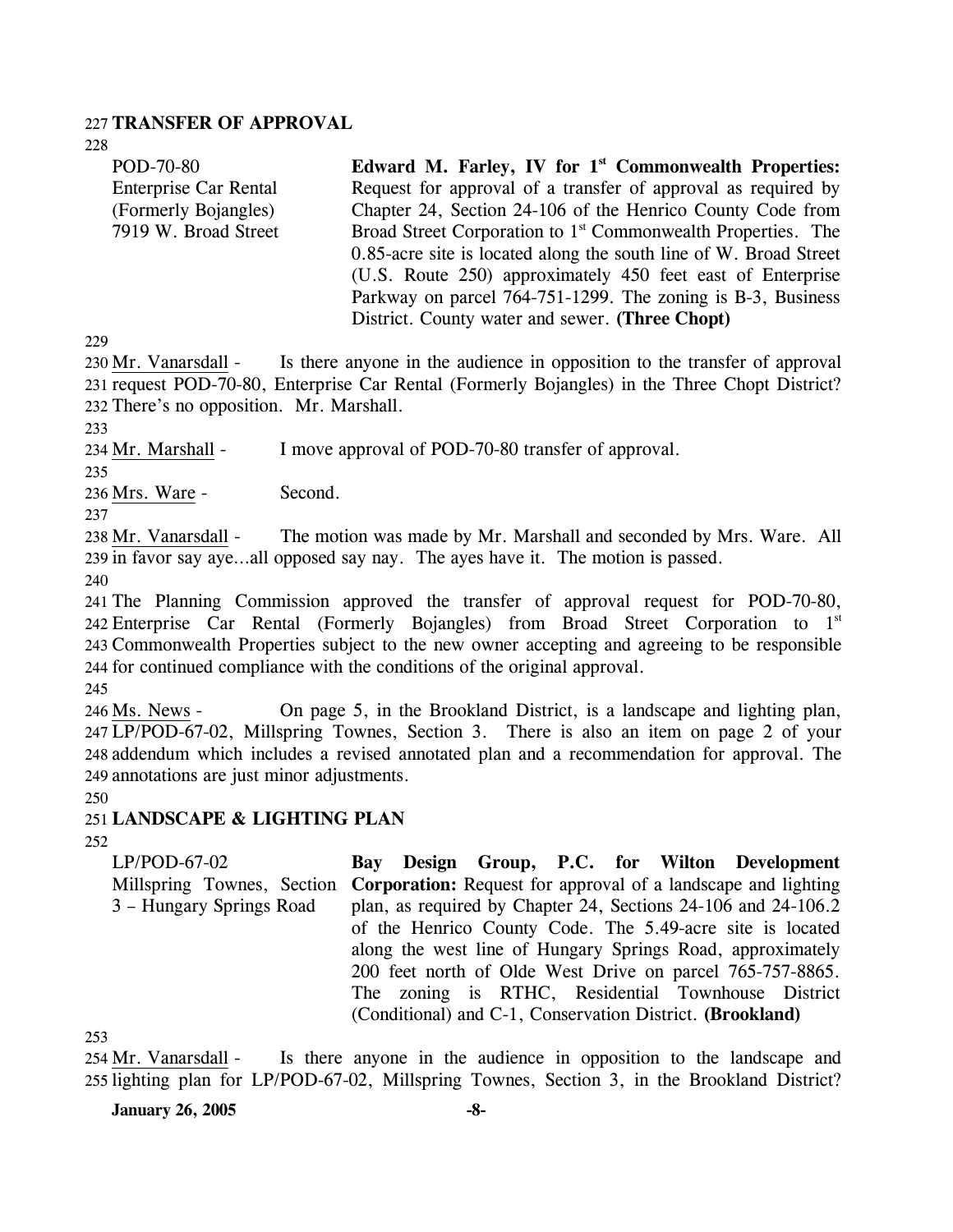256 There's no opposition. I move that LP/POD-67-02, Millspring Townes, Section 3, be 257 approved under the Expedited Agenda, the annotations on the plan on the addendum and that's 258 it.

259

260 Mr. Jernigan - Second.

261

The motion was made by Mr. Vanarsdall and seconded by Mr. Jernigan. All in favor say aye…all opposed say nay. The ayes have it. The motion is passed. 263 262 Mr. Vanarsdall -

264

265 The Planning Commission approved the landscape and lighting plan for LP/POD-67-02, 266 Millspring Townes, Section 3, subject to the annotations on the plan and the standard 267 conditions for landscape and lighting plans.

268

On page 6 of your agenda is a landscape plan and it's located in the 270 Three Chopt District, landscape plan LP/POD-78-02, Three Chopt Village, Phase 2. There is 271 also an addendum item on page 3 of the addendum which includes a revised recommendation 272 for approval and there is a revised plan in your packet with minor annotations. 269 Ms. News -

## 273

## 274 **LANDSCAPE PLAN**

275

LP/POD-78-02 Three Chopt Village Phase 2 Three Chopt Road **James River Nurseries for Three Chopt Village, LLC:**  Request for approval of a landscape plan, as required by Chapter 24, Sections 24-106 and 24-106.2 of the Henrico County Code. The 32.6-acre site is located on the north line of Three Chopt Road, approximately 1,400 feet west of Gaskins Road at 10700 Three Chopt Road on parcels 749-755-4576 and 6396. The zoning is R-6C, General Residence District (Conditional). **(Three Chopt)** 

276

Is there anyone in the audience in opposition to the landscape plan, LP/POD-78-02, Three Chopt Village Phase 2, in the Three Chopt District? There's no 278 279 opposition. Mr. Marshall. 277 Mr. Vanarsdall -

280

Mr. Chairman, I move approval of landscape plan, LP/POD-78-02, Three Chopt Village Phase 2, subject to the annotations on the plans and the standard 282 283 conditions for landscape plans and the revised recommendation on the addendum on page 3. 281 Mr. Marshall -

284

285 Mr. Jernigan - Second.

286

The motion was made by Mr. Marshall and seconded by Mr. Jernigan. All in favor say aye…all opposed say nay. The ayes have it. The motion is passed. 288 287 Mr. Vanarsdall -

289

290 The Planning Commission approved the landscape plan for LP/POD-78-02, Three Chopt 291 Village Phase 2, subject to the annotations on the plan and the standard conditions for 292 landscape plans.

**January 26, 2005 -9-**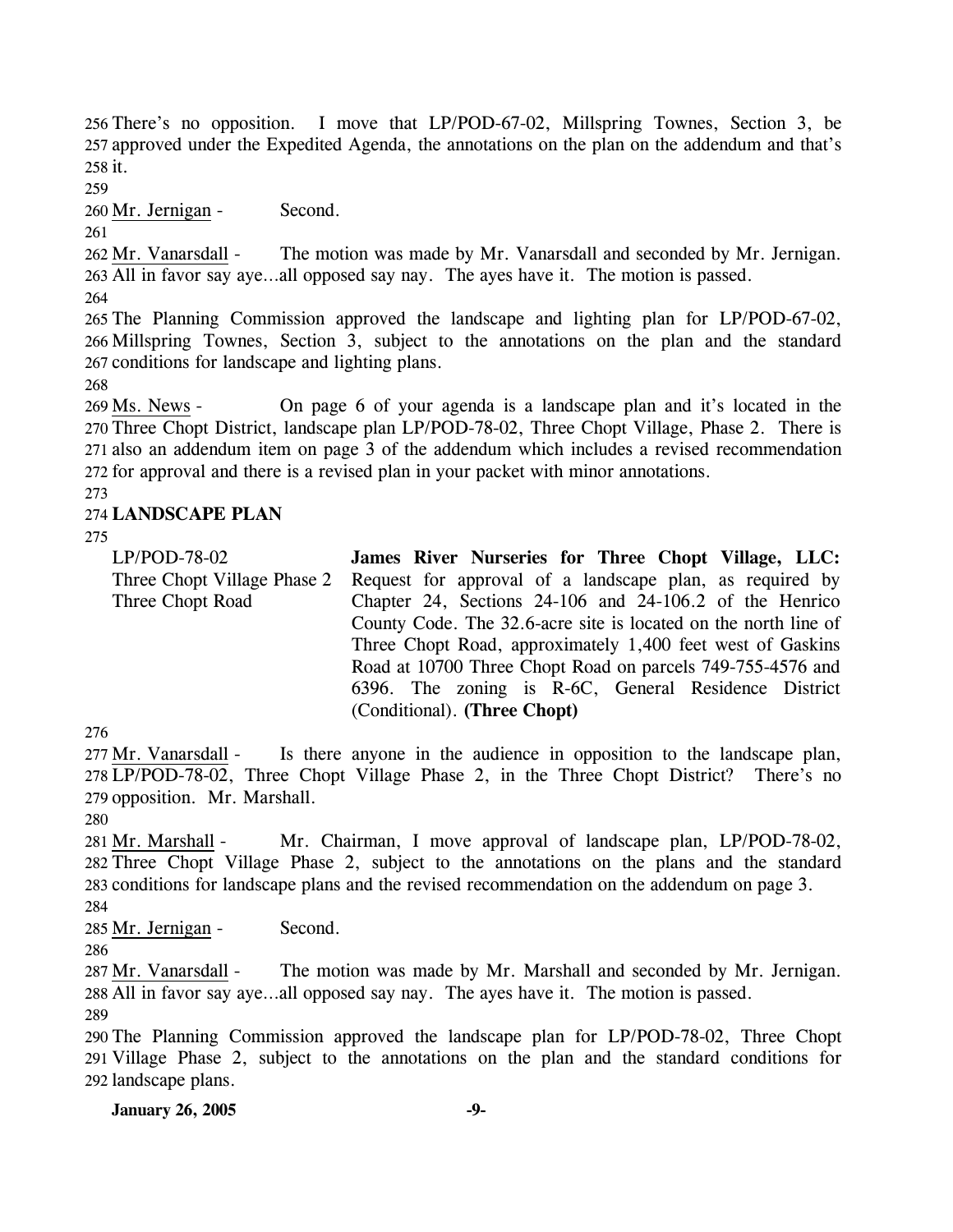#### 293 **PLAN OF DEVELOPMENT RECONSIDERATION – ARCHITECTURAL PLANS**  294

| POD-14-04                           | Balzer & Associates, Inc. for Kathermann & Company,                   |
|-------------------------------------|-----------------------------------------------------------------------|
| <b>Gaskins Professional Offices</b> | <b>Inc.:</b> Request for reconsideration of a plan of development, as |
| - Gaskins Road                      | required by Chapter 24, Section 24-106 of the Henrico County          |
|                                     | Code, to reconsider the architectural design of eight previously      |
|                                     | approved, one-story buildings totaling 49,267 square feet for an      |
|                                     | office park. The 6.81-acre site is located at the southwest           |
|                                     | corner of Gaskins Road and Three Chopt Road on parcel 749-            |
|                                     | 754-5736. The zoning is O-2C, Office District (Conditional).          |
|                                     | County water and sewer. (Tuckahoe)                                    |

295

Is there anyone in the audience in opposition to POD-14-04, Gaskins 297 Professional Offices, in the Tuckahoe District? There's no opposition. Mrs. Ware. 296 Mr. Vanarsdall -

298

Mr. Chairman, I move for approval of POD-14-04, Gaskins Professional 300 Offices, subject to the annotations on the plans and the standard conditions for developments of 301 this type on the Expedited Agenda. 299 Mrs. Ware -

302

303 Mr. Jernigan - Second.

304

The motion was made by Mrs. Ware and seconded by Mr. Jernigan. All 306 in favor say aye...all opposed say nay. The ayes have it. The motion is passed. 305 Mr. Vanarsdall -

307

308 The Planning Commission approved the reconsideration of the architectural plans for POD-14- 309 04, Gaskins Professional Offices, subject to the annotations on the plans and the standard 310 conditions for developments of this type.

311

## 312 **PLAN OF DEVELOPMENT RECONSIDERATION**

313

| POD-117-98           | Youngblood, Tyler & Associates for Prospect Homes, Inc.:        |
|----------------------|-----------------------------------------------------------------|
| Courtland @ Wyndham  | Request for reconsideration of a revised plan of development,   |
| (POD-116-96 Revised) | as required by Chapter 24, Section 24-106 of the Henrico        |
|                      | County Code, to authorize the elimination of internal sidewalks |
|                      | and the addition of a gazebo in conjunction with 75 previously  |
|                      | approved and constructed, two-story townhouses for sale. The    |
|                      | 4.9-acre site is located on the west line of Wyndham Park       |
|                      | Drive at its intersection with Dominion Club Drive on parcel    |
|                      | 740-776-1890. The zoning is RTHC, Residential Townhouse         |
|                      | District (Conditional). County water and sewer. (Three Chopt)   |

314

Is there anyone in the audience in opposition to POD-117-98, Courtland @ Wyndham (POD-116-96 Revised) in the Three Chopt District? There's no opposition. Mr. 316 Marshall. 317 315 Mr. Vanarsdall -

318 Mr. Marshall - Mr. Chairman, I move approval of POD-117-98, Courtland @

**January 26, 2005 -10-**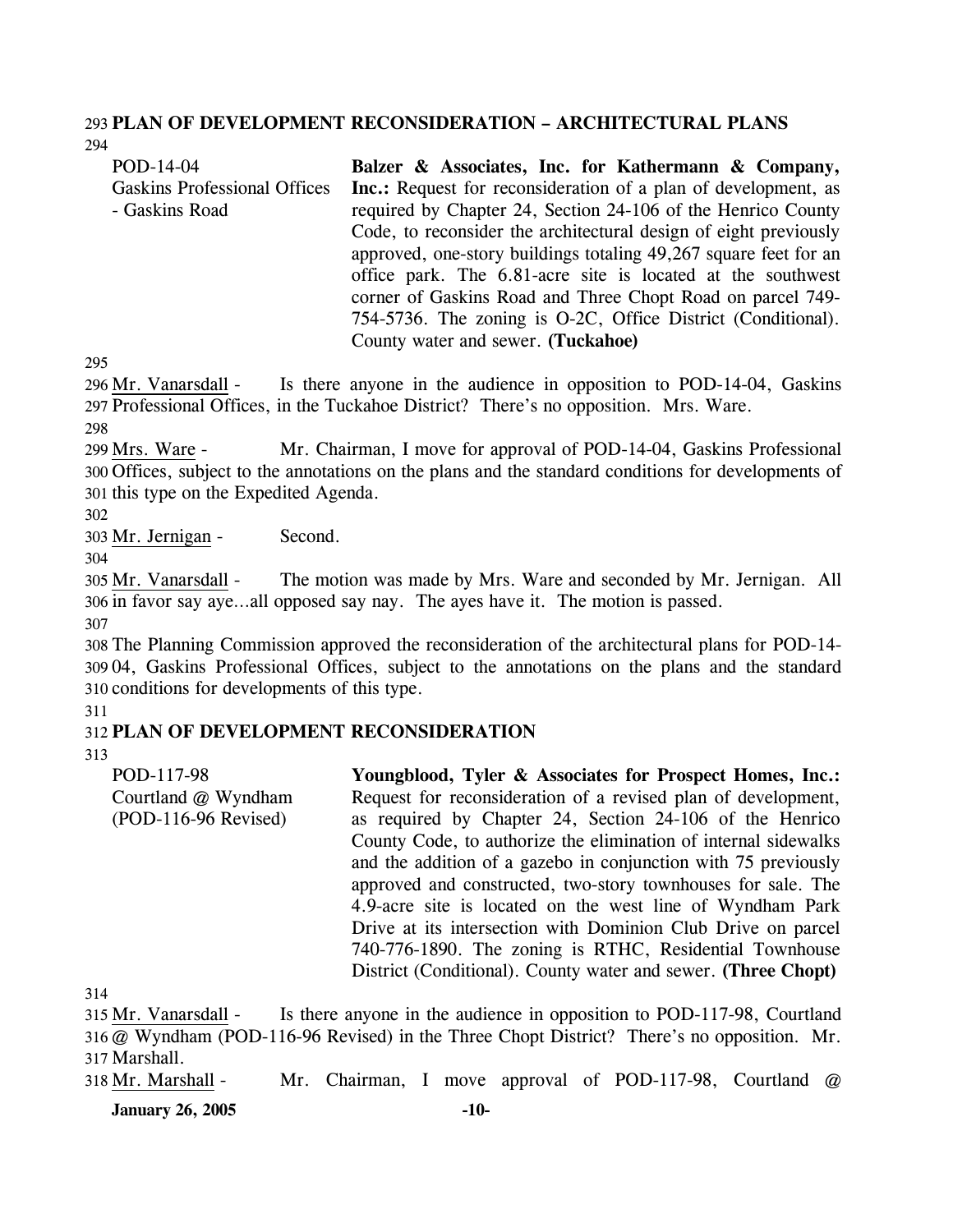319 Wyndham, subject to the annotations on the plans and the standard conditions for developments 320 of this type on the Expedited Agenda.

321

322 Mr. Archer - Second.

323

The motion was made by Mr. Marshall and seconded by Mr. Archer. All 325 in favor say aye...all opposed say nay. The ayes have it. The motion is passed. 324 Mr. Vanarsdall -

326

327 The Planning Commission approved the reconsideration to eliminate internal sidewalks and add 328 a gazebo for POD-117-98, Courtland @ Wyndham (POD-116-96 Revised), subject to the 329 annotations on the plans and the standard conditions for developments of this type.

330

On page 13 of your agenda and located in the Varina District is POD-1-05, Rejoice Christian Church. There is an addendum item on page 3 which includes a revised 332 333 recommendation for approval and added condition involving provision of sidewalks and a 334 revised architectural plan which shows the addition of a brick knee wall on the front of the 335 building and vinyl siding in all other areas. 331 Ms. News -

336

## 337 **PLAN OF DEVELOPMENT**

338

| POD-1-05                   | Hulcher & Associates, Inc. for Rejoice Christian Center and         |
|----------------------------|---------------------------------------------------------------------|
| Rejoice Christian Church - | <b>DeFoggi Development &amp; Construction:</b> Request for approval |
| 1843 Darbytown Road        | of a plan of development, as required by Chapter 24, Section        |
|                            | 24-106 of the Henrico County Code, to construct a 4,000             |
|                            | square foot church. The 4.00-acre site is located on the west       |
|                            | side of Darbytown Road, approximately 600 feet south of             |
|                            | Oakland Road on parcel 807-707-7004. The zoning is B-1C,            |
|                            | Business District (Conditional). County water and sewer.            |
|                            | (Varina)                                                            |
|                            |                                                                     |

Is there anyone in the audience in opposition to POD-1-05, Rejoice Christian Church in the Varina District? There's no opposition. Mr. Jernigan. 341 340 Mr. Vanarsdall -

342

339

Mr. Chairman, I move for approval of POD-1-05, Rejoice Christian Church, with the standard conditions for developments of this type and the following additional 344 345 conditions Nos. 23 through 33 plus No. 34 on the addendum and the recommendation by staff. 343 Mr. Jernigan -346

347 Mrs. Ware - Second.

348

The motion was made by Mr. Jernigan and seconded by Mrs. Ware. All 350 in favor say aye...all opposed say nay. The ayes have it. The motion is passed. 349 Mr. Vanarsdall -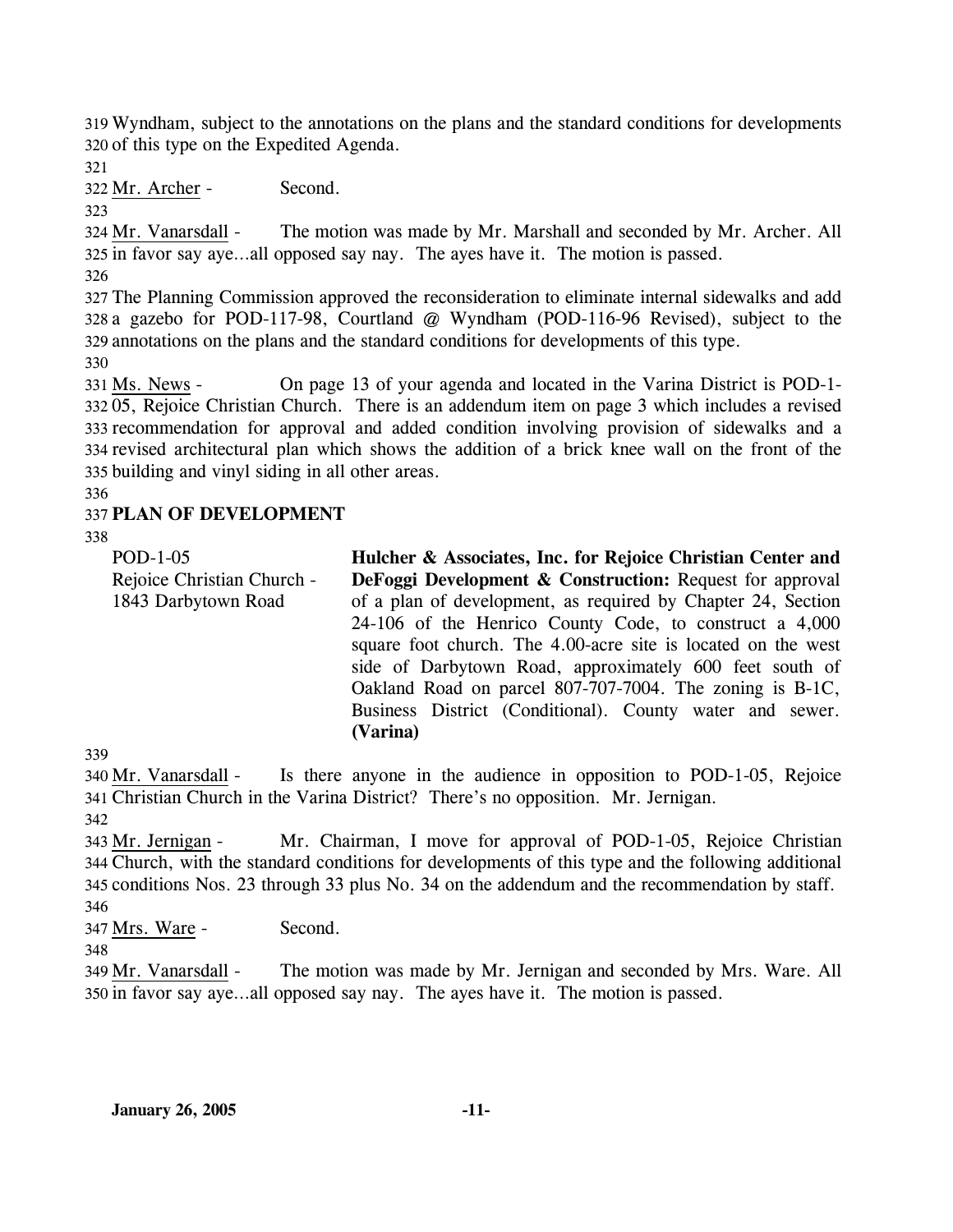351 The Planning Commission approved POD-1-05, Rejoice Christian Church, subject to the 352 annotations on the plans, the standard conditions attached to these minutes for developments of 353 this type and the following additional conditions:

354

355 23. 356 357 358 The right-of-way for widening of Darbytown Road as shown on approved plans shall be dedicated to the County prior to any occupancy permits being issued. The right-of-way dedication plat and any other required information shall be submitted to the County Real Property Agent at least sixty (60) days prior to requesting occupancy permits.

- 359 24. 360 361 362 363 The easements for drainage and utilities as shown on approved plans shall be granted to the County in a form acceptable to the County Attorney prior to any occupancy permits being issued. The easement plats and any other required information shall be submitted to the County Real Property Agent at least sixty (60) days prior to requesting occupancy permits.
- 364 25. 365 25. The developer shall provide fire hydrants as required by the Department of Public Utilities and Division of Fire.
- 366 26. 367 368 369 26. The location of all existing and proposed utility and mechanical equipment (including HVAC units, electric meters, junction and accessory boxes, transformers, and generators) shall be identified on the landscape plans. All equipment shall be screened by such measures as determined appropriate by the Director of Planning or the Planning
- 370 371 27. Commission at the time of plan approval**.** Outside storage shall not be permitted.
- 372 28. 373 The proffers approved as a part of zoning case C-88C-88 shall be incorporated in this approval.
- 374 29. 375 376 Any necessary off-site drainage and/or water and sewer easements must be obtained in a form acceptable to the County Attorney prior to final approval of the construction plans.
- 377 30. 378 379 30. Deviations from County standards for pavement, curb or curb and gutter design shall be approved by the County Engineer prior to final approval of the construction plans by the Department of Public Works.
- 380 31. 381 Storm water retention, based on the 50-10 concept, shall be incorporated into the drainage plans.
- 382 32. 383 384 Insurance Services Office (ISO) calculations must be included with the plans and contracts and must be approved by the Department of Public Utilities prior to the issuance of a building permit.
- 385 33. 386 387 Approval of the construction plans by the Department of Public Works does not establish the curb and gutter elevations along the Henrico County maintained right-ofway. The elevations will be set by Henrico County.
- 388 34. 389 390 34. A standard concrete sidewalk shall be provided along the west side of Darbytown Road in conjunction with Phase II Darbytown Road improvements as required by the Director of Public Works.
- 391
- 392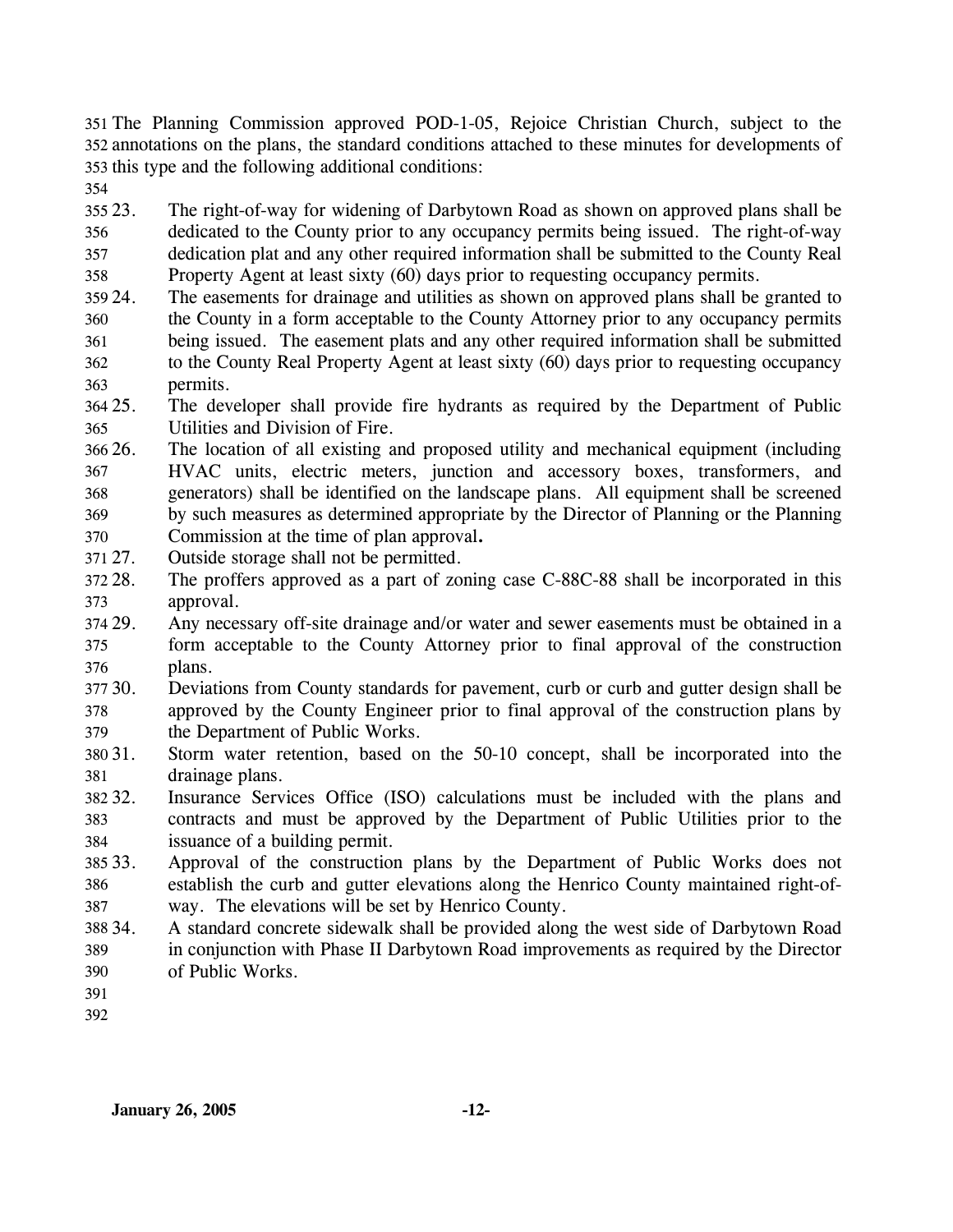### 393 **PLAN OF DEVELOPMENT**

394

| 394<br>POD-7-05<br>Tuckahoe Village Shopping<br>Center – Eastern Shops<br>Addition | Koontz-Bryant, P.C. for Tuckahoe Village Shopping<br>Center, Corporation and Richard Johnson: Request for<br>approval of a plan of development, as required by Chapter 24,<br>Section 24-106 of the Henrico County Code, to construct a one-<br>story, 6,378 square foot commercial retail building within an<br>existing shopping center. The 16.09-acre site is located at<br>11204 Patterson Avenue (State Route 6) at the northwest corner |
|------------------------------------------------------------------------------------|------------------------------------------------------------------------------------------------------------------------------------------------------------------------------------------------------------------------------------------------------------------------------------------------------------------------------------------------------------------------------------------------------------------------------------------------|
|                                                                                    | of Patterson Avenue and Lauderdale Drive on parcel 737-742-<br>5676. The zoning is B-2, Business District. County water and<br>sewer. (Tuckahoe)                                                                                                                                                                                                                                                                                               |
| 395<br>396 Mr. Vanarsdall -<br>398                                                 | Is there anyone in the audience in opposition to POD-7-05, Tuckahoe<br>397 Village Shopping Center, in the Tuckahoe District? There's no opposition. Mrs. Ware.                                                                                                                                                                                                                                                                                |
| 399 Mrs. Ware -<br>402 through 30 on the Expedited Agenda.<br>403                  | Mr. Chairman, I move for approval of POD-7-05, Tuckahoe Village<br>400 Shopping Center - Eastern Shops, subject to the annotations on the plan and the standard<br>401 conditions for developments of this type, and the following additional conditions Nos. 23                                                                                                                                                                               |
| 404 Mr. Jernigan -                                                                 | Second, Mr. Chairman.                                                                                                                                                                                                                                                                                                                                                                                                                          |
| 405<br>406 Mr. Vanarsdall -                                                        | The motion was made by Mrs. Ware and seconded by Mrs. Jernigan. All<br>407 in favor say ayeall opposed say nay. The ayes have it. The motion is passed.                                                                                                                                                                                                                                                                                        |
| 408<br>411 of this type and the following additional conditions:                   | 409 The Planning Commission approved POD-7-05, Tuckahoe Village Shopping Center, subject to<br>410 the annotations on the plans, the standard conditions attached to these minutes for developments                                                                                                                                                                                                                                            |
| 412<br>413 23.<br>414 24.<br>percent of the total site area.<br>415<br>416 25.     | Only retail business establishments permitted in a B-2 zone may be located in this center.<br>The ground area covered by all the buildings shall not exceed in the aggregate 25<br>No merchandise shall be displayed or stored outside of the building(s) or on                                                                                                                                                                                |
| sidewalk(s).<br>417<br>418 26.<br>419<br>420<br>421                                | The easements for drainage and utilities as shown on approved plans shall be granted to<br>the County in a form acceptable to the County Attorney prior to any occupancy permits<br>being issued. The easement plats and any other required information shall be submitted<br>to the County Real Property Agent at least sixty (60) days prior to requesting occupancy                                                                         |
| permits.<br>422<br>423 27.<br>Utilities and Division of Fire.<br>424               | The developer shall provide fire hydrants as required by the Department of Public                                                                                                                                                                                                                                                                                                                                                              |
|                                                                                    |                                                                                                                                                                                                                                                                                                                                                                                                                                                |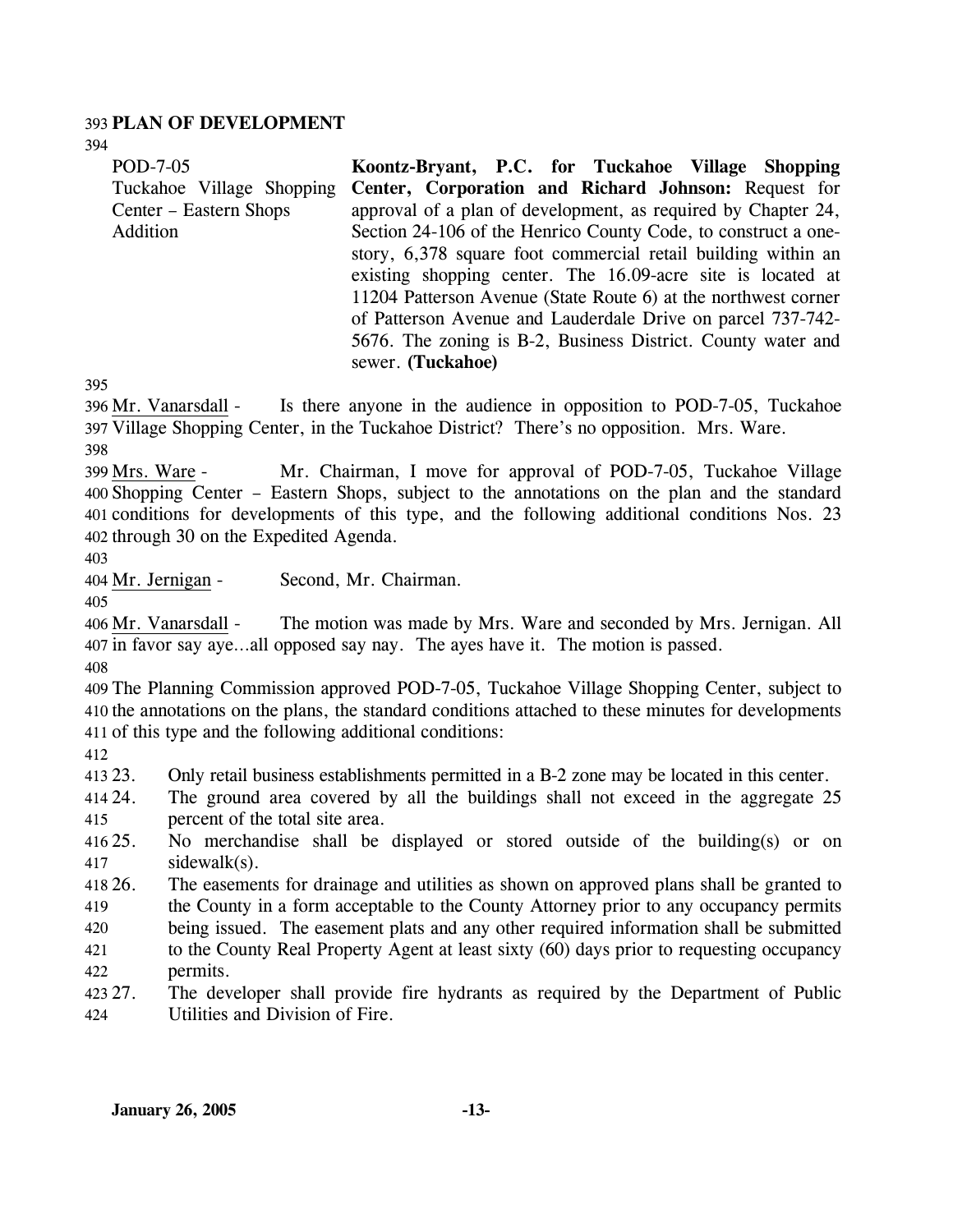425 28. 426 427 Any necessary off-site drainage and/or water and sewer easements must be obtained in a form acceptable to the County Attorney prior to final approval of the construction plans.

428 29. 429 430 Insurance Services Office (ISO) calculations must be included with the plans and contracts and must be approved by the Department of Public Utilities prior to the issuance of a building permit.

431 30. 432 433 434 435 The location of all existing and proposed utility and mechanical equipment (including HVAC units, electric meters, junction and accessory boxes, transformers, and generators) shall be identified on the landscape plans. All equipment shall be screened by such measures as determined appropriate by the Director of Planning or the Planning Commission at the time of plan approval**.**

436

### 437 **PLAN OF DEVELOPMENT**

438

| POD-10-05                    | Koontz-Bryant, P.C. for Independent Insurance Agents of        |
|------------------------------|----------------------------------------------------------------|
| <b>Independent Insurance</b> | Virginia: Request for approval of a revised plan of            |
| Agents of Virginia –         | development, as required by Chapter 24, Section 24-106 of the  |
| 8600 Mayland Drive           | Henrico County Code, for a one-story, 5,500 square foot        |
| (POD-75-77 Revised)          | addition to an existing office building. The 1.19-acre site is |
|                              | located on the east side of Mayland Drive, approximately 500   |
|                              | feet west of N. Parham Road on parcel 757-753-6144. The        |
|                              | zoning is O-2, Office District. County water and sewer. (Three |
|                              | Chopt)                                                         |

439

Is there anyone in the audience in opposition to POD-10-05, Independent 441 Insurance Agents of Virginia, in the Three Chopt District? 440 Mr. Vanarsdall -

442

I'm not in opposition but I represent the landlord next door that do not 444 want to grant (unintelligible). 443 Man from Aud. -

445

You are not in opposition? Do you want to come down front and tell us 447 what you need? State your name please. 446 Mr. Vanarsdall -

448

I'm John Mason with C. B. Richard Ellis. I represent Koll Bren Triver 450 who owns the adjacent property. They have no problem with the development; however, they 451 do no want to give a means of ingress and egress onto their adjacent property. 449 Mr. Mason -

452

453 Mr. Silber - And, Ms. News, does the plan show for that access?

454

Yes, sir. There is a joint access drive and the condition requiring a 456 maintenance agreement between the two properties. So, it should probably come off of the 457 agenda. 455 Ms. News -

458

459 Mr. Silber - My recommendation is that it comes off of the Expedited Agenda. 460

**January 26, 2005 -14-**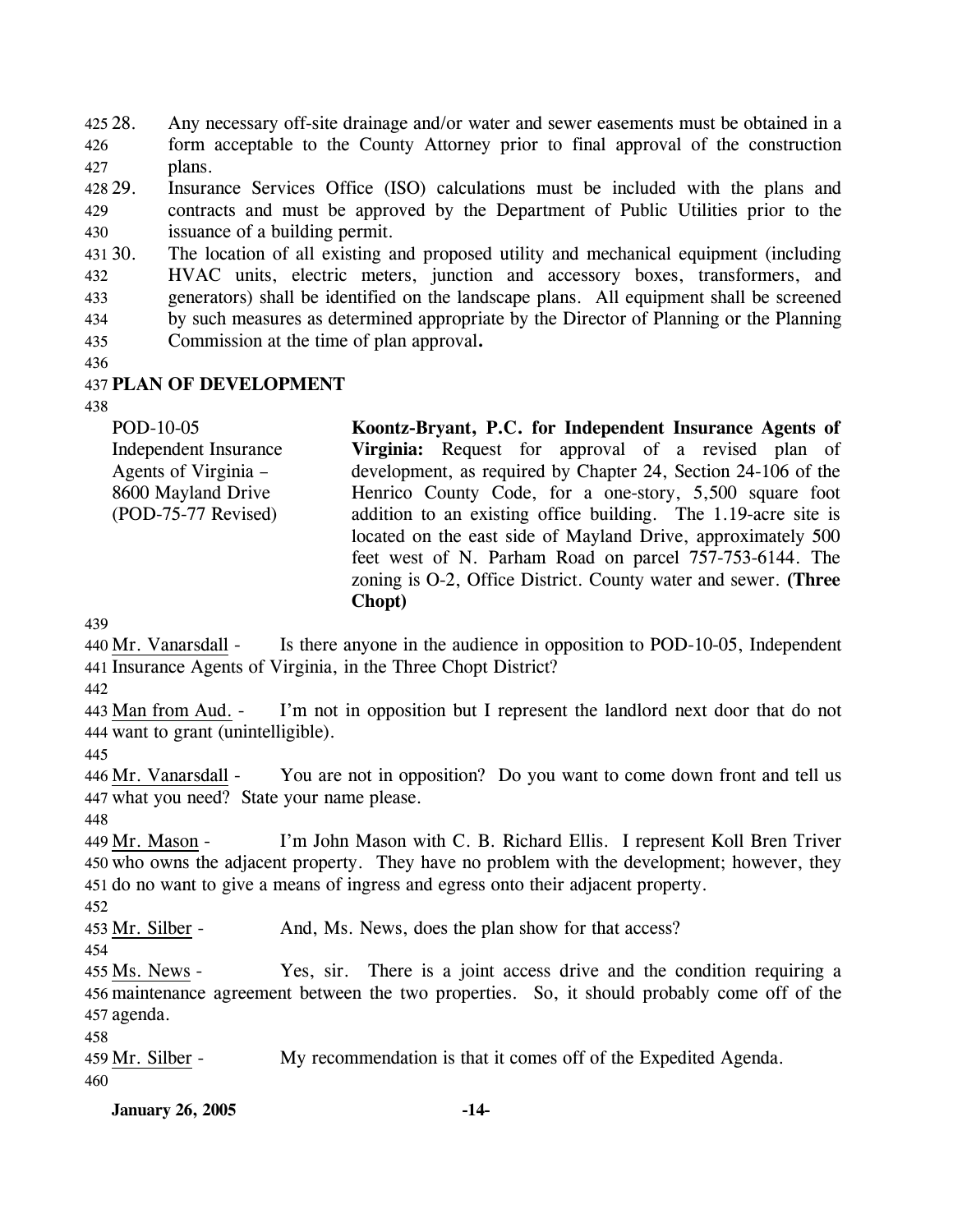461 Mr. Marshall - I agree.

462

All right. Thank you. We will take it off of the Expedited Agenda and 464 handle it in the order in which it is on the full agenda. 463 Mr. Vanarsdall -

465

# 466 **THIS CASE WAS TAKEN OFF OF THE EXPEDITED AGENDA AND PLACED ON**  467 **THE REGULAR AGENDA**.

468

Next on page 35, in the Fairfield District, is subdivision Dominion Townes, Section 3 (January 2005 Plan). There is an addendum item on page 4 which includes 470 471 an added condition to prohibit access from Leslie Ann Drive. 469 Ms. News -

472

## 473 **SUBDIVISION**

474

Dominion Townes, Section 3 (January 2005 Plan) Creighton Road **Koontz-Bryant, P.C. for EJD Associates, Inc.:** The 7.75-acre site proposed for a subdivision of 21 single-family townhomes is located on the western terminus of Mitchelltree Boulevard, along the western boundary of Mitchelltree Subdivision on part of parcel 810-728-3075. The zoning is RTHC, Residential Townhouse District (Conditional). County water and sewer. **(Fairfield) 21 Lots** 

475

Is there anyone in opposition to Dominion Townes, Section 3 (January 2005 Plan) in the Fairfield District? There is no opposition. Mr. Archer. 477 476 Mr. Vanarsdall -

478

Mr. Chairman, I move approval of Dominion Townes, Section 3 (January 2005 Plan) subject to the annotations on the plans, the standard conditions for 480 481 subdivisions served by public utilities, additional conditions Nos. 13, 14, 15 and No. 16 on the 482 addendum. 479 Mr. Archer -

483

484 Mrs. Ware - Second.

485

The motion was made by Mr. Archer and seconded by Mrs. Ware. All 487 in favor say aye...all opposed say nay. The motion is passed. 486 Mr. Vanarsdall -

488

 The Planning Commission granted conditional approval to subdivision Dominion Townes, Section 3 (January 2005 Plan) subject to the standard conditions attached to these minutes for subdivisions served by public utilities, the annotations on the plan and the following additional conditions:

493

494 13. 495 496 13. Prior to requesting recordation, the developer shall furnish a letter from Dominion Virginia Power stating that this proposed development does not conflict with its facilities.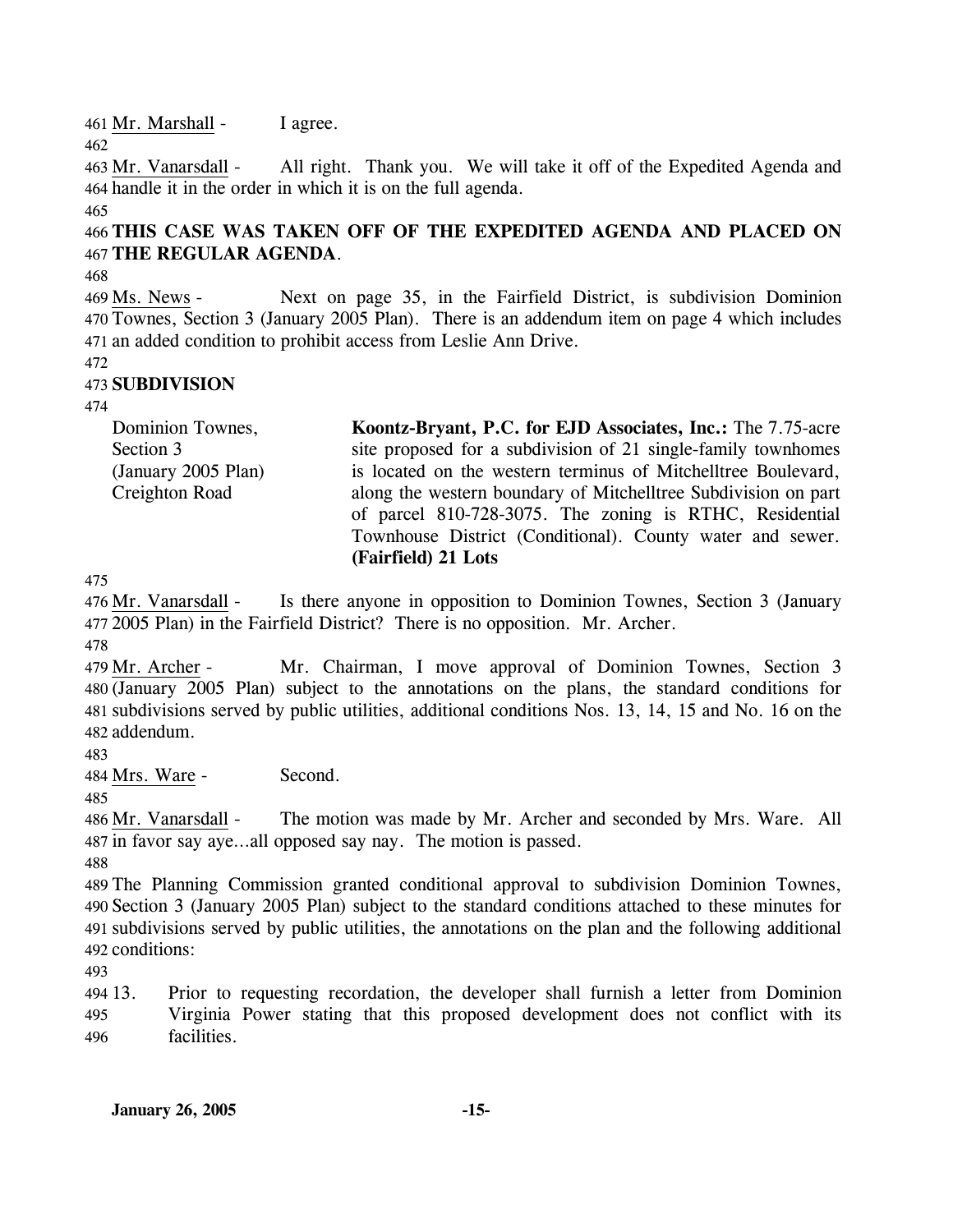497 14. 498 499 The limits and elevation of the 100-year frequency flood shall be conspicuously noted on the plat and construction plans and labeled "Limits of 100-year floodplain." Dedicate floodplain as a "Variable Width Drainage & Utilities Easement."

500 15. 501 The proffers approved as part of zoning case  $C-41C-04$  shall be incorporated in this approval.

502 16. 16. No construction access from Leslie Ann Drive shall be permitted.

503

Next on page 38 of your agenda, subdivision Kingsland Green (January 2005 Plan) in the Varina District and the applicant has requested that this be removed from the 505 506 Expedited Agenda. 504 Ms. News -

507

#### 508 **SUBDIVISION**

509

Kingsland Green (January 2005 Plan) 8950 Buffin Road **Engineering Design Associates for Ruth and John Yahley and Centex Homes:** The 82.465-acre site proposed for a subdivision of 61 single-family homes is located at 8950 Buffin Road at the northwest corner of Buffin Road and Kingsland Road on parcel 821-678-7061. The zoning is A-1, Agricultural District. County

water and sewer. **(Varina) 61 Lots** 

510

### 511 **AT THE APPLICANT'S REQUEST, THIS CASE WAS TAKEN OFF OF THE**  512 **EXPEDITED AGENDA AND PLACED ON THE REGULAR AGENDA.**  513

The next case, it is the same situation. On page 39 subdivision 515 Roundabout Estates (January 2005 Plan) in the Varina District, the applicant has also requested 516 that this be removed from the Expedited Agenda and heard on the regular agenda. 514 Ms. News -

# 518 **SUBDIVISION**

519

517

Roundabout Estates (January 2005 Plan) 9421 Varina Road **Engineering Design Associates for Ralph & Judith Allen:** The 88.14-acre site proposed for a subdivision of 61 single-family homes is located at 9421 Varina Road, approximately 2,000 feet south of Kingsland Road on parcels 817-674-9022 and 816-674- 7114. The zoning is A-1, Agricultural District. Individual well

and septic tank/drainfield. **(Varina) 61 Lots** 

520

521 **AT THE APPLICANT'S REQUEST, THIS CASE WAS TAKEN OFF OF THE**  522 **EXPEDITED AGENDA AND PLACED ON THE REGULAR AGENDA.** 

523

Next, on page 40 of your agenda, located in the Varina District, is 525 subdivision Seelman Estates (January 2005 Plan). There is an addendum item on page 6 and 526 that addendum involves deleting condition No. 12, which was requiring a provision for 527 underground utilities. 524 Ms. News -

528

529

**January 26, 2005 -16-**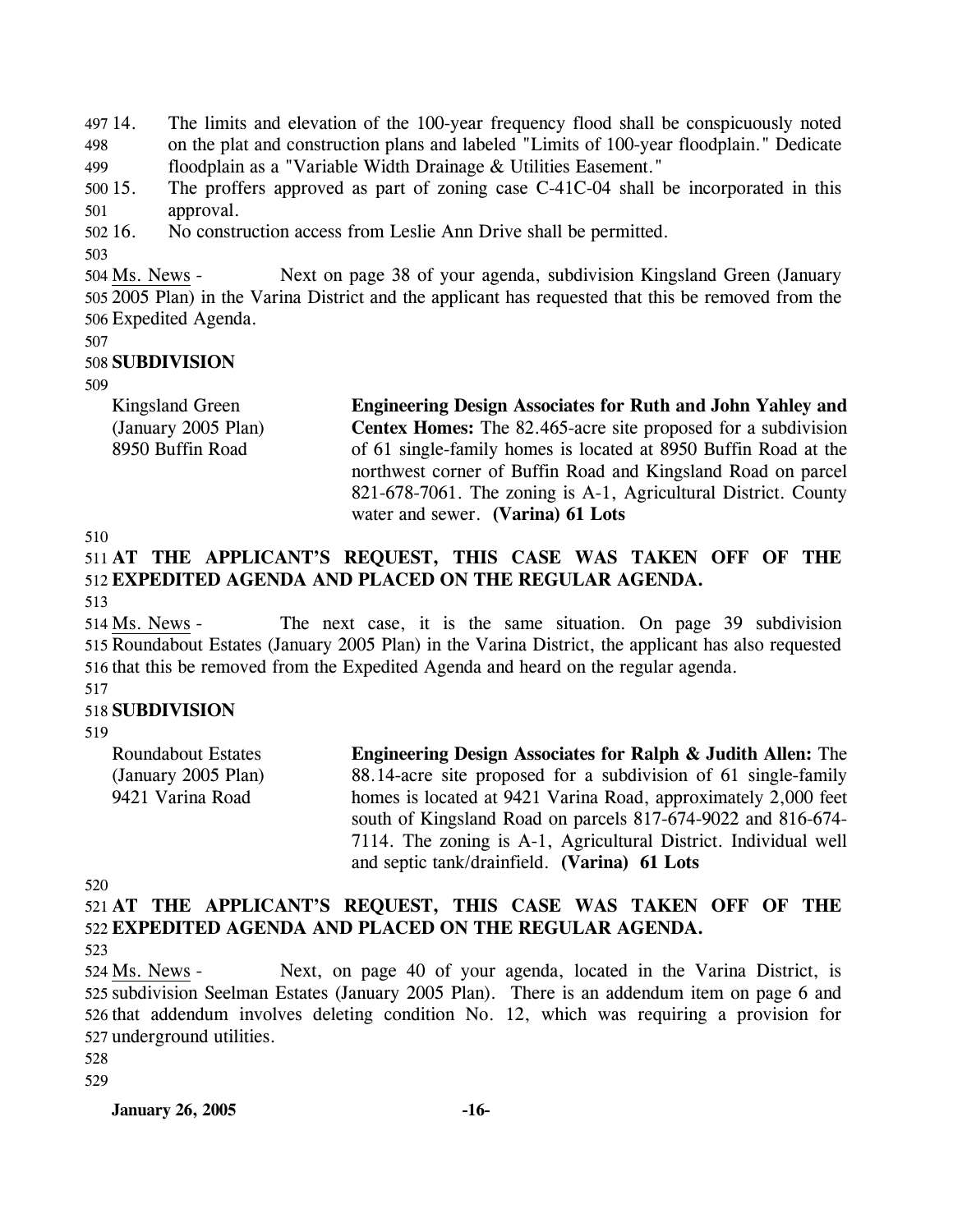| 531                                                                   |                                                                                                                                                                                                                                                                                                                                                                           |
|-----------------------------------------------------------------------|---------------------------------------------------------------------------------------------------------------------------------------------------------------------------------------------------------------------------------------------------------------------------------------------------------------------------------------------------------------------------|
| <b>Seelman Estates</b><br>(January 2005 Plan)<br>2355 New Market Road | Engineering Design Associates for Donald & Sandra<br>Seelman: The 6.75-acre site proposed for a subdivision of 5<br>single-family homes is located along the south line of New<br>Market Road (State Route 5) approximately 488 feet west of<br>Mill Road on parcel 813-688-3947. The zoning is A-1,<br>Agricultural District. County water and sewer. (Varina)<br>5 Lots |
| 532                                                                   |                                                                                                                                                                                                                                                                                                                                                                           |
| 533 Mr. Vanarsdall -                                                  | Is there anyone in the audience in opposition to Seelman Estates (January<br>534 2005 Plan), in the Varina District? There's no opposition. Mr. Jernigan.                                                                                                                                                                                                                 |
| 535                                                                   |                                                                                                                                                                                                                                                                                                                                                                           |
| 536 Mr. Jernigan -<br>538 underground.<br>539                         | Wait a minute. Courtney. Is she here? Oh, there you are. I'm going to<br>537 leave No. 12 on there for underground power. The applicant is okay with it, putting the power                                                                                                                                                                                                |
| 540 Ms. Fisher -<br>541                                               | That's fine. That was mentioned during staff/developer.                                                                                                                                                                                                                                                                                                                   |
| 542 Mr. Jernigan -<br>543                                             | I'm going to leave No. 12 on.                                                                                                                                                                                                                                                                                                                                             |
| 544 Ms. News -<br>545                                                 | Okay.                                                                                                                                                                                                                                                                                                                                                                     |
| 546 Mr. Vanarsdall -<br>547                                           | All right, entertain a motion.                                                                                                                                                                                                                                                                                                                                            |
| 548 Mr. Jernigan -<br>551                                             | Mr. Chairman, I move for approval of subdivision Seelman Estates<br>549 subject to the annotations on the plan, the standard conditions for subdivisions served by public<br>550 utilities, and the following additional condition No. 12.                                                                                                                                |
| 552 Mrs. Ware -<br>553                                                | Second.                                                                                                                                                                                                                                                                                                                                                                   |
| 554 Mr. Vanarsdall -<br>556                                           | The motion was made by Mr. Jernigan and seconded by Mrs. Ware. All<br>555 in favor say ayeall opposed say nay. The ayes have it. The motion is passed.                                                                                                                                                                                                                    |
| 557 Mr. Marshall -<br>558                                             | Please note my abstention for the record.                                                                                                                                                                                                                                                                                                                                 |
| 559 Mr. Vanarsdall -<br>560                                           | So noted.                                                                                                                                                                                                                                                                                                                                                                 |
| 563 and the following additional condition:                           | 561 The Planning Commission granted conditional approval subject to the standard conditions<br>562 attached to these minutes for subdivisions served by public utilities, the annotations on the plan                                                                                                                                                                     |

564

565 12. 12. Provide underground utilities as suggested by the Route 5 Overlay Guidelines.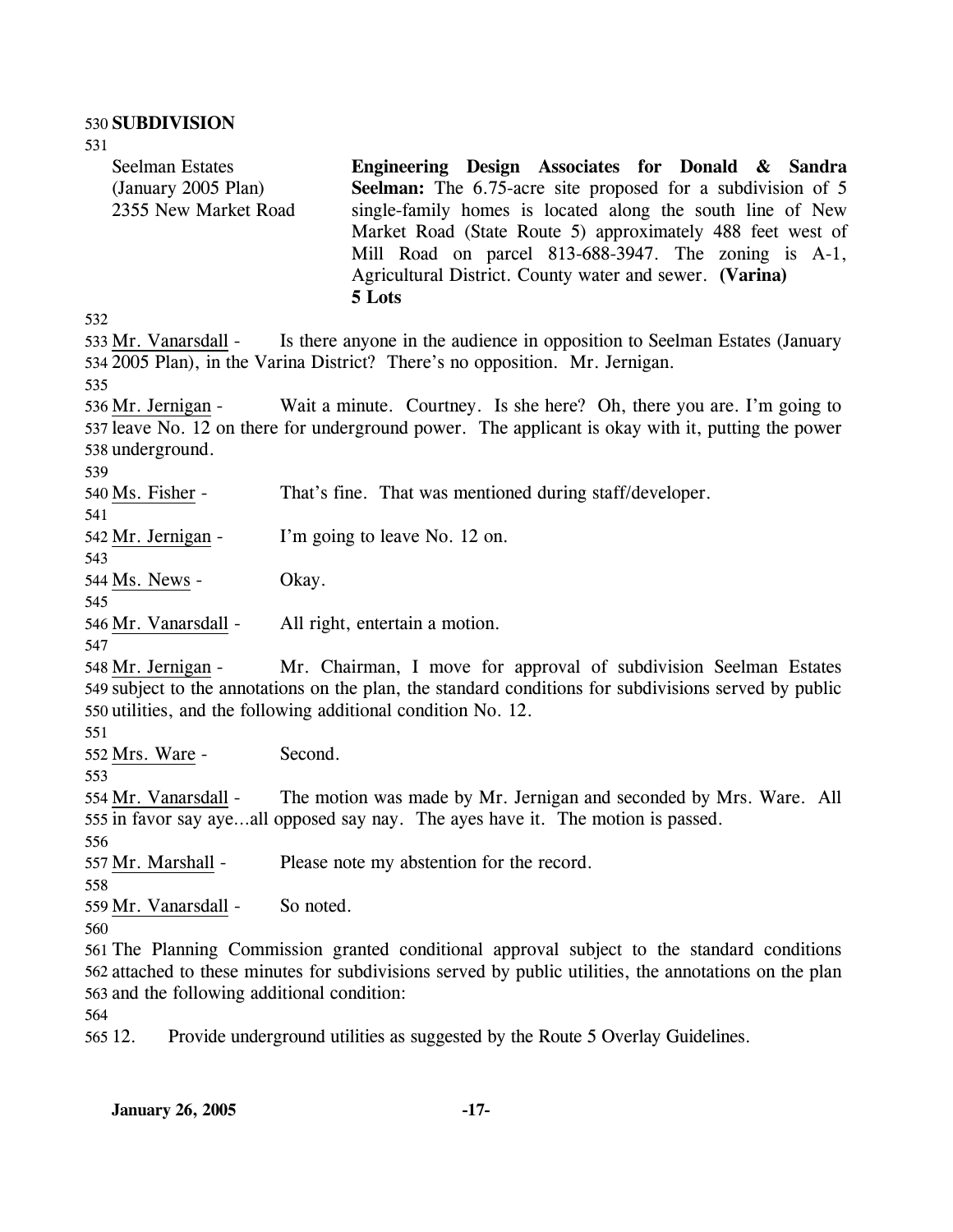### 566 **SUBDIVISION**

567

Englewood (January 2005 Plan) Three Chopt Road and Barrington Hills Drive

**E. D. Lewis & Associates for John J. Hanky, The JJH Corporation & Barrington Valley, John J. & Ima M. Liesfeld and Liesfeld Family LLC:** The 5.69-acre site proposed for a subdivision of 5 single-family homes is located on the southwest corner of Three Chopt Road and Barrington Hills Drive on parcels 742-759-4953; 741-760-8628 (part); 741- 759-9340; 742-759-0145 and part of 742-759-2727. The zoning is R-2C, One-Family Residence District (Conditional) and WBSO (West Broad Street Overlay) District. County water and sewer. **(Three Chopt) 5 Lots** 

568

Is there anyone in the audience in opposition to Englewood (January 2005 Plan) in the Three Chopt District? There's no opposition. Mr. Marshall. 570 569 Mr. Vanarsdall -

571

Mr. Chairman, I move approval of Englewood (January 2005 Plan) 573 subdivision subject to the annotations on the plan and the standard conditions for subdivisions 574 served by public utilities and the following additional conditions Nos. 12 through 18. 572 Mr. Marshall -

575

576 Mrs. Ware - Second.

577

The motion was made by Mr. Marshall and seconded by Mrs. Ware. All 579 in favor say aye...all opposed say nay. The ayes have it. The motion is passed. 578 Mr. Vanarsdall -

580

581 The Planning Commission granted conditional approval subject to the standard conditions 582 attached to these minutes for subdivision served by public utilities, the annotations on the plan 583 and the following additional conditions:

584

585 12. 586 12. Prior to requesting recordation, the developer shall furnish a letter from Plantation Pipeline stating that this proposed development does not conflict with its facilities.

587 13. 13. The detailed plant list and specifications for the landscaping to be provided within the 25-

588 589 foot-wide planting strip easement along Three Chopt Road and the 15-foot-wide planting strip easement along Barrington Hills Drive shall be submitted to the Department of

590 Planning for review and approval prior to recordation of the plat.

591 14. 592 14. Any necessary offsite drainage easements must be obtained prior to approval of the construction plan by the Department of Public Works.

593 15. 594 The proffers approved as part of zoning case C-71C-03 shall be incorporated in this approval.

595 16. 596 16. Prior to requesting the final approval, a draft of the covenants and deed restrictions for the maintenance of the common area by a homeowners association shall be submitted to the

597 598 599 Department of Planning for review. Such covenants and restrictions shall be in form and substance satisfactory to the County Attorney and shall be recorded prior to recordation of the subdivision plat.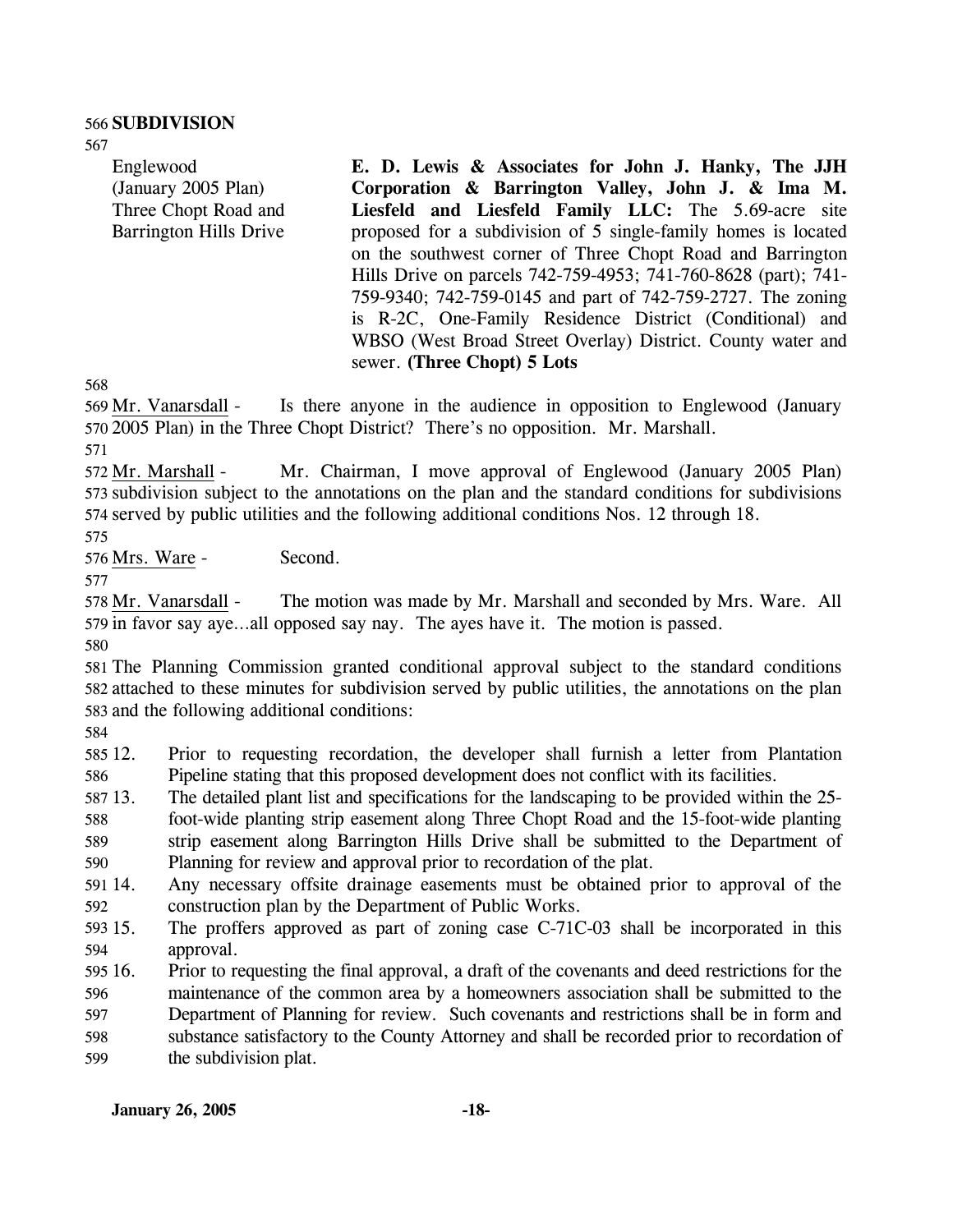600 17. 601 602 603 604 605 606 607 17. Any future building lot containing a BMP, sediment basin or trap and located within the buildable area for a principal structure or accessory structure, may be developed with engineered fill. All material shall be deposited and compacted in accordance with the Virginia Uniform Statewide Building Code and geotechnical guidelines established by a professional engineer. A detailed engineering report shall be submitted for the review and approval by the Building Official prior to the issuance of a building permit on the affected lot. A copy of the report and recommendations shall be furnished to the Directors of Planning and Public Works.

608 18. 609 18. Prior to final approval, the engineer shall furnish the Planning staff with a plan showing a dwelling situated on lots Nos. 2 and 5 to determine if the lot design is adequate to

610 meet the requirements of Chapter 24, of the Henrico County Code.

611

## 612 **SUBDIVISION**

613

| Frostick Hills      | QMT, Timothy L. Rohrmoser for Chamberlayne Rec.                |
|---------------------|----------------------------------------------------------------|
| (January 2005 Plan) | <b>Association and Windsor Enterprises:</b> The 2.5-acre site  |
| Wilkinson Road      | proposed for a subdivision of 3 single family homes is located |
|                     | at the intersection of Wilkinson Road and N. Wilkinson Road    |
|                     | on parcel 792-753-4981. The zoning is R-2A, One-Family         |

Residence District. County water and sewer. **(Fairfield) 3 Lots** 

614

Is there anyone in the audience in opposition to Frostick Hills (January 2005 Plan) in the Fairfield District? There's no opposition. Mr. Archer. 616 615 Mr. Vanarsdall -

617

Mr. Chairman, I move approval of Frostick Hills (January 2005 Plan) subdivision subject to the annotations on the plan and the standard conditions for subdivisions 619 620 served by public utilities. 618 Mr. Archer -

621

622 Mrs. Ware - Second.

623

The motion was made by Mr. Archer and seconded by Mrs. Ware. All 625 in favor say aye...all opposed say nay. The ayes have it. The motion is passed. 624 Mr. Vanarsdall -626

627 The Planning Commission granted conditional approval to Frostick Hills (January 2005 Plan) 628 subject to the standard conditions attached to these minutes for subdivision served by public 629 utilities and the annotations on the plan.

630

On page 51 of your agenda and located in the Varina District is 632 subdivision Camp Hill (January 2005 Plan) for 6 lots. There is an addendum item on page 7 633 with a revised recommendation for approval. 631 Ms. News -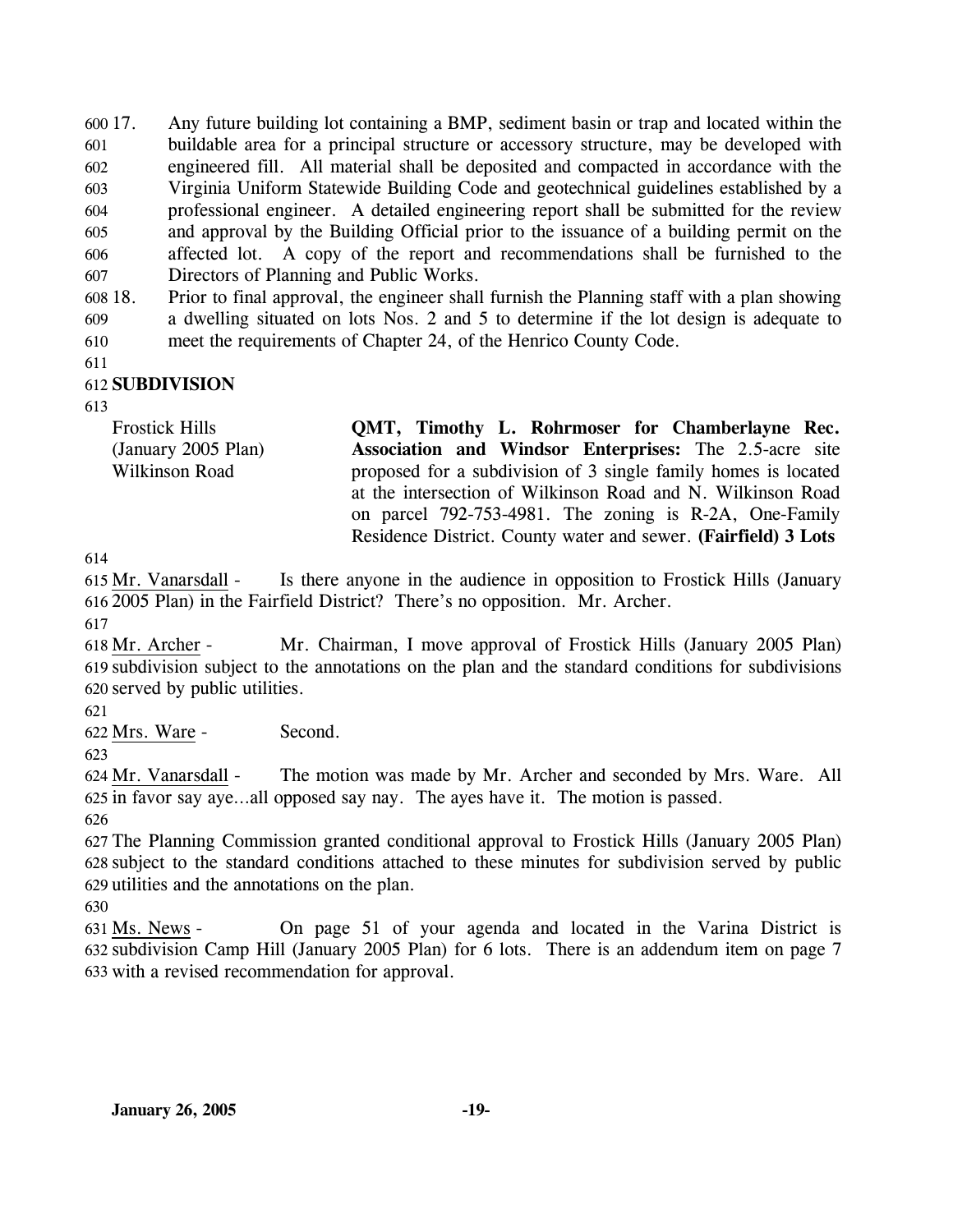635

Camp Hill (January 2005 Plan) **Foster & Miller, P.C. for Watkins-Varina L.C., Kornblau/Eagle CHW Investments, L.C. and Camp Hill Development, LLC:** The 8.09-acre site proposed for a subdivision of 6 single-family homes is located 900 feet south of Darbytown Road on the north boundary line of proposed Camp Hill Subdivision on parcels 832-688-9219 and 833-686-7681. The zoning is A-1, Agricultural District. Individual well and septic tank/drainfield. **(Varina) 6 Lots** 

636

Is there anyone in the audience in opposition to Camp Hill (January 2005) 638 Plan) in the Varina District? There's no opposition. Mr. Jernigan. 637 Mr. Vanarsdall -

639

Mr. Chairman, I move for approval of Camp Hill (January 2005 Plan) 641 subdivision subject to the standard conditions for subdivisions not served by public utilities and 642 the following additional conditions No. 4 and 10 amended and Nos. 12 through 22 and the 643 addendum with approval from the staff. 640 Mr. Jernigan -

644

645 Mr. Marshall - Second.

646

The motion was made by Mr. Jernigan and seconded by Mr. Marshall. All in favor say aye…all opposed say nay. The ayes have it. The motion is passed. 648 647 Mr. Vanarsdall -

649

650 The Planning Commission granted conditional approval to Camp Hill (January 2005 Plan) 651 subject to the standard conditions attached to these minutes for subdivision not served by public 652 utilities, the annotations on the plan and the following additional conditions:

653

6544. 655 656 657 658 659 660 661 **AMENDED** –This approval is of the conditional plat only. Final approval of the plat shall not be granted until such time as the Virginia Department of Health has granted approval for sewage disposal on all lots or until a final plat is prepared that conspicuously indicates all lot(s) not receiving Virginia Department of Health approval for sewage disposal, and which states that there shall be no construction on lots without such approval. Details of approved sewage disposal systems and reserved areas for such systems shall be included with the final construction plan prior to construction plan approval.

662 10. 663 664 665 666 667 668 669 670 **AMENDED** - Prior to recordation of the plat, the developer shall provide a buildable area plan showing information for each lot within the subdivision. These plans shall be a part of the revised construction plans submitted for review and for signature. The buildable area plan shall be a minimum of 1" to 50' scale or larger and shall show the buildable area for the principal structure, all setback dimensions, the minimum lot width (front building line), the area of each lot found to be suitable for the location of the septic drainfield system and reserved drainfield area on the lot, or alternative system, and if applicable, the 100 year floodplain location, the area of each lot exclusive of floodplain, and Chesapeake Bay Act Preservation areas and setback dimensions when

**January 26, 2005 -20-**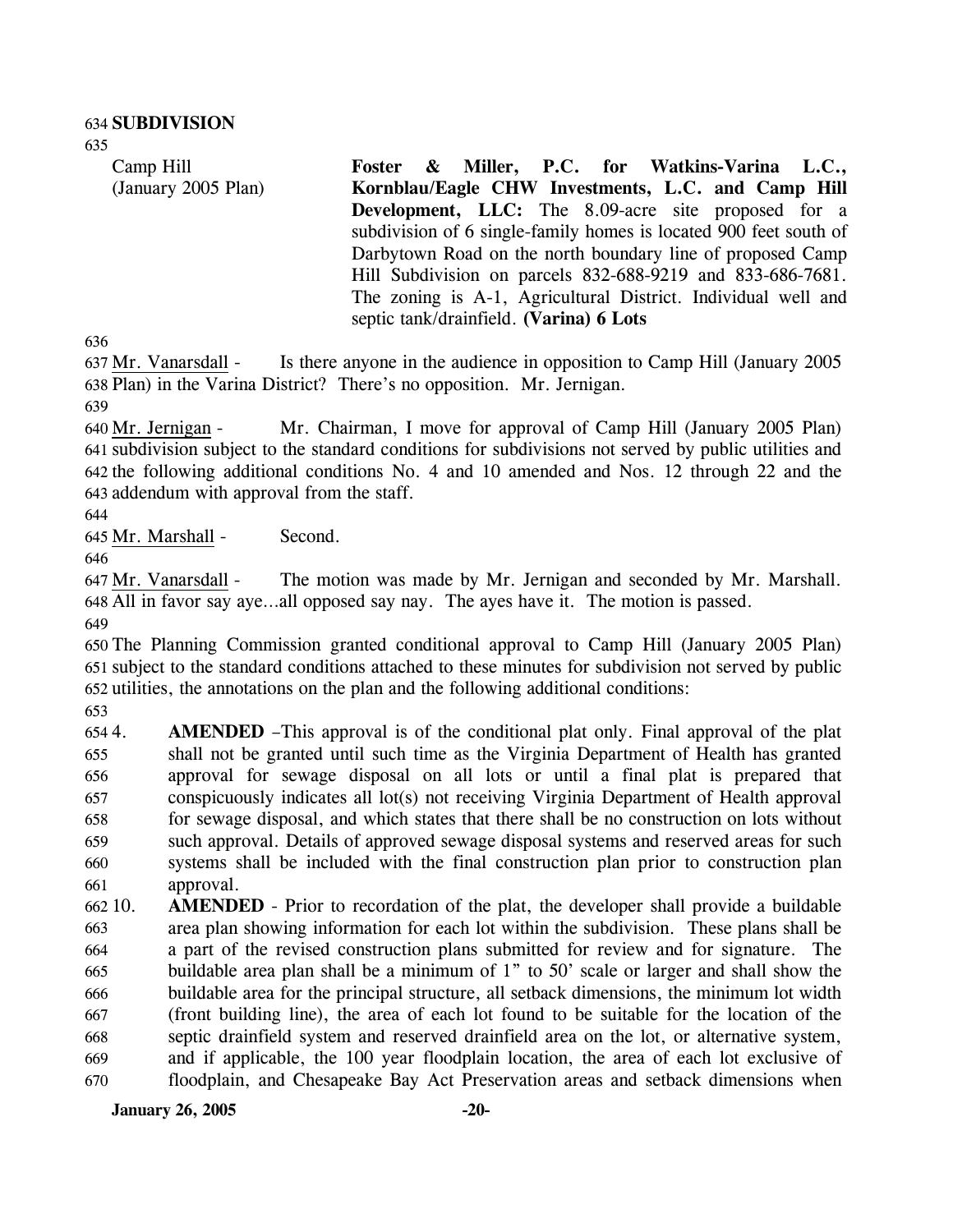- 671 dimensions when applicable.
- 672.12 Each lot shall contain at least 1 acre, exclusive of floodplain areas.
- 673 13. 674 675 The limits and elevation of the 100 year frequency flood shall be conspicuously noted on the plat and construction plans and labeled "Limits of 100 year floodplain." Dedicate floodplain as a "Variable Width Drainage & Utilities Easement."
- 676 14. 677 678 679 680 681 682 14. Prior to requesting final approval, a draft of the covenants and deed restrictions for the maintenance of the common area by a homeowners association shall be submitted to the Planning Office for review. Such covenants and restrictions shall be in form and substance satisfactory to the County Attorney and shall be recorded prior to recordation of the subdivision plat. The covenants should establish conditions to provide for perpetual upkeep of the historic fort/breastworks to be preserved within the common area, including interpretive signage or other facilities provided.
- 683 15. 684 685 686 687 688 689 690 Any future building lot containing a BMP, sediment basin or trap and located within the buildable area for a principal structure or accessory structure, may be developed with engineered fill. All material shall be deposited and compacted in accordance with the Virginia Uniform Statewide Building Code and geotechnical guidelines established by a professional engineer. A detailed engineering report shall be submitted for the review and approval by the Building Official prior to the issuance of a building permit on the affected lot. A copy of the report and recommendations shall be furnished to the Directors of Planning and Public Works.
- 691 16. 692 No more than 50 lots may be recorded on a single point of access, inclusive of lots approved with the Camp Hill (October 2003 Plan) and Camp Hill (May 2004 Plan).
- 693 17. 694 695 696 697 The applicant shall consult with the Division of Recreation and Parks on any historical findings as development progresses. A copy of any study identifying and protecting historic resources which may be required by a state or federal agency through its permitting process shall be submitted to the Planning Office and Division of Recreation and Parks prior to final approval of the construction plans.
- 698 18. 699 700 701 702 18. If a geologic exploration and a geo-technical study is performed by a geo-technical firm representing the applicant to determine if the proposed development may impact ground water quality and quantity at Camp Holly Springs, a copy of the study and recommendations shall be submitted to the Planning Office and the Health Department prior to final approval of the construction plans.
- 703 19. 704 705 706 Lots approved as part of this subdivision shall be included in the overall phasing plan for the Camp Hill (October 2003 Plan), subdivision, which shall be submitted with the first application for final approval for either subdivision, and which shall be updated with each subsequent application.
- 707 20. 708 709 710 Utility easements for future County sanitary sewer main extensions, including permanent and construction easements, shall be shown on the final construction plans in locations mutually acceptable to the applicant and the Director of Public Utilities. Such easements shall be shown on the subdivision plat prior to recordation.
- 711 21. 712 713 Any application for final approval which does not substantially conform to the plat as approved for conditional approval as determined by the Director of Planning, shall be submitted for reconsideration by the Planning Commission.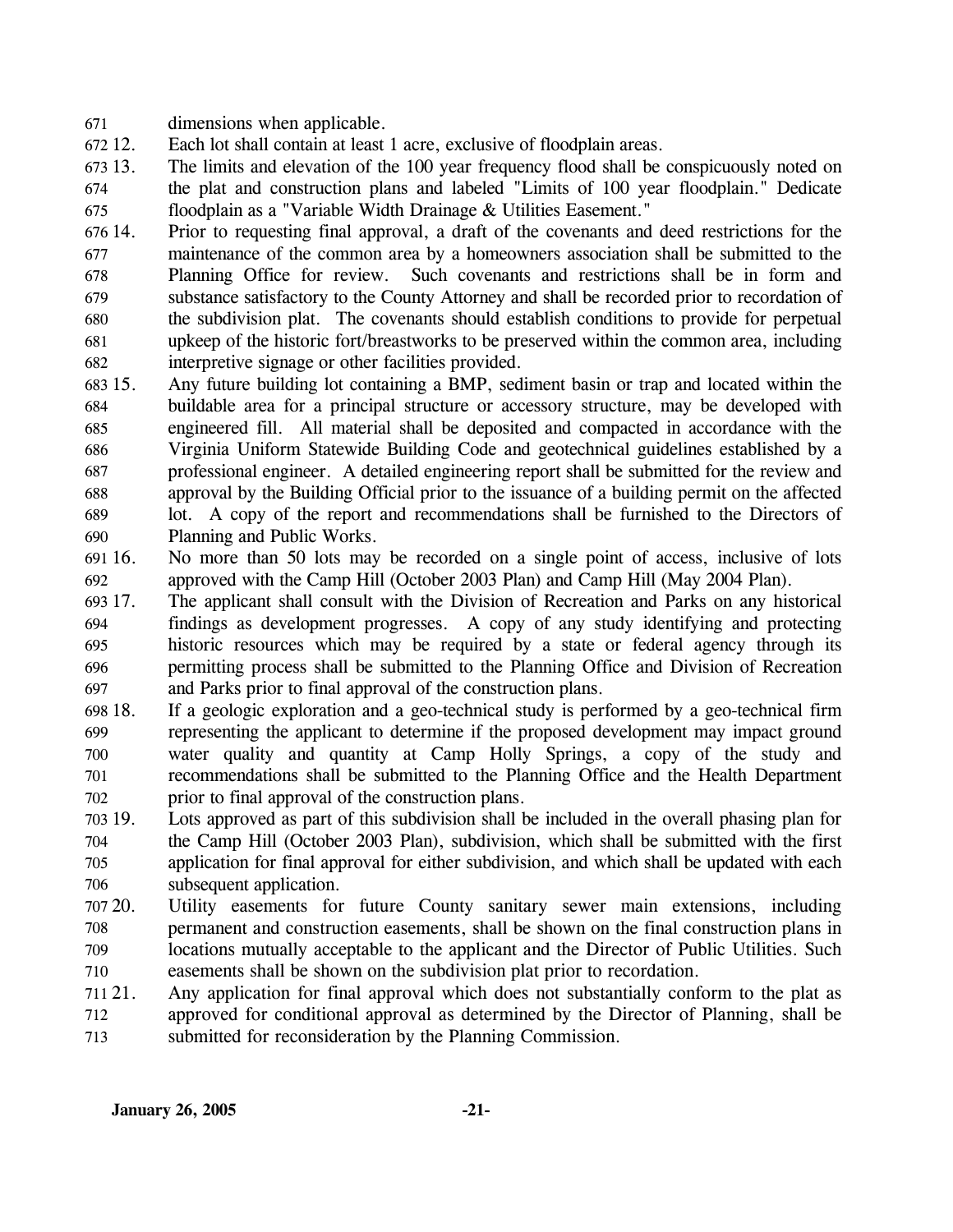714 22. 715 Prior to final approval of the construction plans, the developer shall furnish a letter from Dominion Virginia Power stating that this proposed development does not conflict with its facilities.

716

717

## 718 **SUBDIVISION**

719

Shady Grove Meadows (January 2005 Plan) Shady Grove Road **Foster & Miller, P.C. for William Leroy Ellis, Margie Dawson, Anne Nuckols; Jacqueline L. and Edward L. Disse, Jr. and BMJ, LLC:** The 8.0-acre site proposed for a subdivision of 14 single-family homes is located along the west line of Shady Grove Road, approximately 550 feet south of the intersection of Shady Grove Road and Homes Lane on parcels 742-771-2730 and 742-771-5837. The zoning is R-2AC, One-Family Residence District (Conditional). County water and sewer. **(Three Chopt) 14 Lots** 

720

Is there anyone in the audience in opposition to Shady Grove Meadows 722 (January 2005 Plan) in the Three Chopt District? There's no opposition. Mr. Marshall. 721 Mr. Vanarsdall -

723

Mr. Chairman, I move approval of Shady Grove Meadows (January 2005 Plan) subject to the annotations on the plan, the standard conditions for subdivisions 725 726 served by public utilities, and additional conditions Nos. 12 through 18. 724 Mr. Marshall -

727

728 Mrs. Ware - Second.

729

The motion was made by Mr. Marshall and seconded by Mrs. Ware. All 731 in favor say aye...all opposed say nay. The ayes have it. The motion is passed. 730 Mr. Vanarsdall -

732

733 The Planning Commission granted conditional approval to Shady Grove Meadows (January 734 2005 Plan) subject to the standard conditions attached to these minutes for subdivision served 735 by public utilities, the annotations on the plan and the following additional conditions:

736

737 12. Each lot shall contain at least 13,500 square feet.

- 738 13. 13. The detailed plant list and specifications for the landscaping to be provided within the 30-
- 739 740 foot-wide planting strip easement along Shady Grove Road shall be submitted to the Department of Planning for review and approval prior to recordation of the plat.
- 741 14. 742 14. A County standard sidewalk shall be constructed along the west side of Shady Grove Road.
- 743 15. 744 Any necessary offsite drainage easements must be obtained prior to approval of the construction plan by the Department of Public Works.
- 745 16. 746 The proffers approved as part of zoning case C-53C-04 shall be incorporated in this approval.

747 17. 748 749 Any future building lot containing a BMP, sediment basin or trap and located within the buildable area for a principal structure or accessory structure, may be developed with engineered fill. All material shall be deposited and compacted in accordance with the

## **January 26, 2005 -22-**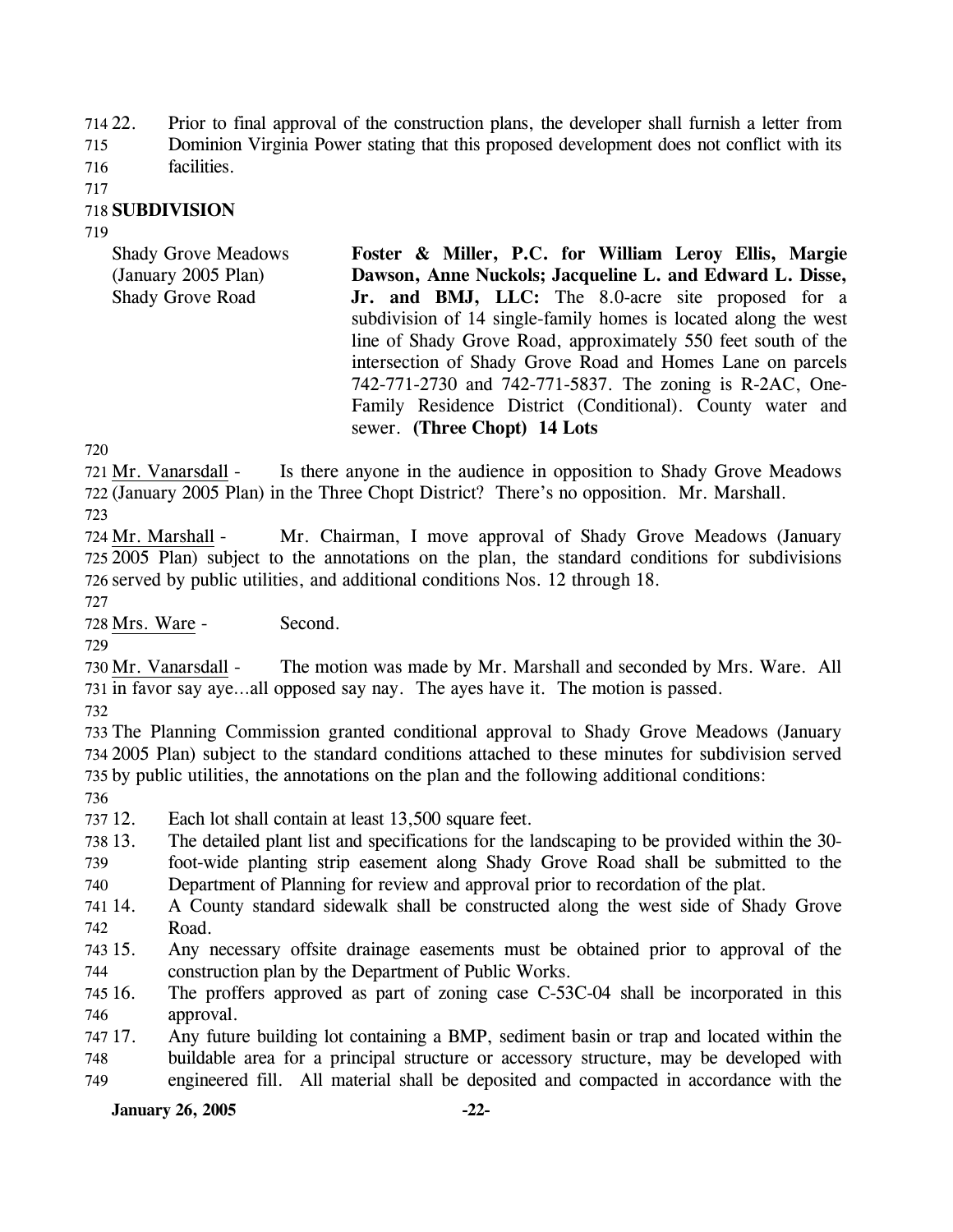750 751 752 753 754 Virginia Uniform Statewide Building Code and geotechnical guidelines established by a professional engineer. A detailed engineering report shall be submitted for the review and approval by the Building Official prior to the issuance of a building permit on the affected lot. A copy of the report and recommendations shall be furnished to the Directors of Planning and Public Works.

755 18. 756 757 A cash proffer, in accordance with the requirement of proffer  $#12$  of rezoning case C-53C-04, shall be paid by the developer to Henrico County prior to the issuance of any building permits.

758

## 759 **SUBDIVISION**

760

The Village @ Osborne (January 2005 Plan) 7101 Osborne Turnpike **Foster & Miller, P.C. for Finer Homes, Inc., John W. Nelson and Elizabeth N. Gottwald and WWLP Development, LLC:** The 41.758-acre site proposed for a subdivision of 64 single-family homes on zero lot lines is located at 7101 Osborne Turnpike, approximately 4,500 feet north of Burning Tree Road on parcels 802-696-9269 and 803-696-6866. The zoning is R-5AC, General Residence District (Conditional). County water and sewer. **(Varina) 64 Lots** 

761

Is there anyone in the audience in opposition to The Village  $@$  Osborne 763 (January 2005 Plan) in the Varina District? There's no opposition. Mr. Jernigan. 762 Mr. Vanarsdall -

764

Mr. Chairman, I move for approval of The Village  $@$  Osborne (January 2005 Plan) subdivision subject to the standard conditions for subdivisions served by public 766 767 utilities. 765 Mr. Jernigan -

768

769 Mr. Marshall - Second.

770

The motion was made by Mr. Jernigan and seconded by Mr. Marshall. 772 All in favor say aye...all opposed say nay. The ayes have it. The motion is passed. 771 Mr. Vanarsdall -

773

774 The Planning Commission granted conditional approval to The Village @ Osborne (January 775 2005 Plan) subdivision subject to the standard conditions attached to these minutes for 776 subdivision served by public utilities.

777

The final request is on page 6 of your agenda and it is located in the 779 Varina District. This is subdivision Scandia Farms (January 2005 Plan). This includes an 780 addendum on page 8. There has been a change in the number of lots from 14 to 13 lots. 778 Ms. News -781

782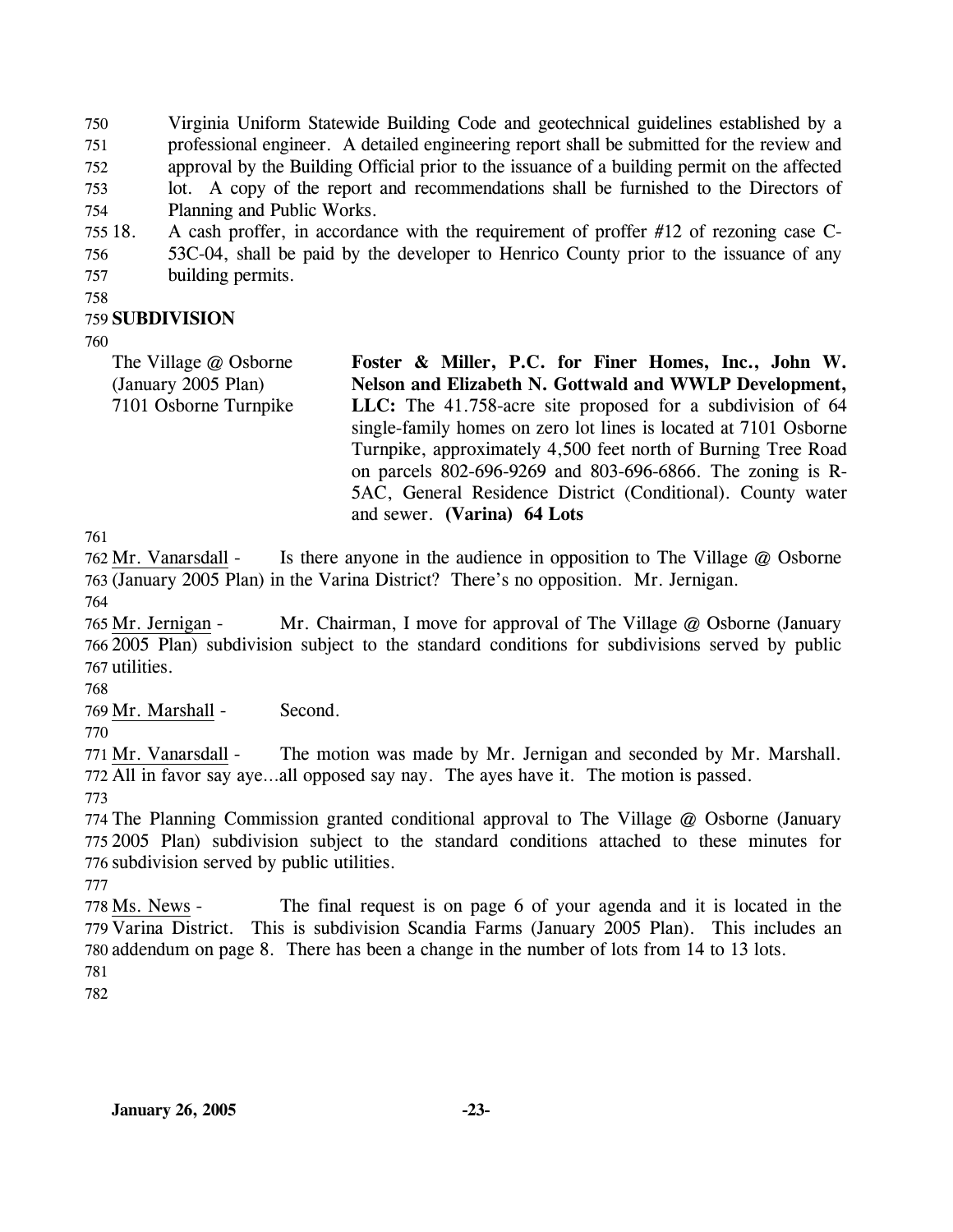784

Scandia Farms (January 2005 Plan) Scandia Road

**Barthol Design Associates, P.C. for Scandia Farm LLC:** The 19.77-acre site proposed for a subdivision of 14 single-family homes is located along the south line of Scandia Road, approximately 2,250 feet east of the intersection of Scandia Road and White Oak Road on parcel 859-702-4468. The zoning is A-1, Agricultural District. Individual well and septic tank/drainfield. **(Varina) 13 14 Lots** 

785

Is there anyone in the audience in opposition to Scandia Farms (January 2005 Plan) in the Varina District? There's no opposition. Mr. Jernigan. 787 786 Mr. Vanarsdall -

788

Mr. Chairman, I move for approval of Scandia Farms (January 2005) 790 Plan) subdivision subject to the standard conditions for subdivisions not served by public utilities and staff recommendation and the lot count has been cut from 14 to 13. 791 789 Mr. Jernigan -

792

793 Mrs. Ware - Second.

794

The motion was made by Mr. Jernigan and seconded by Mrs. Ware. All 796 in favor say aye...all opposed say nay. The ayes have it. The motion is passed. 795 Mr. Vanarsdall -

797

 The Planning Commission granted conditional approval to Scandia Farms (January 2005 Plan) subdivision subject to the standard conditions attached to these minutes for subdivision not served by public utilities, the annotations on the plans and the following additional conditions: 801

802 11. Each lot shall contain at least one acre.

803 12. 804 Any necessary offsite drainage easements must be obtained prior to approval of the construction plan by the Department of Public Works.

805 13. 806 807 808 809 810 811 812 13. Any future building lot containing a BMP, sediment basin or trap and located within the buildable area for a principal structure or accessory structure, may be developed with engineered fill. All material shall be deposited and compacted in accordance with the Virginia Uniform Statewide Building Code and geotechnical guidelines established by a professional engineer. A detailed engineering report shall be submitted for the review and approval by the Building Official prior to the issuance of a building permit on the affected lot. A copy of the report and recommendations shall be furnished to the Directors of Planning and Public Works.

813

Next on the agenda would be the conditional subdivision extensions. There is an addendum list provided for you on this matter. All of the items up for conditional 815 subdivision extension this morning will be handled administratively. We provide this list for 816 817 you for informational purposes, but perhaps I need staff to explain to you the changes. I 818 believe it deals with the Camp Hill subdivision. Ms. Goggin, are you going to tell us about the 819 addendum? 814 Mr. Silber -

820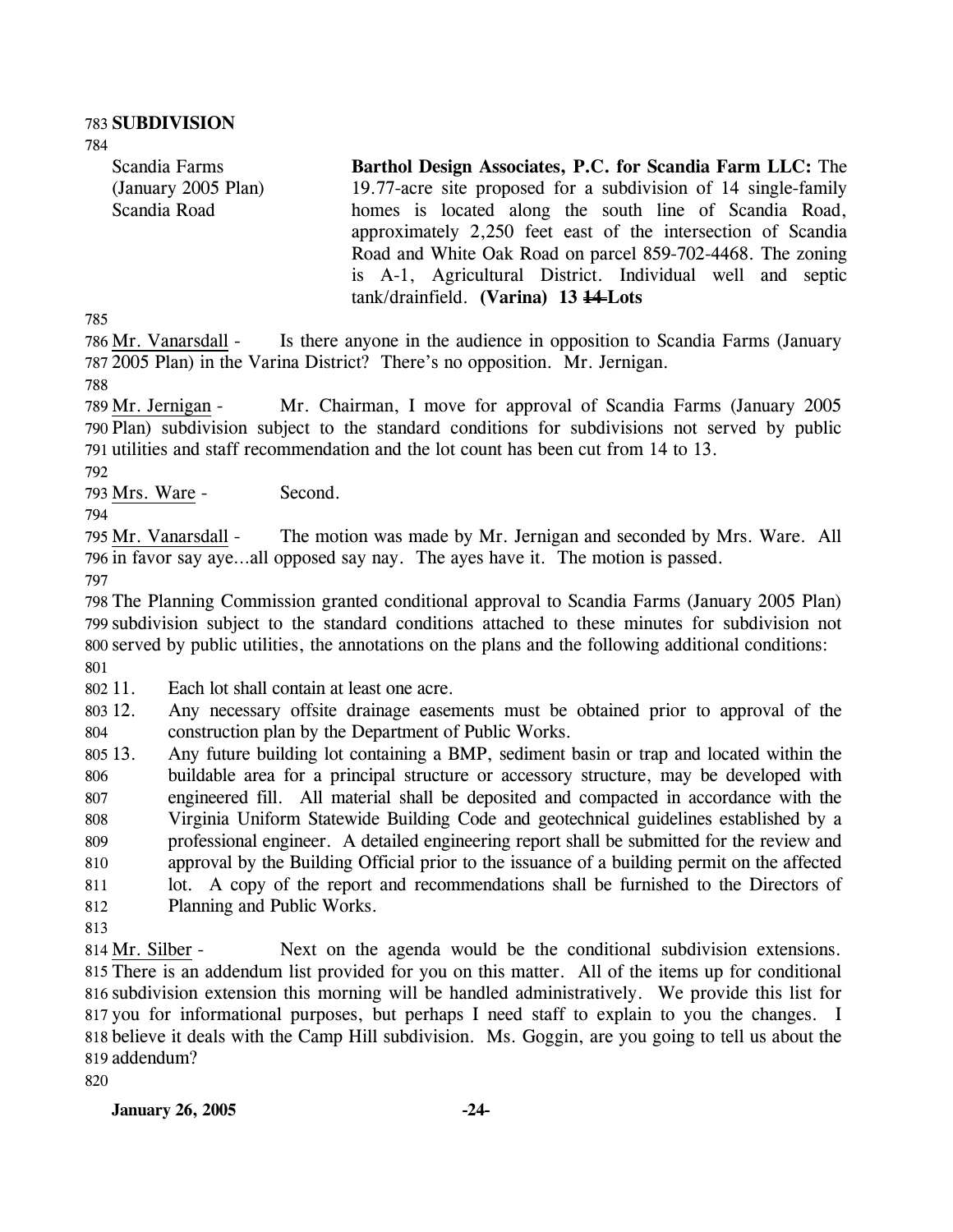### 821 **SUBDIVISION EXTENSIONS OF CONDITIONAL APPROVAL**  822 **FOR INFORMATIONAL PURPOSES ONLY**

| <b>Subdivision</b>                                                               | <b>Magisterial</b> | Original       | <b>Remaining</b> | <b>Previous</b>         | Year(s)                                 |
|----------------------------------------------------------------------------------|--------------------|----------------|------------------|-------------------------|-----------------------------------------|
|                                                                                  | <b>District</b>    | No. of<br>Lots | Lots             | <b>Extensions</b>       | <b>Extended</b>                         |
| Bryan Park Gardens, Sec. C<br>(January 2003 Plan)                                | <b>Brookland</b>   | 21             | 21               | $\mathbf{1}$            | 1 Year<br>1/25/06                       |
| <b>Camp Hill</b><br>(October 2003 Plan)                                          | <b>Varina</b>      | 317            | 317              | $\boldsymbol{0}$        | <b>Pending</b><br>1 Year<br>1/25/06     |
| Crawford Park @<br><b>Greenbrooke</b>                                            | <b>Three Chopt</b> | 76             | 13               | $\bf{0}$                | 5 Years<br>1/28/09<br>1 Year<br>1/25/06 |
| <b>Greenbrooke Sub. Section C</b><br>(January 2004 Plan)                         | <b>Three Chopt</b> | 15             | 15               | $\bf{0}$                | 1 Year<br>1/25/06                       |
| <b>Henley (Formerly Kings)</b><br>Reach) (Oct. 2003 Plan)                        | <b>Three Chopt</b> | 80             | 80               | $\mathbf{0}$            | 1 Year<br>1/25/06                       |
| <b>Malvern Hill Manor</b><br>(January 2001 Plan)                                 | <b>Varina</b>      | 121            | 121              | $\overline{\mathbf{3}}$ | 1 Year<br>1/25/06                       |
| <b>Old Washington Place</b><br>(January 2001 Plan)                               | <b>Brookland</b>   | 10             | 10               | $\overline{\mathbf{3}}$ | 1 Year<br>1/25/06                       |
| <b>Stoneleigh Subdivision</b><br>(December 2003 Plan)                            | <b>Fairfield</b>   | 173            | 68               | $\mathbf{0}$            | 54 Years<br>12/17/08                    |
| <b>Townhomes @ Deep Run</b><br><b>Ridgefield Parkway</b><br>(December 2003 Plan) | <b>Three Chopt</b> | $\overline{7}$ | $\overline{7}$   | $\bf{0}$                | 1 Year<br>1/25/06                       |
| <b>Grey Oaks</b><br>(Formerly XYZ Subdivision)<br>(January 2004 Plan)            | <b>Three Chopt</b> | 208            | 193<br>143       | $\boldsymbol{0}$        | 54 Years<br>1/28/09                     |

823

Yes, sir. Good morning, Commission. On page 1 of the agenda staff 825 has provided a list of conditionally approved subdivisions that are eligible and have received 826 administrative extensions. There are revisions to this list, which is in your handout addendum. 827 I will briefly go over these changes. The first is Camp Hill (October 2003 Plan) has been 828 extended for one year until January 25, 2006. Crawford Park @ Greenbrook has been 829 extended for one year until January 25, 2006. Stoneleigh Subdivision has been extended for 830 four years instead of the five years as indicated in the original agenda. And, Grey Oaks has 831 143 remaining lots and has been extended for four years. I'll be happy to answer any questions 832 the Commission may have. 824 Ms. Goggin -

833

Are there any questions by Commission members? Thank you, Ms. 835 Goggin. Before we get started, I want to mention that Cindy Warren is back in the booth back 836 there taking care of the controls, helping Diana Carver, help take care of all of this. So, if 837 anything goes wrong, we can blame it on her. Mr. Secretary. 834 Mr. Vanarsdall -

**January 26, 2005 -25-**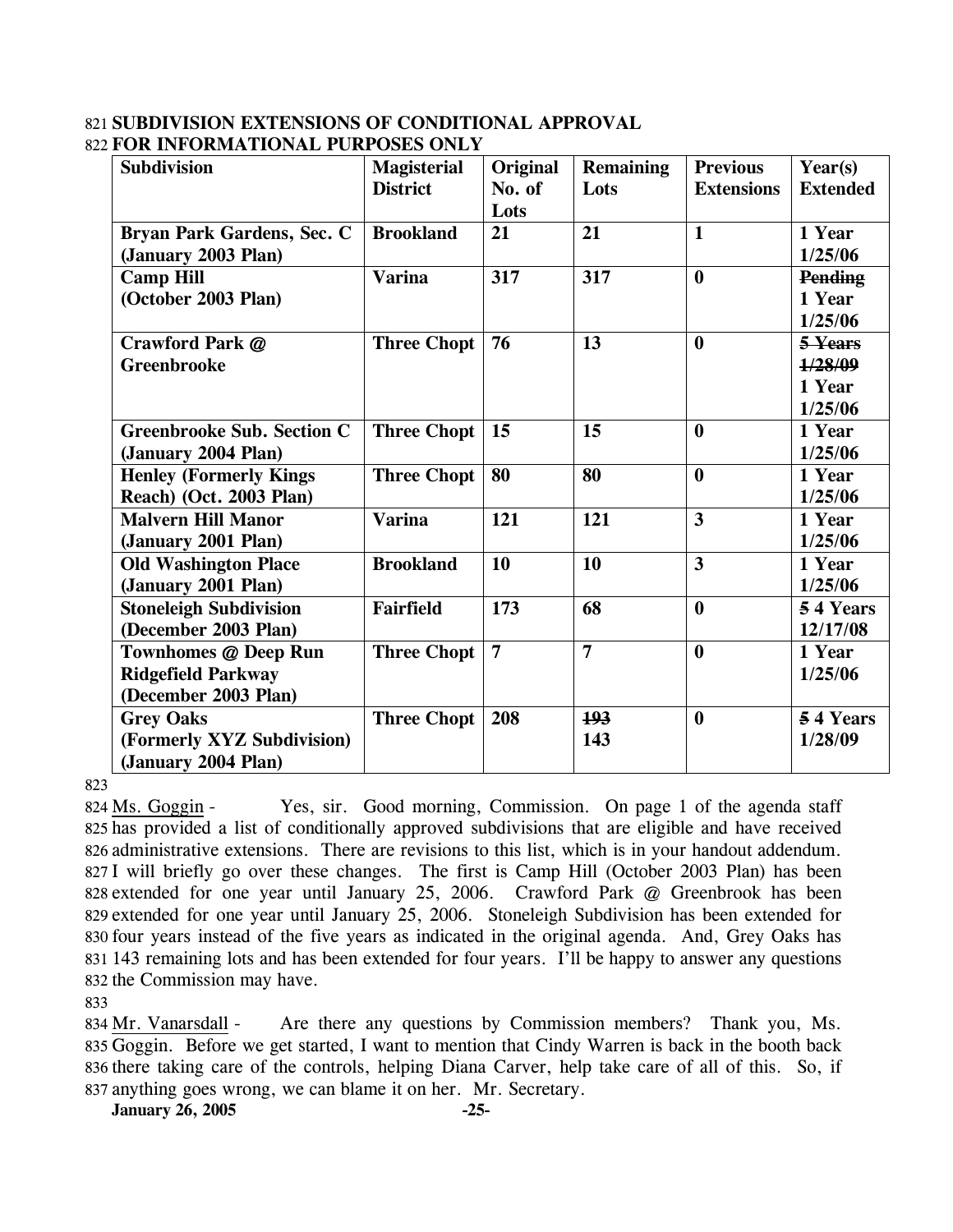Mr. Secretary, yes, sir, Mr. Chairman. The next item on the agenda is 839 actually the first item to be considered is a transfer of approval. This is on page 4 of your 840 agenda. This is POD-39-02, Cost Plus World Market @ The Shoppes @ Best Buy. 838 Mr. Silber -

841

## 842 **TRANSFER OF APPROVAL**

843

POD-39-02 Cost Plus World Market @ The Shoppes at Best Buy – 11198 W. Broad Street **Mr. Hugh Tierney for Ruby Restaurant, Inc.:** Request for approval of a transfer of approval as required by Chapter 24, Section 24-106 of the Henrico County Code from Glenbrook-Brookriver, LLC to Ruby Restaurant, Inc. The 2.697-acre site is located on the north side of W. Broad Street (U.S. Route 250) approximately 300 feet west of the intersection of W. Broad Street and Brookriver Drive on parcel 743-761-3546. The zoning is M-1C, Light Industrial District (Conditional). County water and sewer. **(Three Chopt)** 

844

Is there anyone in the audience in opposition to POD-39-02, Cost Plus 846 World Market @ The Shoppes at Best Buy? There's no opposition. Mr. Marshall. 845 Mr. Vanarsdall -

847

Mr. Chairman, I move approval of transfer of approval POD-39-02, 849 Cost Plus World Market @ The Shoppes at Best Buy. 848 Mr. Marshall -

850

851 Mr. Archer - Second.

852

The motion was made by Mr. Marshall and seconded by Mr. Archer. All in favor say aye…all opposed say nay. The ayes have it. The motion is passed. 854 853 Mr. Vanarsdall -

855

 The Planning Commission approved the transfer of approval request for POD-39-02, Cost Plus World Market @ The Shoppes at Best Buy from Glenbrook-Brookriver, LLC to Ruby Restaurant, Inc., subject to the new owner accepting and agreeing to be responsible for continued compliance with the conditions of the original approval and the following additional conditions:

861

862 863 1. A bond shall be posted by **January 28, 2005** to cover the site deficiencies in the inspection report, dated **January 18, 2005**.

864 2. 865 2. The site deficiencies, as identified in the inspection report, dated **January 18, 2005** shall be corrected by **June 1, 2005**.

866

Mr. Cooper, was there anything on that that you would need to share 868 with the Commission? 867 Mr. Silber -

869

Actually, the applicant has agreed to all of our requests and regards to 871 outstanding deficiencies on the site. They will be posting a bond by Friday to cover those 872 deficiencies and have agreed to correct all missing landscaping by June 1 of this year. 870 Mr. Cooper -873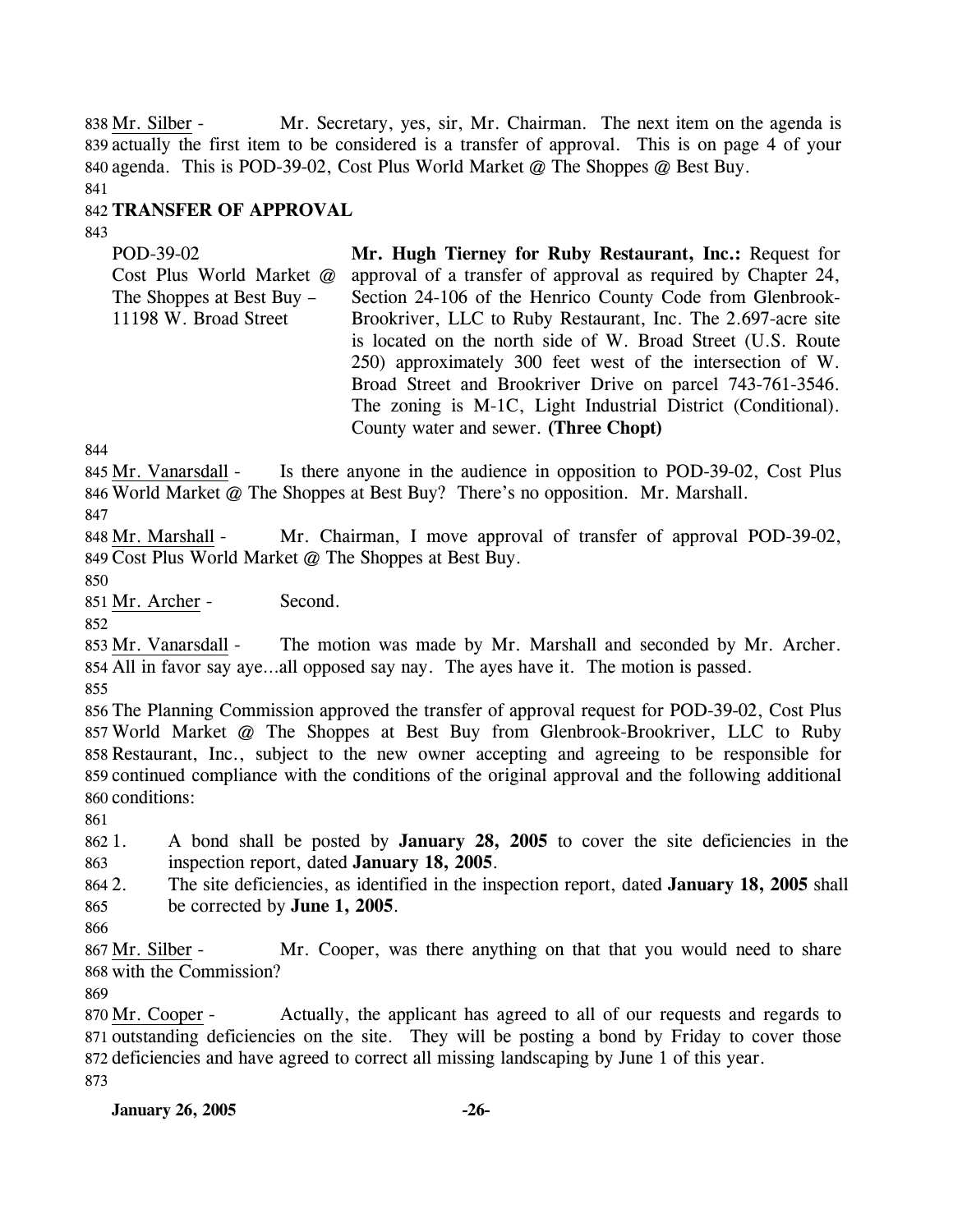I know that the Commission is wanting to move along this morning, but 875 there are some things I feel like staff needs to inform the Commission. So, if you can give the 876 staff a minute to tell you a little bit more about these items you might want to hear them out. 874 Mr. Silber -877

| 878 Mr. Marshall -   | I didn't mean to do that.                                 |
|----------------------|-----------------------------------------------------------|
| 879                  |                                                           |
| 880 Mr. Jernigan -   | We had so many expedited it just kind of kept on rolling. |
| 881                  |                                                           |
| 882 Mr. Silber -     | I understand, this Commission is very efficient.          |
| 883                  |                                                           |
| 884 Mr. Vanarsdall - | We want to get out of here before it snows.               |
| 885                  |                                                           |
| 886 Mr. Silber -     | Okay. Let's move on to our next case.                     |
| 887                  |                                                           |

888 **PLAN OF DEVELOPMENT** 

889

POD-92-04 Goddard School Expansion - Town Center @ Twin **Hickory Hankins & Anderson, Inc. for D & B Holdings, LLC, Salvatore Oliveri, Et Als and The Goddard School:** Request for approval of a plan of development, as required by Chapter 24, Section 24-106 of the Henrico County Code, to construct a 4,500 square foot school building and associated parking as an addition to an existing shopping center. The 0.39-acre site is located along the south line of Old Nuckols Road, approximately 600 feet west of the intersection of Old Nuckols Road and Nuckols Road, between the existing Goddard School and Shady Grove Animal Clinic on parcel 745-773-8662 and part of 745-773-6955. The zoning is B-2C, Business District (Conditional). County water and sewer. **(Three Chopt)** 

 $890$ 

| 89U                |                                   |
|--------------------|-----------------------------------|
| 891 Mr. Marshall - | I do want to hear about this one. |
| 892                |                                   |

893 Mr. Silber - Okay. Mr. Cooper.

894

Good morning, again, members of the Commission. Ms. Goggin is 896 handing out a revised plan to you this morning regarding this project. You may be aware of 897 the existing Goddard School located within the Town Center at Twin Hickory Shopping Center. This plan is for an expansion to that project. It will be a stand-alone building located 898 899 on the parcel between the existing Goddard School and the Shady Grove Animal Clinic. 895 Mr. Cooper -900

 Staff had two main concerns of the original plan submitted. First, that the building was actually located within an existing utility easement, located at the rear of the property near Old Nuckols Road. The revised plan now shows that building located outside of that easement which satisfies staff. And the second concern was related to parking. The applicant did not provide enough parking to meet the need of its use within its own property lines with the original plan. However, as of late yesterday afternoon, the applicant did receive a commitment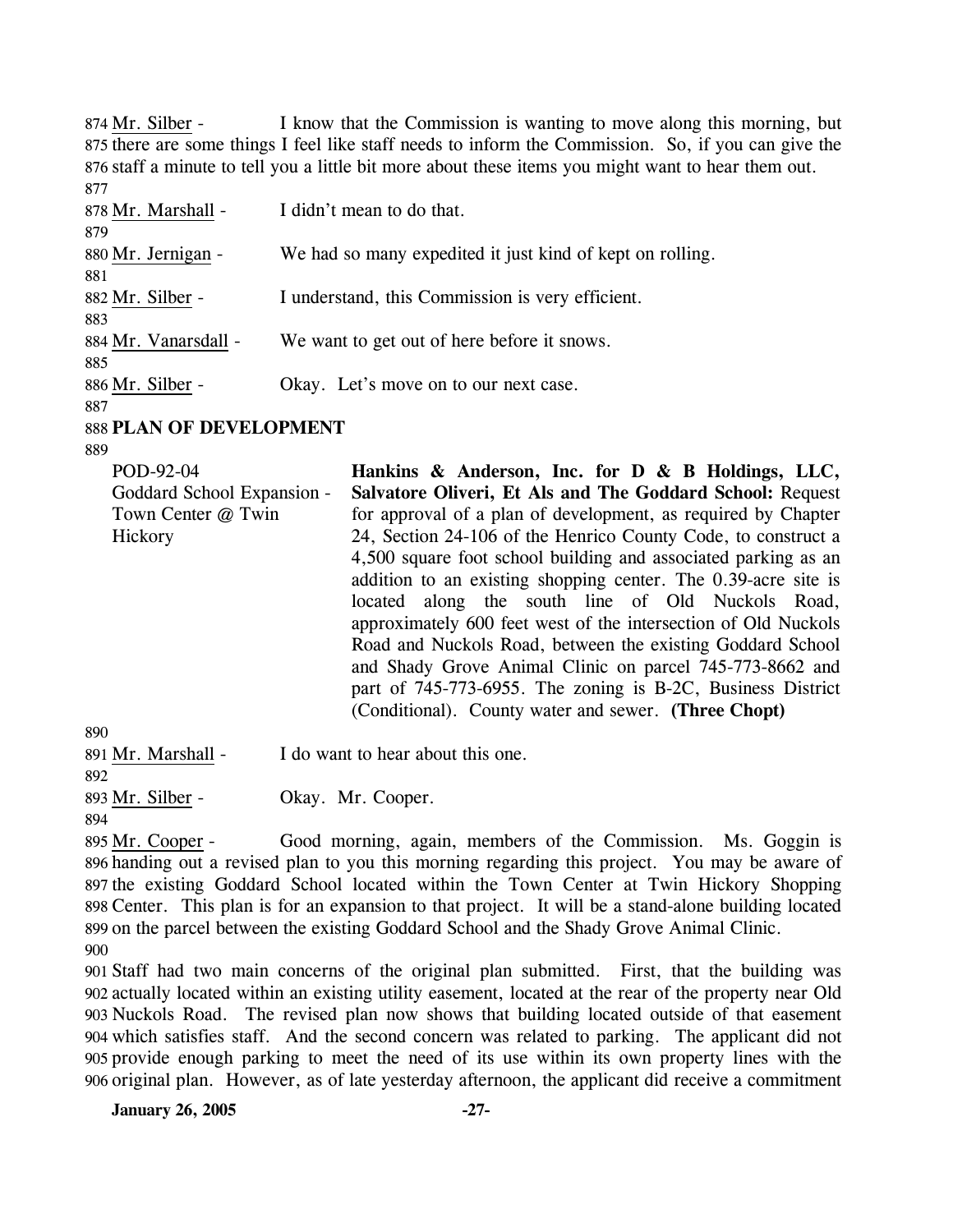from Realti Corp. who owns the vacant parcel of land across the interior drive sometimes known as the sledding hill within the shopping center. Realti Corp. and their contract purchaser for that piece have agreed to allow the Goddard School to construct the necessary five spaces that they needed on their property. We have received commitment letters from them and a signature on an application. This is shown on the revised plan that was handed out to you this morning. Along with those five spaces across the street, staff is recommending an additional condition No. 34, which is attached to your plan, and that condition reads: The five parking spaces located on parcel 745-773-9641 shall be designated for Goddard School employee only parking unless otherwise approved by the Planning Commission with future development.

917

 Generally, staff feels that the size of the proposed building is still generally too large for the site. However, it does meet standards and code requirements and the proffers associated with this property and therefore staff can recommend approval. The applicant and his engineer are here today and they can answer any questions you might have and I'll be happy to answer any questions as well.

923

All right. Is there any opposition to this case? I don't think there was. 925 No. Are there any questions by Commission members? 924 Mr. Vanarsdall -

926

927 Mr. Marshall - I would like to hear from the applicant. I have some questions.

928

Good morning, I'm Tom Bullock. I'm one of the owners of Goddard 930 School. 929 Mr. Bullock -

931

Okay. The added condition, No. 34 about the five parking spaces, will 933 you accept an added provision that those spaces will be in place prior to the issuance of a 934 certificate of occupancy? 932 Mr. Marshall -

935

936 Mr. Bullock - Yes, sir.

Mr. Cooper, I want that added into the conditions, and I have one other 939 question. You were at a meeting that we had about this nightmare property out there and it 940 was suggested that this sleighing parcel, this hole in the donut, that if something could be done 941 to help the situation out there with the parking and putting in the park that the neighbors were promised when the development was initially done that it would acquire a proffer amendment 942 943 which would require the signing off of, I guess, all seven or so property owners out there to do 944 that. I want to know if and when we get to the point where a plan is acceptable to the 945 neighbors as well as the other people in the shopping center for this hole in the donut parcel, is 946 the Goddard School going to be willing to sign off on the application to amend the proffers to 947 allow that change to take place? 938 Mr. Marshall -

| i<br>۹<br>I<br>۰.<br>v<br>× |
|-----------------------------|
|-----------------------------|

| 949 Mr. Bullock -  | Yes, sir, we will. We are sort of tired of that hole in the donut too. |
|--------------------|------------------------------------------------------------------------|
| 950.               |                                                                        |
| 951 Mr. Marshall - | Thank you. That's the only question that I have.                       |
|                    |                                                                        |

**January 26, 2005 -28-**

<sup>937</sup>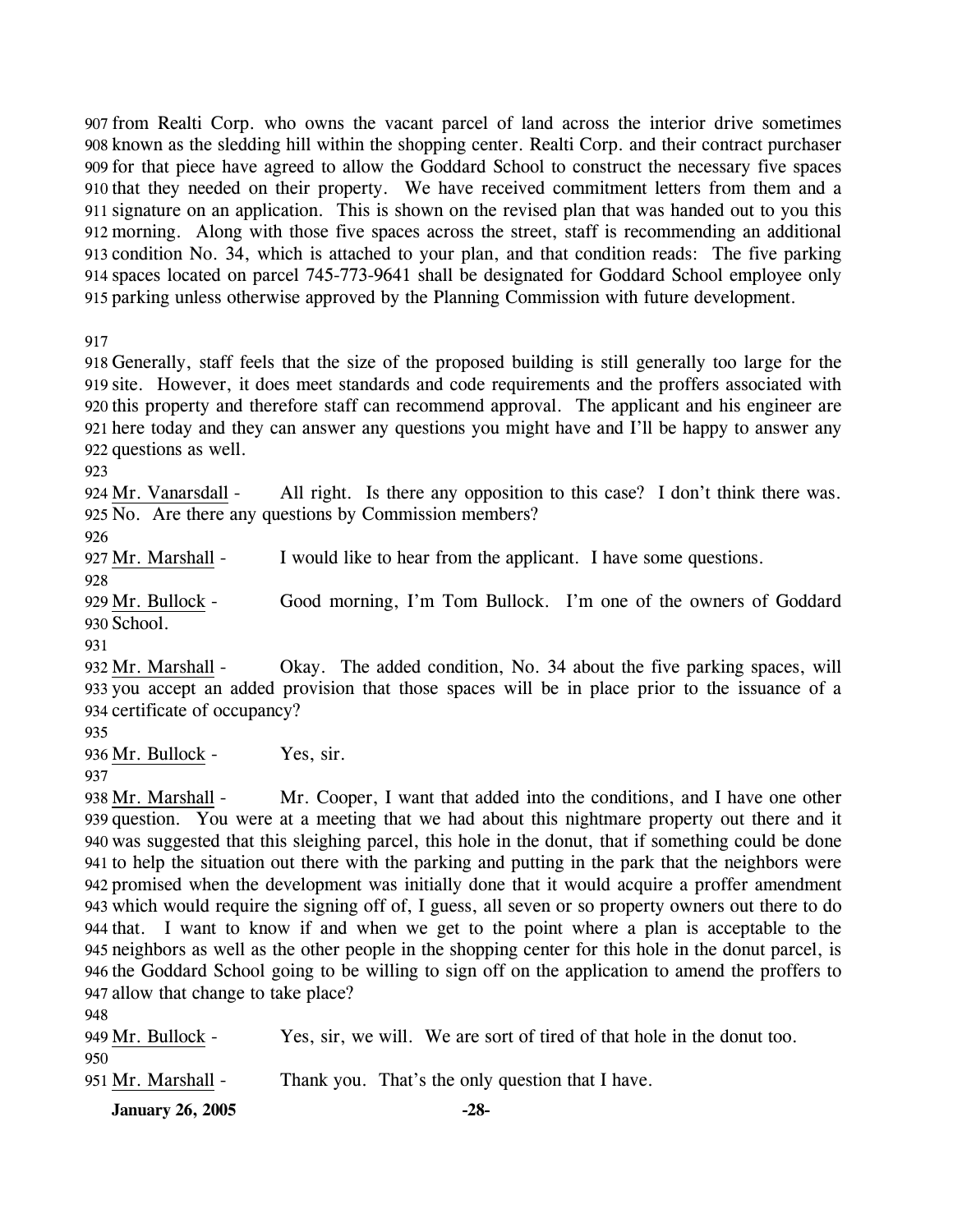Are there any more questions? Thank you, Mr. Bullock. We are ready 953 for a motion, Mr. Marshall. 952 Mr. Vanarsdall -

954

955 Mr. Marshall - What do we have to do as far as amending that?

956

I think all you need to do is just make that a part of the motion. I would 958 think the language you want to add would say, "Five parking spaces located on parcel so and 959 so shall be designated for Goddard School employee only parking prior to the issuance of the 960 certificate of occupancy unless otherwise approved by the Planning Commission." 957 Mr. Silber -

961

Okay. With that, I'll make a motion to approve POD-92-04, Goddard 963 School Expansion, subject to the annotations on the plan, the standard conditions for 964 developments of this type along with conditions Nos. 9 and 11 amended, Nos. 23 through 33 and additional added condition No. 34 that reads: The five parking spaces located on parcel 965 745-773-9641 shall be designated for Goddard School employee only parking prior to the 966 967 issuance of a certificate of occupancy unless otherwise approved by the Planning Commission 968 with future development. 962 Mr. Marshall -

969

970 Ms. Ware - Second.

971

The motion was made by Mr. Marshall and seconded by Mrs. Ware. All 973 in favor say aye...all opposed say nay. The motion passes. 972 Mr. Vanarsdall -

974

975 The Planning Commission approved POD-92-04, Goddard School Expansion – Town Center 976 @ Twin Hickory, subject to the standard conditions attached to these minutes for developments 977 of this type, the annotations on the plan and the following additional conditions:

978

979 9. 980 981 AMENDED - A detailed landscaping plan shall be submitted to the Department of Planning for review and Planning Commission approval prior to the issuance of any occupancy permits.

982 11. 983 984 985 **AMENDED** - Prior to the installation of the site lighting equipment, a plan including depictions of light spread and intensity diagrams, and fixture and specifications and mounting height details shall be submitted for Department of Planning review and Planning Commission approval.

986 23. 987 988 989 990 The easements for drainage and utilities as shown on approved plans shall be granted to the County in a form acceptable to the County Attorney prior to any occupancy permits being issued. The easement plats and any other required information shall be submitted to the County Real Property Agent at least sixty (60) days prior to requesting occupancy permits.

991 24. 992 The developer shall provide fire hydrants as required by the Department of Public Utilities and Division of Fire.

993 25. 994 25. A standard concrete sidewalk shall be provided along the south side of Old Nuckols Road.

995 26. 996 The proffers approved as a part of zoning cases C-19C-94, C-56C-94, C-49C-96 and C-68C-99 shall be incorporated in this approval.

**January 26, 2005 -29-**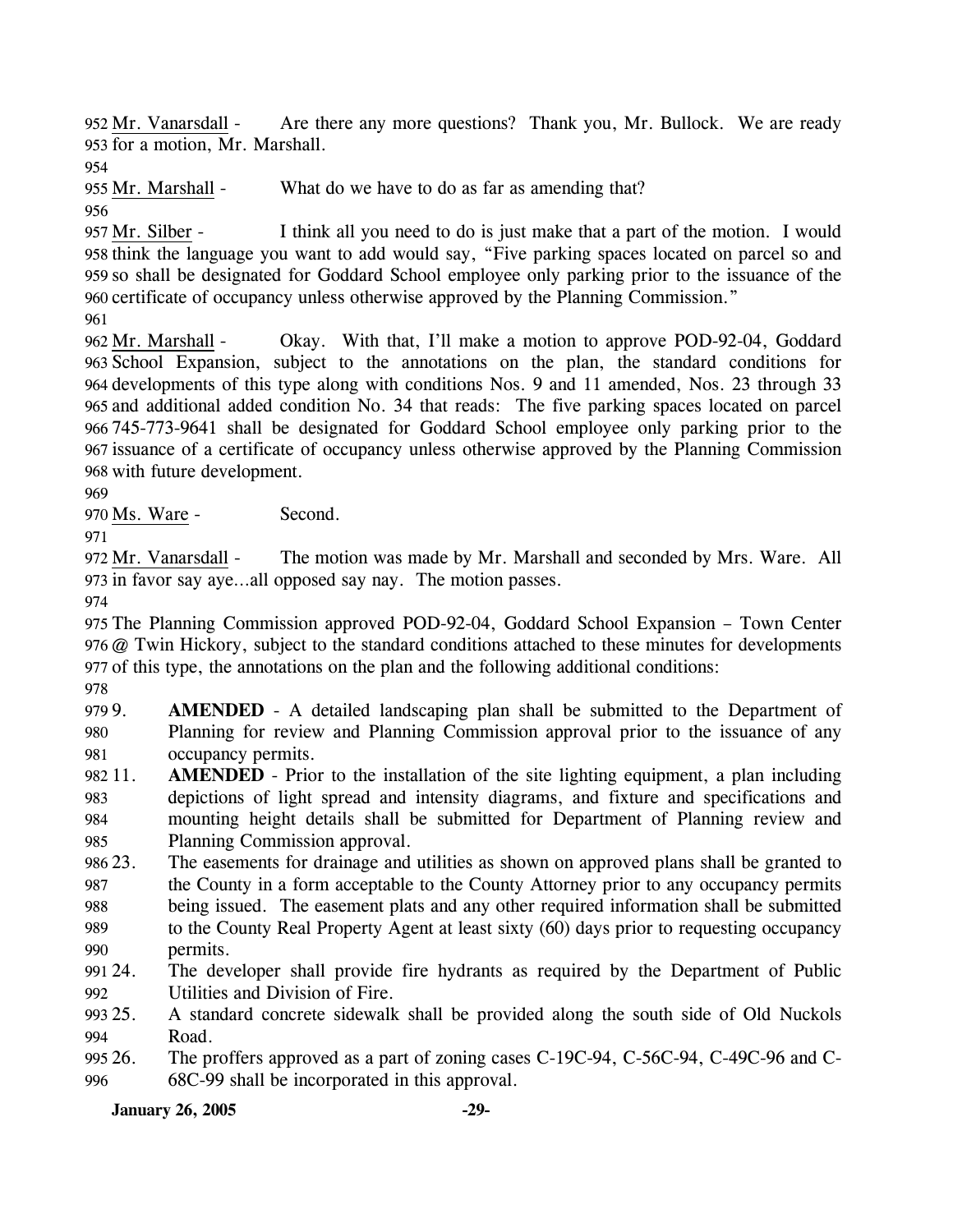- 997 27. 998 999 Any necessary off-site drainage and/or water and sewer easements must be obtained in a form acceptable to the County Attorney prior to final approval of the construction plans.
- 1000 28. 1001 1002 28. Deviations from County standards for pavement, curb or curb and gutter design shall be approved by the County Engineer prior to final approval of the construction plans by the Department of Public Works.
- 1003 29. 1004 1005 Insurance Services Office (ISO) calculations must be included with the plans and contracts and must be approved by the Department of Public Utilities prior to the issuance of a building permit.
- 1006 30. 1007 1008 Approval of the construction plans by the Department of Public Works does not establish the curb and gutter elevations along the Henrico County maintained right-ofway. The elevations will be set by Henrico County.
- 1009 31. 1010 1011 Evidence of a joint ingress/egress and maintenance agreement must be submitted to the Department of Planning and approved prior to issuance of a certificate of occupancy for this development.
- $1012.32$ 1013 1014 1015 1016 The location of all existing and proposed utility and mechanical equipment (including HVAC units, electric meters, junction and accessory boxes, transformers, and generators) shall be identified on the landscape plans. All equipment shall be screened by such measures as determined appropriate by the Director of Planning or the Planning Commission at the time of plan approval**.**
- 1017 33. 1018 The ground area covered by all buildings shall not exceed in the aggregate 25 percent of the total site area.
- 1019 34. 1020 1021 1022 The five parking spaces located on parcel 745-773-9641 shall be designated for Goddard School employee only parking prior to the issuance of a certificate of occupancy unless otherwise approved by the Planning Commission with future development.
- 1023

## 1024 **PLAN OF DEVELOPMENT & TRANSITIONAL BUFFER DEVIATION**

1025

POD-2-05 Moore Hummer – Dominion Boulevard and Sadler Road

**Bay Design Group, P.C. for George & Irma Goldstein and Wilton Development Corporation:** Request for approval of a plan of development and transitional buffer deviation, as required by Chapter 24, Sections 24-106 and 24-106.2(e)(3) of the Henrico County Code, to construct a two-story, 24,386 square foot automotive dealership. The 3.46-acre site is located on the southwest corner of Dominion Boulevard and Sadler Road on parcel 747-761-2937. The zoning is B-3C, Business District (Conditional). County water and sewer. **(Three Chopt)** 

1026

Is there anyone in the audience in opposition to POD-2-05, Moore Moore Hummer is moving west to Dominion 1029 Boulevard if anybody wants to get one today. No opposition. Ms. Goggin. 1027 Mr. Vanarsdall -1028 Hummer, in the Three Chopt District?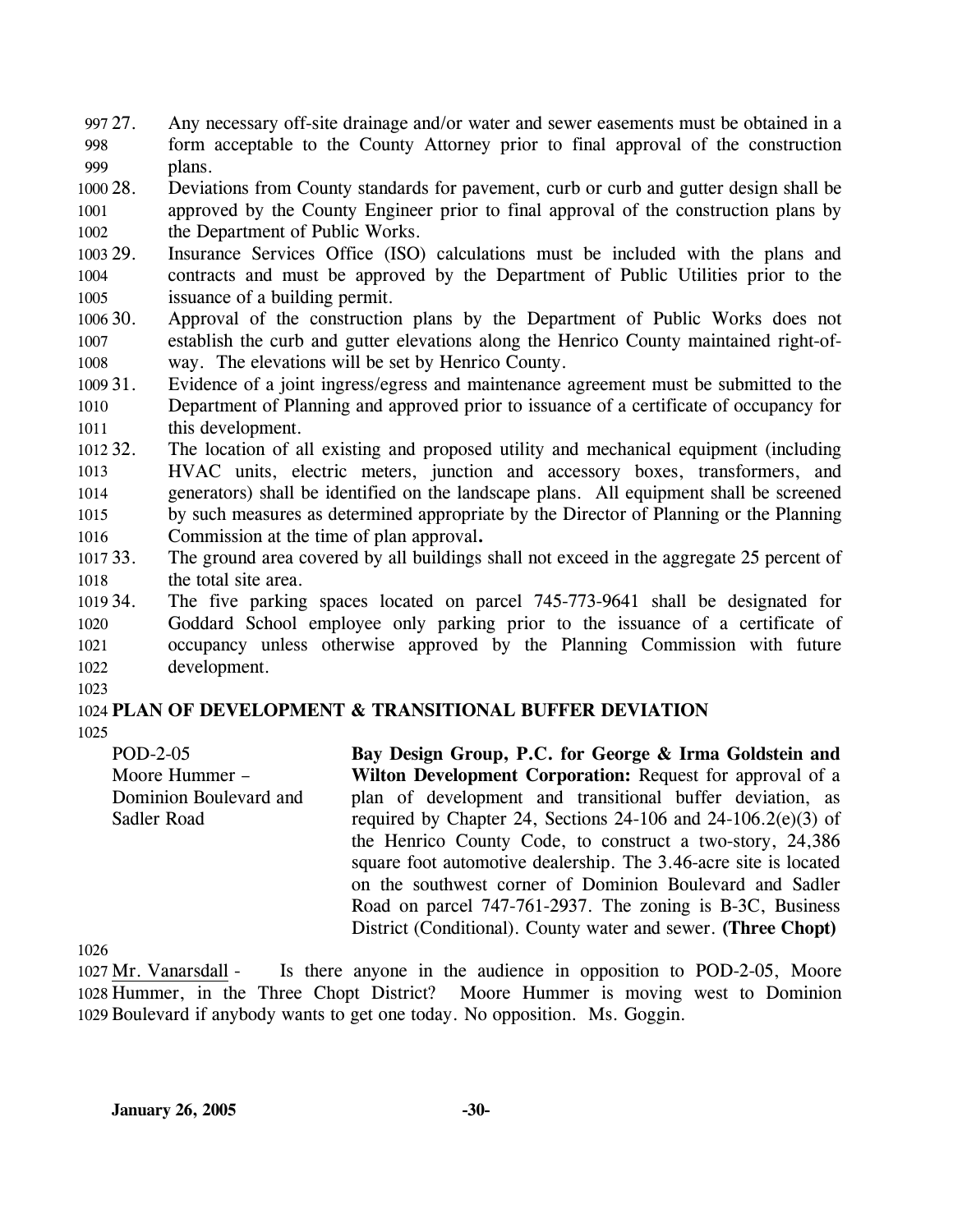A revised annotated plan is currently being handed out to you. Staff has 1031 completed its review of the plan and the developer and staff disagree on providing sidewalk on 1032 both Dominion Boulevard and Sadler Road. Staff believes that this is a reasonable request 1033 because both roads are on the Major Thoroughfare Plan and would be built with sidewalk if 1034 constructed by the County today. The site is adjacent to R-6 zoning on the western property 1035 line. Code requires a 35-foot transitional buffer which is being reduced with a proffered six-1036 foot decorative concrete wall, to 23 feet. The applicant can provide 19 feet from the western 1037 property line and request that the Planning Commission reduce the buffer an additional four 1038 feet to avoid pushing the proposed improvements toward Dominion Boulevard into the 1039 streetscape landscaping area. 1030 Ms. Goggin -

1040

 I would also like to take a moment to clarify for the record, that signage shown on the architectural elevations is not a part of the plan of development approval. Staff can recommend approval subject to the annotations on the revised plan, the standard conditions for developments of this type, conditions Nos. 23 through 32 on the agenda. A separate motion would be required if the Commission chooses to grant the transitional buffer reduction. 1046

1047 Dan Caskie, the site engineer and Hank Wilton, the property owner, are here if you have any 1048 questions for them and I will be happy to answer any questions that the Commission may have. 1049

1050 Mr. Vanarsdall - Are there any questions of Ms. Goggin by the Commission members? 1051

Clarify the reduction one more time. What do they want to and why do 1053 they want the reduction, etc. 1052 Mrs. Ware -

1054

Code requires 35 feet. You are able to reduce the buffer two times the 1056 height of the wall which would take it to 23. They only have 19 feet from the property line to 1057 their proposed improvements, which would require an additional reduction of four feet. They 1058 could move the improvements east, but they would be closer to Dominion Boulevard and could 1059 impact the landscape buffer that is along Dominion Boulevard between the site and the road. 1055 Ms. Goggin -1060

1061 Mrs. Ware - Okay.

1062

Are there any more questions by Commission members? Mr. Marshall, 1064 would you like to hear from the applicant? 1063 Mr. Vanarsdall -

1065

1066 Mr. Marshall - No, I don't need to hear from the applicant.

1067

1068 Mr. Vanarsdall - Thank you, Ms. Goggin.

1070 Ms. Goggin - You are welcome.

1071

1069

I don't have a problem with there not being sidewalks. If not 1073 sidewalks... I've been out there where either the garage and bank property behind it, there's 1074 not any, and Sadler Road there, there's not any, so I don't have any problems with not having 1072 Mr. Marshall -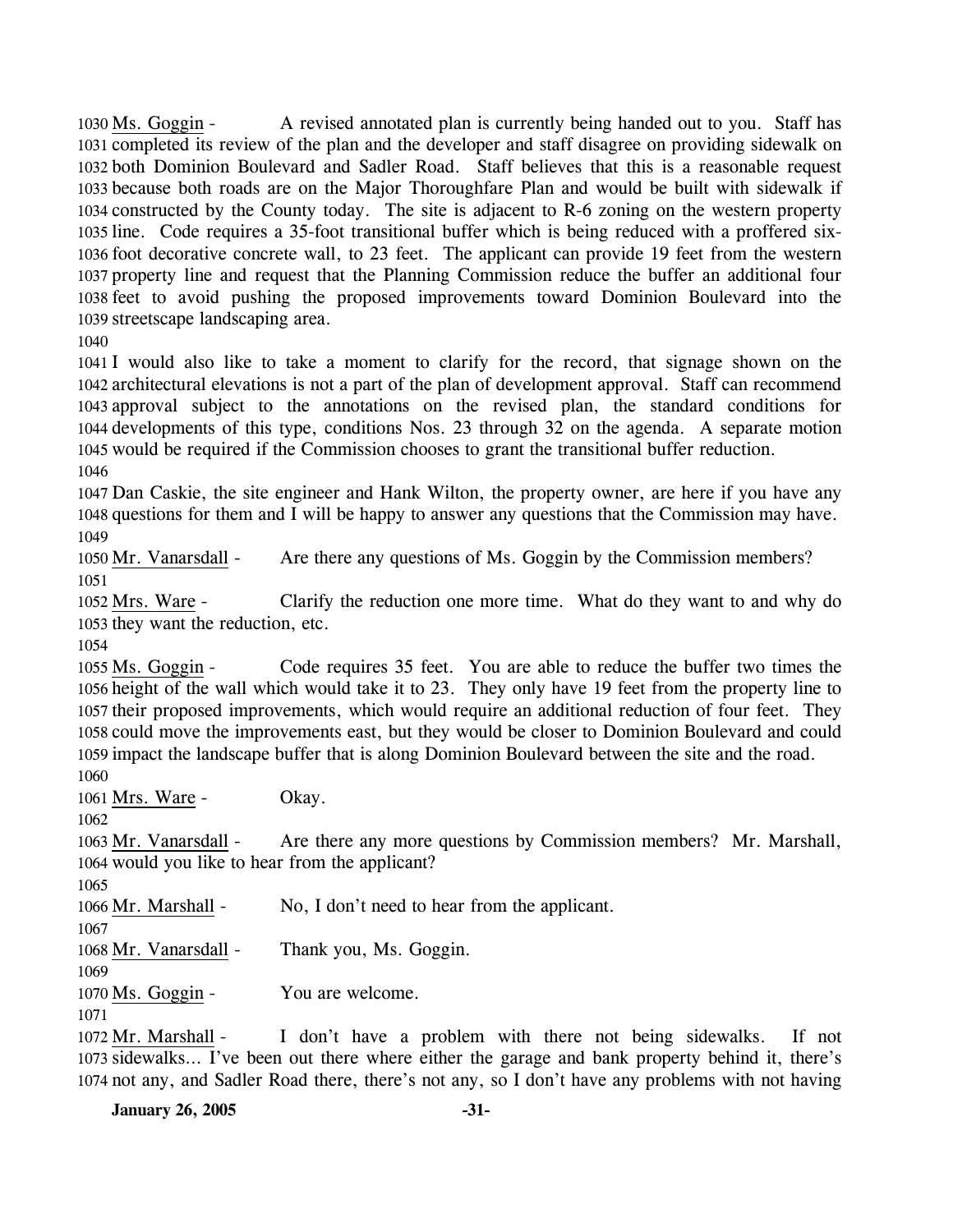the sidewalk and I think the fence, I agree with the staff, that the fence issue is reasonable and we don't want to put the buildings closer out to Dominion Boulevard into the landscape area and with the fence they can (unintelligible). I think it would look better that way, anyway. So, I'm going to make a motion to approve POD-2-05, Moore Hummer, subject to the standard conditions for developments of this type, the annotations on the plan and additional conditions Nos. 23, 24, 26 through 32. And, that's the first motion, then I've got to make another one.

1082 1083 Mr. Silber - So, your motion is to delete No. 25? 1084 1085 Mr. Marshall - Right. 1086 1087 Mr. Jernigan - Second. 1088 The motion was made by Mr. Marshall and seconded by Mr. Jernigan. 1090 All in favor say aye...all opposed say nay. 1089 Mr. Vanarsdall -1091 And, I make a motion for the transitional buffer deviation, four feet for 1093 the fence. 1092 Mr. Marshall -1094 1095 Mr. Jernigan - Second. 1096 The motion was made by Mr. Marshall and seconded by Mr. Jernigan. 1098 All in favor say aye...all opposed say nay. 1097 Mr. Vanarsdall -1099 1100 The Planning Commission approved POD-2-05, Moore Hummer, subject to the standard 1101 conditions attached to these minutes, the annotations on the plans, the transitional buffer 1102 deviation and the following additional conditions: 1103 1104 23. 1105 1106 1107 1108 1109 24. 1110 1111 25.  $1112.26$ . 1113 1114 27. 1115 1116 1117 28. 1118 1119 The right-of-way for widening of Sadler Road and Dominion Boulevard as shown on approved plans shall be dedicated to the County prior to any occupancy permits being issued. The right-of-way dedication plat and any other required information shall be submitted to the County Real Property Agent at least sixty (60) days prior to requesting occupancy permits. The developer shall provide fire hydrants as required by the Department of Public Utilities and Division of Fire. All repair work shall be conducted entirely within the enclosed building. 26. The proffers approved as a part of zoning cases C-42C-01 and C-43C-04 shall be incorporated in this approval. Any necessary off-site drainage and/or water and sewer easements must be obtained in a form acceptable to the County Attorney prior to final approval of the construction plans. 28. Deviations from County standards for pavement, curb or curb and gutter design shall be approved by the County Engineer prior to final approval of the construction plans by the Department of Public Works.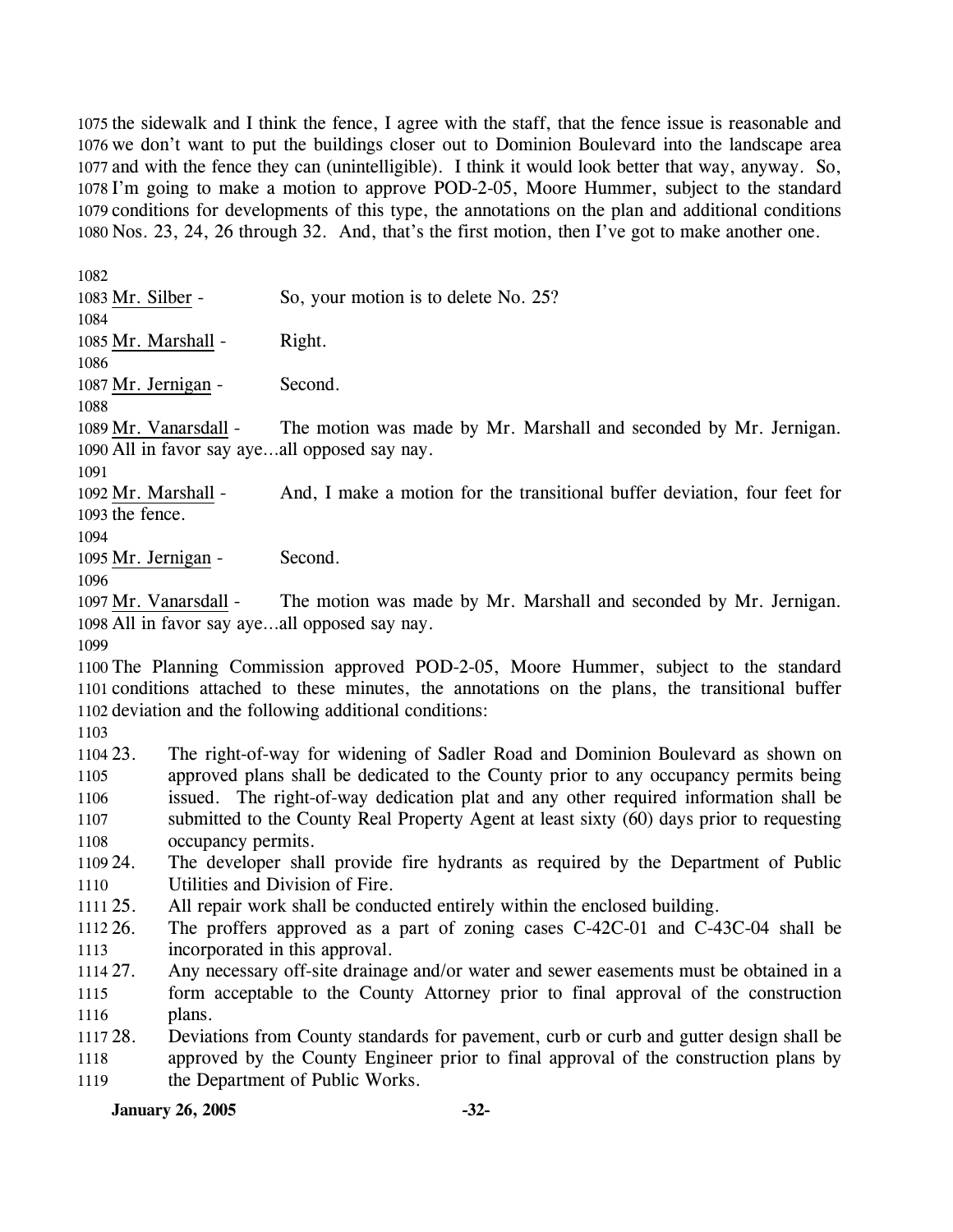1120 29. 1121 1122 Insurance Services Office (ISO) calculations must be included with the plans and contracts and must be approved by the Department of Public Utilities prior to the issuance of a building permit

1123 30. 1124 1125 Approval of the construction plans by the Department of Public Works does not establish the curb and gutter elevations along the Henrico County maintained right-ofway. The elevations will be set by Henrico County.

1126 31. 1127 1128 1129 1130 The location of all existing and proposed utility and mechanical equipment (including HVAC units, electric meters, junction and accessory boxes, transformers, and generators) shall be identified on the landscape plans. All equipment shall be screened by such measures as determined appropriate by the Director of Planning or the Planning Commission at the time of plan approval**.**

1131

# 1132 **PLAN OF DEVELOPMENT & TRANSITIONAL BUFFER DEVIATION**

1133

| POD-3-05               |                |          | Balzer & Associates, Inc. for HHHunt Corporation and R.            |
|------------------------|----------------|----------|--------------------------------------------------------------------|
| Rainbow                | <b>Station</b> | $\omega$ | <b>Earl Johnson:</b> Request for approval of a plan of development |
| Wyndham-Wyndham Park   |                |          | and transitional buffer deviation as required by Chapter 24,       |
| Drive and Nuckols Road |                |          | Sections 24-106 and 106.2 of the Henrico County Code, to           |
|                        |                |          | construct two, one-story buildings, totaling 19,534 square feet,   |
|                        |                |          | to be used for a day care facility. The 6.80-acre site is located  |
|                        |                |          | at the northeast corner of the intersection of Wyndham Park        |
|                        |                |          | Drive and Nuckols Road on parcels 741-776-3595 and 740-            |
|                        |                |          | 777-8434. The zoning is O-1C, Office District (Conditional)        |
|                        |                |          | and R-4AC, One-Family Residence District (Conditional).            |
|                        |                |          | County water and sewer. (Three Chopt)                              |
|                        |                |          |                                                                    |

1134

Is there anyone in the audience in opposition to POD-3-05, Rainbow 1136 Station @ Wyndham, in the Three Chopt District? Thank you. We have opposition. Go 1137 ahead, Mr. Cooper. 1135 Mr. Vanarsdall -

1138

Good morning, again, members of the Commission. Ms. News is 1140 handing out a revised plan and architectural renderings to you this morning. These plans do 1141 address the outstanding concerns staff had listed in the original staff report. Specifically, the 1142 proposed development has now been relocated out of the residentially zoned portion of the 1143 property, which is adjacent to the Aubury @ Wyndham subdivision. All aspects of the design 1144 have been located completely within the limits of the O-1C zoning. As well, in regards to that, 1145 typically there is a transitional buffer that is required between the residential and the office 1146 zoning but because that zoning line is located within the subject property the applicant is 1147 requesting a transitional buffer deviation to move the required 10-foot buffer from the zoning line to the actual property line. So, in other words, if you look at your map above you, it 1148 1149 would locate the 10-foot transitional buffer immediately along the property line of the rear of 1150 the homes on Park Forest Court and Park Forest Way. 1139 Mr. Cooper -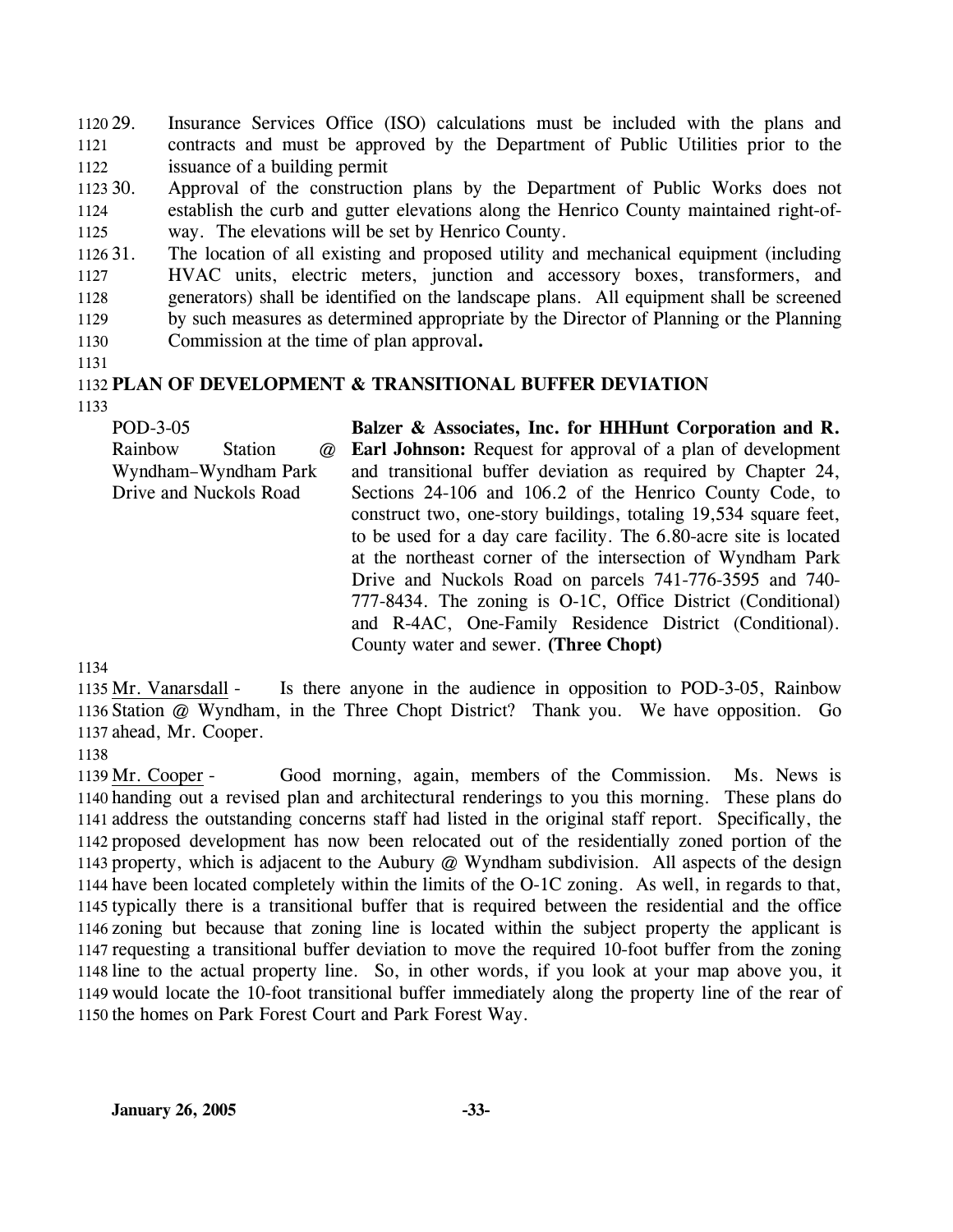Additionally, this plan has relocated all the play areas so that they meet the required setbacks. The original plan showed the play areas encroaching the required setbacks. They now meet them and are now fully enclosed with fence. And, finally, a fire access lane has been provided between the two buildings, which appear to satisfy the Fire Department at this time. Staff still has some concern regarding the future plans of the existing Wyndham sales trailers that are located on this property. The applicant has indicated that they will not be used as a part of the day care facility and will no longer be used for residential sales within Wyndham. Therefore, staff is recommending that the trailers be removed from this property prior to the issuance of building permits for the two buildings associated with this project. This is noted on the attachment with your revised plan this morning, and this would be additional condition No. 32. 1161

 Finally, staff is also aware of some concerns for this project from the adjacent property owners. Particularly, the clearing of the site, proximity of the development to their subdivision, and lack of knowledge of the project, and I believe, obviously, there are some here that will further detail their concerns for you. Generally, though, the revised plan before you does satisfy all of staff's outstanding issues and with the condition to remove the existing trailers as we discussed earlier, staff can recommend approval. The applicant and their engineer are here today. I can answer any questions as well and I would like to remind the Commission that if they do choose to move forward with this project, there would be a separate request for the transitional buffer deviation.

1171

Are there any questions by the Commission members for Mr. Cooper? 1173 Thank you, Mr. Cooper. We will now hear from the applicant. Mr. Secretary, would you 1174 like to explain the opposition after he's finish? 1172 Mr. Vanarsdall -

1175

I can go ahead and explain it now so that everyone is aware of it. The 1177 Planning Commission has a policy that those presenting their case or their plans have 10 1178 minutes to present their case. Some of that time can be saved for rebuttal. Likewise, the 1179 opposition has 10 minutes as a whole to present their case for opposition. The Planning 1180 Commission can extend that time if they wish. Anytime there are questions asked by the 1181 Commission of either the applicant or those in opposition, the 10-minute clock is not 1182 advancing. 1176 Mr. Silber -

1183

1184 Mr. Vanarsdall - All right. Good morning.

1185

Good morning. I'm Earl Johnson and my wife and I own Rainbow Station. This is Nicole and Jim Lambert and they will be the operators of the Wyndham 1187 1188 project. I will let them speak. I believe that the only real issue here, to speak to, is the 1189 removal of the trailers and I'll let them speak to that. 1186 Mr. Johnson -

1190

| <b>January 26, 2005</b>     | $-34-$                                                                     |
|-----------------------------|----------------------------------------------------------------------------|
| 1194<br>1195 Mr. Marshall - | One of the concerns of the neighbors is the fact that this building, and I |
| 1193 Mr. Johnson -          | Certainly.                                                                 |
| 1191 Mr. Marshall -<br>1192 | I have a question, Mr. Johnson.                                            |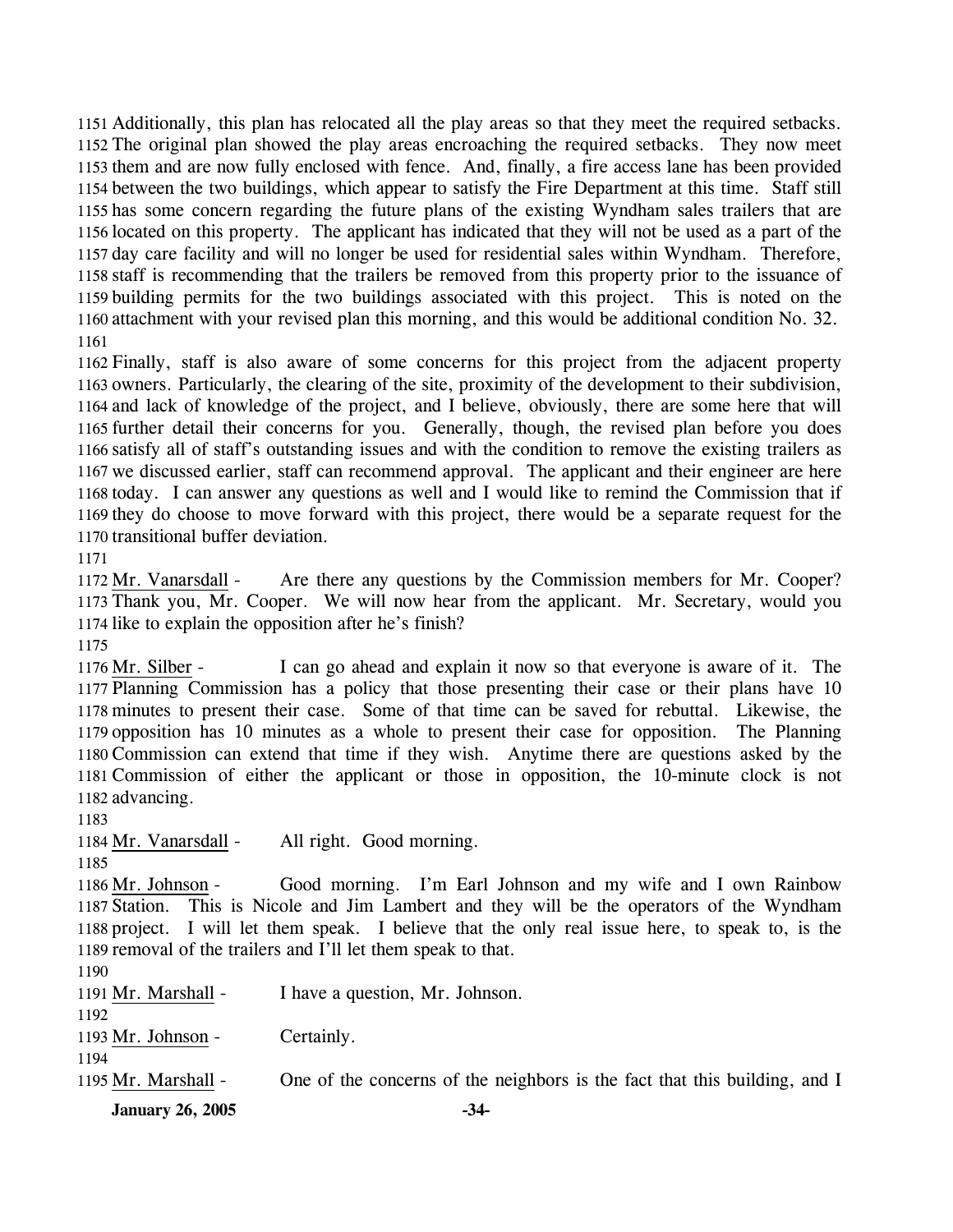guess you can appreciate it, will be so close to the backs of their homes. And when I look at this plan I see those trailers, and they are going to be removed, has any thought been given, and I asked Mr. Cooper about this yesterday, just purely looking at this plan, if you were to take the building that's closest to the backs of the neighbors, and make that the parking lot that you have at the bottom, out closest to Nuckols Road, and then move that building down to the other end, do you see what I'm saying?

1202

1203 Mr. Johnson - I see what you are saying, Mr. Marshall.

1204

I mean, could that be done to alleviate the neighbors concerns about 1206 having the building so close to their houses versus the parking lot. It doesn't seem to me that it 1207 would make much difference whether the parking lot was at one end or the other. 1205 Mr. Marshall -

1208

Frankly, the request to remove the trailers just came up yesterday, so we 1210 have not had any opportunity to look at that. I would say that we have, and Mrs. Lambert is 1211 going to speak to the trailers, particularly. We have some plans with what we would like to do 1212 with some portions of the land in the future that are related to the operation of the school. 1213 And, moving this without some considerable thought to it, might impact those plans.  $1209$  Mr. Johnson -

1214

But, what I'm getting at is would you be amenable if I were to defer this 1216 case until February 23 to look at possibly readjusting the layout as far as where the parking 1217 areas are in relation to the building because it doesn't seem like to me that you would be using 1218 the same space it would just be a matter of where the building were actually located. And, 1219 with the buildings actually located closer to Nuckols Road, it is not impacting anybody really 1220 versus the ones that will be so close to the subdivision. 1215 Mr. Marshall -

1221

But, when you relocate the parking lot, and I'm not really certain, right 1223 now, quite frankly, without considering the impact.... 1222 Mr. Johnson -

1224

I mean, in fairness to you, some of these issues didn't come up to me 1226 until yesterday either. 1225 Mr. Marshall -

1227

We would prefer not to defer it. There's a two-fold answer there. One 1229 we certainly can consider anything, we prefer not to defer this. We have an interest in 1230 completing this project at soon as possible and every 30 days, obviously, that much delay in 1231 getting it up and operating. 1228 Mr. Johnson -

1232

1233 Mr. Marshall - How about a two-week deferral, until February 10.

1234

These appear to be important issues to look at in regards to the adjacent 1236 property owners as well as the issue with the trailers. We need to look at the big picture. 1235 Mrs. Ware -1237

Well, without being too cynical about it, they were important a while ago 1239 to look at also. We have spent a great deal of time with the Planning staff considering this. Obviously, we need to look at whatever we need to look at to make this best for everybody. 1240 1238 Mr. Johnson -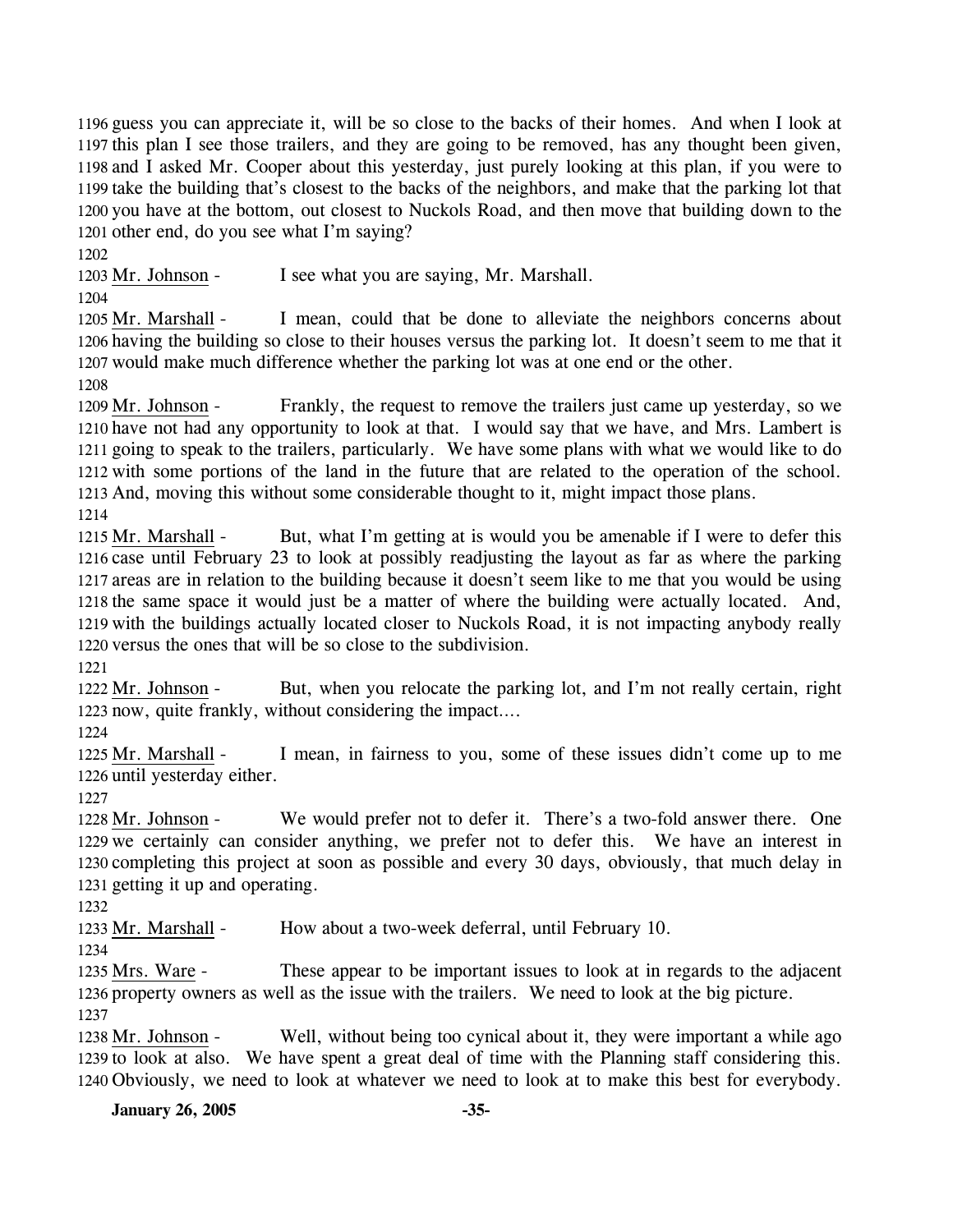1241 I'm not quite certain why moving the building even to the other side makes a huge difference 1242 in terms of the sight lines from the people in the back. I think you can see whether it's on 1243 Nuckols Road or whether where it is you will be able to see the property. So, I'm not quite 1244 certain why that makes a huge difference. 1245 Well, if you were looking at a building out of your back window versus 1247 a flat parking lot. 1246 Mr. Marshall -1248 Have you been to the residential side and looked at the property from 1250 that direction? There are not many trees in there. You will see the playground, you will see 1251 the buildings whether they are on whichever side of that long building, that other building is 1252 on, you are going to see the building. 1249 Mr. Johnson -1253 Mr. Johnson, you probably need some time to work that out and I think 1255 that's why Mr. Marshall is suggesting a deferment. 1254 Mr. Vanarsdall -1256 Has there been a meeting with the adjacent property owners, thus far? 1258 Do you know, Mr. Marshall? 1257 Mrs. Ware -1259 1260 Mr. Marshall - No. I didn't hear from them until yesterday. 1261 1262 Mr. Vanarsdall - Mr. Marshall, do you want to hear from them? 1263 1264 Mr. Marshall - Yes, I want to hear from them. 1265 1266 Mr. Vanarsdall - Either one of y'all want to say anything? 1267 There was a question posed as to what we would do with the temporary 1269 structures that are there today. There is an immediate plan, an interim plan, and then the 1268 Mrs. Lambert -

1270 longer-term plan. Originally, what we had hoped to do was use those facilities during 1271 construction phase for construction office. What we would like to do in an interim period is to 1272 use those as our corporate offices for our own use as well as a training facility for our staff for 1273 the facilities. A permanent plan, we would come back to you with a POD at a later date to 1274 remove those facilities and construct an office building that we would use for our corporation. 1275 In keeping with the Wyndham guidelines as well as in keeping with the architectural design of 1276 those two buildings. So, that was the original hope to use those for that purpose. 1277

The County's concern is that they were always named temporary so I 1279 guess it's an oversight at some point, they should have been removed before now. But, would 1280 it help you to have it instead of having it prior to the issuance of a building permit, cause it 1281 does make somewhat sense to me that you could utilize those for construction purposes instead 1282 of having to turnaround and rent a trailer of a similar type to come in for the construction 1283 people, that it just require you remove the trailers prior to the issuance of your certificate of 1284 occupancy, which would allow you to utilize the trailers while the construction is going on but 1285 before you moved into the building they would have to be removed. 1278 Mr. Marshall -

**January 26, 2005 -36-**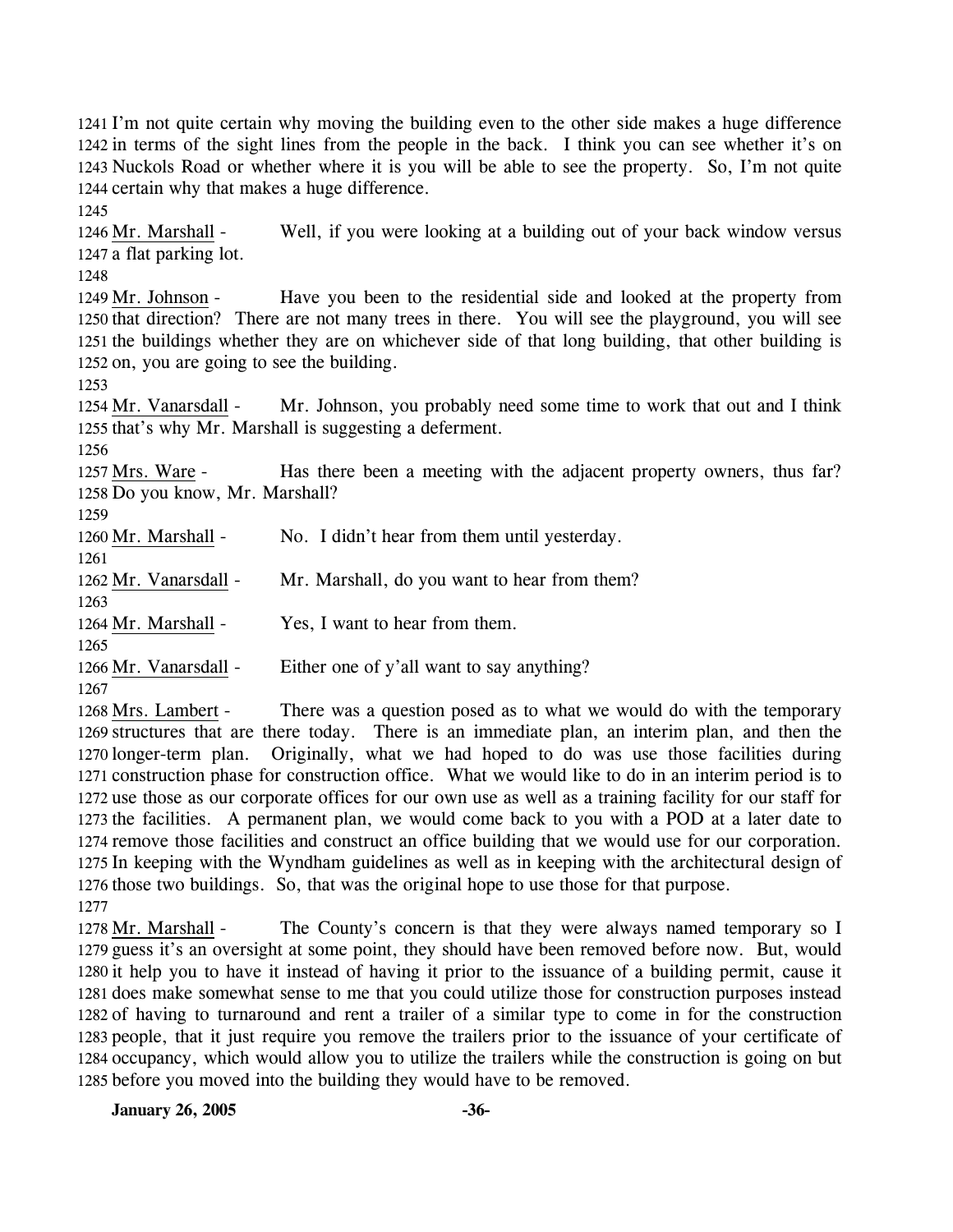1286

That seems to be a reasonable compromise. If we do that, it will impact 1288 the placement of the other buildings because the placement was such that it gave us the option 1289 to use those facilities for that purpose. 1287 Mrs. Lambert -

1290

1291 Mr. Marshall - Okay.

1292 1293 Mr. Johnson - Do we have some time reserved for after the opposition? 1294 1295 Mr. Silber - Yes.

1296

All right. We will now take the opposition and whoever wants to be first 1298 please come down and state your name and we will be glad to hear what you have to say. Good 1299 morning. 1297 Mr. Vanarsdall -

1300

My name is Chris Vanbenschoten and I am the 1302 community manager for Wyndham and I have two just brief comments that I would like to 1303 make and I know that there are some homeowners who would like to speak. But, first an 1304 immediate concern that we had was regarding the trailers and it sounds like the Commission is 1305 in support of our position that the trailers not be approved as part of the POD. I don't believe 1306 that we would have any opposition to approving them for, you know, the time period that the 1307 construction is happening. But, it has always been out understanding that those trailers were 1308 temporary for the use of the sale process of Wyndham and that they would be remove upon the 1309 completion of that. So, we are definitely requesting that the Commission do not approve those 1310 trailers to stay. The second concern that we have, and it sounds like you guys are already 1311 attune to it, is we just received the plan of development within the past few days and have not 1312 had an opportunity to share it with the adjacent homeowners. There are two homeowners who 1313 came here on their own today to share their concern about the proximity of the building. But, 1314 the other item that I wanted to address with you is to request a deferral so that there is time for 1315 the adjacent property owners to have input and review the plan of development as well. Thank 1316 you. 1301 Ms. Vanbenschoten - Good morning.

| ۰. |  |
|----|--|

| 1318 Mr. Vanarsdall - | Are there any questions by Commission members?                                                |
|-----------------------|-----------------------------------------------------------------------------------------------|
| 1319                  |                                                                                               |
| 1320 Mr. Silber -     | Could you tell me your name, again, please?                                                   |
| 1321                  |                                                                                               |
|                       | 1322 Ms. Vanbenschoten - It's Chris Vanbenschoten.                                            |
| 1323                  |                                                                                               |
| 1324 Mr. Silber -     | Can you spell your last name?                                                                 |
| 1325                  |                                                                                               |
|                       | 1326 Ms. Vanbenschoten - Sure. Do you have a lot of room? It's V (as in Victor) A N B E N S C |
| 1327 H O T E N.       |                                                                                               |
| 1328                  |                                                                                               |
| 1329 Mr. Vanarsdall - | It sounds like it is worse than mine.                                                         |
| 1330 Mr. Silber -     | Thank you.                                                                                    |
|                       |                                                                                               |

**January 26, 2005 -37-**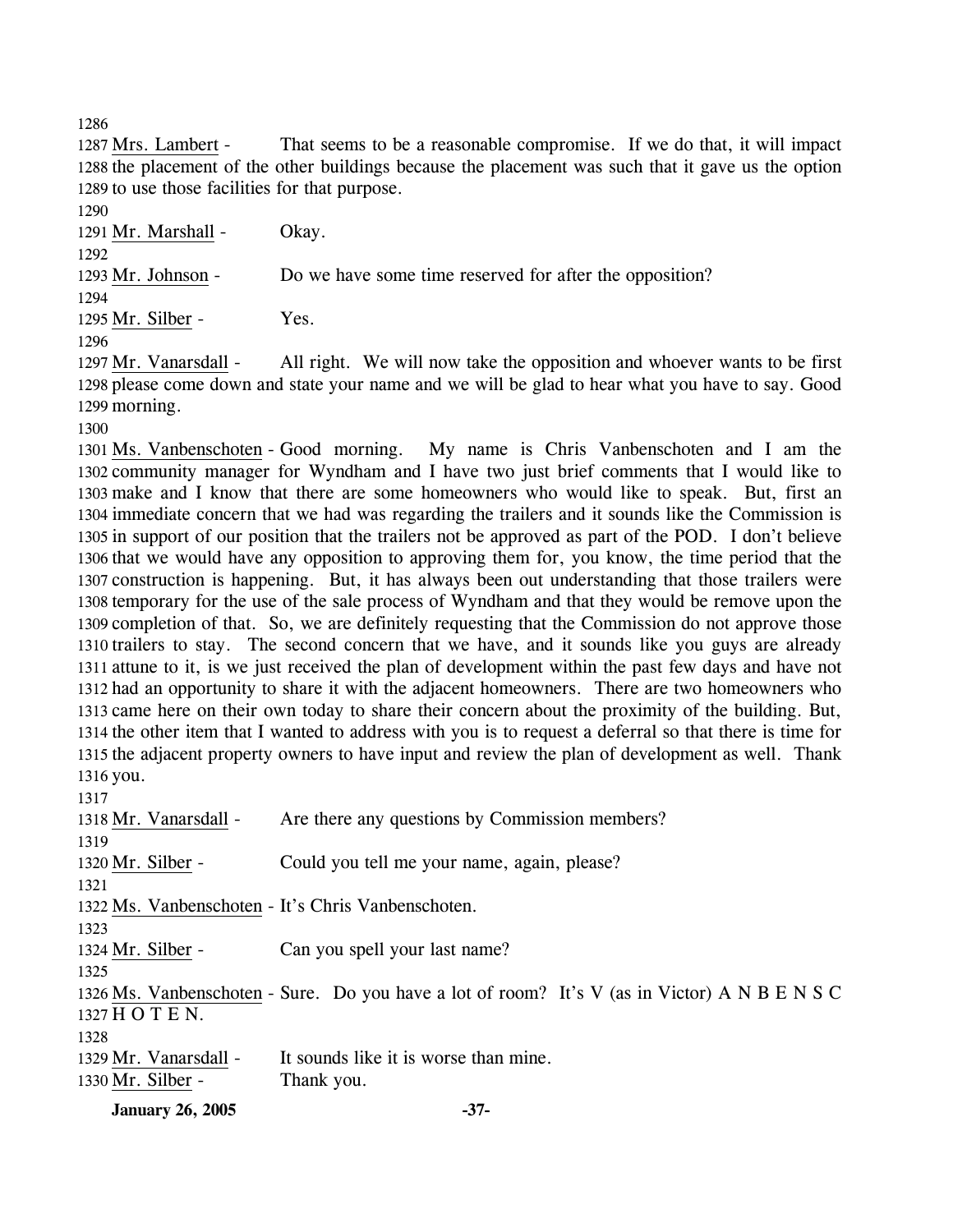1331

1332 Mr. Kaechele - The Wyndham Association just received copies just a few days ago. 1333

1334 Ms. Vanbenschoten - Correct. We received the notice from the Planning Department late last 1335 week and I actually personally had an opportunity to review the POD yesterday. 1336

Okay. Normally, the Association reviews these things with the residents. 1338 Is that your normal procedure? 1337 Mr. Kaechele -

1339

1340 Ms. Vanbenschoten - We would like that opportunity, yes.

1341

1342 Mr. Vanarsdall - All right. Thank you. Is there anyone else? All right, come on down. 1343

Good morning. My name is Percy Price and I'm here with my wife Elizabeth. We own the property that the building farthest to the property line, it butts up right 1345 1346 to our backyard. And, we have a number of concerns about the location of this building and, 1347 Mr. Marshall, thank you so much, for pointing out some of the concerns that we as residents 1348 have with the building being positioned where it is. The number one concern that I have is the 1349 fact that we never had an opportunity to see the plan up front. I think that our concerns could 1350 have been addressed up front had the owners took some time to discuss the plan with the 1351 residents and we could have voiced our opinions or our concern about the proximity of the 1352 building. My initial concern is that there is not enough... I don't know what the landscaping is, 1353 number one, and obviously our backyard is definitely impacted by this huge building right in 1354 the backyard. I would definitely like to see the building repositioned along with the trailers 1355 removed and the landscaping plan so that there is somewhat of a buffer. Right now there are 1356 not a lot of trees there but there is enough of a buffer to kind of prevent one from even seeing 1357 the trailers or anything else that's right outside our backyard. I would like to have a meeting 1358 with the owners and we can discuss the possibility of, you know, like I said repositioning some 1359 things, coming up with a landscaping plan so that our property isn't impacted by this proposal 1360 as much. 1344 Mr. Price - $126$ 

| -1.501                |                                                               |
|-----------------------|---------------------------------------------------------------|
| 1362 Mr. Vanarsdall - | Okay. Are there any questions by the Commissions members?     |
| 1363                  |                                                               |
| 1364 Mr. Kaechele -   | Can you identify your lot number?                             |
| 1365                  |                                                               |
| 1366 Mr. Price -      | On the map here?                                              |
| 1367                  |                                                               |
| 1368 Mr. Kaechele -   | Yes.                                                          |
| 1369                  |                                                               |
| 1370 Mr. Price -      | This is our lot, right here (referring to map on the screen). |
| 1371                  |                                                               |
| 1372 Mr. Vanarsdall - | You are right up against it.                                  |
| 1373                  |                                                               |
| 1374 Mr. Price -      | Yes, right up against it.                                     |
| 1375 Mr. Vanarsdall - | Thank you.                                                    |
|                       |                                                               |

**January 26, 2005 -38-**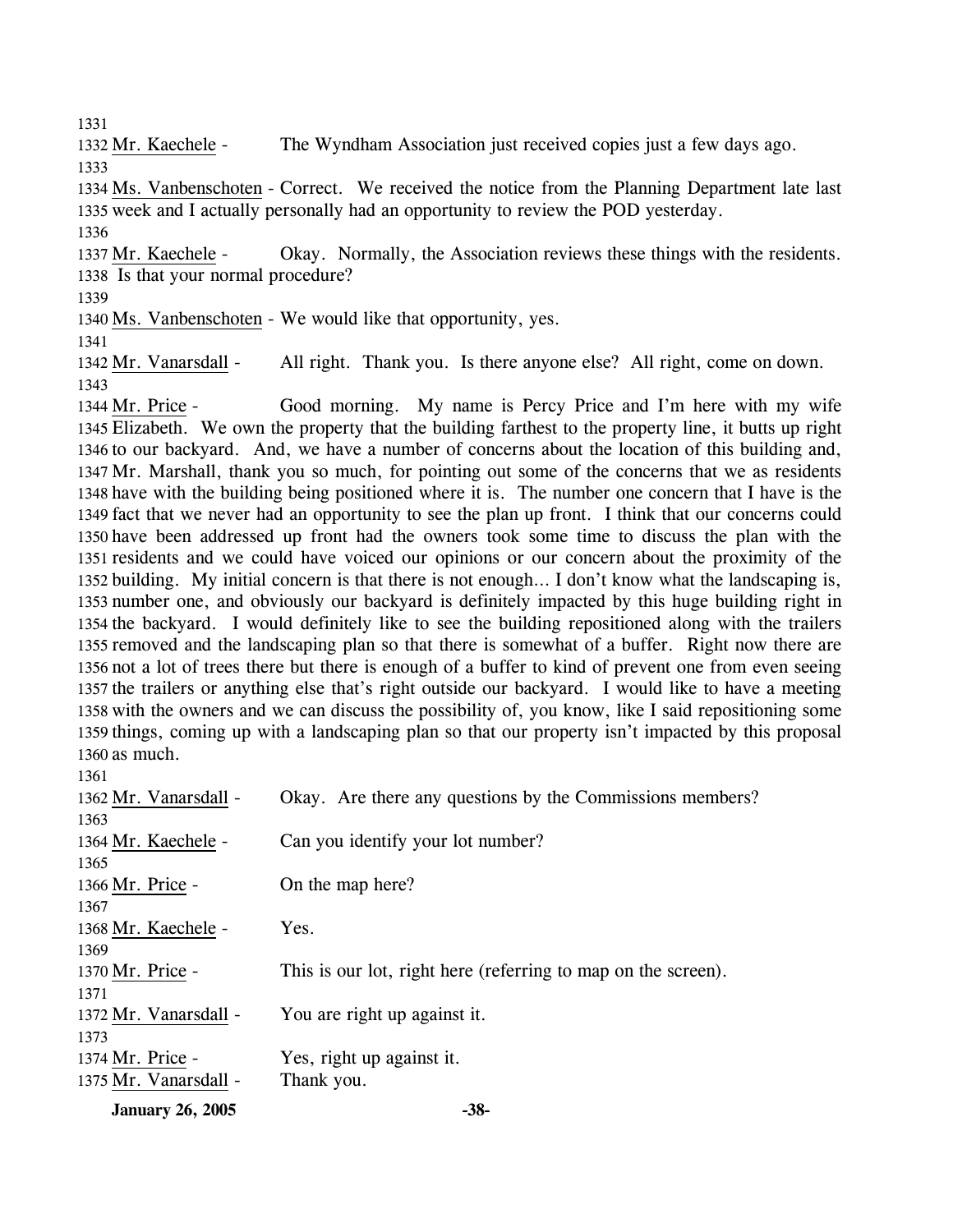1376 1377 Mr. Price - You're welcome. 1378 1379 Mr. Vanarsdall - Come on down and state your name, please. Good morning. 1380

Good morning to the Planning Commission. My name is Jolane 1382 Forrester and I live at 11801 Parkforest Way. My concerns are as follows: I brought my 1383 property in 1997 when the home was being built and there are designated wetlands adjacent to 1384 the property that are going to be impacted by the development of Rainbow Station. And, I 1385 have not heard what sort of care would be given to that. Indeed, I have songbirds, I see hawks 1386 and on infrequent occasions bald eagles in the area that is right there by my home. So, I have 1387 some tremendous concerns about that and would like to have the opportunity to meet with the 1388 developers, which we absolutely have not, prior to the building of this. Also, I am concerned 1389 about the lighting that would impact our area. You know it is a residential area and it already, 1390 you know, we can see the traffic from the road and I'm concerned about the lighting and the 1391 wall that is going to be going up there. So, again, we would just appreciate the opportunity to 1392 meet with the developers and address our concerns and come to some consensus. Thank you 1393 very much. 1381 Ms. Forrester -

1395 Mr. Vanarsdall - Thank you. Good morning.

1396

One more. My name is Chuck Milkis and I live at 11708 Parkforest 1398 Court. I'm adjacent to the first speaker you heard who has the building right in his backyard. 1399 I'll try not to be redundant, but we as the homeowners just heard about this a few days ago so 1400 it sounds like a lot of that going on. I received a notice in the mail the end of last week. I 1401 knocked on some doors of my neighbors to see if they knew anything about it and nobody did. 1402 Several of them have expressed their concerns to me and gave me letters to bring today, which 1403 I have to enter into the record and whatever the proper way is. I'm not sure that you want me 1404 to stand here and read them but whatever would be the appropriate way to do that. I've got 1405 three letters. The concerns that you are hearing are consistent. That we weren't consulted 1406 about this, and I think we should have. We moved to a plan community where serious care 1407 and effort has been made to maintain the aesthetics and that serve, helps to sustain property 1408 values and create a nice quality of life. And as I see this proposal from my backyard, which is 1409 substantially treed between my yard and the proposed daycare center, this would not be in 1410 keeping with what I bought into when I moved into that neighborhood. If those trailers are 1411 removed, to me it's a no brainer to try to reorient the property to move that building away 1412 from our backyards. In addition to that, I think a buffer needs to be considered and you can 1413 see from the picture right there (referring to photo on the screen) there is probably 50 to 75 1414 feet of trees adjacent to our backyards. And if that can be maintained, then I don't think it 1415 would matter to the neighbors what happens on the other side because we won't be able to see 1416 it. And, I don't think anybody is opposed to a business being there or a daycare center. A 1417 daycare center can be a great asset to the community. But, what I think what we are asking for 1418 is for the applicant to work with the adjacent neighbors because we will be seriously impacted 1419 by the proposal as set forth today and I think it will impact our property values, it will impact 1420 the quality of life, certainly amongst our neighborhood. Another issue to throw out that may 1397 Mr. Milkis -

**January 26, 2005 -39-**

<sup>1394</sup>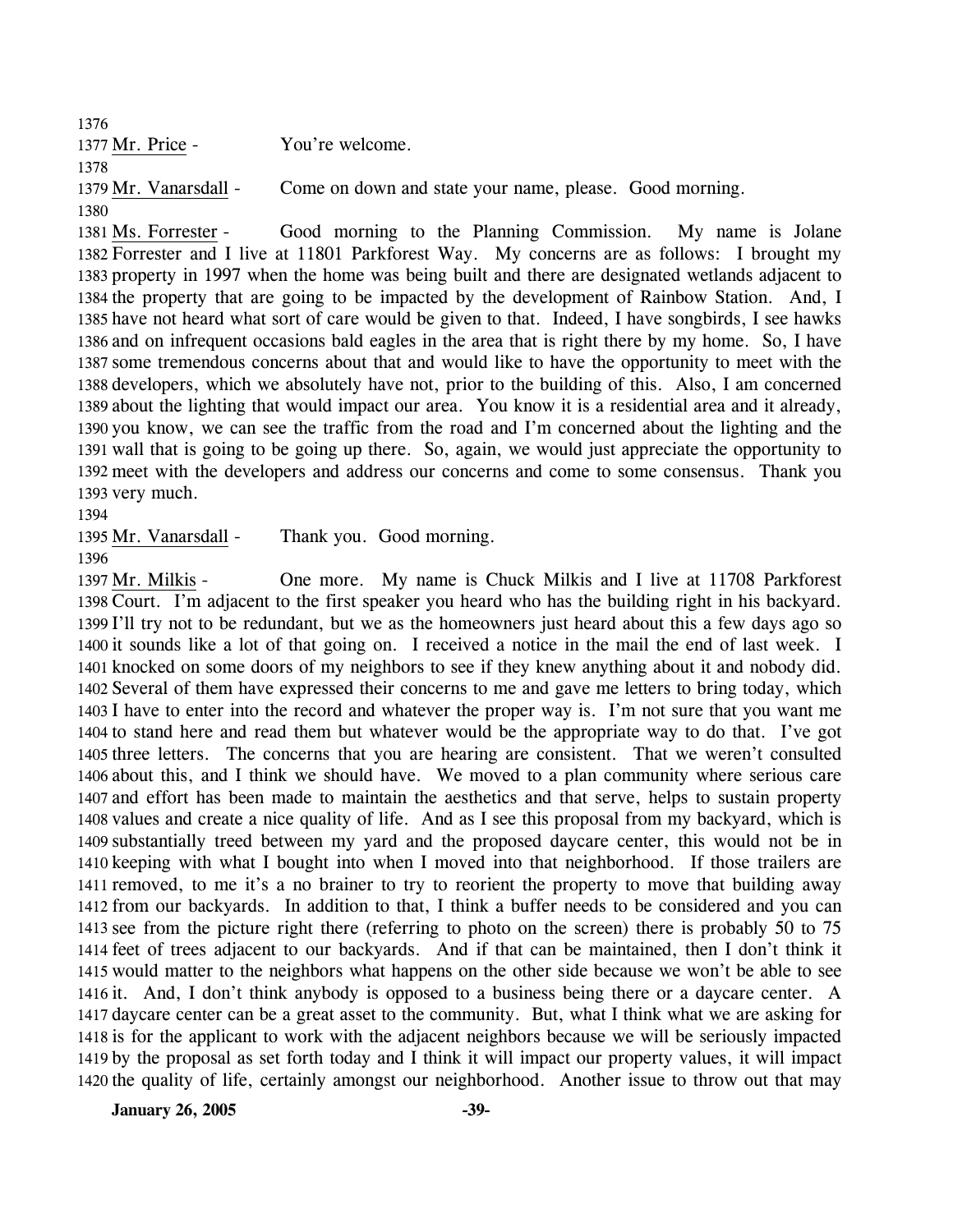need to be considered is the traffic flow. If anybody is familiar with that area, the access in and out of that property is not good. And in the morning when there are kids going to school and buses and people going to work, there is a lot of traffic there. So, what will the impact be to that? So, just to wrap up, I think we, as the homeowners would appreciate an opportunity to be able to consider this further and to meet with the applicant. We would invite them to come out to our properties. They said they have come out there but my property is heavily wooded so maybe they haven't been in our backyards and I think they need to look at that and hear what our concerns are and let's see if we can work together to address those concerns and let them move forward with their business in a way that will be an asset to our community. I'll be happy to answer any questions and I do have these letters. I have eight copies of each.

1431 1432 Mr. Vanarsdall - We appreciate your input. 1433 1434 Mr. Milkis - Thank you. 1435 I believe that's all. Mr. Johnson, you have some rebuttal time, would 1437 you like to speak? 1436 Mr. Vanarsdall -1438 Mr. Chairman, if I may address a couple of comments to the 1440 homeowners and the Commission as well. My wife and I are also homeowners in Wyndham 1441 so we appreciate the values of living in Wyndham and we understand the concerns as co-1439 Mr. Lambert -

1442 homeowners in the development. I'm not sure where the process may have broken down in 1443 terms of communicating the actual plan of development to the surrounding folks, but my wife 1444 and I, this is the first time we have ever done anything like this. So, we would like to offer 1445 our personal apologies to our neighbors for not communicating this a little bit better and we 1446 would be happy to meet with you guys when it is convenient, and we appreciate the 1447 constructive nature of their comments today and if you have any more questions of us, we will 1448 be happy to try to address them.

| ٩ |
|---|
|---|

| 1450 Mr. Vanarsdall - | Are there any questions by Commission members?                             |
|-----------------------|----------------------------------------------------------------------------|
| 1451                  |                                                                            |
| 1452 Mr. Silber -     | Can you provide me your name please?                                       |
| 1453                  |                                                                            |
| 1454 Mr. Lambert -    | I'm sorry. I'm Jim Lambert.                                                |
| 1455                  |                                                                            |
| 1456 Mr. Vanarsdall - | The process broke down simply by not recognizing you had neighbors.        |
| 1457                  |                                                                            |
| 1458 Mr. Lambert -    | We are learning a great deal.                                              |
| 1459                  |                                                                            |
| 1460 Mr. Vanarsdall - | That's all right. We accept your apology. Thank you.                       |
| 1461                  |                                                                            |
| 1462 Mr. Silber -     | Mr. Lambert, the County staff is aware of the sensitivity of this piece of |
|                       |                                                                            |

1463 property in the relationship to the adjoining residential community. We do appreciate you 1464 taking another look at this. We are also aware that there are some traffic implications with the 1465 property because there are medians on both road frontages, which will create some challenges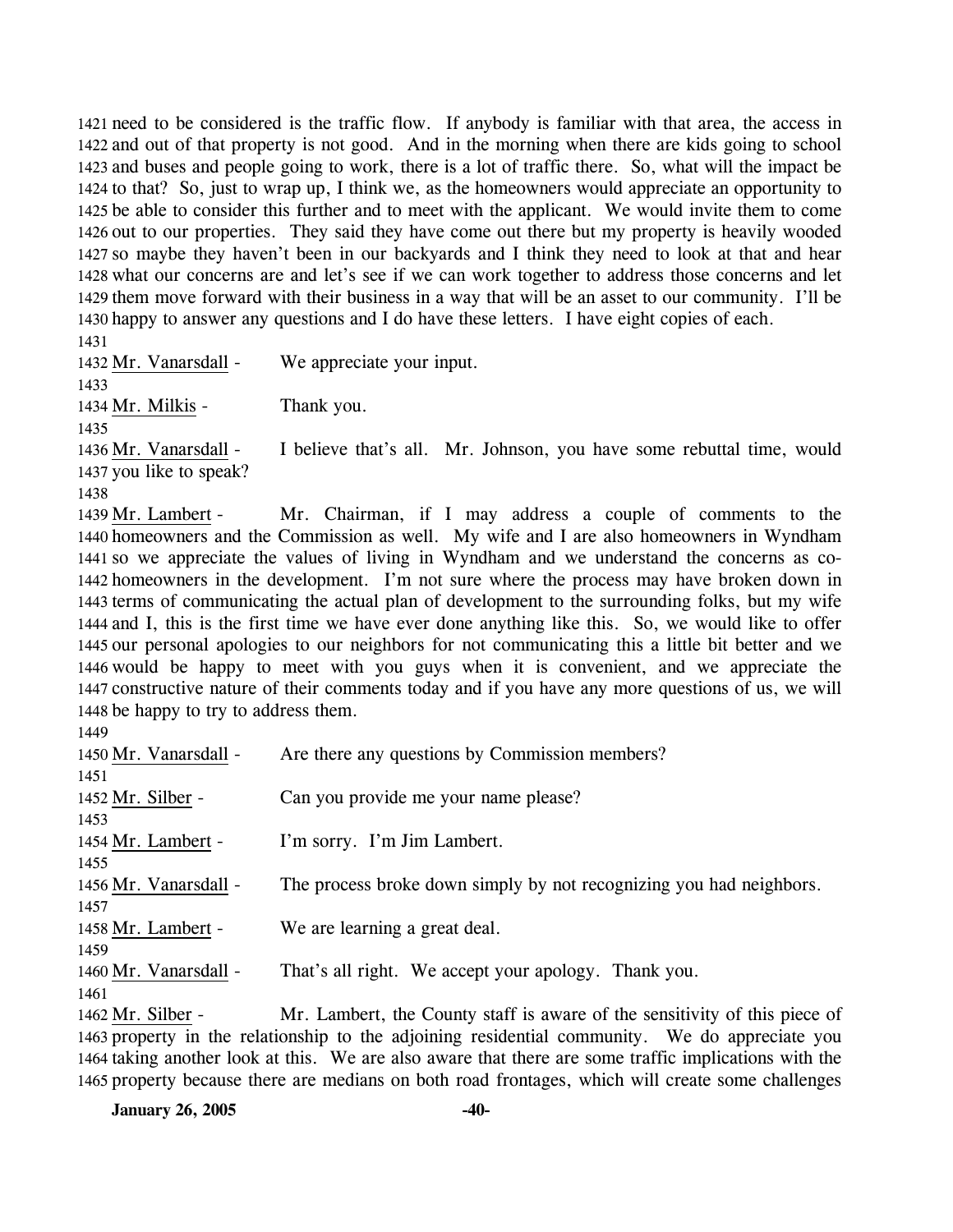**January 26, 2005 -41-** 1466 getting to the property. I think the adjoining property owners needs to be aware of that as 1467 well. But, I certainly appreciate you offering to meet with the neighbors and if necessary 1468 adjust the plans. I think from the County's administrative perspective, we would like to have 1469 adequate time for you to meet with the neighbors. If the plans needs to be adjusted and the 1470 County needs to have time to review those and then react to those adjustments, it would be my 1471 recommendation that this be deferred for four weeks to give us time to do that. 1472 1473 Mr. Johnson - I think at this point, we obviously need to address the issues. 1474 Everybody I talked to they were very reasonable about this and it is a 1476 process and they just want to be able to talk with you about what their concerns are, and I, like 1477 them, didn't find out about some of them until yesterday. 1475 Mr. Marshall -1478 Well, we can beat a dead horse. I mean there was a process that we 1480 went through and they should have gotten the information but they did not get it. 1479 Mr. Johnson -1481 1482 Mr. Marshall - Right. And that's where the system broke down. 1483 And we will apologize for that, but we went through the proper process 1485 that they should have taken care of. 1484 Mr. Johnson -1486 1487 Mr. Marshall - But, it wasn't you fault that they didn't get the notice. 1488 1489 Mr. Johnson - Exactly. 1490 I'm sure the weather slowed things down a little bit too. By the time 1492 they got the letter, the weather went bad. So, hopefully you will be able to meet soon. 1491 Mrs. Ware -1493 1494 Mr. Johnson - Okay. 1495 However, a plan of development is quite different from the zoning case. 1497 If this was zoning and they required new zoning, all of the neighbors would have been notified 1498 ahead of time and there would have been meeting. They have the right to go there with their 1499 zoning so a plan of development sometimes doesn't get the same attention as if it were a zoning 1500 case. So, this will give you the opportunity to treat it like a zoning case. 1496 Mr. Kaechele -1501 1502 Mr. Johnson - Thank you, Mr. Kaechele, we have done this a few times. 1503 With that, I'm going to make a motion to defer this case until February 1505 23 at the request of the Planning Commission, and I also want Mr. Cooper to note the change 1506 on that additional condition for the trailers certificate occupancy versus building permit to 1507 allow the flexibility with the trailers during construction. 1504 Mr. Marshall -1508 1509 Mr. Jernigan - Second. 1510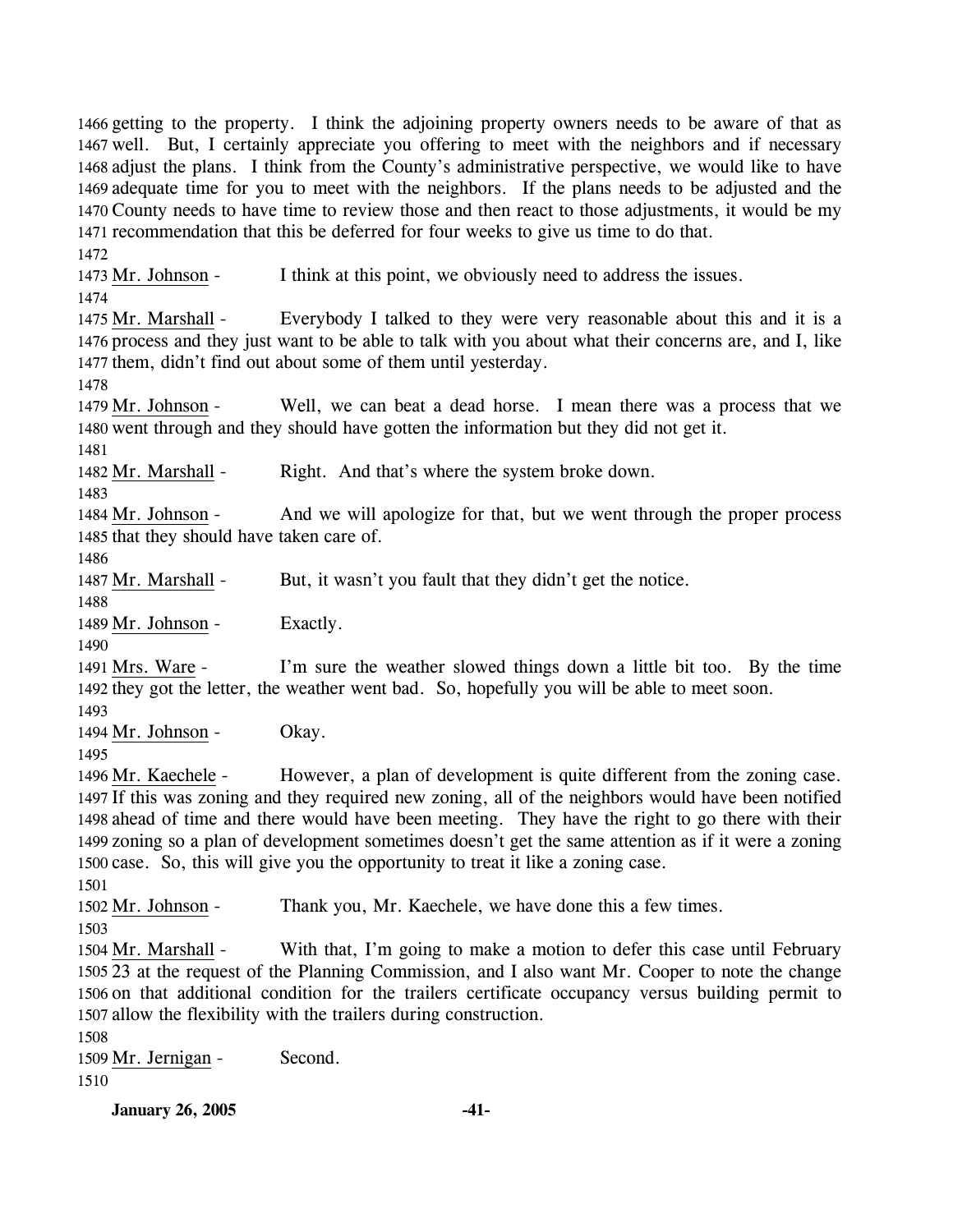The motion was made by Mr. Marshall and seconded by Mr. Jernigan. 1512 All in favor say aye...all opposed say nay. The motion passes. 1511 Mr. Vanarsdall -

1513

1514 Mr. Marshall - Thank everybody for coming.

1515

1516 The Planning Commission deferred POD-3-05, Rainbow Station @ Wyndham, to its February 1517 23, 2005, meeting.

1518

Before we call the next case, Mr. Secretary, I would like to recognize 1520 Meredith Bonner who came in from the Richmond Times Dispatch a while ago. Thank you for 1521 being here. 1519 Mr. Vanarsdall -

1522

# 1523 **PLAN OF DEVELOPMENT**

1524

POD-4-05 Best Buy @ Brook Road – Brook Road and Technology Park Drive **VHB, Inc. for Best Buy Stores, L.P., Bank of Essex, Riner Realty LLC, and RS Brook Road:** Request for approval of a plan of development, as required by Chapter 24, Section 24- 106 of the Henrico County Code, to construct a one-story, 45,000 square foot building, to include a 30,000 square foot retail use and four additional tenant spaces. The 5.59-acre site is located at the northeast corner of the intersection of Brook Road (U.S. Route 1) and Technology Park Drive on parcels 783-768-9476, 783-768-8493 and 783-769-9024. The zoning is B-3C, Business District (Conditional) and M-1, Light Industrial District and C-1C, Conservation District (Conditional). County water and sewer. **(Fairfield)** 

1525

Is there anyone in the audience in opposition to POD-4-05, Best Buy  $\omega$ 1527 Brook Road, in the Fairfield District? We have opposition. All right. Yes, sir, Mr. Cooper. 1526 Mr. Vanarsdall -1528

As Mr. Secretary pointed out this project is for a proposed Best Buy, 1530 which will also include an additional building for additional retail space connected to it, located 1531 at the corner of Technology Park Drive and Brook Road. This is the former site of the 1532 Reliance Marina. The revised plan was submitted to you this morning for this project, and as 1533 you will notice this plan does address some of staff's original concerns, particularly, the right-1534 turn-only lane that will now be installed along Brook Road into this development. It also 1535 includes the elimination of the southernmost entrance on Brook Road. These issues now 1536 addressed in the revised plan do satisfy Traffic Engineering and VDOT at this time. 1529 Mr. Cooper -1537

 The other outstanding issue we had, in regards to the original plan, pertained to the loading area or loading dock as it once was at the rear of the retail building. I'm pointing at it now (referring to photo on the screen). Staff had some concern for the design of the loading dock. Since that time, we have met with the applicant and they have agreed to work with staff and meet staff's recommendation and the result of that is what you see in your revised plan today. In essence, they have reoriented the loading area so that it now faces northernly towards the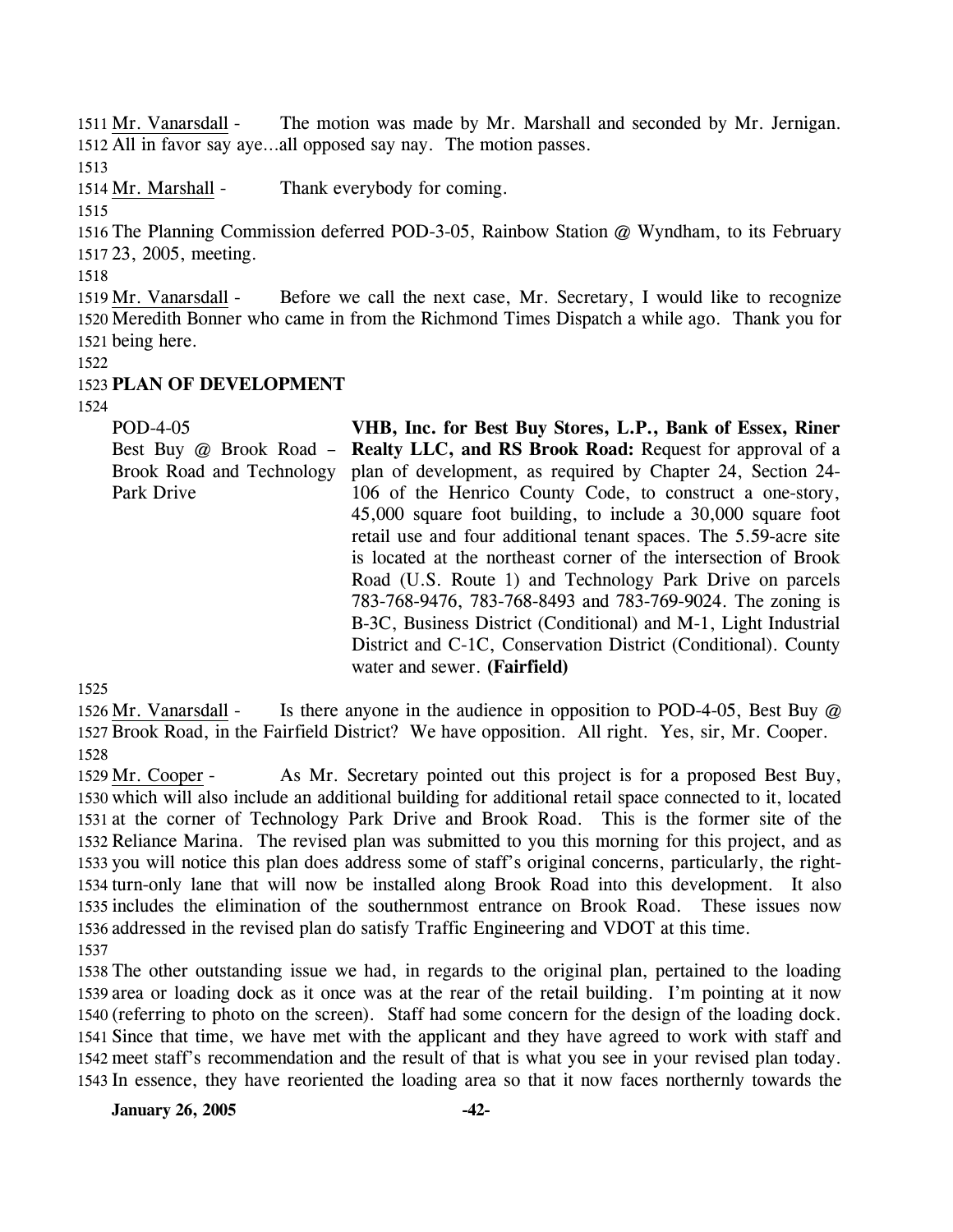Bank of Essex, adjacent to them, and they will also enclose the loading area with a roof structure, a canopy structure, and will provide a screen wall along the outside edge of the loading area. This will be similar to the loading area wall that you will see on your plans for the Best Buy project. So, those were the two large issues we had with the original plan, which has since been revised in this plan before you this morning. 1549

 The other outstanding issues we had were open-space calculations as proffered and some dumpsters enclosure details. Those have also been provided to staff and are acceptable at this time. Yesterday afternoon staff did meet with an adjacent property owner. The owner of the gas station at the corner of J.E.B. Stuart and Brook Road, he is here today to speak with some of his concerns but briefly I can speak to his general concern as being traffic circulation in this area and particularly the ability for patrons and delivery trucks from the subject property to be able to enter and exit through his property. Again, he is here to further discuss those. 1557

1558 Generally speaking though, with the annotations on the revised plan and the conditions set forth 1559 in the agenda, staff can recommend approval of this project. The applicant and their engineer 1560 are here today to answer any questions. And, again, I'll be happy to answer any as well.

1562

So, Mr. Cooper, if I understand you correctly, the loading area is 1564 addressed by the screening wall and a canopy. 1563 Mr. Silber -

1565

That's correct and they have also reoriented it. If you will notice, the 1567 design is now projecting the building portion of the retail building that's closest to the Best Buy 1568 as pulled out towards Holly Glen sort of but what that does is reorient the loading area so that 1569 when trucks load and unload it's facing northern as opposed to eastern. 1566 Mr. Cooper -

1570

1571 Mr. Silber - Okay. And the purpose for the pavement striping is? 1572 That is to provide a safety measure between the adjacent parking and the 1574 loading area. 1573 Mr. Cooper-1575 1576 Mr. Silber - Thank you. 1577 1578 Mr. Vanarsdall - Are there any questions for Mr. Cooper? 1579 Mr. Chairman, Mr. Cooper and I discussed this, what was it yesterday 1580 Mr. Archer -

1581 afternoon, I suppose? I thought we had everything worked out but since that time opposition 1582 has arisen and I don't even know at this point if the applicant has heard about it. Has he Mr. 1583 Cooper?

1584

I did notify the applicant yesterday afternoon by voice mail, and they 1586 informed me this morning that they did receive that concern. We talked about it briefly this 1587 morning and I believe that they might have some of the answers we had in regards to the issues 1588 of access between the three properties and that being, this project today, the adjacent Bank of 1585 Mr. Cooper -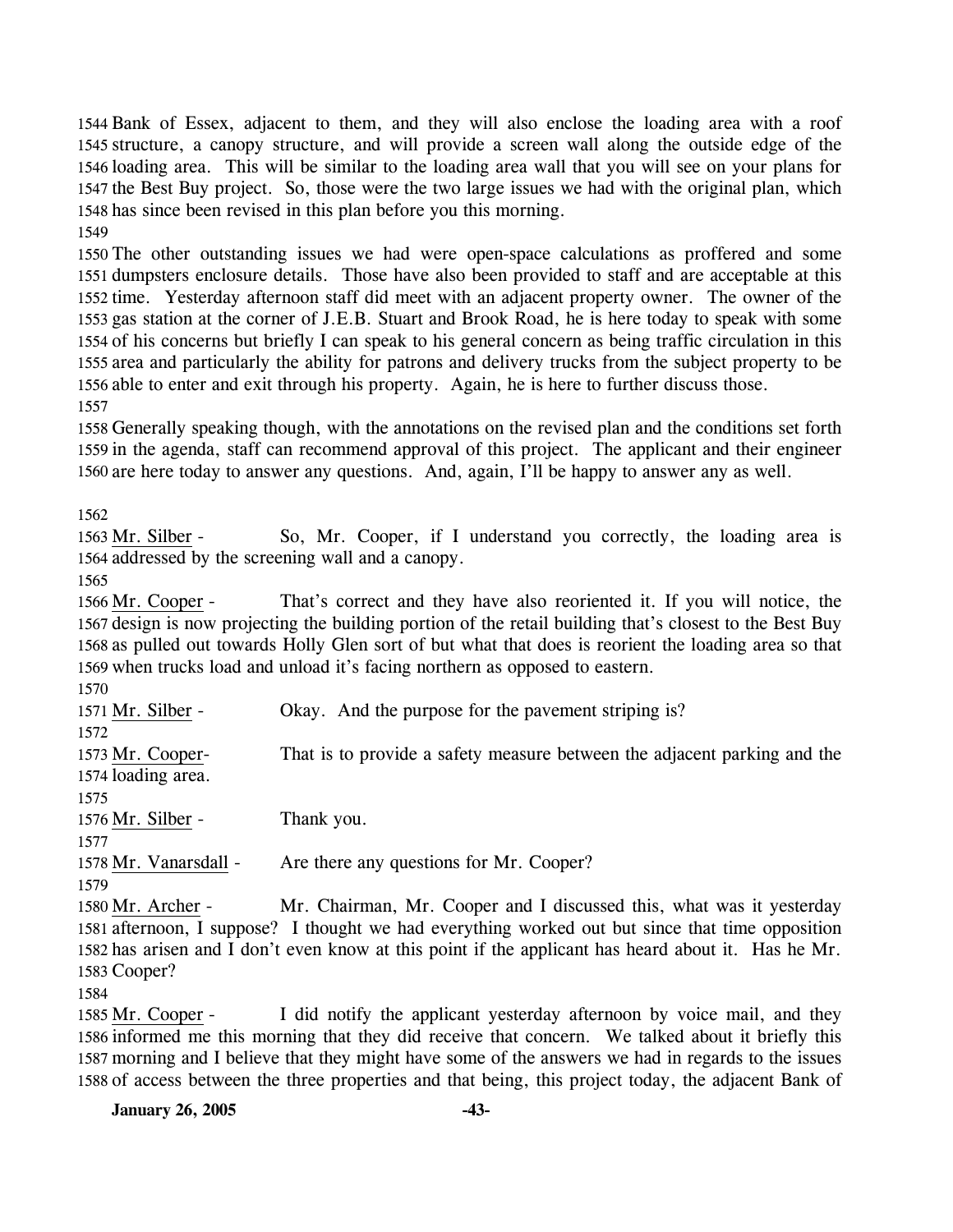1589 Essex to the north and then the gas station just north of the bank.

1590

1591 Mr. Archer - Have we had opposition from the bank, by the way?

1592

No. Actually, the bank is an applicant with this project. A part of the 1594 retail building is on the same parcel. 1593 Mr. Cooper -

1595

Okay. Well, the applicant is certainly welcome to come forward if they 1597 want to say anything first, but it might be best to hear from the opposition first and then the 1598 applicant can respond, unless, he wants to say something first. 1596 Mr. Archer -1599

While he's coming down, we have the rules on this. It's 10 minutes for 1601 the applicant and 10 minutes for the opposition, and the applicant can save some rebuttal time. 1602 Are you the applicant? 1600 Mr. Vanarsdall -

1603

No. This is the opposition. I think we need to hear from the opposition 1605 first. 1604 Mr. Archer -

1606

Mr. Chairman and members of the Commission, my name is Jeff Keith, 1608 president of Keith Engineering. And I'm representing Harry, here, who owns the Texaco 1609 Station at this corner location, and amongst some of these other people, I've gotten into just the 1610 last few days because of a number of reasons, the flu and getting over the holidays. But, we 1611 sort of backed into this as far as what we call opposition. With Harry owning this property, 1612 here (referring to screen) we looked at what traffic pattern, which we should have, a good 1613 traffic pattern using tractor trailer trucks, and there is nothing in any of the restrictions or 1614 written material that tells you the size trucks are to be used and the times that they can come 1615 and go or any restrictions. But, when I eyeballed it, it looked like a.... I don't know how they 1616 could get out of the Best Buy lot with a tractor trailer, and I have this overlay on the same scale 1617 as the Best Buy that we use for traffic. And essentially from what I concluded in my short 1618 look, there's no way a tractor trailer can get out of the lot without going over to the bank. 1619 Now even at the bank there are some tight restrictions and of course the best opportunity would 1620 be to go right straight through to that J.E.B. Stuart Parkway. That would be a straight shot out 1621 of that loading dock. Otherwise, they have got a pretty congested area in there and nothing in 1622 the traffic pattern or anything says what they are going to do with tractor trailers. And, 1623 according to the documents, Harry, here, who owns the Superstar Station, he has an agreement 1624 with the bank and the bank people use this road in the back of his lot, right there. They use 1625 that road to exit from the bank onto J.E.B. Stuart Parkway instead of going out on Highway 1 1626 and then come back again and go on over to Virginia Commons. And, this is an agreement 1627 with him because it's just an occasional car use, but when they get into this, if these people are 1628 thinking, then there would be lots of traffic that might use this and we don't have any guidance 1629 to this to what they want to do with this. It is not an adjacent lot, but it is essentially adjacent 1630 because they might have to come through there to get a tractor trailer out of there, eventually. We have been trying for about four years to get a POD approval and this Commission just 1631 1632 approved that for him for 4,000 square feet and we are 4,500 that we are putting here 1633 (referring to screen). One of the reasons they gave for turning him down was that he was 1607 Mr. Keith -

**January 26, 2005 -44-**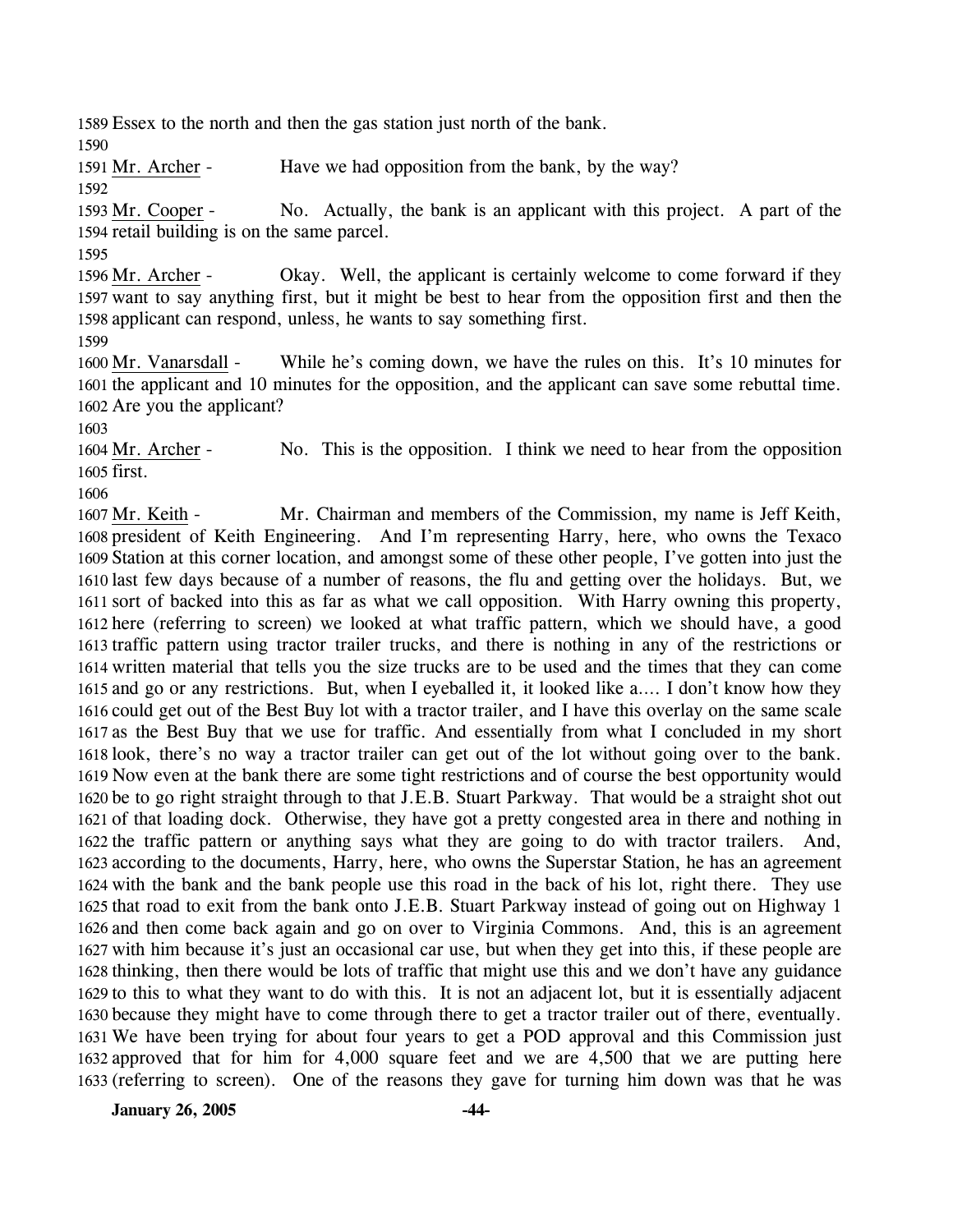he was overbuilding. I mean, if anything is overbuilt, it sits right here (referring to screen) the Best Buy. Another one, they had their traffic pattern inside the service station where cars would go and we were sort of severely criticized by what traffic pattern he had to get around his proposed buildings. And it weren't that many tractor trailers. And there are some revisions that came to these things; of course, we didn't get to look at. We would like to be one hundred percent sure that they don't have to come back and ever ask him to use this road across through here (referring to screen) and if they would they would have to compensate him for it. And there's nothing in this POD on that end. I don't know that the bank understands that these tractor trailers will have to go out through bank through the ATM machine lines or what they do. And then when we talked to the traffic engineer, he hadn't really given it that much thought yesterday and that's why I think we need to spend a little more time looking at what they are doing inside and if they have to take off part of their building to give them a good road out for the tractor trailer, then you are right, they are overbuilt.

1647

Mr. Keith, when were you all notified of this plan of development? When did you discover it? 1649 1648 Mr. Archer -

1650

They were notified about a week or so ago and then I was notified about 1652 three days ago. No one came around and knocked on the door or anything. There were no 1653 signs put up. 1651 Mr. Keith -

1654

1655 Mr. Archer - Well, we don't generally knock on the door.

1656

Right, I know, I'm just saying in this particular case, we spent a lot of 1658 time here with the Commission. 1657 Mr. Keith -

1659

1661

1660 Mr. Vanarsdall - No, we don't put up sign for these things, you know that.

1662 Mr. Keith - Right, I understand that. 1663

That's the reason I thought you were the applicant. I've never seen you 1665 on the other side. 1664 Mr. Vanarsdall -

1667 Mr. Archer - It's Mr. Pradhan, I believe it is, is it not?

1668

1666

1669 Mr. Keith - Yes.

1670

He's referred to as Harry. At this point in time, I suppose we need to 1672 give the applicant an opportunity to respond to this and then we can see what suggestion we 1673 can make after we hear that. And bear in mind that the two cases, the one you spoke of 1674 earlier, are really not related in that regard but this is an issue I think we need to look at. So, 1675 let's give the applicant an opportunity to respond to it. 1671 Mr. Archer -

1676

Mr. Archer, I think it might be also appropriate, after the applicant 1678 speaks; we also have the assistant traffic engineer here that may want to respond to this. 1677 Mr. Silber -

**January 26, 2005 -45-**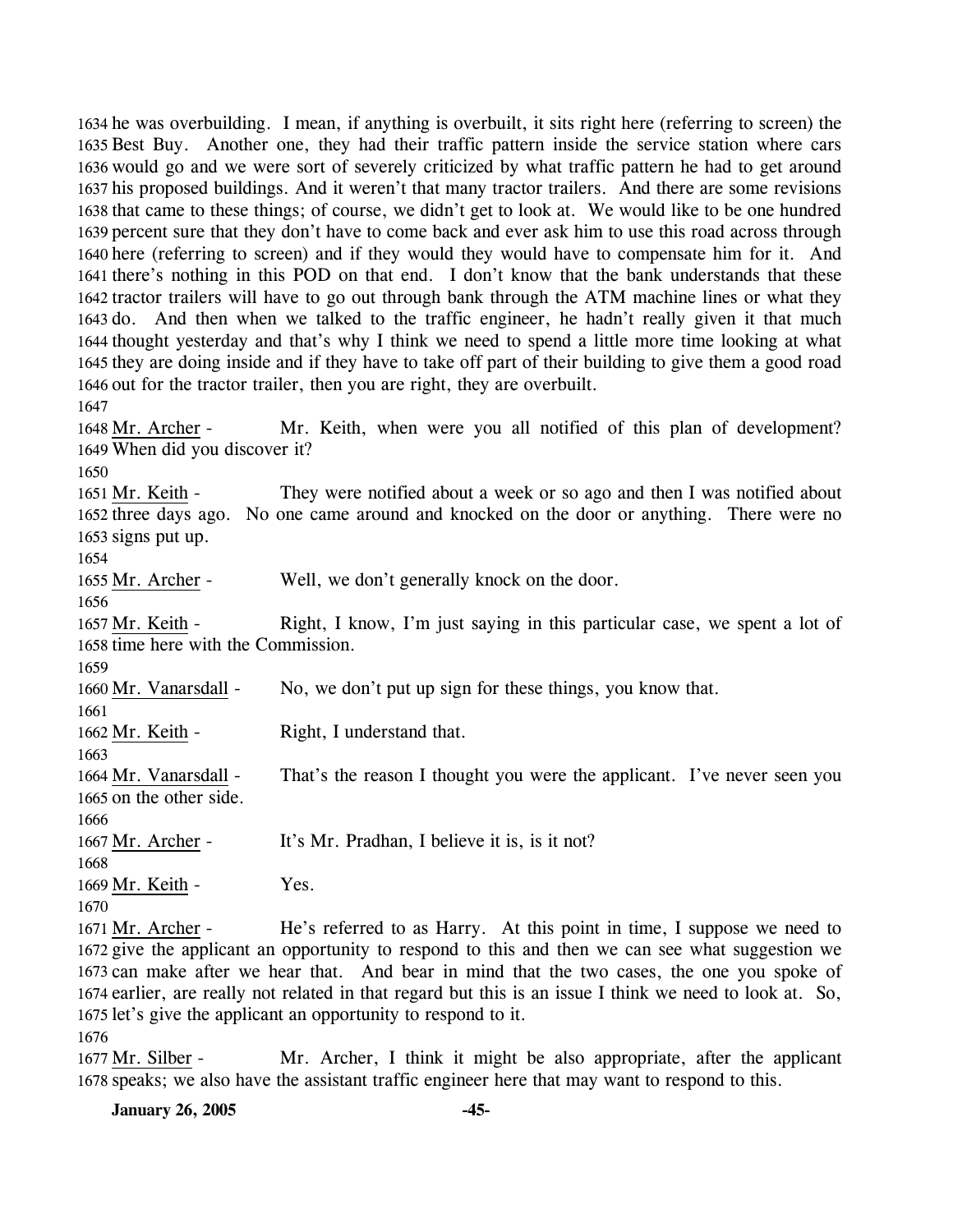1679

I'm also in opposition as well. I actually own the lots directly behind the 1681 Best Buy. My name is Jeff Pradhan. 1680 Mr. Pradhan -

1682

1683 Mr. Vanarsdall - Would you state your name, please?

1684

Jeff Pradhan. I own the two lots, if you are looking at the maps there, 1686 they are directly behind the Best Buy and I think they are the most greatly impacted by this 1687 proposed POD. You are talking about a lot of commercial activity and like Mr. Keith said, not 1688 really distinguishing when the hours of operation is going to be, especially for loading and 1689 unload semi-tractor trailers, y'all are talking about a huge building it's going to be right there 1690 in my back yard. It's not only going to diminish the property value of the house that I have 1691 there in the first lot but also it's going to greatly diminish the property and opportunity as to 1692 what I can do with the second lot that's in the back that's now pretty much being completely in-1693 locked by commercial zone area and has no access to roads. So, I'm in opposition to this as well. 1694 1685 Mr. Pradhan -

| 1695                    |                                                                            |
|-------------------------|----------------------------------------------------------------------------|
| 1696 Mr. Archer -       | What is your name again, Sir?                                              |
| 1697                    |                                                                            |
| 1698 Mr. Pradhan -      | Jeff Pradhan.                                                              |
| 1699                    |                                                                            |
| 1700 Mr. Archer -       | Oh, you are Jeff Pradhan?                                                  |
| 1701                    |                                                                            |
| 1702 Mr. Pradhan - Yes. |                                                                            |
| 1703                    |                                                                            |
| 1704 Mr. Archer -       | Are you related to Mr. Pradhan?                                            |
| 1705                    |                                                                            |
| 1706 Mr. Pradhan -      | I'm his son.                                                               |
| 1707                    |                                                                            |
| 1708 Mr. Archer -       | Okay. Now the two lots that you are referring to, are they on Ethelwood    |
| 1709 Road?              |                                                                            |
| 1710                    |                                                                            |
| 1711 Mr. Pradhan -      | Yes, sir.                                                                  |
| 1712                    |                                                                            |
| 1713 Mrs. Ware -        | Can you point them out on the map?                                         |
| 1714                    |                                                                            |
| 1715 Mr. Pradhan -      | Yes, I can.                                                                |
| 1716                    |                                                                            |
| 1717 Mr. Archer -       | One has a house on it and the other one behind it?                         |
| 1718                    |                                                                            |
| 1719 Mr. Pradhan -      | This is the house and this is the empty lot, right there (referring to map |
| 1720 on the screen).    |                                                                            |
| 1721                    |                                                                            |
| 1722 Mr. Marshall -     | So, you can provide access to your lot through your lot with an            |
| 1723 easement?          |                                                                            |
|                         |                                                                            |

**January 26, 2005 -46-**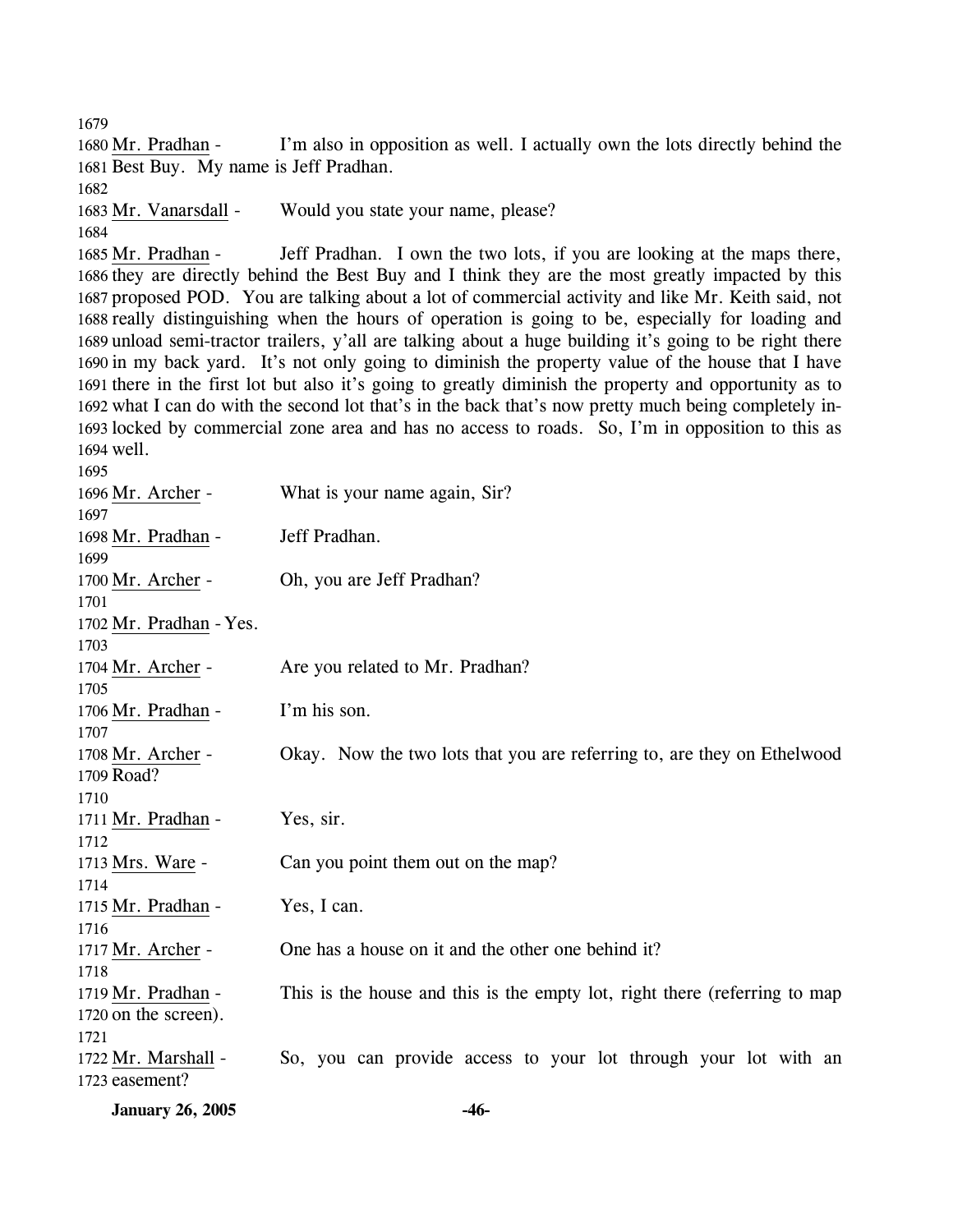| Yes, that's probably a possibility.                                                                |
|----------------------------------------------------------------------------------------------------|
|                                                                                                    |
| But, you are landlocked now?                                                                       |
|                                                                                                    |
| Yes.                                                                                               |
|                                                                                                    |
| The back one.                                                                                      |
|                                                                                                    |
| The back one.                                                                                      |
|                                                                                                    |
| See he can give an easement down the side.                                                         |
|                                                                                                    |
| Right. You'd have to give an easement through your front lot.                                      |
|                                                                                                    |
| Has that always been two lots?                                                                     |
|                                                                                                    |
| The first lot is his lot and the second one is (unintelligible) lot.                               |
|                                                                                                    |
| The second is whose?                                                                               |
|                                                                                                    |
| His brother's lot.                                                                                 |
|                                                                                                    |
| What Mr. Kaechele asked is, was that one lot that was split or was it two                          |
|                                                                                                    |
|                                                                                                    |
| A family subdivision.                                                                              |
|                                                                                                    |
| It was two separate lots.                                                                          |
|                                                                                                    |
| Was it always two separate lots?                                                                   |
|                                                                                                    |
| Yes.                                                                                               |
|                                                                                                    |
| I think one thing that we may need to point out is that it may not meet the                        |
| 1759 zoning requirements. All public lots need to have public road frontage. I don't see that that |
| 1760 has public road frontage, so it might have been split and it may not meet the zoning          |
| 1761 requirements and it may not be able to be built on.                                           |
|                                                                                                    |
| Yes. All the rest of those lots run all the way back.                                              |
|                                                                                                    |
| How long have you owned those lots Mr. Pradhan?                                                    |
|                                                                                                    |
| Since December 2004.                                                                               |
|                                                                                                    |
|                                                                                                    |

**January 26, 2005 -47-**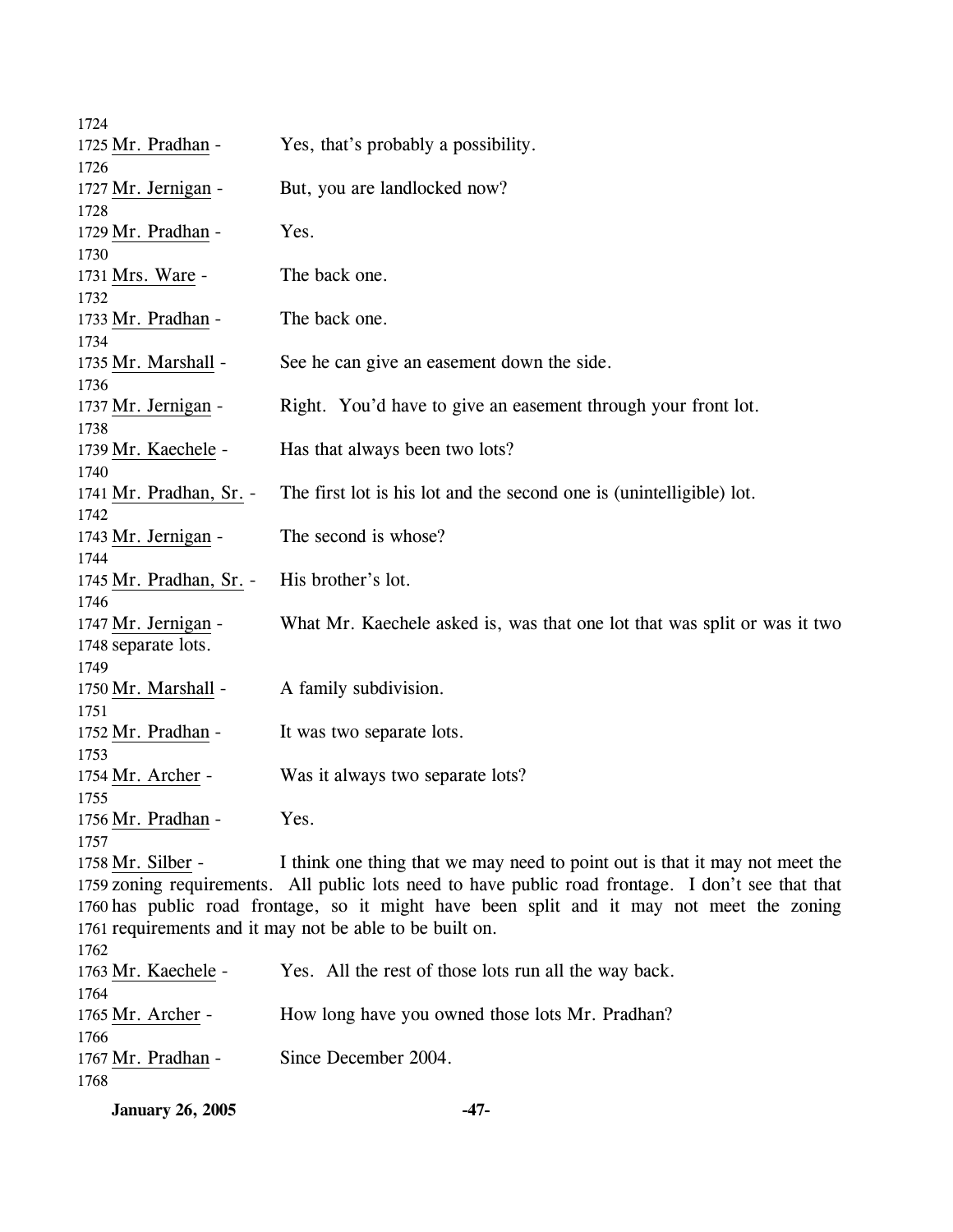Oh, okay, I thought it must have been fairly recently because there were 1770 only 14 lots on Ethelwood Road, as I recall over the years. Okay. Thank you. Mr. Cooper, 1771 do you have something you want to say? 1769 Mr. Archer -

1772

Mr. Silber, I just want to reference. Those were two lots with the 1774 original Holly Glen subdivision. Ethelwood, as it makes a 90 degree turn, coming off of 1775 J.E.B. Stuart Parkway, with the original subdivision, was intended to connect through, but as 1776 development occurred and rezoning occurred, that portion of Ethelwood was actually vacated, 1777 which is what's left that rear parcel to be landlocked. 1773 Mr. Cooper -

1778

| 1779 Mr. Silber -                     | So, it had public road frontage when the subdivision went to record?                         |
|---------------------------------------|----------------------------------------------------------------------------------------------|
| 1780                                  |                                                                                              |
| 1781 Mr. Cooper -                     | Yes, sir, that is correct.                                                                   |
| 1782                                  |                                                                                              |
| 1783 Mr. Silber -                     | That road frontage right-of-way was vacated?                                                 |
| 1784                                  |                                                                                              |
| 1785 Mr. Cooper -                     | Yes, sir.                                                                                    |
| 1786                                  |                                                                                              |
| 1787 Mr. Silber -                     | And I guess it was vacated at someone's request.                                             |
| 1788                                  |                                                                                              |
| 1789 Mr. Cooper                       | Correct. Yes, with some rezonings, in regard to commercial and also in                       |
|                                       | 1790 regard to that there is some conservation zoning along that property line that was also |
| 1791 designated at that time as well. |                                                                                              |
| 1792                                  |                                                                                              |
| 1793 Mr. Silber -                     | Yes. I can see the C-1C zoning that runs along the western boundary.                         |
| 1794                                  |                                                                                              |
| 1795 Mr. Cooper -                     | That's correct.                                                                              |
| 1796                                  |                                                                                              |
| 1797 Mrs. Ware -                      | Do you have a picture of what the lot looks like now?                                        |
| 1798                                  |                                                                                              |
| 1799 Mr. Cooper -                     | Yes, ma'am (he places picture on the screen).                                                |
| 1800                                  |                                                                                              |
| 1801 Mrs. Ware -                      | Thank you.                                                                                   |
| 1802                                  |                                                                                              |
| 1803 Mr. Cooper -                     | Sure.                                                                                        |
| 1804                                  |                                                                                              |
| 1805 Mr. Vanarsdall -                 | All right. Mr. Archer, what do you want to do?                                               |
| 1806                                  |                                                                                              |
| 1807 Mr. Archer -                     | We need to hear from the applicant.                                                          |
| 1808                                  | Mr. Chairman, members of the Commission, my name is Glen Moore                               |
| 1800 $Mr$ $Monen$ –                   |                                                                                              |

Mr. Chairman, members of the Commission, my name is Glen Moore 1810 and I'm here this morning on behalf of Ross Sterner. I'm his principal... A&N stores is one of 1811 the applicants and has actually purchased a piece of the property that was owned by Bank of Essex from them and that's the reason they are in agreement with this. I want to point out, 1812 1813 first of all, the last speaker's comments that right now, as you can see, that property is 1809 Mr. Moore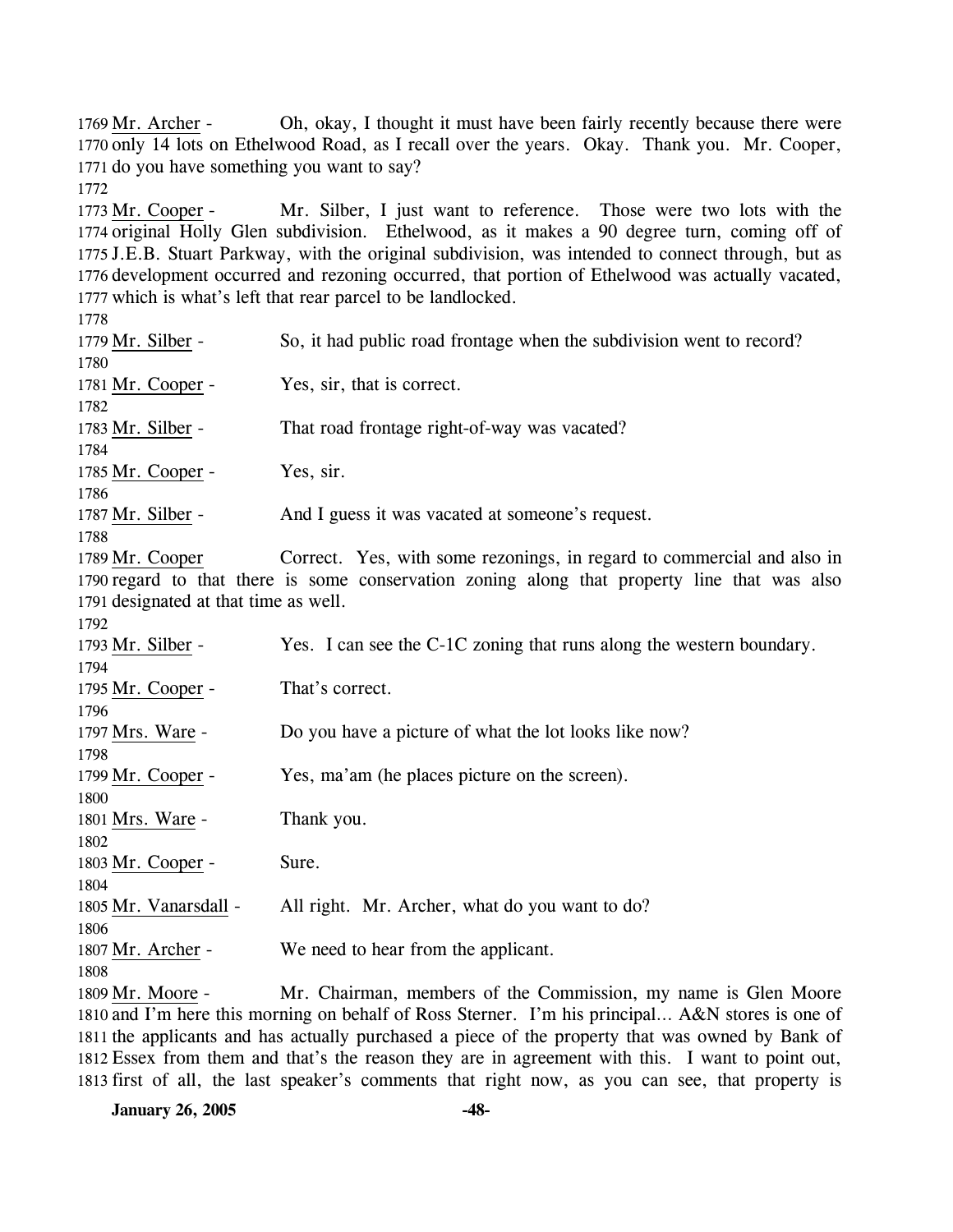developed with the Old Reliance Marina Store. It was a boat sales facility. It was clearly a commercial use. I think this would be a significant upgrading of the property. This gentleman bought his property in December 2004 clearly knew that was a commercial area and that commercial development would likely occur.

 With respect to the access drive, we feel like the access drive that we have shown on this plan of development will greatly enhance the movement of traffic between J.E.B. Stuart Parkway and Technology Park Drive for the benefit of all of the commercial development on the east side of Brook Road between those two streets. I would also point out to you that there are cross access easements agreements in place and they were done eight or nine years ago that would allow the drive to be generally extended as shown on this plan. And, I think Mr. Keith's client was probably a participant in those agreements, or certainly his predecessor was. There are recorded documents.

 Let me say this. To the extent that there is any prohibition or did the documents don't permit trucks from property all the way to the south to go through his property, they won't be allowed to do so. We will be able to get truck traffic in and out of this property out to Route 1, if that's what needs to be done, legally, without going through his property. But, we believe we have the right to go through that property and I think it would be better for trucks coming to his, trucks and cars coming to his property as well to be served by this access drive. I'll be happy to answer any questions that the Commission members may have.

 1836 Mr. Vanarsdall - Are there any questions for Mr. Moore? Mr. Moore, would you happen to have any of those documents with 1839 you? 1838 Mr. Archer - Let me ask the two gentlemen there in the aisle. Who are you waiting 1842 for? 1841 Mr. Vanarsdall - 1844 Man In Aud. - We are from Best Buy. 1846 Mr. Archer - They are all together. They are the applicants. 1848 Mr. Vanarsdall - Okay. 1850 Mr. Moore - This is one of them. Can you just point out for us the section in there that, so that we all don't 1853 have to read it individually? 1852 Mr. Archer - 1855 Mr. Marshall - There's standard cross access easements? They are pretty standard, yes. I don't know if there is such a thing as a 1857 Mr. Moore -

1858 standard one but this is pretty close.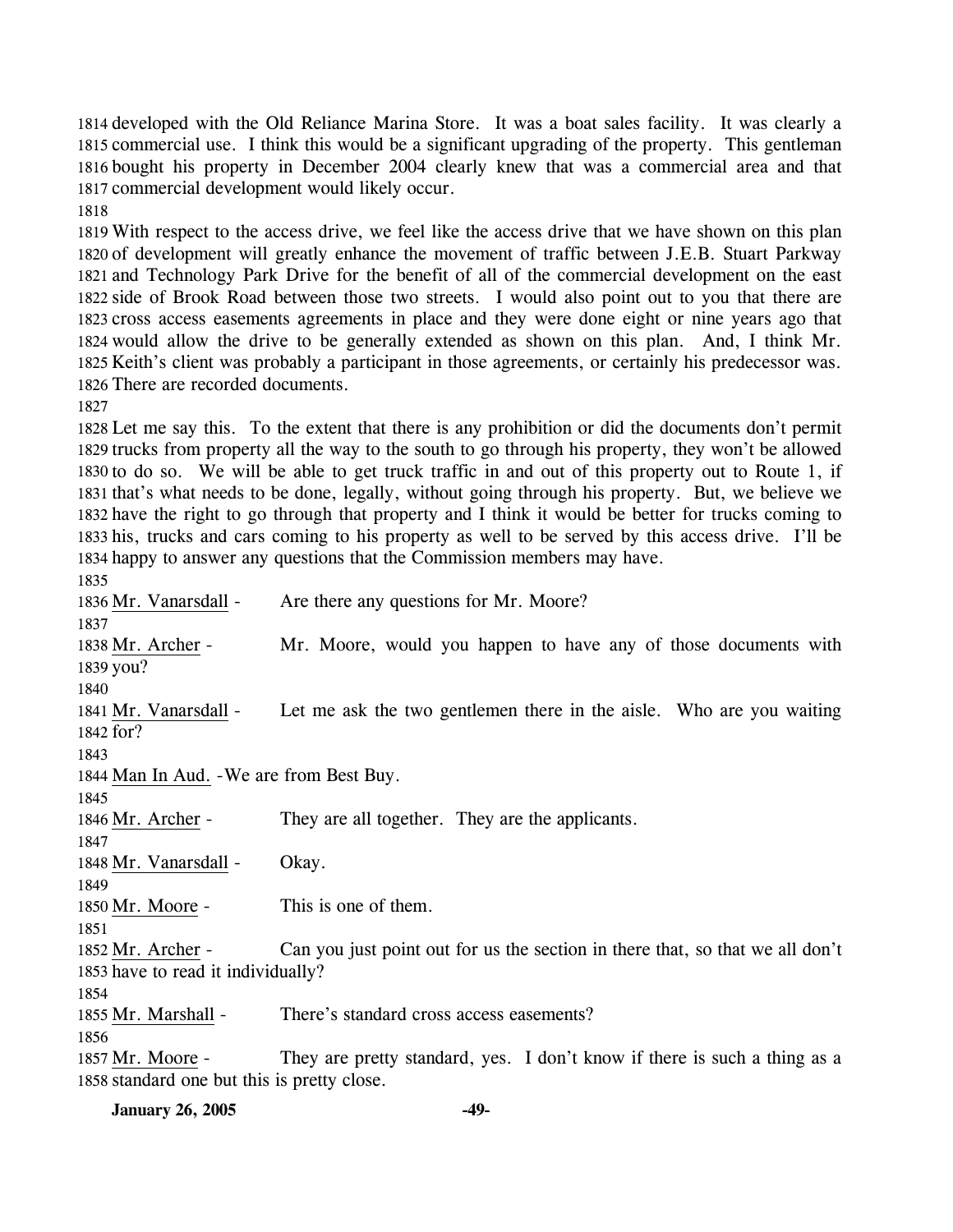1859

1860 Mr. Marshall - I mean, you either have a cross access easement or you don't.

1861

In Section 3.1 of this document, no 2.1 excuse me, that deals with cross 1863 access. Basically, this document would relate to the Bank of Essex property and to the Texaco 1864 property. There is another one, which I don't have, that also includes the Reliance Marina 1865 property. I'll be happy to give these to you all. 1862 Mr. Moore -

1866

1867 Mr. Archer - Thank you, sir.

1868

1869 Mr. Marshall - Maybe Mr. Jennings knows something about this.

1870

I think it would be appropriate to hear from the assistant traffic engineer. 1872 I think that, obviously, there are some advantages to all the properties here as far as some 1873 access abilities. I personally think and, Mr. Jennings can elaborate on this, but I think there 1874 are some advantages to even the two existing developed properties to the north would have the 1875 ability to get through property to get out to Technology Park Drive but then would get them to 1876 a crossover on Route One. I think there is some advantage to that as well. 1871 Mr. Silber -

1877

1878 Mr. Jennings - Yes, sir, Mr. Silber. I wasn't aware of any concerns with this….

1879

1880 Mr. Vanarsdall - Do you want to give your name, Mike?

1881

Oh, Michael Jennings, assistant traffic engineer. How are y'all doing? 1883 Until yesterday afternoon around four o'clock I wasn't aware of any concerns about any cross 1884 access through this property. For the flow of trucks through there, I know those... not about 1885 trucks particularly, but I know traffic was intended to flow through that access from the very 1886 beginning of this strip between Technology Park Drive and J.E.B. Stuart Parkway. And, I 1887 know at staff/developer they said there were some cross access agreements in place and that is 1888 the last that I heard. And if they would like to restrict trucks, they can look at designing Best 1889 Buy to make sure that trucks can exit out of their property without going through this access. 1890 As far as I am aware of, the connection between these two major roads, two roads were always 1891 intended. 1882 Mr. Jennings -

1892

Mr. Jennings, the applicant has stated that they would be able to do that, 1894 that they could get trucks to circulate in that property? In your opinion, is that something that 1895 could be doable base on the current plan that we have here? 1893 Mr. Archer -

1896

1897 Mr. Jennings - I didn't look at that very closely because it wasn't an issue.

1898

And also I believe the applicant is saying that, and he can correct me if I 1900 am wrong, that they oppose to any traffic coming through that property. 1899 Mr. Archer -

1901

1902 Mr. Jennings - Do you mean the applicant or the opposition?

1903

**January 26, 2005 -50-**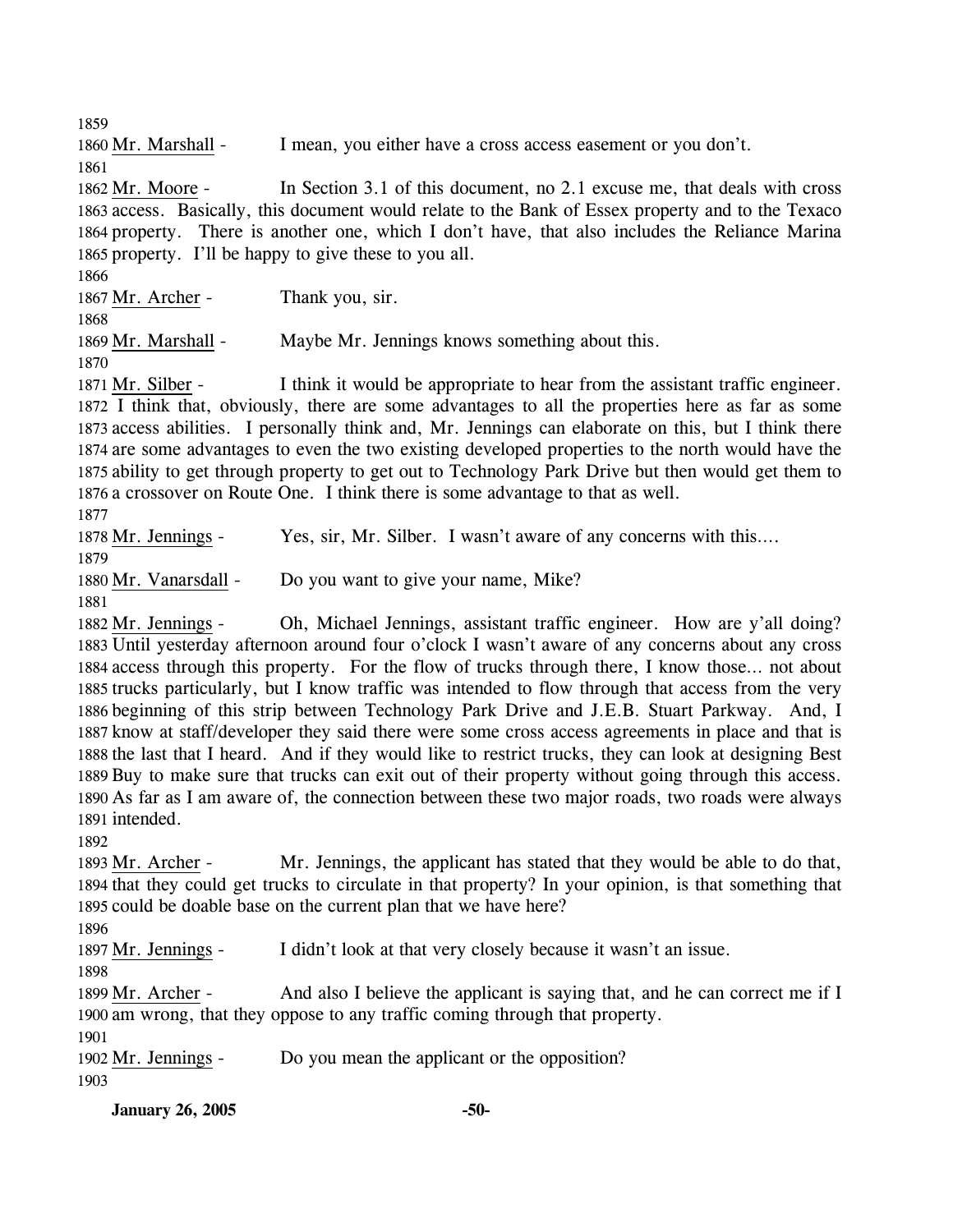1904 Mr. Archer - I'm sorry, I mean the opposition, not the applicant. 1905

I know that that access drive was always intended to go through there. 1907 Until yesterday afternoon, I wasn't aware of any of his concerns about traffic coming through 1908 that access drive. 1906 Mr. Jennings -

1909

From a traffic engineering standpoint, do you think that is the best way 1911 for circulation? 1910 Mr. Marshall -

1912

I think it is an alternative that works very well, yes. I mean, if they have 1914 got other means of getting out and, of course, all of the traffic is not going to go through there. There access out to Route 1, back onto Technology Park Drive and some traffic will go 1915 1916 through the bank to get to Route 1. 1913 Mr. Jennings -

1917

Well, I think one of the major things we have to deal with... Mr. Moore 1919 just gave us some copies of some agreements and I think... Mr. Secretary, don't we need to 1920 study those to see what is applicable to what they have here? 1918 Mr. Archer -

1921

Yes, sir. We can study them and upon quick review they seem to be 1923 fairly binding. It looks like there is a cross access agreement between all three parcels, but we 1924 can look at that closer, yes, sir. 1922 Mr. Silber -

1925

Okay. As much as I know you all, the applicant has worked out a lot of 1927 things with staff, and as of yesterday morning, I thought we were ready to go with this but this 1928 has shed new light on this, Mr. Moore, and I think you probably need to defer it until staff has 1929 had a chance to review these cross access agreements and to discuss them with the opposition 1930 also. 1926 Mr. Archer -

1931

Mr. Archer, certainly we understand if you feel that it must be deferred, 1933 but I was wondering if the Commission will consider just deferring this for two weeks, to 1934 allow us to try to work this out. 1932 Mr. Moore -

1935

1936 Mr. Archer - I think we could probably read them within two weeks. 1937 1938 Mr. Vanarsdall - That's up to you. If you want two weeks, you can get two weeks. 1939 1940 Mr. Moore - That's what we would like. 1941 1942 Mr. Archer - That sounds reasonable. 1943 Mr. Archer, do you want to hear from the other two that were going to 1945 speak on behalf of the development? 1944 Mr. Silber -1946 1947 Mr. Marshall - I think the issue is just the easement. 1948

**January 26, 2005 -51-**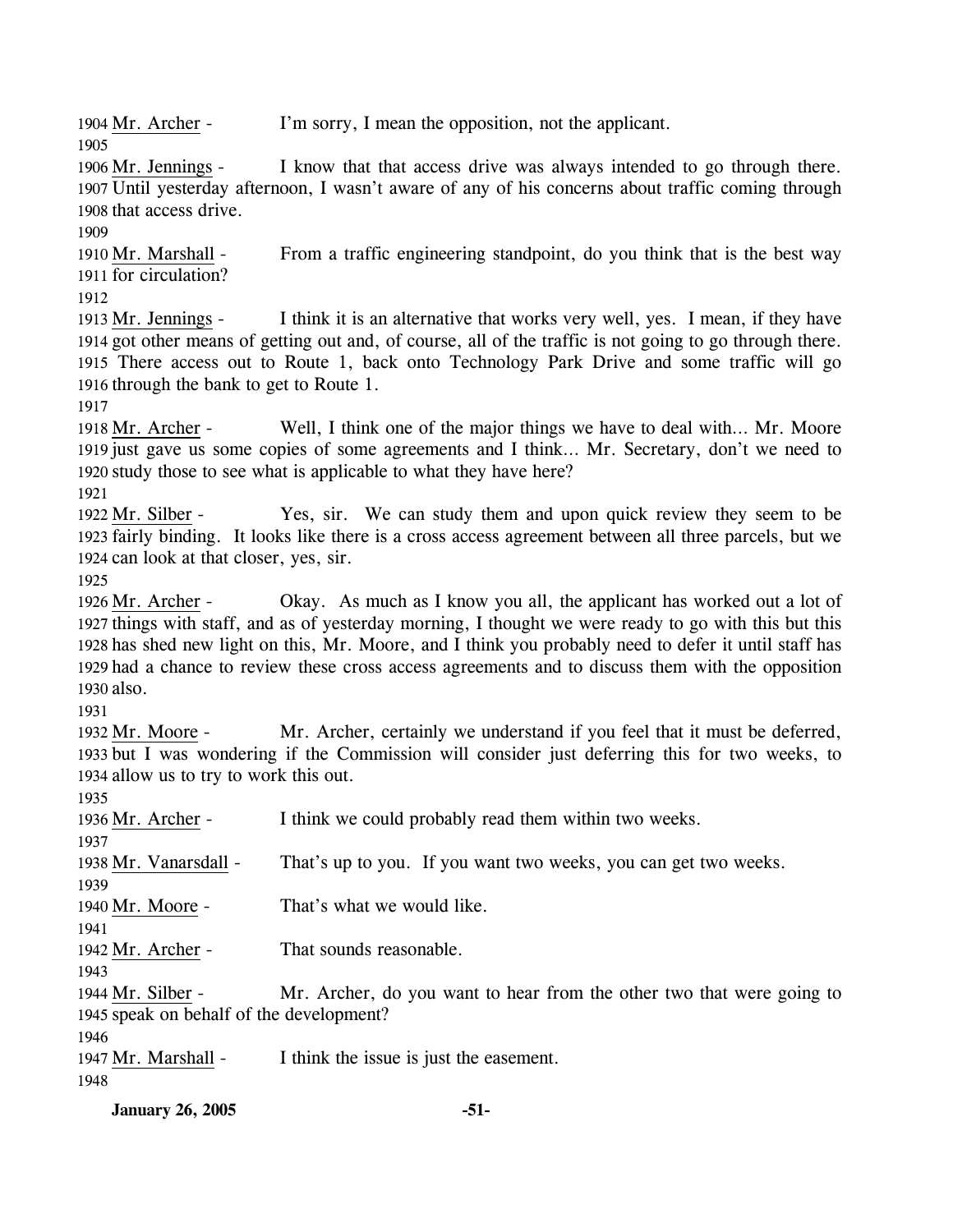Yes, if you want to speak, sir, it's fine with me. Who did I talk to 1950 yesterday morning? Are you here? Oh, how are you, sir. You understand that at the time we 1951 spoke this issue had not come up. We were not aware of it. But the cross access agreements, 1952 if they are legal and binding they certainly would have right much of an impact on this and I 1953 hope that the opposition understands that also. Do you have copies of those, sir, Mr. Keith? 1949 Mr. Archer -1954

The thing I wanted to say was, really, we looked it over and his attorney 1956 is doing a review of that right now because it's not anywhere close to the intention and I'm not 1957 sure that.... It's between him and the bank, we are sure of that, but when you throw in the next 1958 piece of property, we are not sure of that. 1955 Mr. Keith -

1959

1960 Mr. Archer - So, his attorney is reviewing them now, also?

1961 1962 Mr. Keith - Yes he is.

1963

1964 Mr. Archer - So, you all haven't had a chance to come up with a conclusion either?

1965

No, we don't have a conclusion, the same as you. But, the other thing 1967 is, from an engineering standpoint, I would really like to see what kind of traffic flow, how 1968 you can get these large tractor trailers in and out with what they have right now. 1966 Mr. Keith -

1969

Well, the applicants said they can do it, so we will have to give him a 1971 chance to show us that he can and we also need to review these agreements. 1970 Mr. Archer -

1972

There are several things that could be done and I would just like to be 1974 assured of that so that if things go to the place and the tractor trailer drivers decide that that's 1975 too hard for them to get around the pattern they give him, they will start shooting across there. 1973 Mr. Keith -1976

Well, I think you have made up your mind that you want to defer it for 1978 two weeks. 1977 Mr. Vanarsdall -

1979

Yes, we do. I don't think that there is too much more that we can 1981 discuss until we look at these access agreements and we can't do it today. And, obviously, you 1982 all haven't had a chance to review them either. 1980 Mr. Archer -

1983 1984 Mr. Keith - Right. 1985 1986 Mr. Archer - So, we'll defer it for two weeks, is that okay, Mr. Moore? 1987 1988 Mr. Vanarsdall - That will be the  $10<sup>th</sup>$  of February. 1989 That is an evening, the zoning meeting. Mr. Cooper, do you want to say 1991 something? 1990 Mr. Archer -I just want to add one more point for Mr. Pradhan benefit in regards to 1993 the servicing of dumpsters. The retail building portion of this project falls under proffers that 1992 Mr. Cooper -

**January 26, 2005 -52-**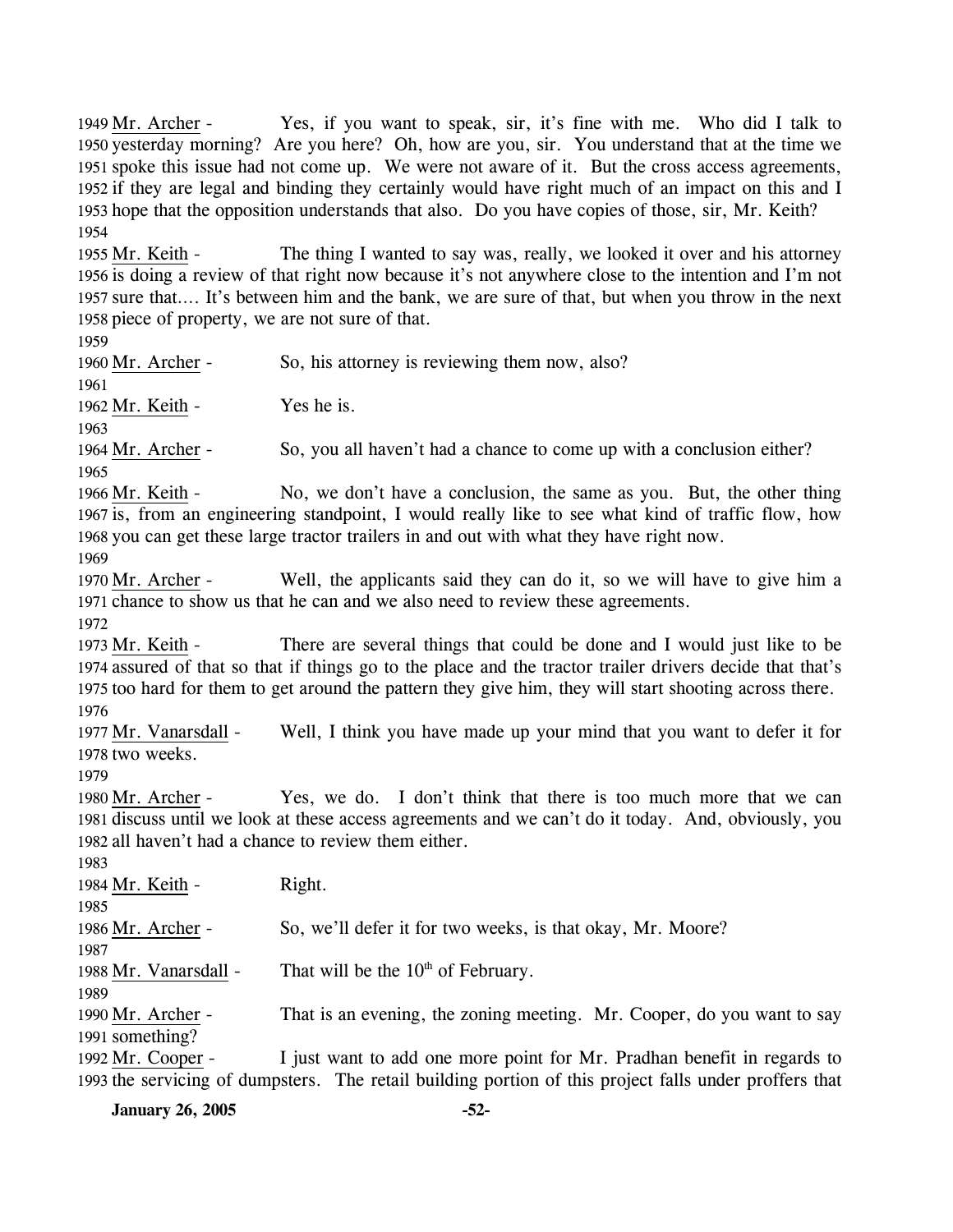limit the hours of dumpster loading and unloading to 6:00 a.m. to 6:00 p.m. So, we are covered by that and perhaps the applicant for the Best Buy portion would be willing to agree to the same conditions in regards to dumpster and loading and unloading just to make it even for both and help to alleviate some of the noise.

Mr. Moore, would you note that please, sir. Thank you. All right, Mr. 2000 Pradhan, thank you for coming. 1999 Mr. Archer -

2001

1998

2002 Mr. Vanarsdall - All right, Mr. Archer.

2004 Mr. Archer - I move to defer at the applicant request to the February 10 meeting.

2005

2003

2006 Mr. Jernigan - Second.

2007

The motion was made by Mr. Archer and seconded by Mr. Jernigan. All in favor say aye…all opposed say nay. The motion passes. 2009 2008 Mr. Vanarsdall -

2010

2011 At the request of the applicant, the Planning Commission deferred POD-4-05, Best Buy @ 2012 Brook Road, to its February 10, 2005, meeting.

2013

2014 Mr. Vanarsdall - The Commission will take a break. We are about half way through. 2015

# 2016 **THE PLANNING COMMISSION TOOK A BREAK AT THIS TIME AND THEN**  2017 **RECONVENED.**

2018

2020

2019 Mr. Vanarsdall - The Commission will now reconvene.

2021 Mr. Silber - The next case is on Page 21 of your Agenda.

2022

# 2023 **PLAN OF DEVELOPMENT MASTER PLAN**

2024

POD-8-05 Willow Lawn Re-Development Phase 2 (POD-63-04 Revised)

**VHB, Inc. for Federal Realty Investment Trust:** Request for approval of a revised plan of development master plan, as required by Chapter 24, Section 24-106 of the Henrico County Code, to redevelop an existing shopping center and retail strip center including demolition of a 47,250 square foot section of the existing shopping center, two additions totaling 19,550 square feet to the retail strip center, a 12,000 square foot addition to the shopping center and the addition of three out parcels. The sum total of all the proposed additions is 49,550 square feet. The 37.25-acre site is located at 1601 Willow Lawn Drive at the southeast corner of W. Broad Street (U.S. Route 250) and Willow Lawn Drive on part of parcels 773- 736-2918 and 773-736-6272. The zoning is B-2, Business District. County water and sewer. **(Brookland)**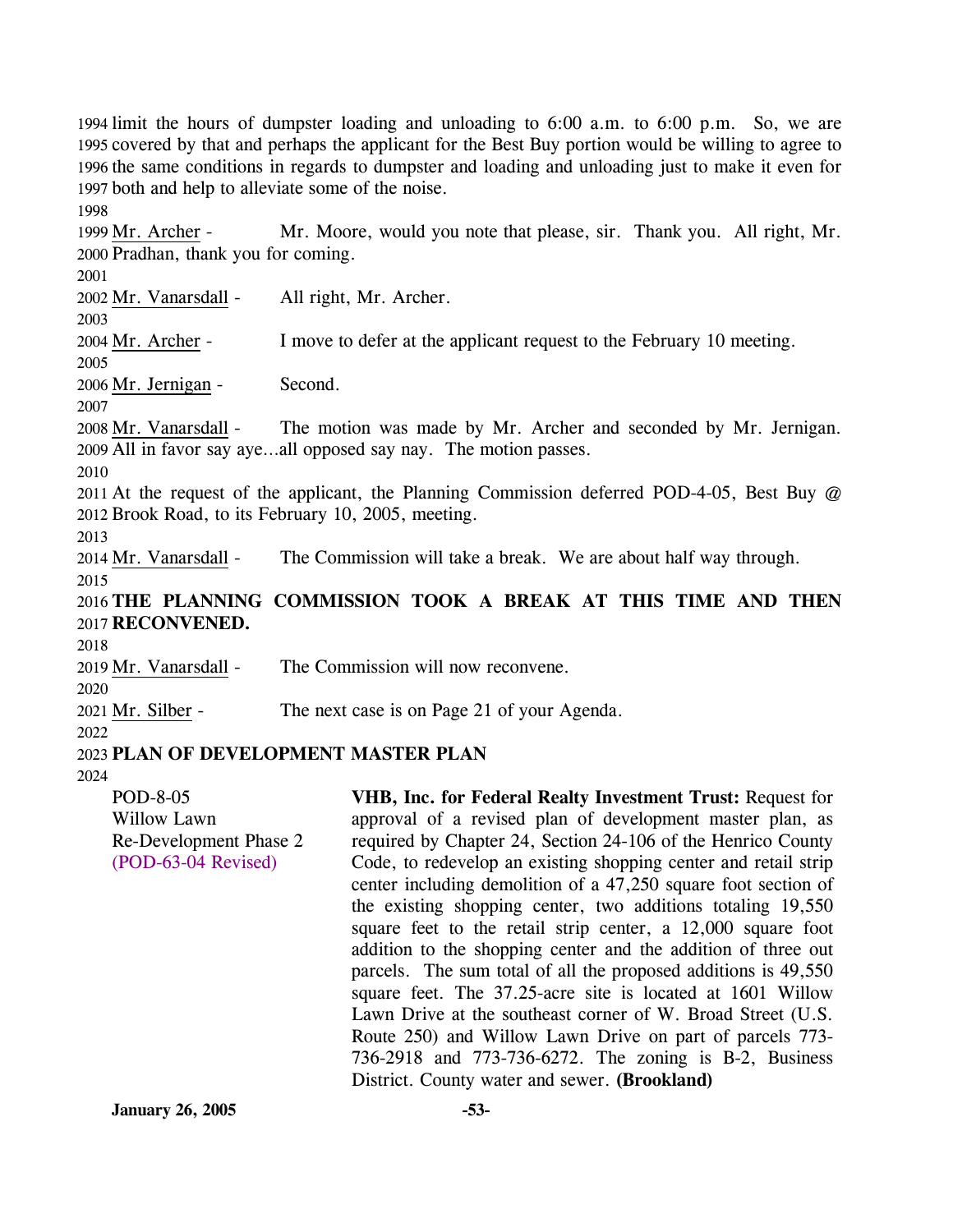Is anyone in the audience in opposition to this case in the Brookland 2027 District? No opposition. Good morning. 2026 Mr. Vanarsdall -

The Shoppes at Willow Lawn Redevelopment Plan, Phase 2, is a 2030 proposed master plan for long-term revitalization of this regional shopping center. It was built 2031 in 1958 and was enclosed in 1984. 2029 Mr. Kennedy -

 The proposed master plan is a revision to the short-term revitalization plan that was approved by the Planning Commission in July of 2004. The earlier plan divided an existing retail strip center from the shopping center parcel for financing and other purposes. That plan also authorized a small addition would be added to the retail strip center as well as three out parcels, an out parcel bank along West Broad Street (US Route 250) and two other out parcels along Willow Lawn Drive.

 In addition to the previously approved modifications to the shopping center's master plan, the proposed plan contemplates demolition and reconstruction of a portion of the mall facing West Broad Street. A 12,000 square foot addition would be added to the rear of the anchor tenant space, and a second 17, 000 square foot addition would be added to the strip retail center. Prospective tenants for the vacant existing and proposed portions of the Center have been identified by the Mall's operating agent. They are currently working out lease details with several prospective tenants. They are real excited about what is going on. The long-term objective is to give the major tenant frontage on West Broad Street so they would have more visibility. So that way, the anchor would have visibility from Broad Street as opposed to being hidden behind the existing mall now.

 The master plan would be implemented by administrative Plans of Development, which would not require any further action by the Planning Commission.

 The proposed plan would attract additional interest in the property and is viewed by staff as a reasonable long-term plan for the revitalization of this community asset.

 The plan provides a framework for construction plans implementing the master plan to address the County's development standards.

Approval is therefore recommended.

The engineer and the developer are present and are both available to answer any questions.

Any questions for Mr. Kennedy by Commission members? I don't need 2064 to hear from the applicant to give any kind of a presentation or run down of what we are 2065 doing, but I would like for Alex to come down as there are several people back there from the 2066 realty company. 2063 Mr. Vanarsdall -

Nice to be here. I am Alex Englace, the Managing Director of 2069 Development for Federal Realty Investment Trust, and I just want to say on behalf of Federal 2068 Alex Englace -

**January 26, 2005 -54-**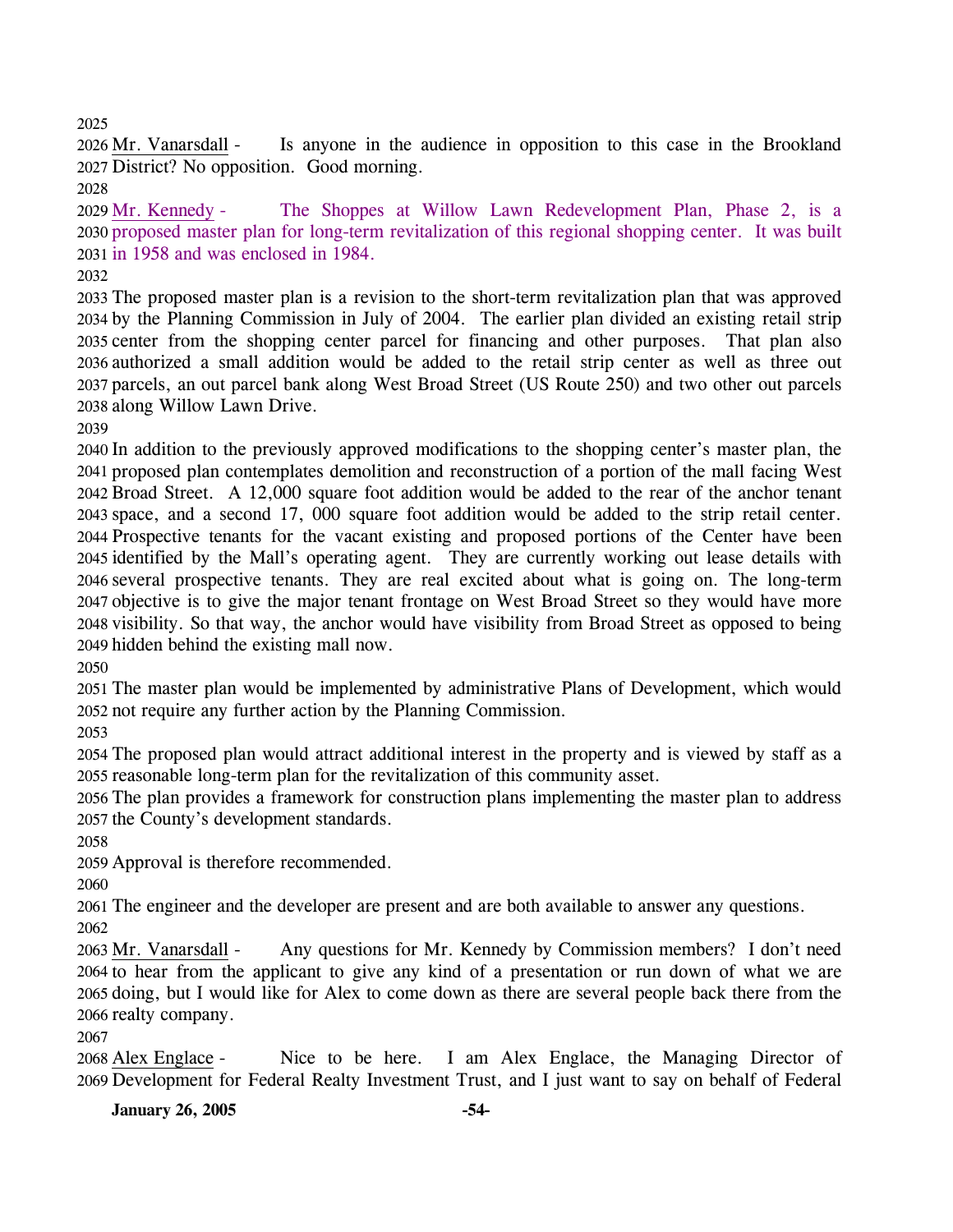Realty that we are very excited about what is happening in the entire Willow Lawn area. The work of Mr. Glover, John Marlles, Randy Silber, all of the people that have been focusing on that enterprise zone, there is a lot going on. We are very happy to be part of that revitalization, with what is being done with our center, and also, I just want to thank the staff for the past several past years. We have gone and looked at a lot different (unintelligible) of what we could do with the center, and the staff has been extremely professional. We work all over the country and you have a very good professional staff that gives excellent recommendations and guidance to us, and we look forward to working with them during the next year, so, again, thank you very much for all of your help and we are very excited about what is happening to this whole area. Thank you. 2080

Thank you. We are glad to have you. The Blue-Cross Blue-2082 Shield/Anthem headquarters is going to be right down the street, and as soon as they finish, 2083 they are going to move everybody in the whole Metropolitan area into there. John Marlles, 2084 who is in the audience this morning, and he has been working on things with a group of people 2085 at the corner of Willow Lawn and Broad Street, so a lot of good things are coming, and we are 2086 very excited about getting Willow Lawn back like it should be, and thank you all for your 2087 efforts. If there are no more questions, I will make a motion to approve POD-8-05, Willow Lawn Redevelopment, Phase 2, with the annotations on the plans, standard conditions for 2088 2089 developments of this type, and the following conditions No. 23 through 30. 2081 Mr. Vanarsdall -

2090

2091 Mr. Marshall - Second.

2092

Motion made by Mr. Vanarsdall and seconded by Mr. Marshall. All in 2094 favor say aye. All opposed say no. The motion passes. 2093 Mr. Vanarsdall -

2095

2096 The Planning Commission approved POD-8-05, Willow Lawn Redevelopment, Phase 2, 2097 subject to the annotations on the plans, the standard conditions attached to these minutes for 2098 developments of this type, and the following additional conditions:

2099

2100 23. 23. Only retail business establishments permitted in a B-2 zone may be located in this center.

2101 24. 2102 No merchandise shall be displayed or stored outside of the building(s) or on sidewalk(s).

2103 25. 2104 2105 2106 2107 The easements for drainage and utilities as shown on approved plans shall be granted to the County in a form acceptable to the County Attorney prior to any occupancy permits being issued. The easement plats and any other required information shall be submitted to the County Real Property Agent at least sixty (60) days prior to requesting occupancy permits.

2108 26. 2109 The developer shall provide fire hydrants as required by the Department of Public Utilities and Division of Fire.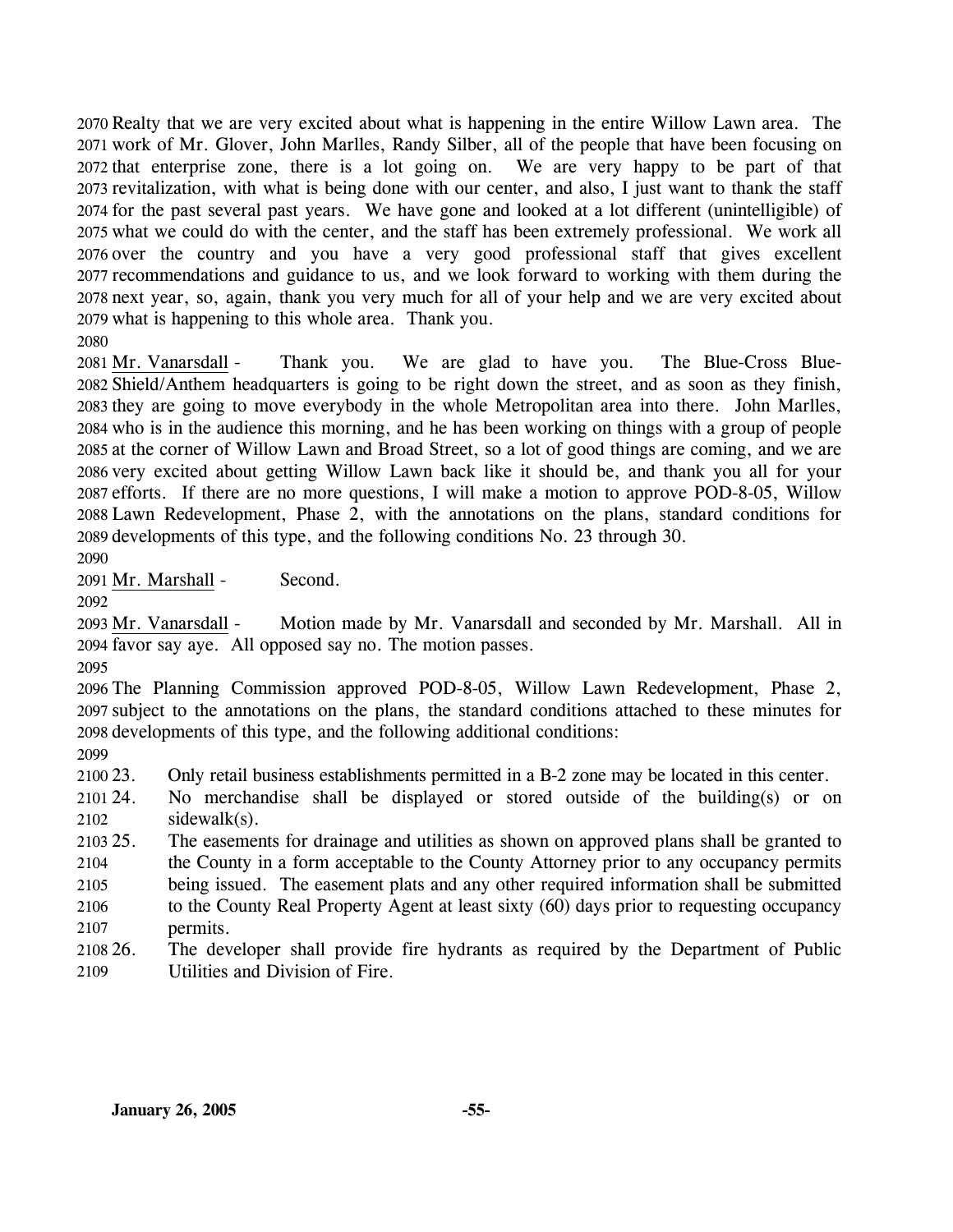2110 27. 2111 2112 Any necessary off-site drainage and/or water and sewer easements must be obtained in a form acceptable to the County Attorney prior to final approval of the construction plans.

2113 28. 2114 2115 Insurance Services Office (ISO) calculations must be included with the plans and contracts and must be approved by the Department of Public Utilities prior to the issuance of a building permit.

2116 29. 2117 2118 2119 2120 The conceptual master plan, as submitted with this application, is for planning and information purposes only. All subsequent detailed plans of development and construction plans needed to implement this conceptual plan may be administratively reviewed and approved and shall be subject to all regulations in effect at the time such subsequent plans are submitted for review/approval.

 $212130.$ 2122 2123 2124 2125 The location of all existing and proposed utility and mechanical equipment (including HVAC units, electric meters, junction and accessory boxes, transformers, and generators) shall be identified on the landscape plans. All equipment shall be screened by such measures as determined appropriate by the Director of Planning or the Planning Commission at the time of plan approval**.**

2126

### 2127 **PLAN OF DEVELOPMENT**

2128

2135

2129 POD-82-04 Family Dollar 421 Laburnum Avenue **Michael D. Hunkler, P.E. for Alan Waserstein, Lease Florida, Inc. and The Hutton Company:** Request for approval of a plan of development, as required by Chapter 24, Section 24-106 of the Henrico County Code, to construct a one-story, 8,000 square foot retail building. The 0.72-acre site is located at 421 E. Laburnum Avenue at the southwest corner of the intersection of E. Laburnum Avenue and Waddey Street on parcel 794-738-0040. The zoning is B-1, Business District. County water and sewer. **(Fairfield)** 

2130 Mr. Vanarsdall - Mr. McGarry. 2131 2132 Mr. McGarry - Good morning, Mr. Chairman, and members of the Commission. 2133 2134 Mr. Vanarsdall - Is there any opposition to Family Dollar, POD-82-04? No opposition.

The site is an abandoned vandalized service station on a very small 2137 shallow parcel near Essex Village. Staff feels the neighborhood could greatly benefit from the 2138 redevelopment of this site. The applicant has agreed to a number of things and we have agreed 2139 to a number of things, too. They have agreed to a standard sized walk along the Laburnum 2140 Avenue frontage, plus a 6-foot masonry wall fronting the neighborhood behind the site. The 2141 raised landscape island waiver that was requested has been granted and this helps the site 2142 function. The 18-foot access isle that is on the Waddy Street side of the site has been widened 2143 to 20 feet at the request of the Fire Marshall. The building materials show metal panels, and 2144 Condition No. 29 requires building walls to be brick, split-faced CMU, or perhaps something 2145 permanent like Hardiplank. 2136 Mr. McGarry-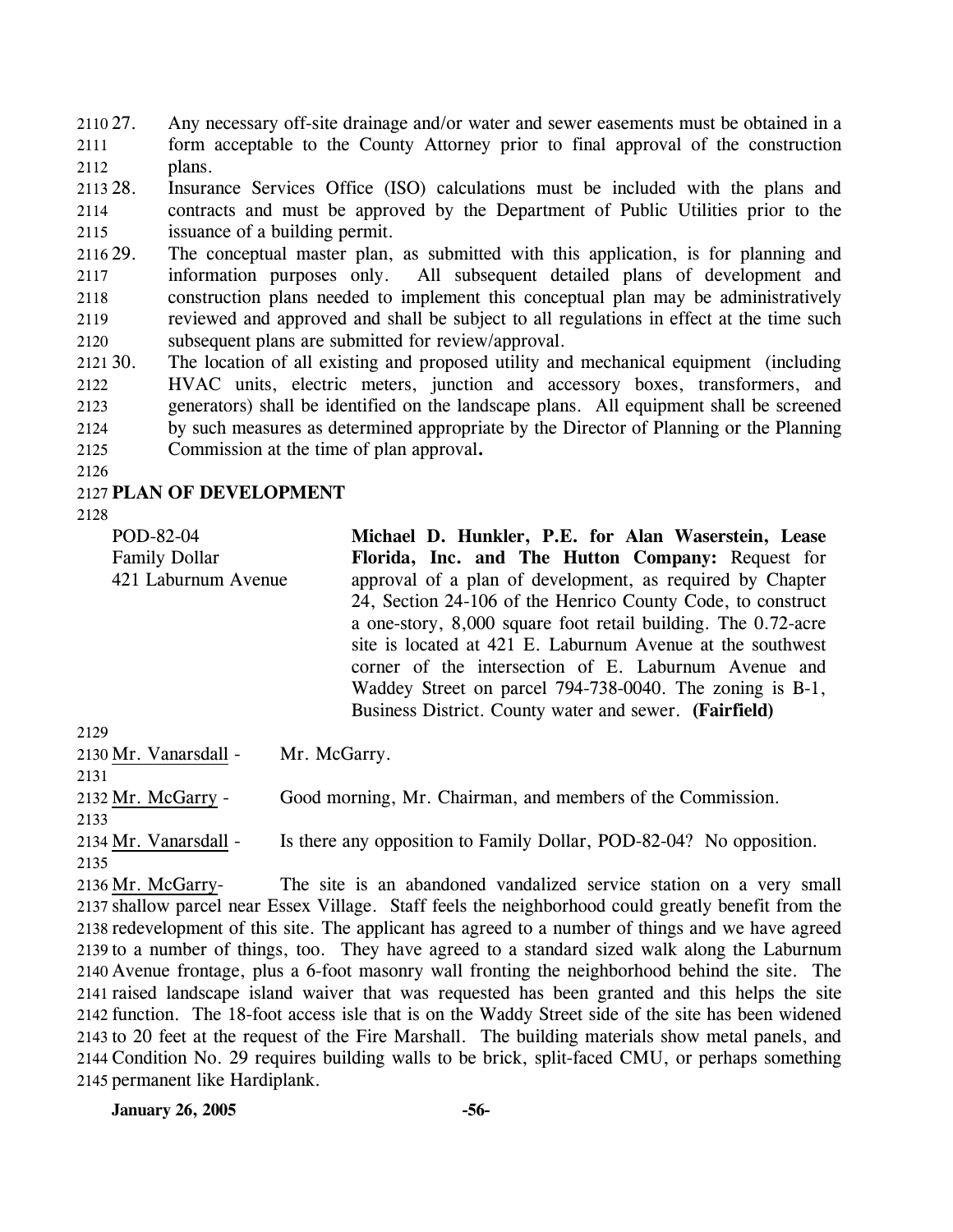When the case was reviewed as a preliminary, the shallow lot width and depth prevented meeting the rear-yard setback and meeting the full landscape area requirement. The applicant requested and the BZA granted a rear-yard setback variance. The applicant was told the Commission would grant the landscape area reduction. That was not correct, but nonetheless, we will honor that piece of information. As a result of that, the staff can recommend to the Planning Commission that you all grant a waiver for the three landscaped areas required. The waiver would allow a 2-1/2 foot buffer along Laburnum, 6-3/4 foot landscape buffer along Waddy Avenue, and a 4-foot landscape buffer along the western property line. Staff can recommend approval subject to standard conditions for developments of this type and the following conditional conditions No. 23 through 29. I'd be happy to answer any questions. 2156

2157 Mr. Vanarsdall - Any questions for Mr. McGarry?

2158

Mr. McGarry, there is a wooden fence behind that lot. Is that included in 2160 this plan or does that belong to one of the adjacent neighbors? 2159 Mr. Archer -

2161

I don't remember the wooden fence. Let me see if it shows up on the 2163 aerial for us. You really cannot tell from the aerial. 2162 Mr. McGarry -

2164

2165 Mrs. Ware - Is it along that area, Mr. Archer, behind it where the house sets?

2166

2167 Mr. Archer - Well,

2168

Based on the plan, it appears there is an existing wooden fence. There 2170 was an alley here between this property and the residential neighborhood behind. This area 2171 was all platted originally as lots with an alley. That alley has since been vacated, so each of 2172 the abutting property owners received half of the alley, and based on what I see on their plan 2173 there, it appears that it shows a solid screen wall at that location. I am sorry. I don't know the 2174 answer. 2169 Mr. McGarry -

2175

But your concern, since there is going to be a solid wall, is your concern 2177 that you question whether the fence would remain or not? 2176 Mr. Silber -

2178

Well, I was just curious as to whether or not it was on this property or 2180 on one of the adjacent properties. I saw it last night. It is not in such a good state of repair. 2179 Mr. Archer -2181

Well, I think if it is on the subject property, we would ask that it be 2183 removed and replaced with the wall. The applicant looks as though they may have some 2184 information. 2182 Mr. Silber -

2185

2186 Ms. Jennifer Greer - It is not. We would take that down and replace it with a new fence.

2187

2188 Mr. Archer - So it is on the site, then?

**January 26, 2005 -57-**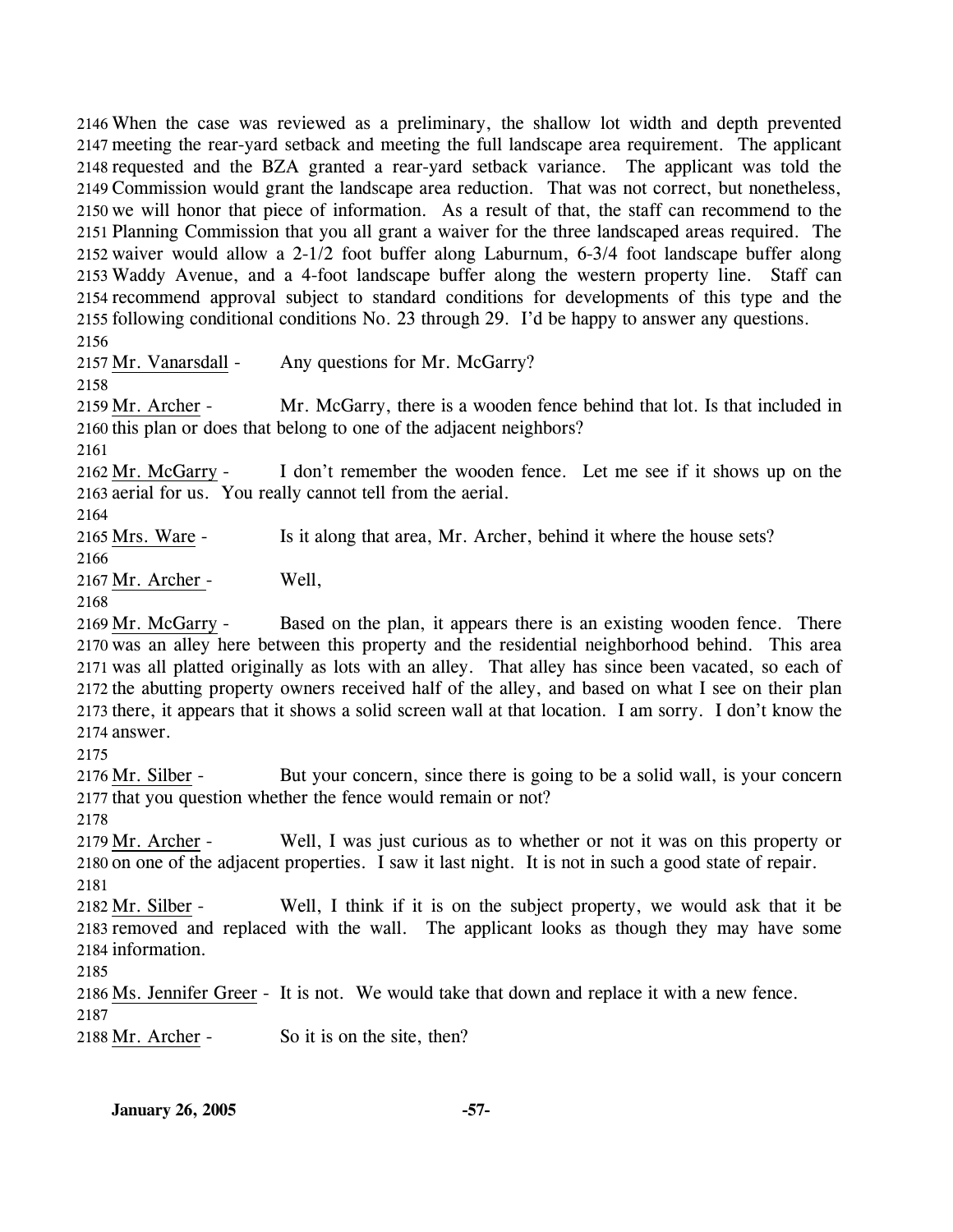Yes. The property owner behind us had come to the BZA meeting he 2190 just wanted to verify, the reason he showed up was to make sure that we were going to put up 2191 some type of screening. 2189 Ms. Greer -2192 That is fine. I was just curious as to whether or not it was not on the 2194 property and we'd end up with two fences back there, but that is all I need to know. 2193 Mr. Archer -2195 2196 Mr. Silber - That is a good question. We do not want two fences. 2197 2198 Mr. Vanarsdall - All right. No more questions. 2199 So, Mr. McGarry, the things that were stated in the informative 2201 paragraph here have been met as best as we can do at this point. Is that correct? 2200 Mr. Archer -2202 That is correct. The applicant has given on some things we wanted and 2204 we have been similarly accommodating on our side. The only thing that you all have to do is 2205 be agreeable to accepting the more narrow landscape buffers along the three property lines. 2203 Mr. McGarry -2206 OK. I would like to ask the applicant just a couple of questions, and then 2208 I think that we can move on. Is there an expanded Family Dollar Store planned? 2207 Mr. Archer -2209 2210 Ms. Greer - Yes. 2211 2212 Mr. Archer - Does this fit in it or would you have to modify it to make it smaller? 2213 2214 Ms. Greer - Yes, this building is smaller than their standard prototype. 2215 2216 Mr. Archer - OK. 2217 We actually had to make it smaller and change the preferred dimensions 2219 of it, also. 2218 Ms. Greer -2220 I understand. It is a very tight sight. That is all I need to ask unless 2222 somebody else has some questions. 2221 Mr. Archer -2223 2224 Mr. Vanarsdall - Does anybody else have any questions? OK, thank you. 2225 Mr. Chairman, I am sure both of you are familiar with that site that is 2227 near the race track and it is just as it is described in the staff report, an abandoned vandalized 2228 service station on a small parcel, and anything that could go there would be an asset to the 2229 community and would certainly be a big improvement over what is there. Do we have to make 2230 any special motion? 2226 Mr. Archer -2231 2232 Mr. Silber- No, sir. 2233

**January 26, 2005 -58-**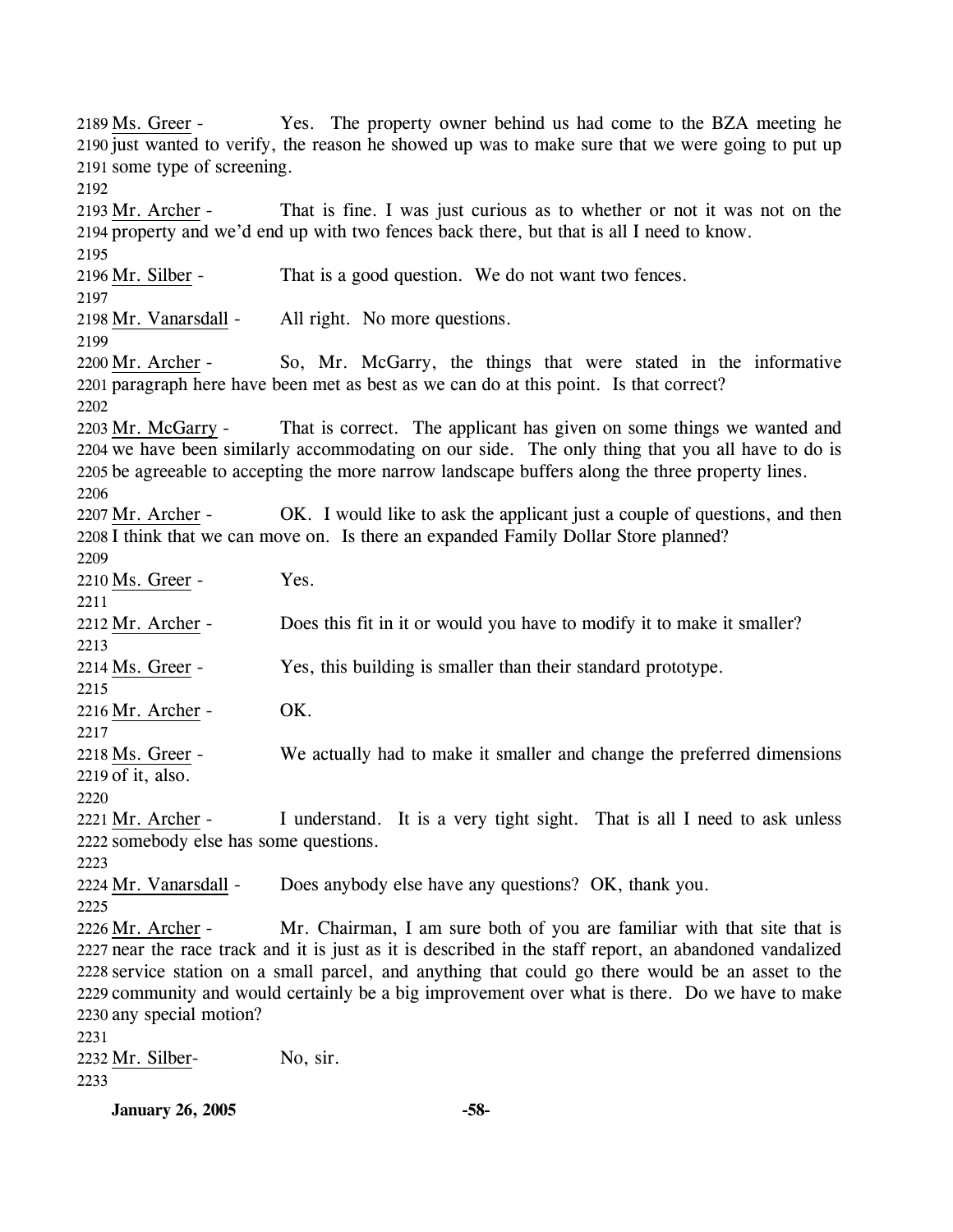With that I will move for approval of POD-82-04 subject to the standard 2235 conditions for developments of this type and added conditions Nos. 23 through 29. 2234 Mr. Archer -

2236

2237 Mr. Jernigan - Second.

2238

Motion made by Mr. Archer and seconded by Mr. Jernigan. All in favor 2240 say aye. All opposed say no. The motion passes. 2239 Mr. Vanarsdall -

2241

2242 The Planning Commission approved POD-82-04, Family Dollar, 421 Laburnum Avenue, 2243 subject to the annotations on the plans, the standard conditions attached to these minutes for 2244 developments of this type and the following additional conditions:

2245

2246 23. 2247 The developer shall provide fire hydrants as required by the Department of Public Utilities and Division of Fire.

- 248 24. 2249 2250 Any necessary off-site drainage and/or water and sewer easements must be obtained in a form acceptable to the County Attorney prior to final approval of the construction plans.
- $2251\,25$ . 2252 2253 25. Deviations from County standards for pavement, curb or curb and gutter design shall be approved by the County Engineer prior to final approval of the construction plans by the Department of Public Works.
- 2254 26. 2255 2256 26. Insurance Services Office (ISO) calculations must be included with the plans and contracts and must be approved by the Department of Public Utilities prior to the issuance of a building permit.

2257 27. 2258 2259 Approval of the construction plans by the Department of Public Works does not establish the curb and gutter elevations along the Henrico County maintained right-ofway. The elevations will be set by Henrico County.

- 2260 28. 2261 2262 2263 The location of all existing and proposed utility and mechanical equipment (including HVAC units, electric meters, junction and accessory boxes, transformers, and generators) shall be identified on the landscape plans. All equipment shall be screened by such measures as determined appropriate by the Director of Planning or the Planning
- 2264 Commission at the time of plan approval**.**
- 2265 Commission at the time of plan approval**.**
- 2266 29. Provide exterior walls of brick or split faced integral color CMU.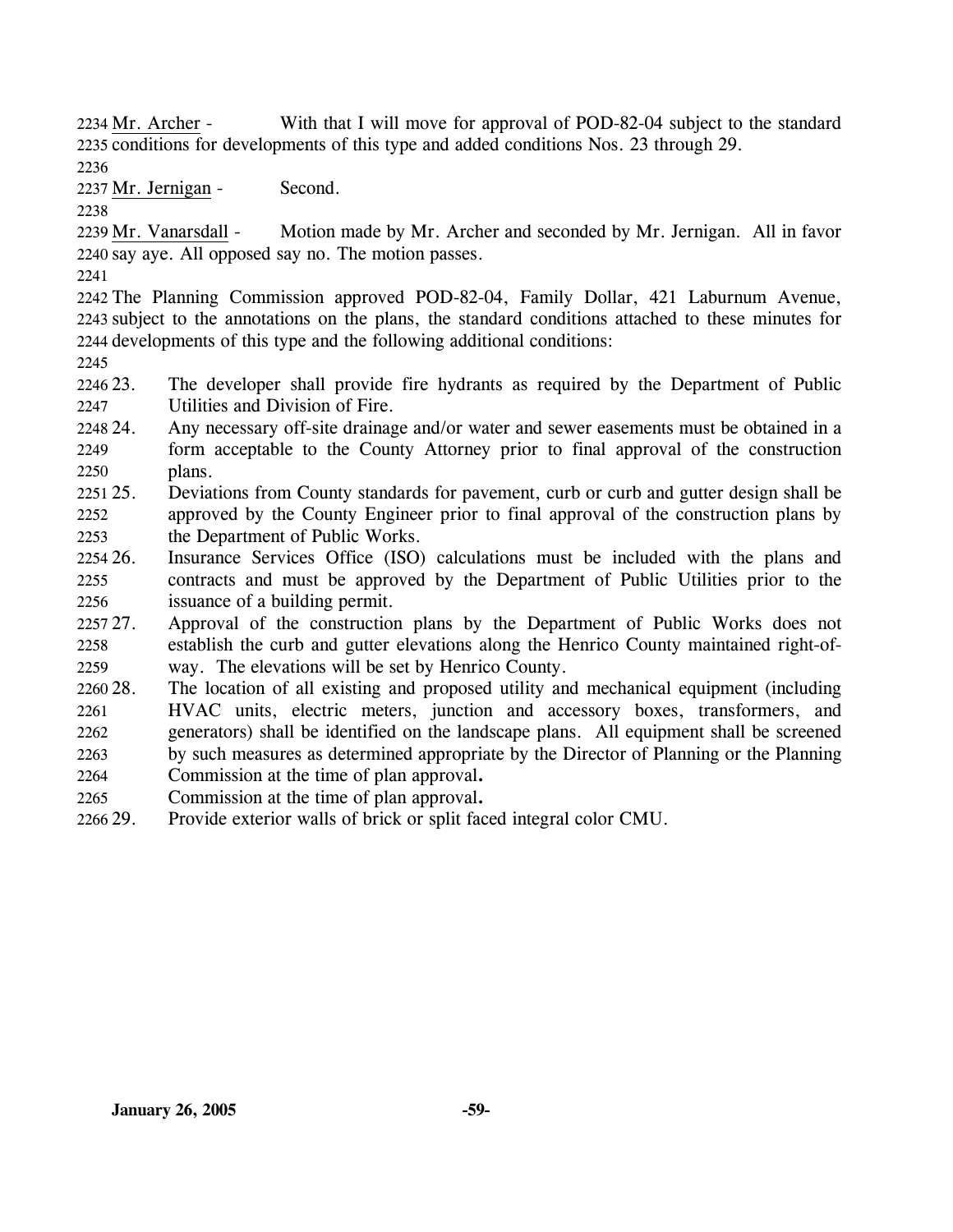#### 2267 **PLAN OF DEVELOPMENT**

2268

POD-5-05 Grayson Hill, Section 1 - Patterson Avenue and Gaskins Road

**E. D. Lewis & Associates, P.C. for Gaskins Centre, LC:**  Request for approval of a plan of development, as required by Chapter 24, Section 24-106 of the Henrico County Code, to construct 50, two and three-story townhouses units for sale with a club house and swimming pool. The 14.836-acre site is located on the southeast corner of Patterson Avenue (State Route 6) and Gaskins Road on parcels 745-741-0907 (part), 745-740-9892 (part) and 746-741-3665. The zoning is RTHC, Residential Townhouse District (Conditional). County water and sewer. **(Tuckahoe)** 

2269

Is anyone in the audience in opposition to this case, Grayson Hill, 2271 Section 1, in Tuckahoe? No opposition. Good morning, Mr. Wilhite. 2270 Mr. Vanarsdall -2272

Good morning. We have the first section and the first 50 lots of a 220-2274 lot townhouse development. Being handed out to you is a revised site plan, some additional 2275 original staff annotations that were not in your packet, and some revised architectural plans. 2276 Staff looked at the revised site plan and with a few annotations we can recommend approval, 2277 one dealing with the treatment of the 50 ft. proffered buffer at the bottom right-hand corner of 2278 the site. This has been moved off of the Patterson Avenue right of way as it was shown on the 2279 zoning exhibits. There is anticipation that due to road construction, there will be grading 2280 within this area and also relocation of a power line that is going to require the buffer to be moved. The final location of this buffer has not been determined yet. It will be determined 2281 2282 with the construction plans. Especially the site plan has been revised to remove some lots that 2283 were originally shown in the proffered buffer along the eastern property line. That has been 2284 moved out. Also due to the architectural design of the units, there are some architectural 2285 features or projections that were going to have some setback problems, and a number of the 2286 lots have been enlarged as far as the rear and front yards to accommodate some of those 2287 changes. The revised architecturals, representative examples of the elevations are included in 2288 the packet as well. We were in a position as to go forward with approval of the architecturals 2289 as well at this point, however, the applicant has just indicated to us that he prefers to defer 2290 those for 30 days and just go ahead with site plan approval at this point. They are looking at 2291 some alternative treatments that would require specific Planning Commission approval. They 2292 would like to defer the architecturals if the Commission is willing to do that. At this point, 2293 staff is in a position to recommend approval of the revised plan that you have in your packet 2294 and I will be happy to answer any questions that you have. 2273 Mr. Wilhite -

2295

2296 Mr. Vanarsdall - Any questions of Mr. Wilhite by Commission members? 2297

Mr. Wilhite, let me ask you. Is that going to make them better than what 2299 these elevations are here? 2298 Mr. Jernigan -

2300

2301 Mr. Wilhite - Well, we shall see.

**January 26, 2005 -60-**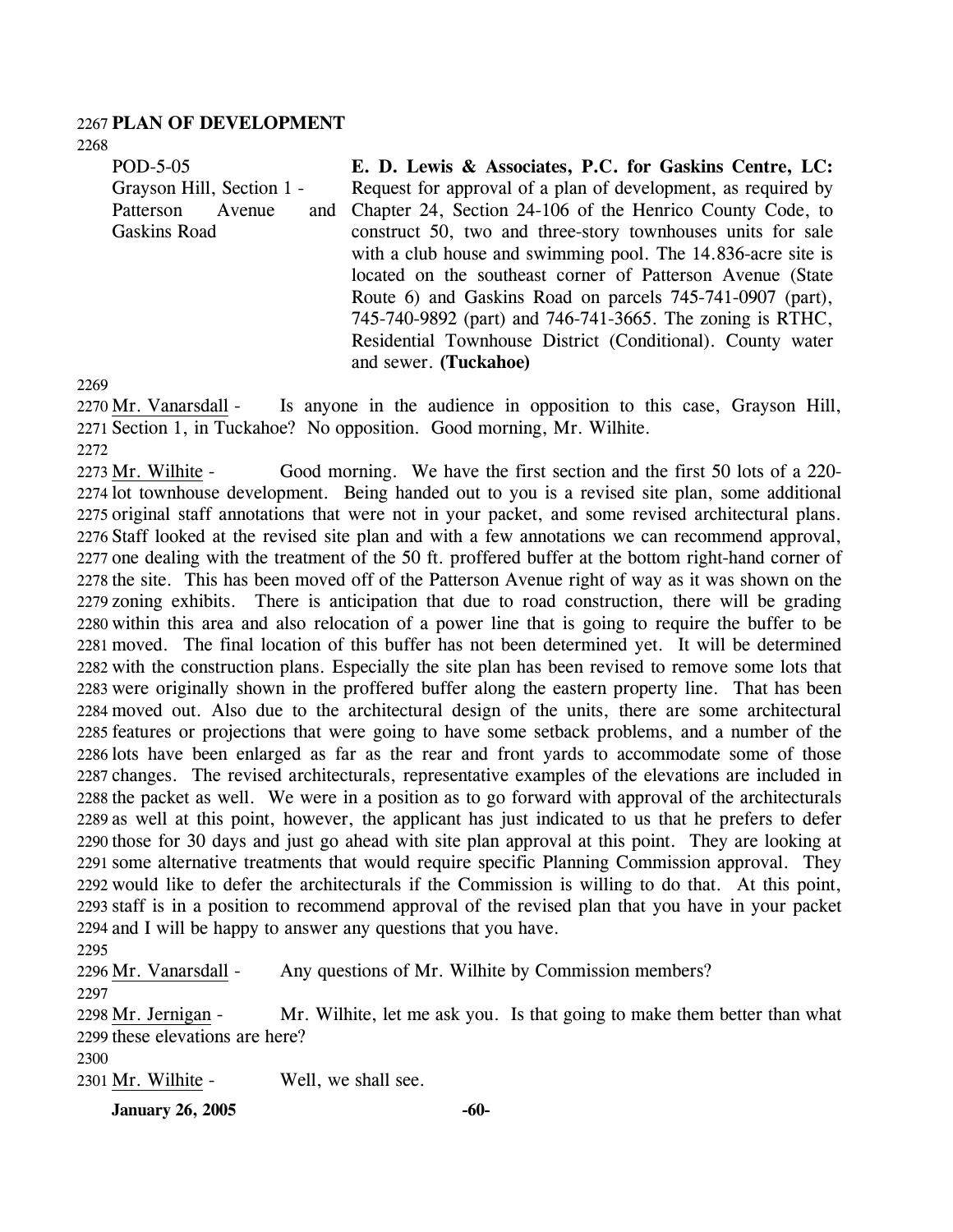**January 26, 2005 -61-** 2302 Mr. Silber - Mr. Wilhite, this is only for Section 1. Is that correct? 2303 2304 Mr. Wilhite - That is right, 50 lots. 2305 2306 Mr. Vanarsdall - Anymore questions? I will entertain a motion. 2307 You want to move on? OK. I do know that as we move to Phase 2 there 2309 will be some discussion as far as alleys and some issues that are specific to this case, and Mr. 2310 Theobald indicated he would be working through to make sure that they were well addressed if 2311 we move forward. Do I need to say anything about the architectural treatments not being 2312 entertained within this? 2308 Mrs. Ware -2313 2314 Mr. Silber - I think that needs to be a part of your motion. Yes, ma'am. 2315 Then I will move that POD-5-05, Grayson Hill, Section  $1$  – Patterson 2317 Avenue and Gaskins Road, be approved subject to the standard conditions for development of 2318 this site the added conditional conditions No. 9 and 11 Amended and No. 23 through 38, and 2319 this is for the site plan only. 2316 Mrs. Ware -2320 2321 The architectural elevations will come back to the Commission on February 23. 2322 Motion made by Mrs. Ware and seconded by Mr. Jernigan. All in favor 2324 say aye. All opposed say no. The motion passes. 2323 Mr. Vanarsdall -2325 2326 The Planning Commission approved POD-5-05, Grayson Hill, Section 1 – Patterson Avenue 2327 and Gaskins Road, subject to the standard conditions for developments of this type and the 2328 following additional conditions: 2329 2330 9. 2331 2332 2333 11. 2334 2335 2336 2337 23. 2338 2339.24 2340 2341 25. 2342 2343 2344 26. 2345 AMENDED - A detailed landscaping plan shall be submitted to the Department of Planning for review and Planning Commission approval prior to the issuance of any occupancy permits. **AMENDED** - Prior to the installation of the site lighting equipment, a plan including depictions of light spread and intensity diagrams, and fixture and specifications and mounting height details shall be submitted for Department of Planning review and Planning Commission approval. The subdivision plat for Grayson Hill, Section 1, shall be recorded before any building permits are issued. 24. The entrances and drainage facilities on Patterson Avenue (State Route 6) shall be approved by the Virginia Department of Transportation and the County. 25. A notice of completion form, certifying that the requirements of the Virginia Department of Transportation entrances permit have been completed, shall be submitted to the Department of Planning prior to any occupancy permits being issued. The developer shall provide fire hydrants as required by the Department of Public Utilities and Division of Fire.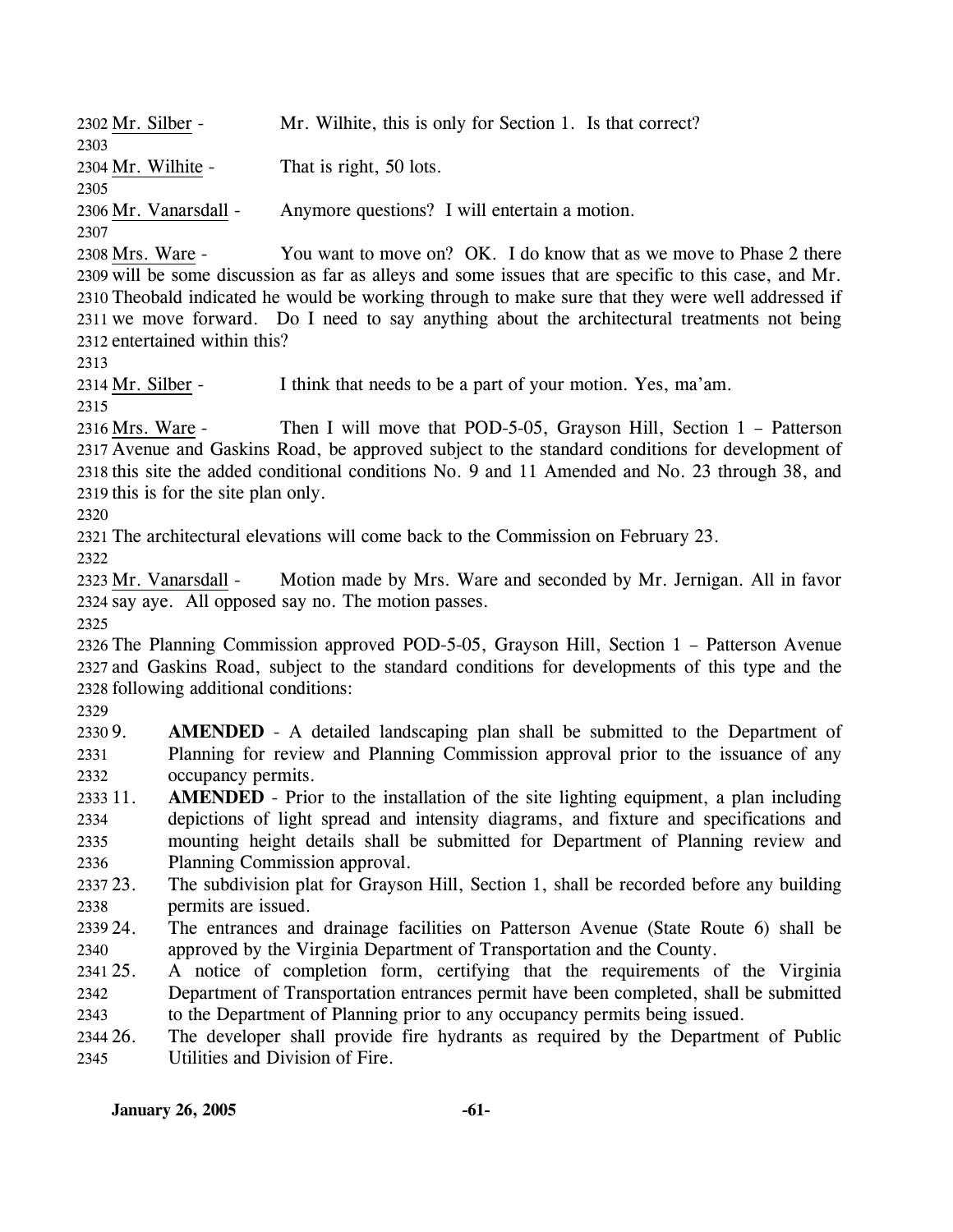- 2346 27. 2347 27. A standard concrete sidewalk shall be provided along the east side of Gaskins Road and the south side of Patterson Avenue.
- 2348 28. Outside storage shall not be permitted.
- 2349 29. 2350 The proffers approved as a part of zoning case C-35C-04 shall be incorporated in this approval.

2351 30. 2352 2353 Deviations from County standards for pavement, curb or curb and gutter design shall be approved by the County Engineer prior to final approval of the construction plans by the Department of Public Works.

- 2354 31. 2355 2356 2357 2358 2359 The pavement shall be of an SM-2A type and shall be constructed in accordance with County standard and specifications. The developer shall post a defect bond for all pavement with the Department of Planning - the exact type, amount and implementation shall be determined by the Director of Planning, to protect the interest of the members of the Homeowners Association. The bond shall become effective as of the date that the Homeowners Association assumes responsibility for the common areas.
- 2360 32. 2361 2362 32. Prior to the issuance of the last Certificate of Occupancy, a professional engineer must certify that the roads have been designed and constructed in accordance with County standards.
- 2363 33. 2364 2365 Insurance Services Office (ISO) calculations must be included with the plans and contracts and must be approved by the Department of Public Utilities prior to the issuance of a building permit.
- 2366 34. 2367 2368 Approval of the construction plans by the Department of Public Works does not establish the curb and gutter elevations along the Henrico County maintained right-ofway. The elevations will be set by Henrico County.
- 2369 35. 2370 2371 2372 Approval of the construction plans by the Department of Public Works does not establish the curb and gutter elevations along the Virginia Department of Transportation maintained right-of-way. The elevations will be set by the contractor and approved by the Virginia Department of Transportation.
- 2373 36. 2374 2375 2376 2377 The location of all existing and proposed utility and mechanical equipment (including HVAC units, electric meters, junction and accessory boxes, transformers, and generators) shall be identified on the landscape plans. All equipment shall be screened by such measures as determined appropriate by the Director of Planning or the Planning Commission at the time of plan approval**.**
- 2378 37. 2379 2380 2381 2382 2383 2384 37. A note in bold lettering shall be provided on the erosion control plan indicating that sediment basins or traps located within buildable areas or building pads shall be reclaimed with engineered fill. All materials shall be deposited and compacted in accordance with the applicable sections of the state building code and geotechnical guidelines established by the engineer. An engineer's report certifying the suitability of the fill materials and its compaction shall be submitted for review and approval by the Director of Planning and Director of Public Works and the Building Official prior to the
- 2385 issuance of any building permit(s) on the affected sites.
- 2386 38. The unit house numbers shall be visible from the parking areas and drives.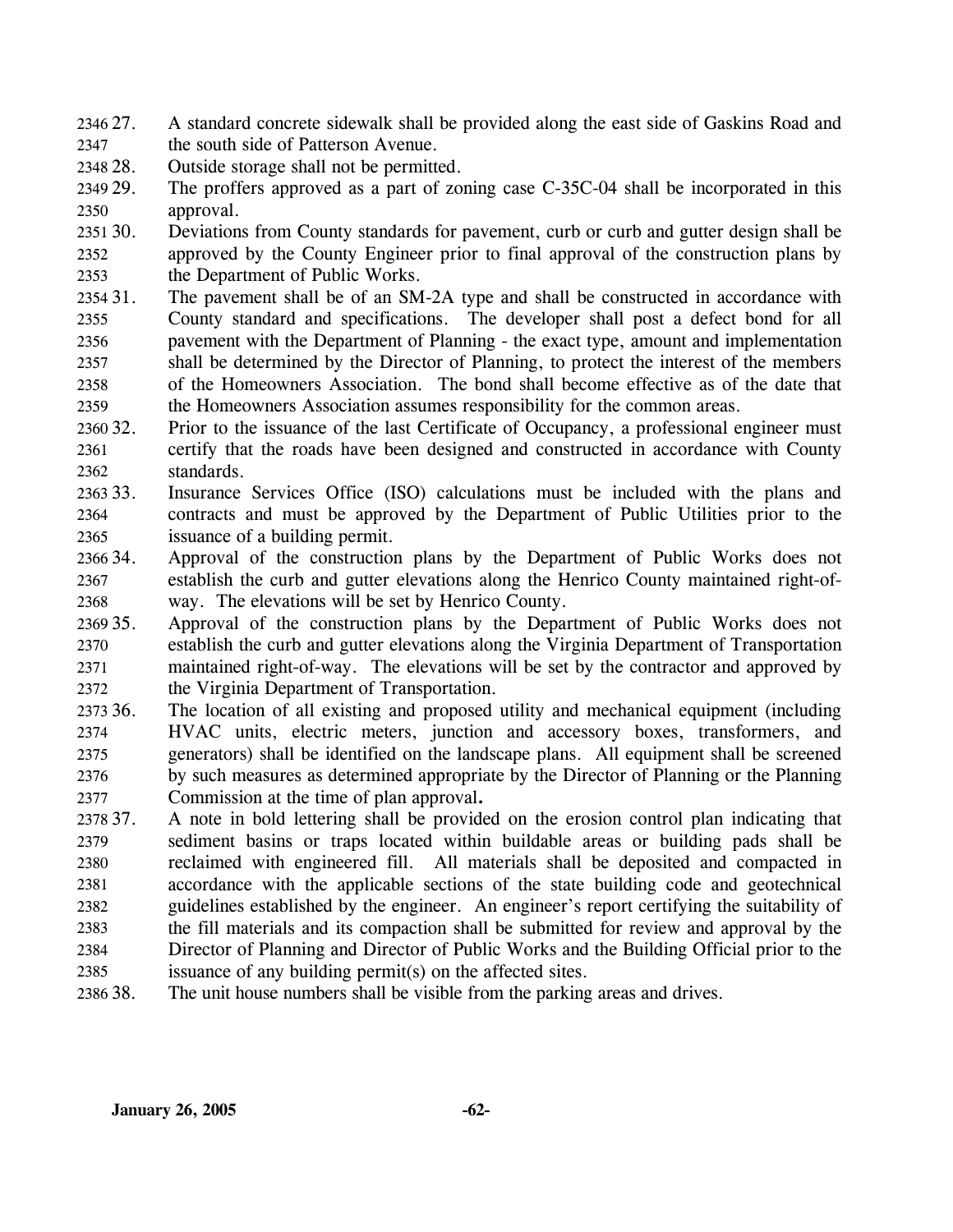2387 39. 2388 2389 2390 The names of streets, drives, courts and parking areas shall be approved by the Richmond Regional Planning District Commission and such names shall be included on the construction plans prior to their approval. The standard street name signs shall be ordered from the County and installed prior to any occupancy permit approval.

2391

## 2392 **PLAN OF DEVELOPMENT**

2393

POD-6-05 King's Kids Christian Academy – 2210 Carter Street **Engineering Design Associates for Church of Greater Refuge:** Request for approval of a plan of development, as required by Chapter 24, Section 24-106 of the Henrico County Code, to construct a one-story, 6,060 square foot church school. The 4.430-acre site is located at 2210 Carter Street at the northeast corner of Carter Street and Hargrove Avenue on parcel 801-735-7255. The zoning is R-4, One-Family Residence District. County water and sewer. **(Fairfield)** 

2394

Is anyone in the audience in opposition to POD-6-05, King's Kids 2396 Christian Academy? No opposition. Mr. McGarry. 2395 Mr. Vanarsdall -2397

The architectural plan shows that the building materials would be a brick 2399 wainscoting up to about 30 inches in height with metal panels, beige in color. The applicant 2400 has since told me this morning that they have agreed to make the whole building out of brick, 2401 so the staff's architecturals will be annotated accordingly. We can recommend approval 2402 subject to the standard conditions for developments of this type and conditional conditions Nos. 2403 23 to 28. I would be happy to answer any questions. 2398 Mr. McGarry -

2404

2405 Mr. Vanarsdall - Are there any questions for Mr. McGarry? No questions. Mr. Archer. 2406

2407 Mr. Archer - The building material would just be annotated on the plan?

2408

2409 Mr. McGarry - Correct. All brick.

2410

I am ready, Mr. Chairman. I move approval of POD-6-05, King's Kids 2412 Christian Academy – 2210 Carter Street, subject to the standard conditions for developments of 2413 this type and the additional conditions Nos. 23 through 28 and the new annotation that Mr. 2414 McGarry just mentioned. 2411 Mr. Archer -

2415

2416 Mrs. Ware - Second.

2417

Motion made by Mr. Archer and seconded by Mrs. Ware. All in favor 2419 say aye. All opposed say no. The motion passes. 2418 Mr. Vanarsdall -

2420

2421 The Planning Commission approved POD-6-05, King's Kids Christian Academy – 2210 Carter 2422 Street, subject to the annotations on the plans, the standard conditions for developments of this 2423 type and additional conditions Nos. 23 through 28 shown below:

**January 26, 2005 -63-**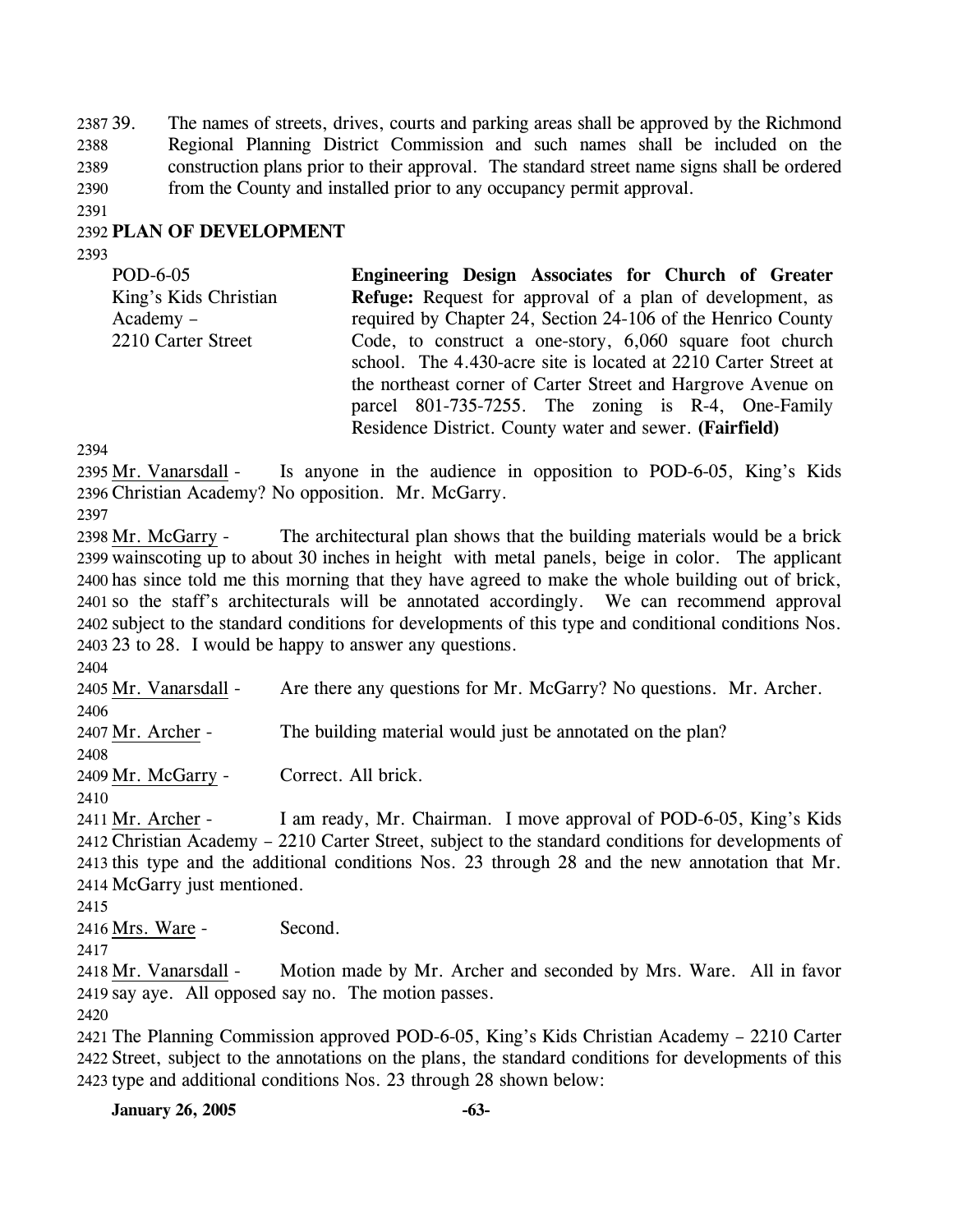24 23. 2425 The developer shall provide fire hydrants as required by the Department of Public Utilities and Division of Fire.

2426 24. 2427 2428 Any necessary off-site drainage and/or water and sewer easements must be obtained in a form acceptable to the County Attorney prior to final approval of the construction plans.

2429 25. 2430 2431 25. Deviations from County standards for pavement, curb or curb and gutter design shall be approved by the County Engineer prior to final approval of the construction plans by the Department of Public Works.

2432 26. 2433 2434 Insurance Services Office (ISO) calculations must be included with the plans and contracts and must be approved by the Department of Public Utilities prior to the issuance of a building permit.

2435 27. 2436 2437 Approval of the construction plans by the Department of Public Works does not establish the curb and gutter elevations along the Henrico County maintained right-ofway. The elevations will be set by Henrico County.

2438 28. 2439 2440 2441 2442 The location of all existing and proposed utility and mechanical equipment (including HVAC units, electric meters, junction and accessory boxes, transformers, and generators) shall be identified on the landscape plans. All equipment shall be screened by such measures as determined appropriate by the Director of Planning or the Planning Commission at the time of plan approval**.**

### 2443

# 2444 **PLAN OF DEVELOPMENT & TRANSITIONAL BUFFER DEVIATION**

2445

POD-9-05 Eudailey & Company Real Estate Office – 9012 Three Chopt Road (POD-87-79 Revised) **Mozingo & Associates for William E. Eudailey, The B Group:** Request for approval of a revised plan of development and transitional buffer deviation, as required by Chapter 24, Sections 24-106, 24-106(3)(a) and 24-106.2 of the Henrico County Code, to construct a two-story, 4,000 square foot office building. The 0.478-acre site is located at 9012 Three Chopt Road on the east line of Three Chopt Road, approximately 400 feet south of the intersection of Three Chopt Road and N. Parham Road on parcel 754-747-5520. The zoning is O-2C, Office District (Conditional). County water and sewer. **(Three Chopt)** 

2446

In the Three Chopt District. Is there any opposition to Eudailey and 2448 Company Real Estate Office? Excuse me. Do you just want to ask a question? 2447 Mr. Vanarsdall -

2449

2450 Unknown speaker - I have a couple of issues that I want to get clarified.

2451

2452 Mr. Vanarsdall - OK. We will get to you in just a minute. All right, Mr. McGarry. 2453

There are two discussion items. The first has to do with the sidewalk 2455 and the second the transitional buffer deviation, so you will need two motions, one for plan of 2456 development approval and the second for transitional buffer deviation. As a matter of 2457 background, this plan would replace an existing residence which was converted to a branch 2454 Mr. McGarry -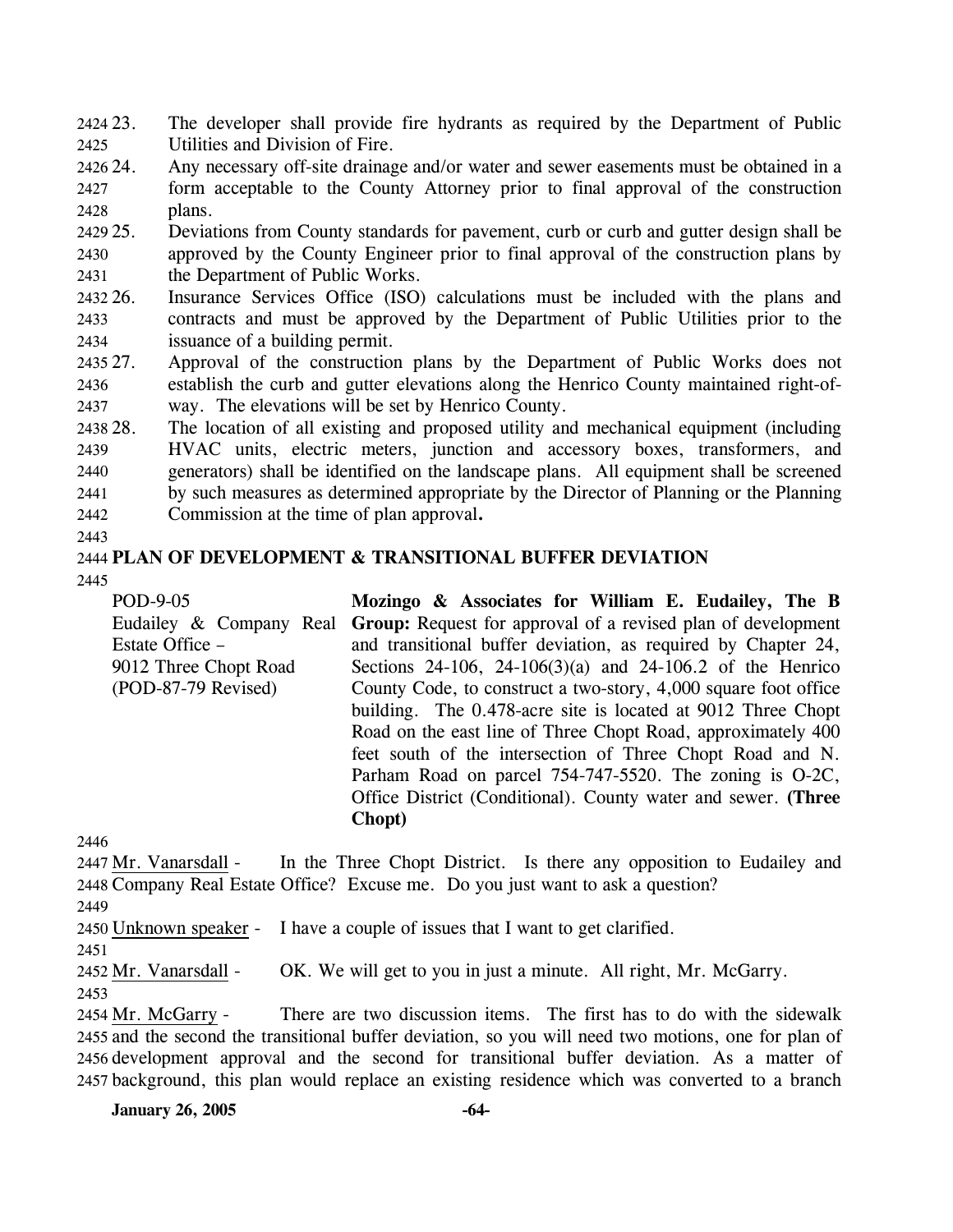bank in 1979 by removing only the building and keeping the access, internal driveways and parking unchanged. The site was last rezoned in August of last year to an office district, which will require a Transitional Buffer 10 on two sides. Staff recommends acceptance of the Transitional Buffer Deviation request for a reduction in the Transitional Buffer 10 along the eastern and southern property lines for the following reasons:

2463

2464 1. 2465 2466 1. This would allow the existing driveway and existing six-foot board on board fence located pretty much on the property line to remain. Only the existing building would be replaced and internal circulation would not have to change.

24672. 2468 2. Staff recommends enhanced landscaping in the existing 15-foot landscape strip out front abutting Three Chopt Road.

2469

2470 Staff feels this recommendation is in keeping with the spirit and the intent of the Ordinance by 2471 providing plant material that would normally be in the buffer but at a more prominent location. 2472

 There is one outstanding issue on which staff and the owner did not agree and that is the provision of the sidewalk on Three Chopt Road. Tuckahoe Middle School and Ridge Elementary School located one block south of the site, do provide a sidewalk along Three Chopt Road to Pamela Drive. There is no sidewalk in front of the existing three residences between this site and Pamela Drive. However, in order to meet the County's policy of providing a sidewalk on the same side of the road as the school, staff is recommending the sidewalk.

2480

2481 Staff can recommend approval subject to the conditions for developments of this type, the 2482 annotations on the plans and Conditions Nos. 23 to 33, and the sidewalk reference as an 2483 annotation on the plan.

2484

2485 I would be happy to answer any questions.

2486

Any questions for Mr. McGarry? No questions. Mr. Marshall, do you 2488 want to hear from the applicant? Come on down to the mike and give us your name. 2487 Mr. Vanarsdall -2489

Yes, sir. I am Donald Gilman. I am the property owner of 9006 Three Chopt Road, which is the property right adjacent to 9012. 2491 2490 Mr. Gilman -

2492

2493 Mrs. Ware - Can you point it out there for us?

2494

That would be this property right here. We have been there since 1959, 2496 so we have been through the bank deal and everything and there were a few problems that 2497 existed to us from the bank, and I am concerned that these could be worse, or I wanted to be 2498 sure that they had been addressed, one being that we certainly aren't opposed to any general 2499 night time lighting, but the bank, we had problems with flood lights from the bank, which 2500 would shine directly into our property. I don't exactly know why, but it was very 2501 objectionable. Of course, the bank was initially a residence, a single-story house and I 2502 understand that this is going to be a two-story structure, and I just wanted to be sure that we – 2495 Mr. Gilman -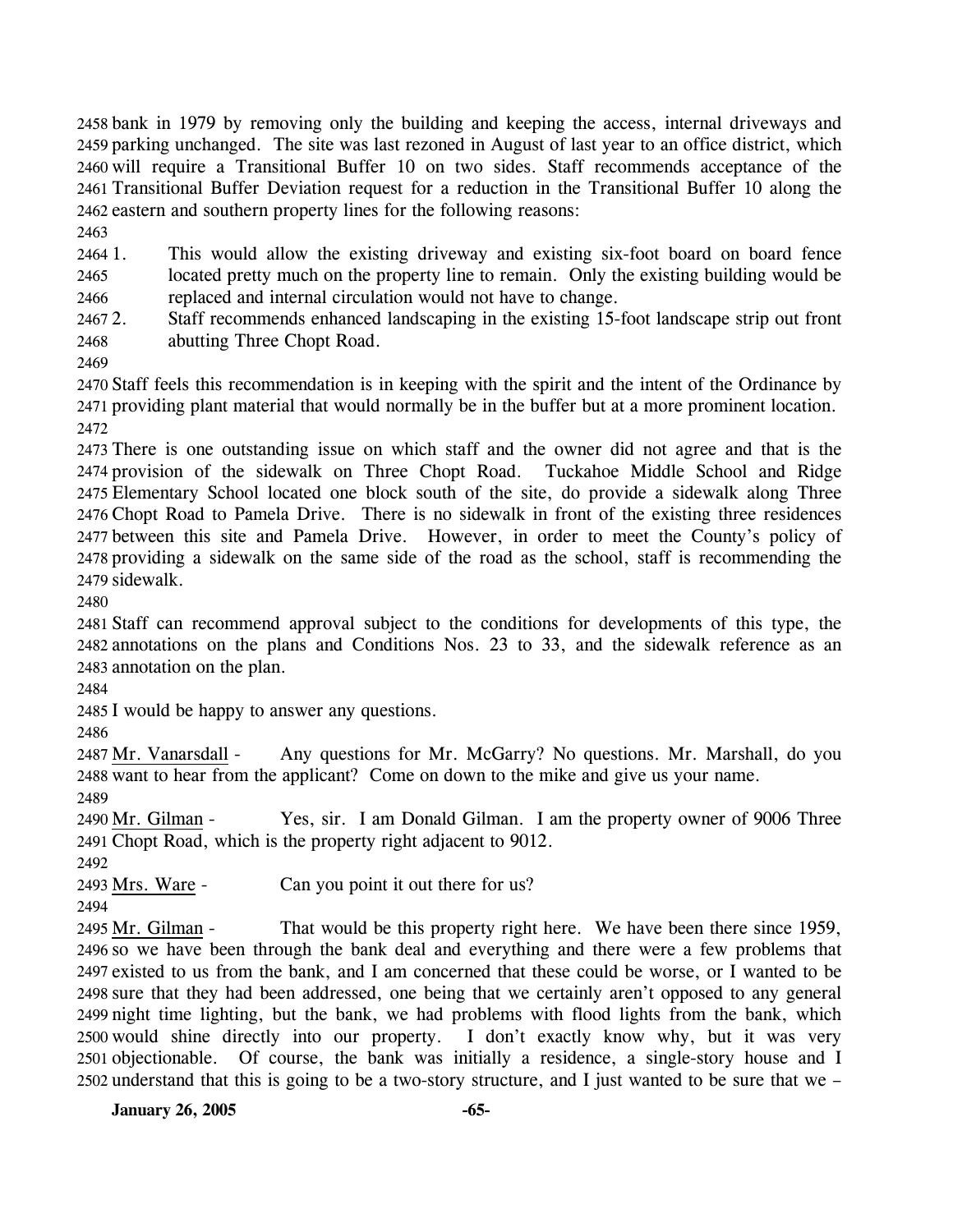we wondered what would happen if we did get into a problem like that, if we'd have any recourse of objectionable lighting. The other problem is the traffic issue. You can't really see it on this drawing, but the way Three Chopt is developed there, there is a median strip which prevents you from making a left turn into this commercial building if you are eastbound on Three Chopt or if you are heading towards town. I am not sure what direction that you would call that. OK. There we go. In other words, if you were heading down in the picture, which would be towards town on Three Chopt, and because of this median, it used to be a no u-turn sign there, but I am pretty sure that has not been there for some time, but at the bank, the traffic flow of the bank, which was quite a bit of traffic was very often to avoid making an illegal u-turn, which they really couldn't make. It was not enough room. They would cut through our driveway, which is a u-shaped drive way, that gave them great access to turn off the road through our driveway back out onto the road westbound, where they could turn in, and we suffered quite a bit of damage to the property, and the only way we could stop it was if we had a car parked in that part of the driveway, which we didn't always have, and I kind of suspect maybe when there is a real estate office there wouldn't be as much traffic at the bank, but I just wanted to be sure to that as the adjoining property owner that the Planning Commission was thinking about these issues. I apologize for not having brought them up before now, but for some reason this meeting really stuck, and it is the first one that I have been to.

2522

Mr. Gilman, I appreciate your coming out today and I appreciate your 2524 comments. Let me try to address both of them. We do have the Assistant Traffic Engineer 2525 here that can address the traffic aspects, as well. If I heard your first comment correctly, you 2526 have some concerns about lighting on site and the impact that might have on your home. They 2527 will be required to submit a lighting plan that will be reviewed by our staff and we certainly 2528 can notify you and allow for your participation in that process, if you would like. We do want 2529 to make sure that lighting does not impact your property. Secondly, you are correct that there 2530 is a raised median that does stop just past this driveway access, and I believe this will generate 2531 less traffic than the bank. I believe it will be an improvement over the situation. We certainly 2532 do not want to encourage anyone to be turning around on your property and heading in the 2533 opposite direction, but I think we may want to hear from the Assistant Traffic Engineer relative 2534 to what he thinks may be appropriate, because the end of that median is just very close where 2535 the access is. I don't know if there is anything to be done to improve that situation or not. I 2536 think probably not. 2523 Mr. Silber -

2537

As far as I would be concerned, if it was shortened so they could turn 2539 left, it would improve my situation but that might not be best for the overall traffic flow, 2540 although, if you are very familiar with that area, it is a bad place. There is a rise in Three 2541 Chopt Road just east of that, which you really cannot see over, so having vehicles making a u-2542 turn around there, which takes some time. It is very tight. That is why they go through our 2543 driveway. Sometimes they actually have to back up and go again, and some of the, you cannot 2544 see traffic coming over that knoll. There have been many accidents there because of people 2545 trying to make a u-turn there. I guess our recourse will be to try to keep a vehicle parked in 2546 our driveway, which would prevent them from being able to cut through there. 2538 Mr. Gilman -2547

**January 26, 2005 -66-**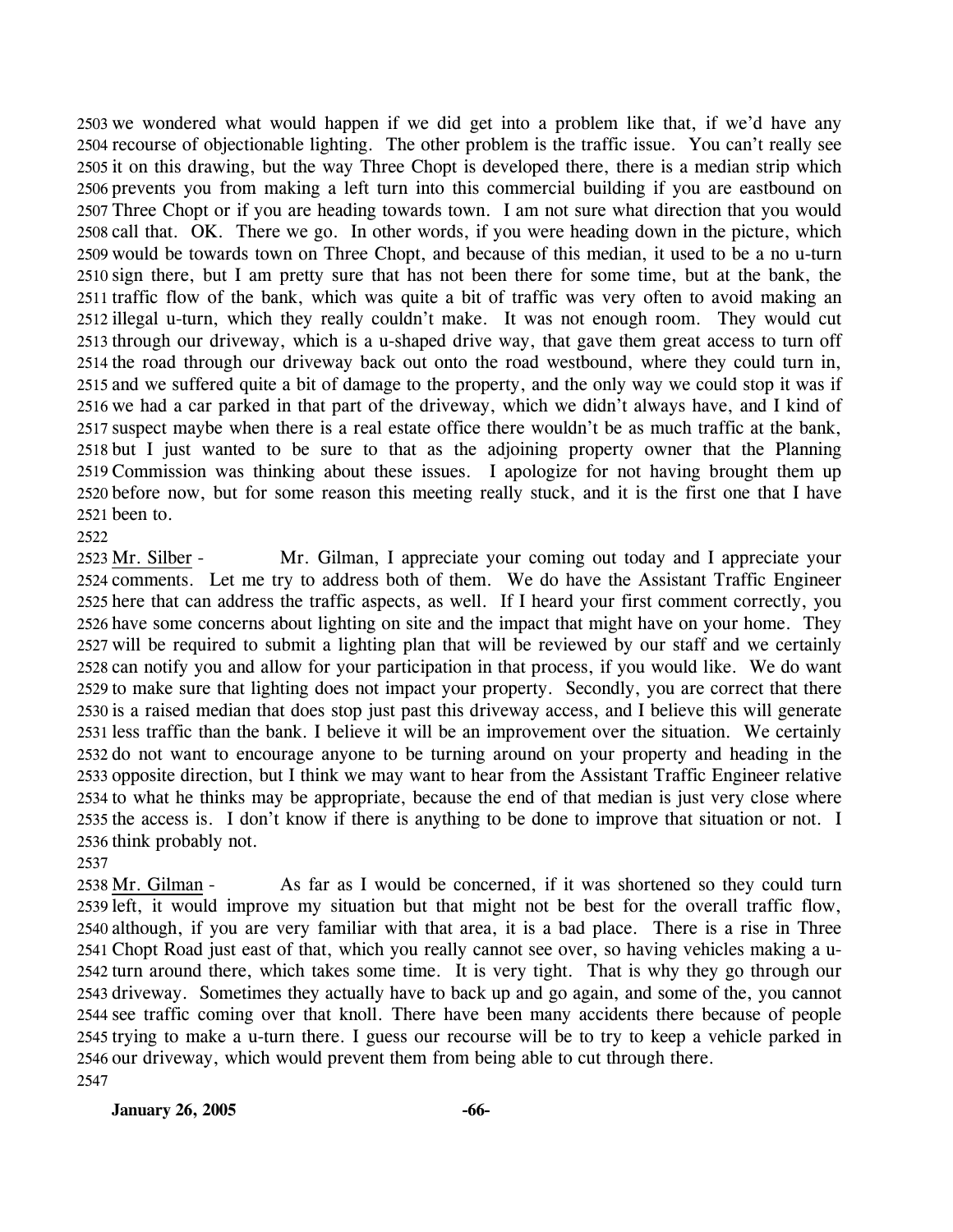2548 Mr. Vanarsdall - All right. We appreciate you letting us know about it. 2549 Mr. Marshall, do you want to hear from the Traffic Engineer? Mr. 2551 Jennings, can you shed some light on that situation? 2550 Mr. Silber -2552 I will look into why the no u-turn sign is no longer there. I thought the 2554 u-turn sign was there, because he is correct. The u-turn sign should be there because of the 2555 lack of sight distance to be able to make a u-turn there. As far as the median, I can look at 2556 possibly extending the median beyond his driveway, and he is also correct in his traffic 2557 generation from this site is going to be about 50 vehicles a day, a lot less traffic generation than 2558 a bank, but we still don't want to allow those u-turns to be on Three Chopt and at the end of 2559 his driveway, so I will look at coming up with a solution to that. 2553 Mr. Jennings -2560 Mike, can I ask you something? Lengthening it out, that is going to 2562 throw it into the next neighbor's driveway because it is the same configuration. 2561 Mr. Jernigan -2563 You could carry it up to Pamela, though. He could carry it to that cross 2565 street. 2564 Mr. Marshall -2566 2567 Mr. Jernigan - Oh, yes, if you wanted to extend it that far. 2568 I will have to look at the cross section to see if that is possible to do that, 2570 but we definitely want to restrict the new u-turns, because we don't want to cause them to 2571 make u-turns in his driveway either. 2569 Mr. Jennings -2572 But as he said, is there a possibility of shortening that island and giving 2574 them a left-turn into the property itself? 2573 Mr. Jernigan -2575 I can look at that, the length, how far it is from Parham Road and discuss 2577 it with the Director of Public Works.  $2576$  Mr. Jennings -2578 2579 Mr. Marshall - That might create some traffic problems. 2580 Yes, I am thinking, with the left-turn lane there, that median is that 2582 length for a purpose, with the left-turn lane onto Parham Road. I need to look into that. 2581 Mr. Jennings -2583 2584 Mr. Vanarsdall - Thank you, Mike. Mr. Marshall. 2585 I don't think we need to hear from the applicant. I don't have any 2587 problems with the sidewalk, not having the sidewalk. 2586 Mr. Marshall -2588 2589 Mr. Vanarsdall - You don't feel slighted, do you, Mike? 2590 2591 Mr. Jennings - Not at all. 2592

**January 26, 2005 -67-**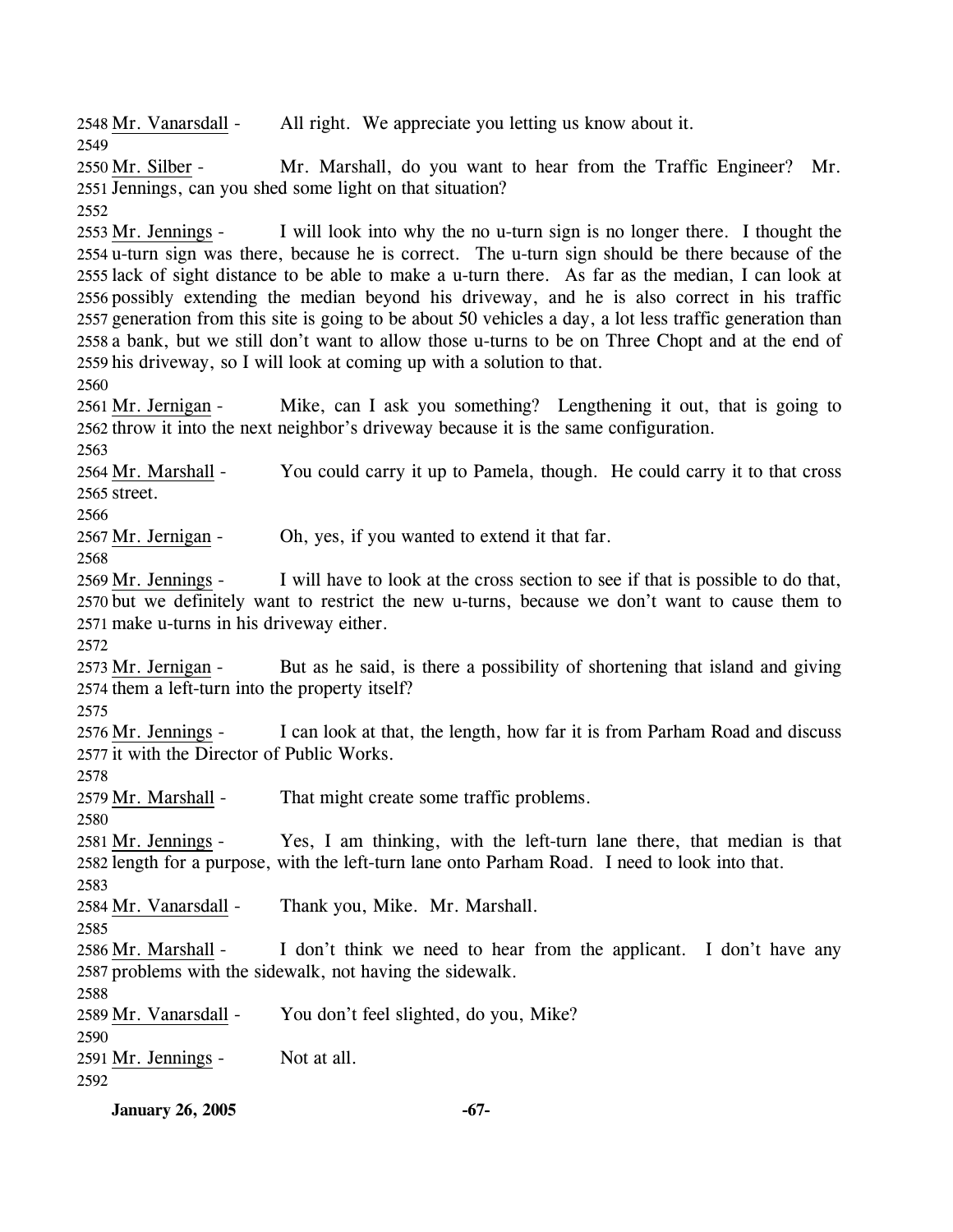Currently, I think there are four residents there. This would be the only 2594 spot on Parham Road all the way to Pamela Drive with any portion of that having a sidewalk, 2595 and there wasn't any required on the big park on the corner. I am comfortable not requiring it 2596 for that little piece, making it the only piece, so I am going to not require that. I don't think it  $2597$  is a condition. I think it is an annotation on the plan. 2593 Mr. Marshall -2598

2599 Mr. Silber- Actually, it is Condition No. 30 as well as the annotation.

2600

And as he told you, there will be a landscape and lighting plan that 2602 comes back that you will be able to make sure that the lighting does not affect your property. This motion is for a transitional buffer deviation to be allowed for POD-9-05. 2603 2601 Mr. Marshall -

2604

2605 Mr. Jernigan - Second.

2606

Motion made by Mr. Marshall and seconded by Mr. Jernigan. All in 2608 favor say aye. All opposed say no. The motion passes. 2607 Mr. Vanarsdall -

2609

2610 The Planning Commission approved the Transitional Buffer Deviation for POD-9-05, Eudailey 2611 and Company Real Estate Office – 9012 Three Chopt Road.

2612

I make a motion to approve POD-9-05, Eudailey and Company Real Estate Office – 9012 Three Chopt Road, subject to the annotations on the plan, except for the 2614 2615 one with the sidewalk, and conditional conditions Nos. 23 through 29 and 31, 32 and 33. 2613 Mr. Marshall -

2616 2617 Mr. Jernigan - Second.

2618

Motion made by Mr. Marshall and seconded by Mr. Jernigan. All in 2620 favor say aye. All opposed say no. The motion passes. 2619 Mr. Vanarsdall -

2621

 The Planning Commission approved POD-9-05, Eudailey and Company Real Estate Office – 9012 Three Chopt Road, subject to the standard conditions attached to these minutes for developments of this type, the annotations on the plan, and the following additional conditions: 2625

2623. 2627 23. The developer shall provide fire hydrants as required by the Department of Public Utilities and Division of Fire.

2628 24. 2629 24. The proffers approved as a part of zoning case C-34C-04 shall be incorporated in this approval.

2630 25. 2631 2632 Any necessary off-site drainage and/or water and sewer easements must be obtained in a form acceptable to the County Attorney prior to final approval of the construction plans.

2633 26. 2634 2635 26. Deviations from County standards for pavement, curb or curb and gutter design shall be approved by the County Engineer prior to final approval of the construction plans by the Department of Public Works.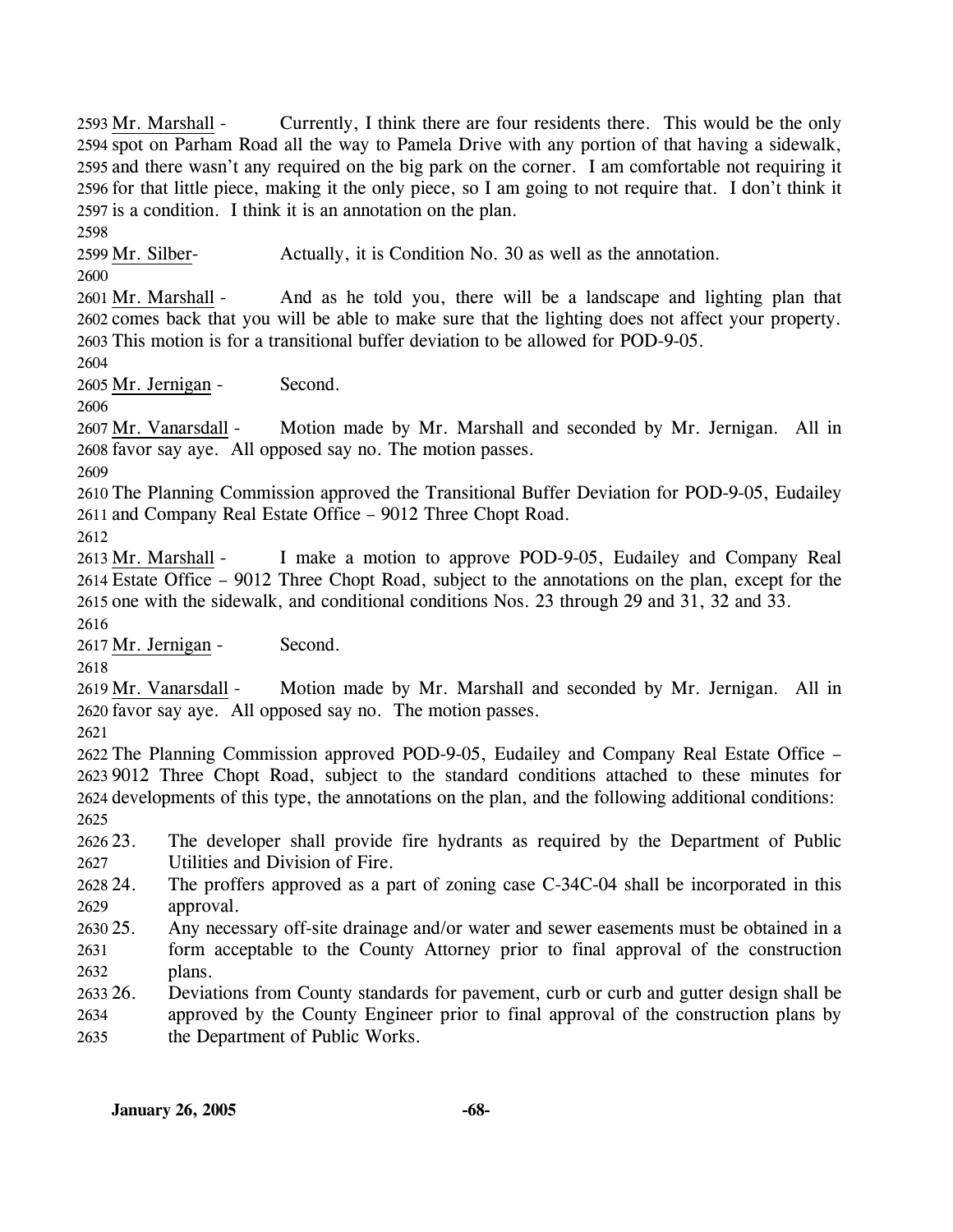2636 27. 2637 2638 Insurance Services Office (ISO) calculations must be included with the plans and contracts and must be approved by the Department of Public Utilities prior to the issuance of a building permit.

2639 28. 2640 2641 Approval of the construction plans by the Department of Public Works does not establish the curb and gutter elevations along the Henrico County maintained right-ofway. The elevations will be set by Henrico County.

2642 29. 2643 2644 2645 2646 The location of all existing and proposed utility and mechanical equipment (including HVAC units, electric meters, junction and accessory boxes, transformers, and generators) shall be identified on the landscape plans. All equipment shall be screened by such measures as determined appropriate by the Director of Planning or the Planning Commission at the time of plan approval**.**

- $264730.$ 2648 Details of the enclosure for trash receptacles in the rear of the building, in lieu of an enclosed dumpster, shall be included with the construction plans.
- 2649 31. 2650 31. Prior to construction plan approval, provide a rear access isle width acceptable to the Fire Chief.
- 2651 32. 2652 32. Prior to construction plan approval, provide 50-10 detention or a waiver from the Director of Public Works.
- 2653

Mr. Gilman, if you would be kind enough to give your name, phone 2655 number and address to my staff, we will make sure that you are contacted. This lighting plan 2656 would not come back to the Planning Commission. It would be handled administratively, but 2657 we will involve you in that process. 2654 Mr. Silber -

2658

2659 Mr. Gilman - OK. Thank you.

2660

2661 **PLAN OF DEVELOPMENT** 

2662

POD-10-05 Independent Insurance Agents of Virginia – 8600 Mayland Drive (POD-75-77 Revised)

**Koontz-Bryant, P.C. for Independent Insurance Agents of Virginia:** Request for approval of a revised plan of development, as required by Chapter 24, Section 24-106 of the Henrico County Code, for a one-story, 5,500 square foot addition to an existing office building. The 1.19-acre site is located on the east side of Mayland Drive, approximately 500 feet west of N. Parham Road on parcel 757-753-6144. The zoning is O-2, Office District. County water and sewer. **(Three Chopt)** 

2663

Excuse me. If you all want to have a meeting, go out in the hall. Thank 2665 you. We are having one up here. Ms. Goggin. 2664 Mr. Vanarsdall -

2666

Ms. Goggin, before we continue, Mr. Chairman, being a member of the 2668 Independent Insurance Agents of Virginia and on the advice of Mr. Secretary, I am going to 2669 remove myself from this case. 2667 Mr. Archer -

2670

2671 Mr. Marshall - I am glad someone else has to do that other than me.

**January 26, 2005 -69-**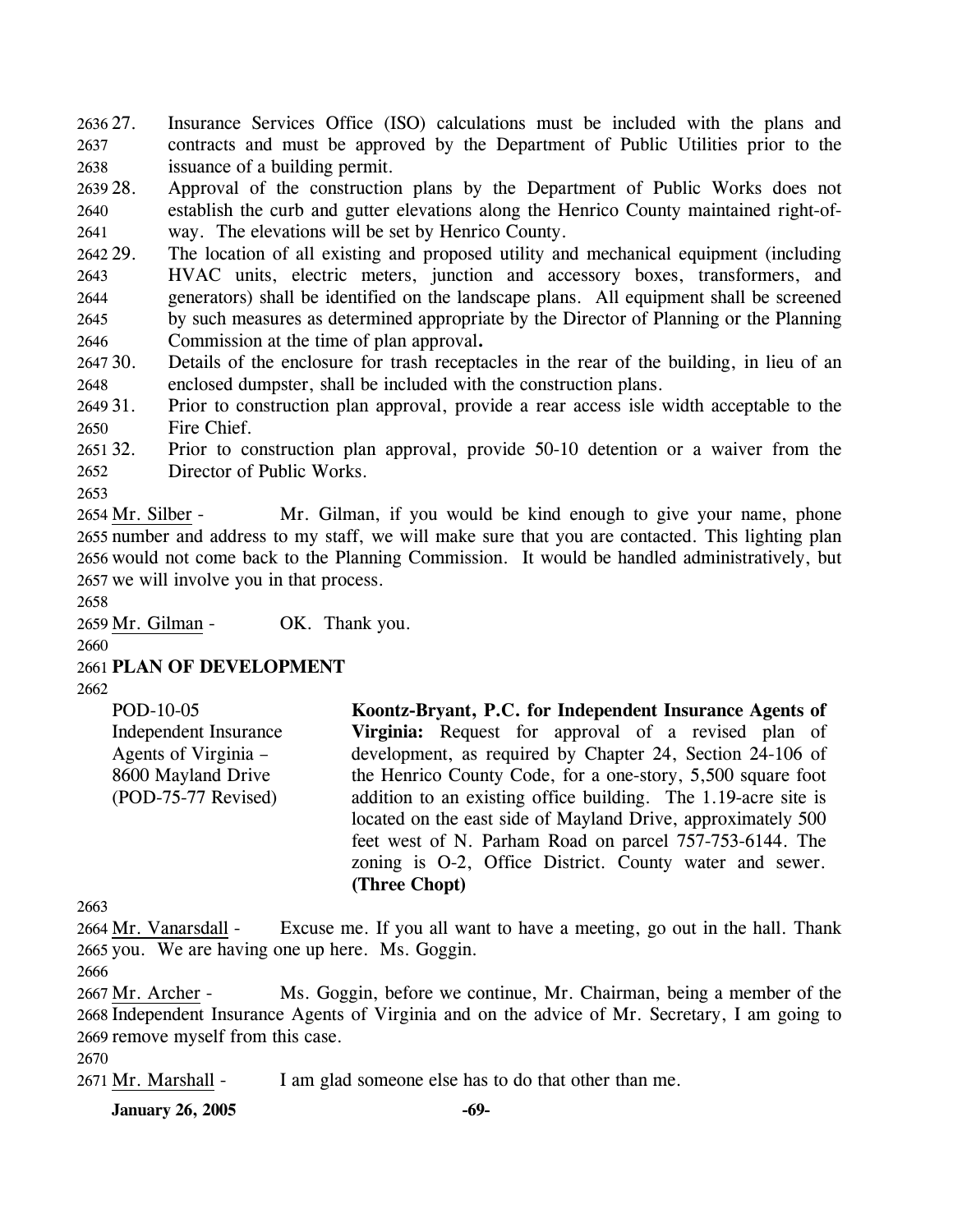Paul Hinson, from Koontz-Bryant, and I were able to get with John 2673 Mason, the gentleman that came up when this case was on Expedited to talk to him about his 2674 concern. On page 32 in your agenda, there is condition number 33 that states: prior to final 2675 construction plan approval, a construction, ingress/egress and maintenance agreement needs to 2676 be recorded and submitted to staff for the northern drive aisle connection to parcel 757-753-Once he understood that we would not sign the construction plan without the 2678 ingress/egress, construction and maintenance agreement, he seemed OK with the plan and he is 2679 going to work with his owner and with these developers to get this straightened out. Mr. 2680 Mason is here if you would to hear from him that he is okay with the condition, as well as Paul 2681 Hinson from Koontz-Bryant. 2672 Ms. Goggin -2677 9760.

2682

2683 Mr. Vanarsdall - Any questions? Thank you, Ms. Goggin.

2684

With that I am going to make a motion to approve POD-10-05, 2686 Independent Insurance Agents of Virginia, subject to the annotations on the plan, standard 2687 conditions for developments of this type and the conditions Nos. 23 through 33. 2685 Mr. Marshall -

2688

2689 Mr. Jernigan - Second.

2690

Motion made by Mr. Marshall and seconded by Mr. Jernigan. All in 2692 favor say aye. All opposed say no. The motion passes. 2691 Mr. Vanarsdall -

2693

# 2694 **Mr. Archer abstained from voting.**

2695

 The Planning Commission approved POD-10-05, Independent Insurance Agents of Virginia – 8600 Mayland Drive (POD-75-77 Revised), subject to the annotations on the plans, the standard conditions for developments of this type and the following additional conditions: 2699

2700 23. 2701 2702 2703 The right-of-way for widening of Mayland Drive as shown on approved plans shall be dedicated to the County prior to any occupancy permits being issued. The right-of-way dedication plat and any other required information shall be submitted to the County Real Property Agent at least sixty (60) days prior to requesting occupancy permits.

2704 24. 2705 2706 2707 2708 The easements for drainage and utilities as shown on approved plans shall be granted to the County in a form acceptable to the County Attorney prior to any occupancy permits being issued. The easement plats and any other required information shall be submitted to the County Real Property Agent at least sixty (60) days prior to requesting occupancy permits.

2709 25 2710 25. The developer shall provide fire hydrants as required by the Department of Public Utilities and Division of Fire.

2711 26. 2712 2713 Any necessary off-site drainage and/or water and sewer easements must be obtained in a form acceptable to the County Attorney prior to final approval of the construction plans.

2714 27. 2715 2716 27. Deviations from County standards for pavement, curb or curb and gutter design shall be approved by the County Engineer prior to final approval of the construction plans by the Department of Public Works.

## **January 26, 2005 -70-**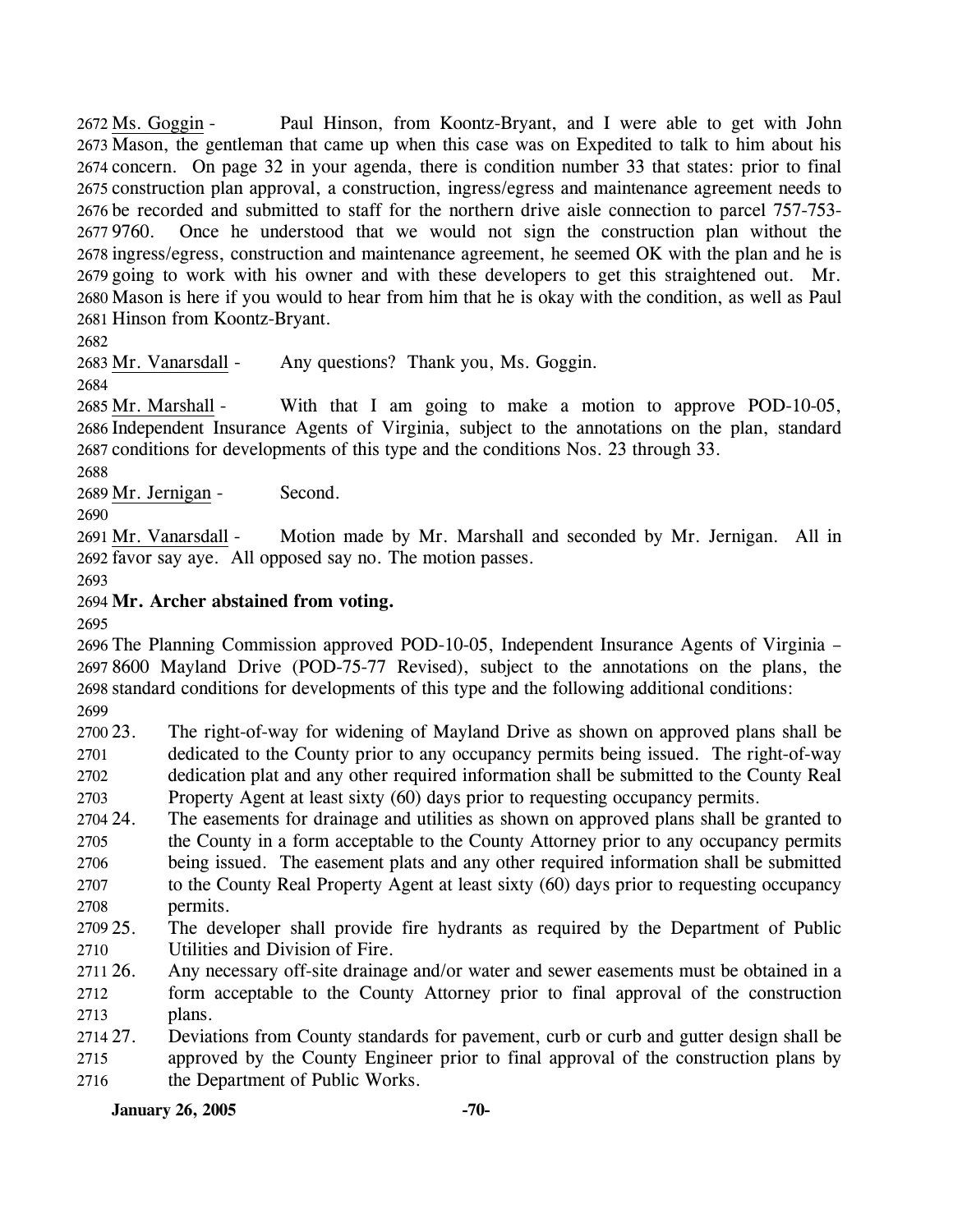2717 28. 2718 2719 Insurance Services Office (ISO) calculations must be included with the plans and contracts and must be approved by the Department of Public Utilities prior to the issuance of a building permit.

2720 29. 2721 2722 Approval of the construction plans by the Department of Public Works does not establish the curb and gutter elevations along the Henrico County maintained right-ofway. The elevations will be set by Henrico County.

2723 30. 2724 2725 Evidence of a joint ingress/egress and maintenance agreement must be submitted to the Department of Planning and approved prior to issuance of a certificate of occupancy for this development.

- 2726 31. 2727 2728 2729 2730 The location of all existing and proposed utility and mechanical equipment (including HVAC units, electric meters, junction and accessory boxes, transformers, and generators) shall be identified on the landscape plans. All equipment shall be screened by such measures as determined appropriate by the Director of Planning or the Planning Commission at the time of plan approval**.**
- 2731 32. 2732 Storm water retention, based on the 50-10 concept, shall be incorporated into the drainage plans.
- 2733 33. 2734 2735 33. Prior to final construction plan approval, a construction, ingress/egress and maintenance agreement shall be recorded and submitted to staff for the northern drive aisle connection to parcel 757-753-9760.

### 2736

# 2737 **ALTERNATIVE FENCE HEIGHT**

### 2738 **(Deferred from the December 15, 2004, Meeting)**

2739

POD-78-04 The Village @ Willow Run Wistar Road **Foster & Miller, P.C. for Verizon Virginia Inc. and Wilton Development Corporation:** Request for approval of an alternative fence height and lighting plan, as required by Chapter 24, Sections 24-95(1)(6), 24-106 and 24-106.2 of the Henrico County Code. The 17.3-acre site is located on the north line of Wistar Road, approximately 413 feet east of Shrader Road on parcels 767-751-0480 and 5291, 767-752- 3012, 5942 and 7623 and part of 766-752-5952. The zoning is RTHC, Residential Townhouse District (Conditional). County water and sewer. **(Brookland)** 

2740

2741 Mr. Vanarsdall - All right, Mr. McGarry.

2742

A revised plan has been received and is now being handed out. The plan 2744 was deferred from last month's meeting because the rezoning proffers required an entrance 2745 wall and the fence to be approved by the Commission. The walls and the fence do meet the 2746 zoning proffers, staff feels, so approval is recommended. 2743 Mr. McGarry -

2747

 The lighting cannot be recommended because of some concerns by the Police Department in terms of its coverage, so we are going to exclude that from your approval. The lighting approval was not required by the Commission to begin with. Staff is trying to keep everything together, so the staff is perfectly willing to do a staff review on the lighting plan. The staff can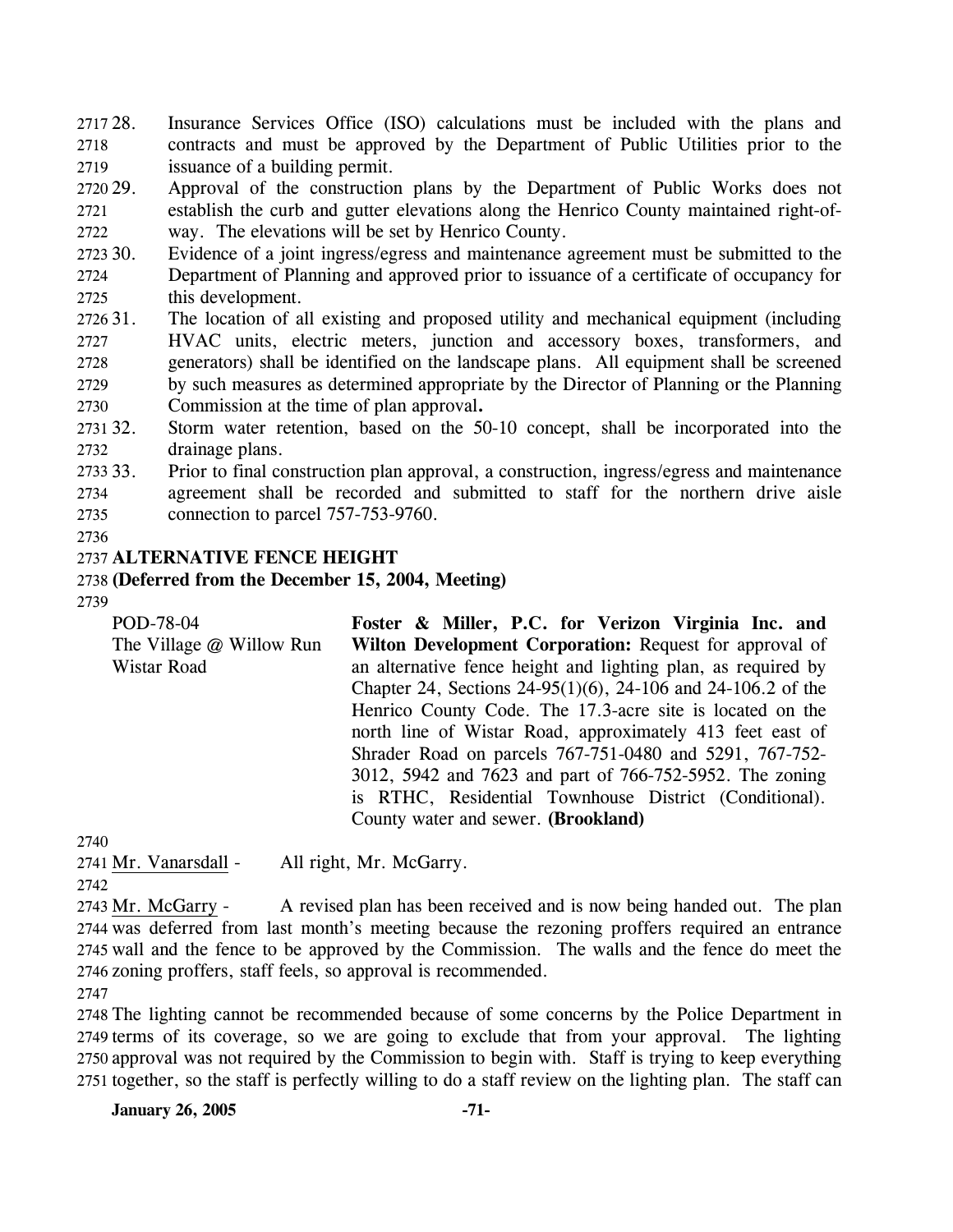2752 recommend approval of this revised entrance, wall and fence plan, as requested.

2753

2754 I'd be happy to answer any questions.

2755

2756 Mr. Vanarsdall - Any questions of Mr. McGarry? 2757 2758 Mr. Jernigan - Do we have to waive the time limits on this? 2759 2760 Mr. McGarry - No, sir. No time limits. 2761 I moved that Alternative Fence Height for POD-78-04, The Village  $@$ 2763 Willow Run, Wistar Road, be approved, as recommended by staff. This does not include the 2764 lighting plan. Staff will handle the lighting plan. 2762 Mr. Vanarsdall -2765 2766 Mr. Marshall - Second. 2767 Motion made by Vanarsdall and seconded by Mr. Marshall. All in favor 2769 say aye. All opposed say no. The motion passes. 2768 Mr. Vanarsdall -2770 2771 The Planning Commission approved Alternate Fence Height for POD-78-04, The Village @ 2772 Willow Run–Wistar Road as recommended by staff. 2773

### 2774 **SUBDIVISION**

2775

| Kingsland Green     | Engineering Design Associates for Ruth and John Yahley          |
|---------------------|-----------------------------------------------------------------|
| (January 2005 Plan) | and Centex Homes: The 82.465-acre site proposed for a           |
| 8950 Buffin Road    | subdivision of 61 single-family homes is located at 8950 Buffin |
|                     | Road at the northwest corner of Buffin Road and Kingsland       |
|                     | Road on parcel 821-678-7061. The zoning is A-1, Agricultural    |
|                     | District. County water and sewer. (Varina) 61 Lots              |

2776

Is there anyone in the audience in opposition to this case in the Varina 2778 District? No opposition. Mr. McGarry. 2777 Mr. Vanarsdall -

2779

There are no site issues with the development. The County staff does 2781 endeavor to get sidewalks abutting major roads within the County, but particularly when curb 2782 and gutter is provided. The staff recommends approval of the plan subject to the annotations 2783 on the plan, the standard conditions for sidewalks, for subdivisions served by Public Utilities 2784 and the conditions Nos. 12 and 13, plus 14 on your addendum which reads, "The applicant is 2785 requested to provide standard County sidewalks in locations where curb and gutter is being 2786 required by the Director of Public Works. Those two locations will be along portions of Buffin 2787 Road and Kingsland Road. I will be happy to answer any questions. 2780 Mr. McGarry -2788

2789 Mr. Vanarsdall - Any questions of Mr. McGarry?

**January 26, 2005 -72-**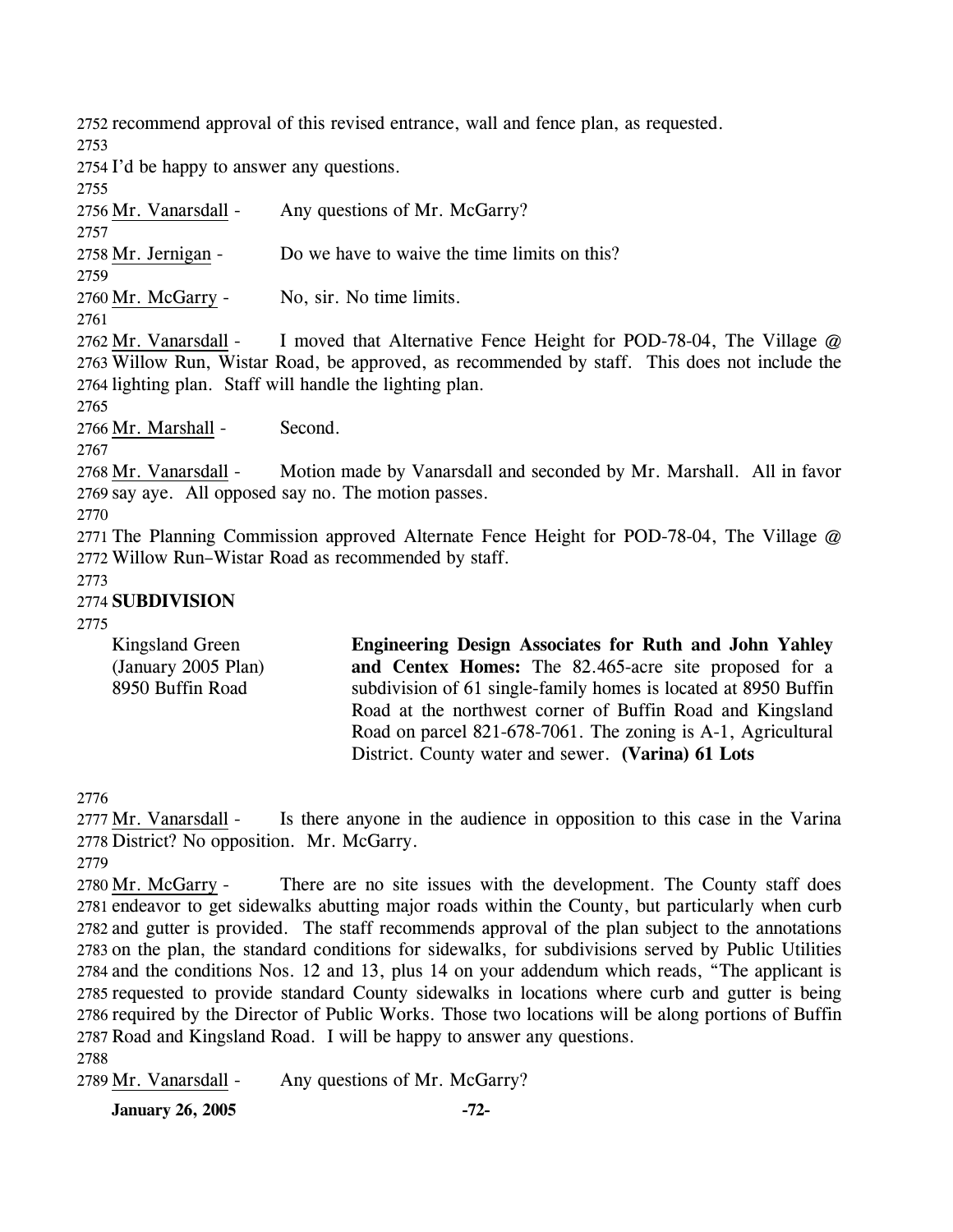Mr. McGarry, would you take the map and show the rest of the 2791 Commission exactly where they have to put sidewalk? What it is, they are not having to 2792 extend it. It is only a small portion of his property that they want in sidewalks. 2790 Mr. Jernigan -

2793 2794 Mr. Marshall - I was surprised to hear that Kingsland and Buffin are major roads now. 2795

2796 Mr. Jernigan - Actually what they are doing is probably only, go ahead and show them. 2797

It involves the two lots on either side of the entrance road off Kingsland, 2799 plus the lot to the side of this entrance right off Buffin, plus the three lots that front Buffin, 2800 which is to the north of the entrance road. 2798 Mr. McGarry -

2801

There is no existing sidewalk. That is the reason I wanted to show it, 2803 where they just want it on those two small portions that have the curb and gutter, so I am going 2804 to knock that sidewalk off and approve that as it is. That is what we discussed at our break. 2802 Mr. Jernigan -2805

2806 Mr. Vanarsdall - All right. We will entertain a motion.

2807

2808 Mr. McGarry - Which one are you going to knock off?

2809

This was the one I told you putting it on a small portion of it is a 2811 sidewalk to nowhere. 2810 Mr. Jernigan -

2812

2813 Mr. Marshall - You need somewhere to walk to, to be able to use a sidewalk.

2814

So, anyway, I am going to approve it without the sidewalk on the 2816 Kingsland Green case. That is what we discussed at the break. Because they are just using 2817 that small portion, and so with that Mr. Chairman, I will for approval of Kingsland Green 2818 Subdivision, subject to the annotations on the plans, the standard conditions for subdivisions 2819 served by Public Utilities and Nos. 12 and 13, on which the sidewalk was not on there. 2815 Mr. Jernigan -

2820

2821 Mr. Archer - Second.

2822

Motion made by Mr. Jernigan and seconded by Mr. Archer. All in favor 2824 say aye. All opposed say no. The motion passes. 2823 Mr. Vanarsdall -

2825

2826 The Planning Commission approved Subdivision Kingsland Green (January 2005 Plan) 8950 2827 Buffin Road, subject to the annotations on the plans, the standard conditions for subdivisions 2828 served by Public Utilities and the following additional conditions:

2829

2830 12. 2831 2832 2833 The detailed plant list and specifications for the landscaping to be provided within the 25-foot-wide planting strip easement along Buffin Road and Kingsland Road shall be submitted to the Department of Planning for review and approval prior to recordation of the plat.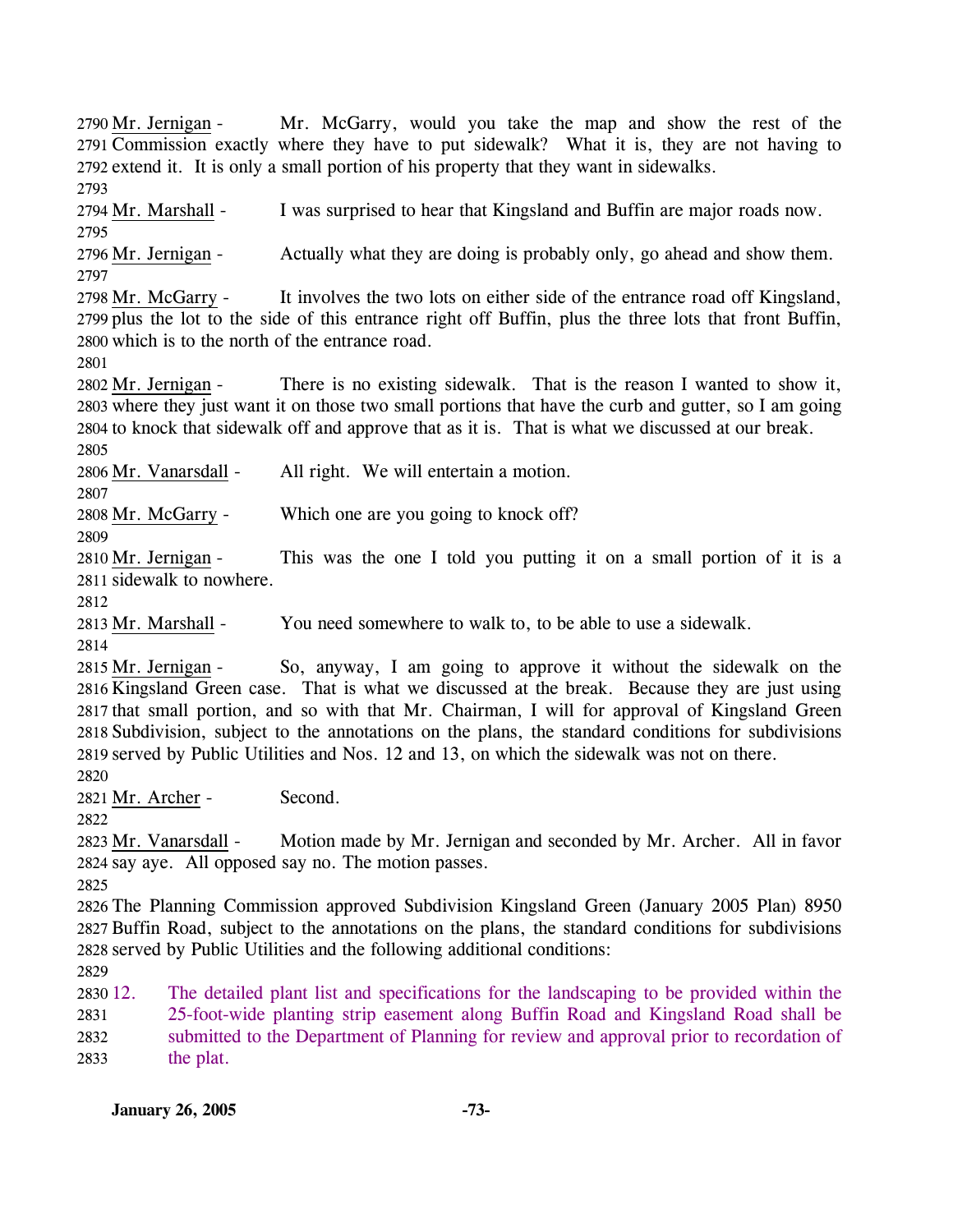2834 13. 2835 2836 13. Prior to requesting recordation, the developer shall furnish a letter from Dominion Virginia Power stating that this proposed development does not conflict with its facilities.

2837

### 2838 **SUBDIVISION**

2839

Roundabout Estates (January 2005 Plan) 9421 Varina Road **Engineering Design Associates for Ralph & Judith Allen:**  The 88.14-acre site proposed for a subdivision of 61 singlefamily homes is located at 9421 Varina Road, approximately 2,000 feet south of Kingsland Road on parcels 817-674-9022 and 816-674-7114. The zoning is A-1, Agricultural District. Individual well and septic tank/drainfield. **(Varina) 61 Lots** 

2840

Is there anyone in the audience in opposition or on behalf of Roundabout 2842 Estates? No opposition. Mr. McGarry. 2841 Mr. Vanarsdall -

2843

Like the previous case, there are no site issues and staff is recommending 2845 a sidewalk along Varina Road where there is curb and gutter. This is condition No. 14 on 2846 your addendum. I'd be happy to answer any questions. 2844 Mr. McGarry -

2847

Any questions for Mr. McGarry by Commission members? Do you 2849 want to hear from the applicant, Mr. Jernigan? 2848 Mr. Vanarsdall -

2850

Now on this case, this is a little bit different. The distance across there is 2852 shorter, plus all of those lots all the way on Varina Road are improved. Most of this property 2853 has been unimproved, so we do have a chance. Those properties improved along Varina Road, 2854 we can have sidewalks put in with that development. So, on this case I do want the 4-foot 2855 sidewalk along Varina Road and I spoke to Courtney and she is willing to accept it that way, 2856 and if the developer so feels he does not want to do it, then they will have to come back for a 2857 change. 2851 Mr. Jernigan -

2858

2859 Mr. McGarry - For reconsideration.

2860

With that, I will move for approval of Roundabout Estates Subdivision 2862 (January 2005 Plan), subject to the annotations on the plans, the standard conditions for 2863 subdivisions not served by Public Utilities and the conditions Nos. 11, 12 and 13, with the 2864 addition of annotation of 4-foot sidewalks. 2861 Mr. Jernigan -

2865

2866 Mrs. Ware - Second.

2867

Motion made by Mr. Jernigan and seconded by Mrs. Ware. All in favor 2869 say aye. All opposed say no. The motion passes. 2868 Mr. Vanarsdall -

2870

2871 Mr. Marshall abstained from voting on this case.

2872

**January 26, 2005 -74-**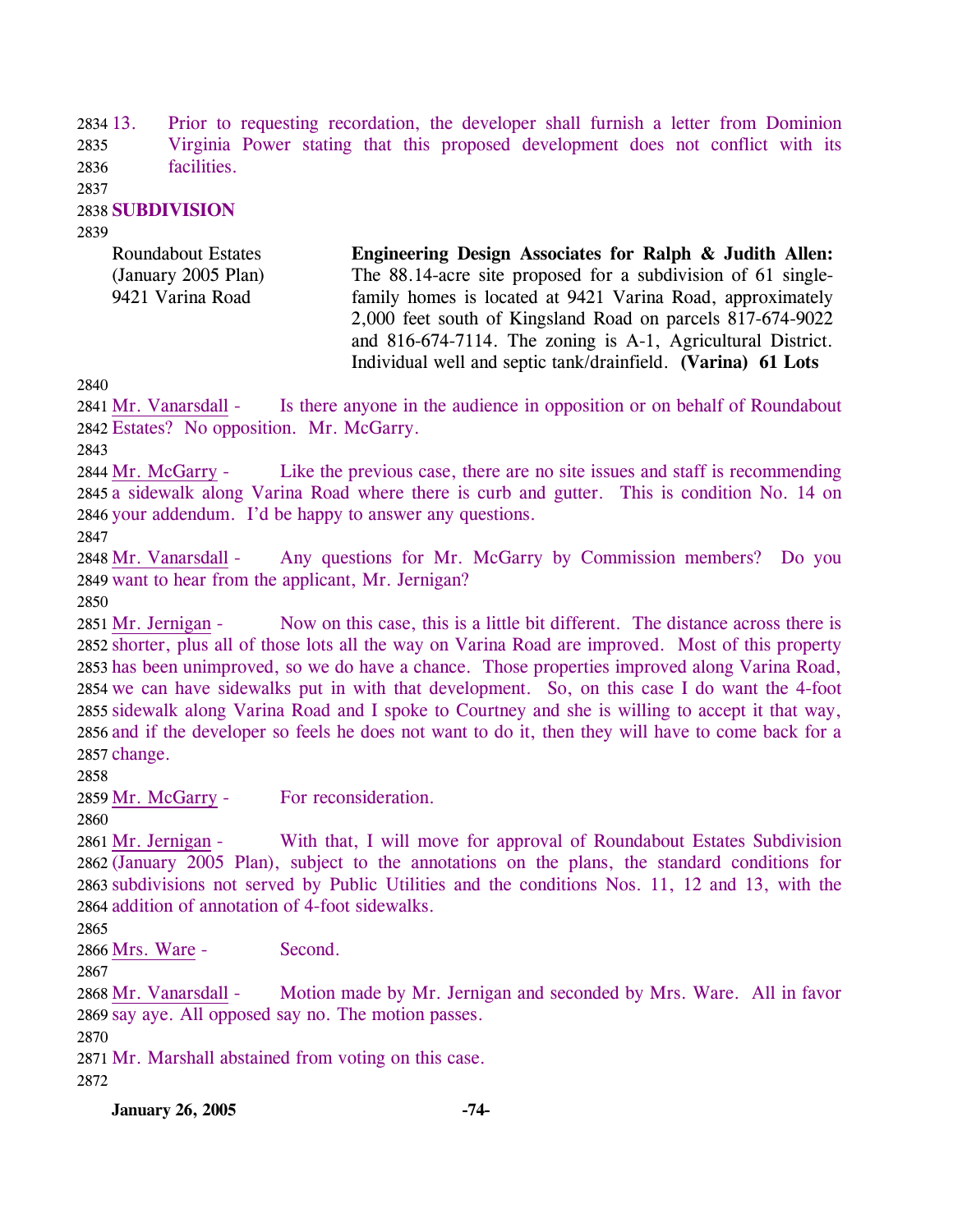The Planning Commission approved Roundabout Estates (January 2005 Plan) 9421 Varina Road, subject to the annotations on the plans, the standard conditions for subdivisions not served by Public Utilities and the following additional conditions, plus the annotation of 4-foot sidewalks:

2877

2878 11. 2879 11. The detailed plant list and specifications for the landscaping to be provided within the 25-foot-wide planting strip easement along Varina Road and I-295 shall be submitted to

2880 the Department of Planning for review and approval prior to recordation of the plat.

2881 12. Each lot shall contain at least one acre.

2882 13. 2883 2884 13. Prior to requesting recordation, the developer shall furnish a letter from Dominion Virginia Power stating that this proposed development does not conflict with its facilities.

2885

### 2886 **SUBDIVISION**

2887

| Westin              | Youngblood, Tyler & Associates, P.C. for HHHunt                    |  |  |  |
|---------------------|--------------------------------------------------------------------|--|--|--|
| (January 2005 Plan) | <b>Corporation:</b> The 49.91-acre site proposed for a subdivision |  |  |  |
| - Axe Handle Lane   | of 34 single-family homes is located at the northern terminus      |  |  |  |
|                     | of Axe Handle Lane on parcel 732-774-7514. The zoning is A-        |  |  |  |
|                     | 1, Agricultural District. Individual well and septic               |  |  |  |
|                     | tank/drainfield. (Three Chopt) 34 Lots                             |  |  |  |

2888

Anyone in opposition to Westin in the Three Chopt District? No 2890 opposition. Mr. Wilhite. 2889 Mr. Vanarsdall -

2891

Thank you. On January 1 this land was impacted by the Goochland-2893 Henrico boundary adjustment. Originally, roughly half or more of this property was in 2894 Goochland County until January 1. It is now currently all in Henrico. Staff has completed its 2895 review at this time and we can recommend approval of this subdivision. 2892 Mr. Wilhite -

2896

2897 Mr. Vanarsdall - Any questions of Mr. Wilhite from Commission members? No questions.

2899

Mr. Chairman, I move approval of Westin Subdivision (January 2005) 2901 Plan) – Axe Handle Lane, subject to standard conditions for subdivisions not served by Public Utilities and additional conditions Nos. 11 and 12. 2902 2900 Mr. Marshall -

2903

2904 Mr. Jernigan - Second.

2905

Motion made by Mr. Marshall and seconded by Mr. Jernigan. All in 2907 favor say aye. All opposed say no. The motion passes. 2906 Mr. Vanarsdall -

2908

2909 The Planning Commission approved Subdivision Westin (January 2005 Plan) – Axe Handle 2910 Lane, subject to the standard conditions for subdivisions not served by Public Utilities and the 2911 following additional conditions: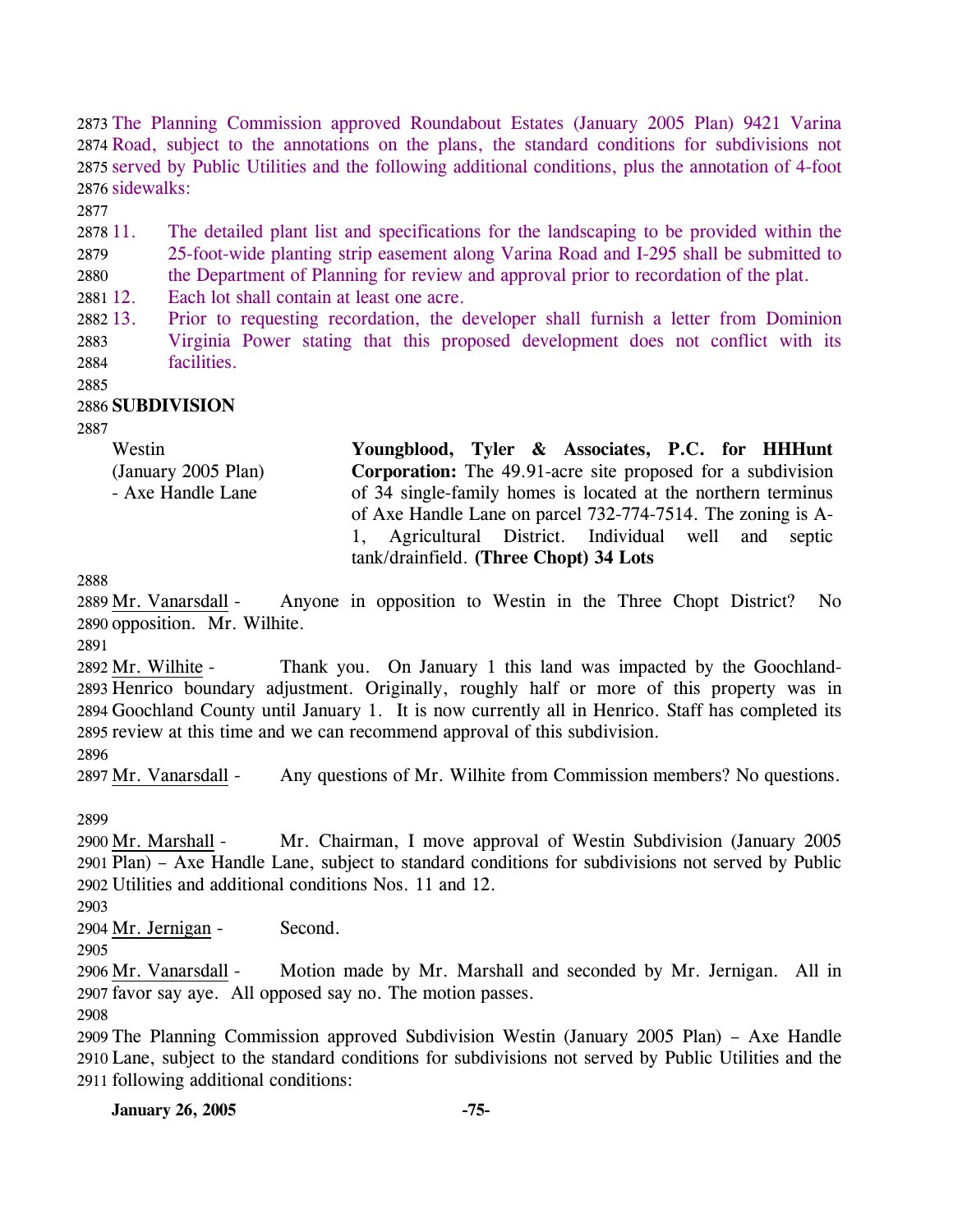2912 11. 2913 2914 2915 2916 2917 2918 2919 11. Any future building lot containing a BMP, sediment basin or trap and located within the buildable area for a principal structure or accessory structure, may be developed with engineered fill. All material shall be deposited and compacted in accordance with the Virginia Uniform Statewide Building Code and geotechnical guidelines established by a professional engineer. A detailed engineering report shall be submitted for the review and approval by the Building Official prior to the issuance of a building permit on the affected lot. A copy of the report and recommendations shall be furnished to the Directors of Planning and Public Works.

2920 12. 2921 2922 The status of the existing "old roads" shown on the subdivision plat shall be resolved to the satisfaction of the County Attorney and the Director of Planning prior to the recordation of a plat containing any impacted lots.

2923

### 2924 **SUBDIVISION (Deferred from the December 15, 2004, Meeting)**

2925

| Moudilos and Winterfield Road Development, LLC: The          |
|--------------------------------------------------------------|
|                                                              |
| 29.683-acre site proposed for a subdivision of 20, single-   |
| family homes is located on the west line of Pouncey Tract    |
| Road, approximately 2,975 feet north of the intersection of  |
| Nuckols Road and Pouncey Tract Road on parcel 734-776-       |
| 1774. The zoning is A-1, Agricultural District. County water |
|                                                              |
|                                                              |

2926

Is anyone in the audience in opposition to Morgan Pointe in the Three 2928 Chopt District? No opposition. Mr. Strauss. 2927 Mr. Vanarsdall -

2929

Thank you, Mr. Chairman. I will try and be expeditious myself. All 2931 agencies are recommending approval of this subdivision. Staff has nothing to add at this point. 2932 Staff is recommending conditional approval subject to the annotated plan and standard 2933 conditions. Thank you. 2930 Mr. Strauss -

2934

2935 Mr. Vanarsdall - Any questions for Mr. Strauss?

2936

I move approval of Subdivision Morgan Pointe (October 2004 Plan) 2938 subject to the standard conditions for subdivisions served by public water and not public sewer, 2939 and conditional conditions Nos. 5 Amended and 11 through 15. 2937 Mr. Marshall -

2940

2941 Mr. Jernigan - Second.

2942

Motion made by Mr. Marshall and seconded by Mr. Jernigan. All in 2944 favor say aye. All opposed say no. The motion passes. 2943 Mr. Vanarsdall -

2945

2946 The Planning Commission approved Subdivision Morgan Pointe (October 2004 Plan), subject 2947 to the standard conditions for subdivisions served by public water and not public sewer and the 2948 following additional conditions:

**January 26, 2005 -76-**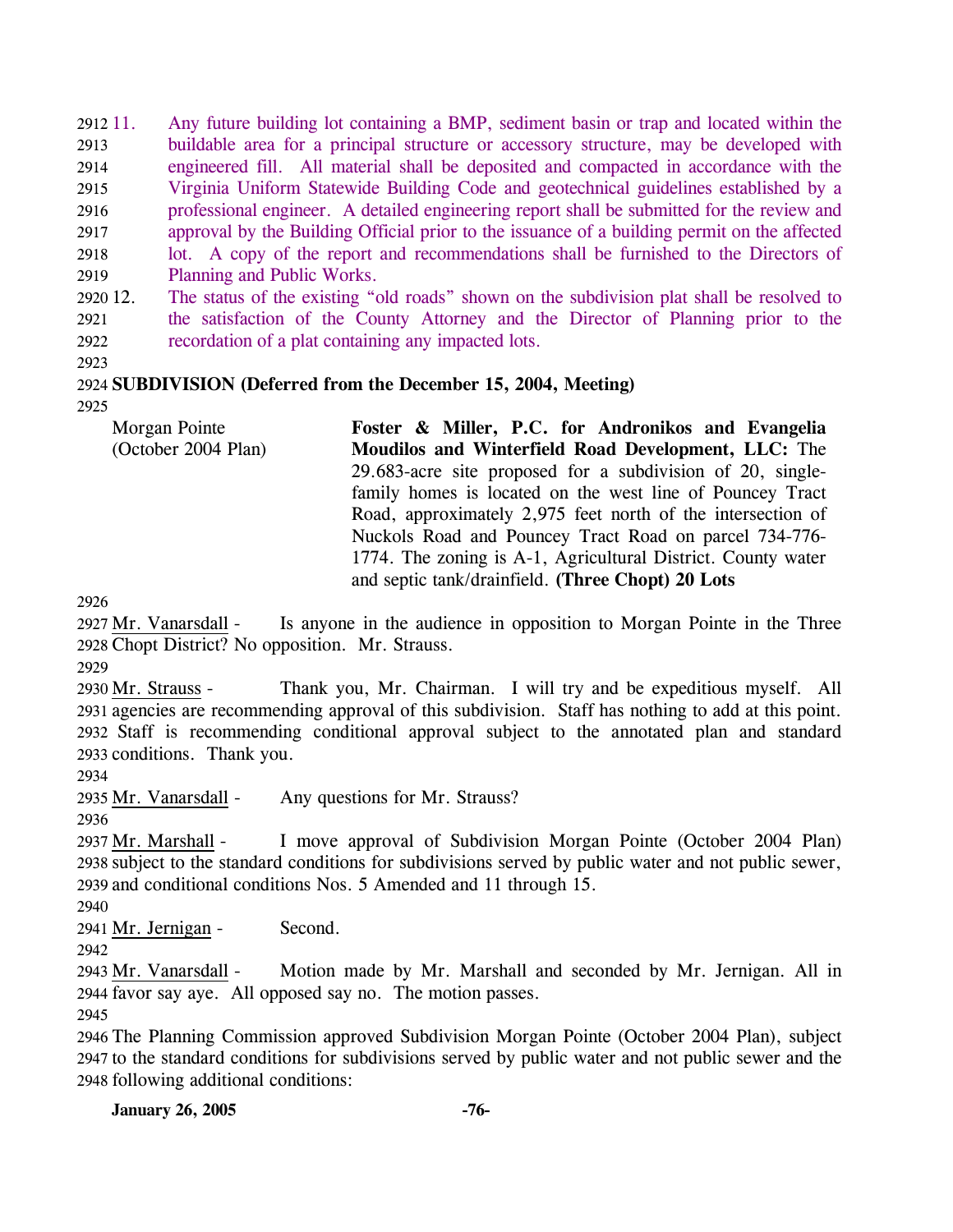2949 5. 2950 2951 2952 2953 2954 2955 2956 **AMENDED** – This approval is of the conditional plat only. Final approval of the plat shall not be granted until such time as the Virginia Department of Health has granted approval for sewage disposal on all lots or until a final plat is prepared that conspicuously indicates all lot(s) not receiving Virginia Department of Health approval for sewage disposal, and which states that there shall be no construction on lots without such approval. Details of approved sewage disposal systems and reserved area for such systems shall be included with the final construction plan prior to construction plan approval.

- 2957 11. 2958 2959 2960 The detailed plant list and specifications for the landscaping to be provided within the 25foot-wide planting strip easement along the west side of Pouncey Tract Road shall be submitted to the Department of Planning for review and approval prior to recordation of the plat.
- 2961 12. 2962 Any necessary offsite drainage easements must be obtained prior to approval of the construction plan by the Department of Public Works. .
- 2963 13. 2964 2965 2966 2967 2968 2969 2970 Any future building lot containing a BMP, sediment basin or trap and located within the buildable area for a principal structure or accessory structure, may be developed with engineered fill. All material shall be deposited and compacted in accordance with the Virginia Uniform Statewide Building Code and geotechnical guidelines established by a professional engineer. A detailed engineering report shall be submitted for the review and approval by the Building Official prior to the issuance of a building permit on the affected lot. A copy of the report and recommendations shall be furnished to the Directors of Planning and Public Works.
- 2971 14. 2972 2973 2974 2975 14. A plan shall be submitted prior to recordation of the plat showing the buildable area for each lot to properly recognize the limitations for dwelling unit dimensions and setbacks. Buildable area is that area within which a dwelling unit may legally be located considering the front yard, side yard, and rear yard setback requirements of Chapter 24, of the Henrico County Code.
- 2976 15. 2977 2978 2979 2980 2981 15. Prior to requesting the final approval, a draft of the covenants and deed restrictions for the maintenance of the common area by a homeowners association shall be submitted to the Department of Planning for review. Such covenants and restrictions shall be in form and substance satisfactory to the County Attorney and shall be recorded prior to recordation of the subdivision plat.

# 2982 **SUBDIVISION**

2983

Arbil Acres (January 2005 Plan) - Mill Road

**Foster & Miller, P.C. for William E. Elmore, Sr., and Arbill Investments, L.C.:** The 68.78-acre site proposed for a subdivision of 50 single-family homes is located approximately 1,500 feet east of Chickahominy Branch Drive along the north line of Mill Road on parcels 767-777-9367 and 768-774-4492. The zoning is R-1AC, One-Family Residence District (Conditional). County water and sewer. **(Brookland) 50 Lots** 

2984

**January 26, 2005 -77-**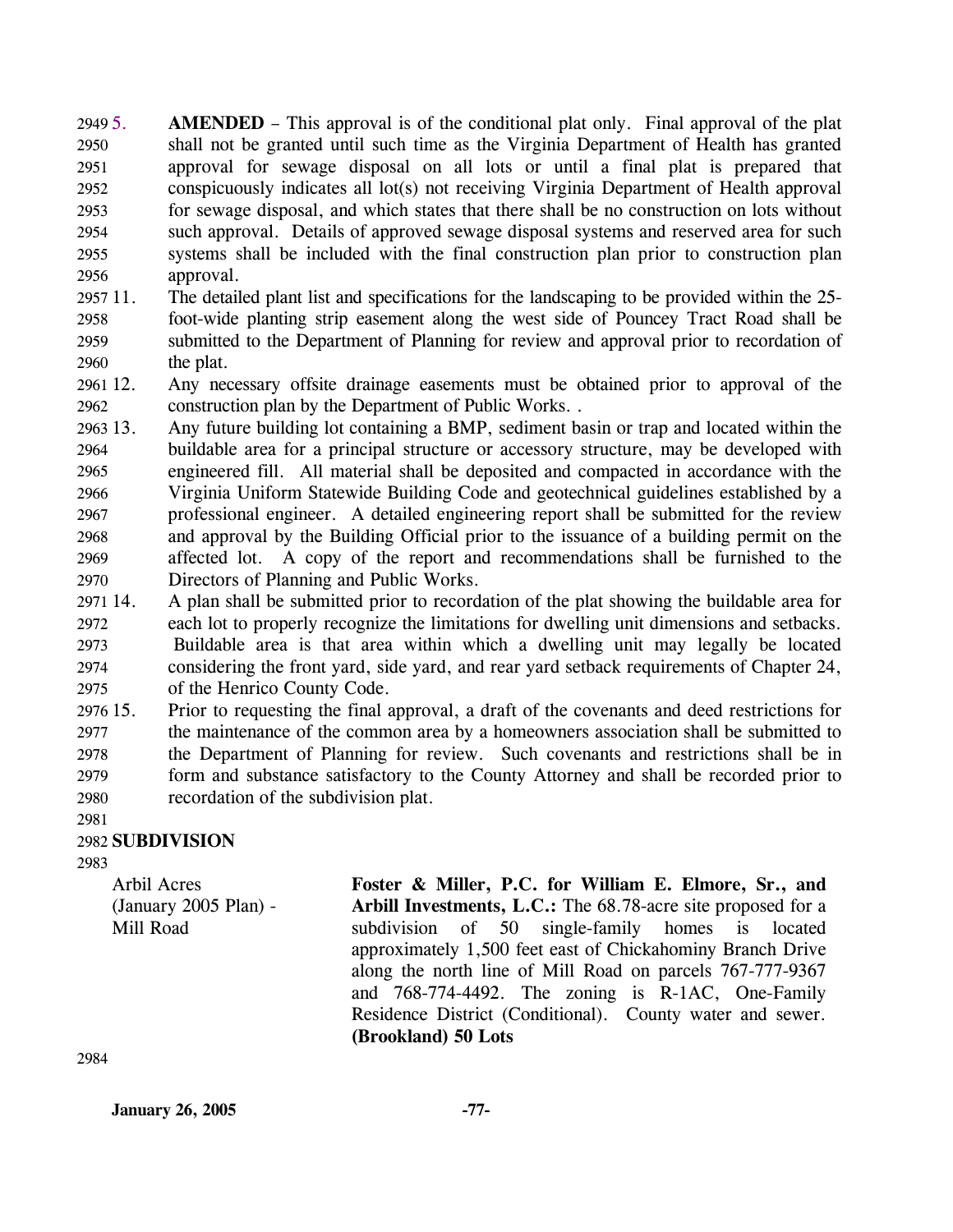2985 Mr. Vanarsdall - Mr. Wilhite. Is anyone in the audience in opposition to this case? None.

2987

We had a subdivision just approved in September on this property. It was 2989 for A-1 and 43 lots. Since this time, the property has been rezoned to R-1A, hence the revised 2990 subdivision plan for 50 lots and shown to be on public water and sewer. We just handed out a 2991 copy of the original staff plan with some annotations deleted, referring to the existing dwellings 2992 that is on this property. On your addendum on page 6, staff is recommending approval with 2993 the deletion of Conditions No. 14 and 18 on your addendum. Also included in your packet is a 2994 revised copy of the entrance feature that was shown at the time of rezoning. Staff can 2995 recommend approval of the plan with the revised annotations and conditions. 2988 Mr. Wilhite -2996

Mr. Wilhite, I haven't seen this. Is the entrance going to be 18 feet over 2998 on each side? Is that what it is now? 2997 Mr. Vanarsdall -

2999

The County has an 80-foot right-of-way. The exact dimensions of the 3001 road and the islands in the medians are going to be worked out at the time of construction plan 3002 approval to accommodate the landscaping. 3000 Mr. Wilhite -

3003

Mr. Vanarsdall, Kevin is right in that it is being shown now as an 80-3005 foot right-of-way. That may very likely be reduced. We may not need the full 24 feet of 3006 ingress and 24 feet of egress. That likely will go down to 18 feet on each side and the median, 3007 likewise, can be reduced in size. All this can take place so as to allow the necessary plantings and signage that they place within that allocated 80 feet, so that all worked out. 3008 3004 Mr. Silber -3009

3010 Mr. Vanarsdall - What assurance do I have that it is not coming back?

3011

You have my assurance it is not coming back. If you have a concern 3013 with that, we can make an annotation on the plan that... 3012 Mr. Silber -

3014

I'd like to make an annotation on the plan that it will be 18 in and 18 out 3016 and I don't know what the median strip in the middle would work out to. 3015 Mr. Vanarsdall -

3017

3018 Mr. Silber - I think that could be reduced to 14 feet.

3019

Phil, do you want to come forward? You don't have to go over the case. Just tell me what... 3021 3020 Mr. Vanarsdall -

3022

For the record my name is Philip Parker, Atack Properties. Randy is 3024 correct. We would reduce the boulevard portion of the roadway. The entrance lane would be 18 feet in width and the exit lane 18 feet in width. The median would be reduced to 14 feet so 3025 3026 that we can accommodate the landscaping on the shoulders of the road. The County Department of Public Works Maintenance Agreement would be necessary. We are obligated to 3027 3028 do so. 3023 Mr. Parker -

3029 Mr. Vanarsdall - OK. Thank you. Any questions for Mr. Wilhite from the Commission

**January 26, 2005 -78-**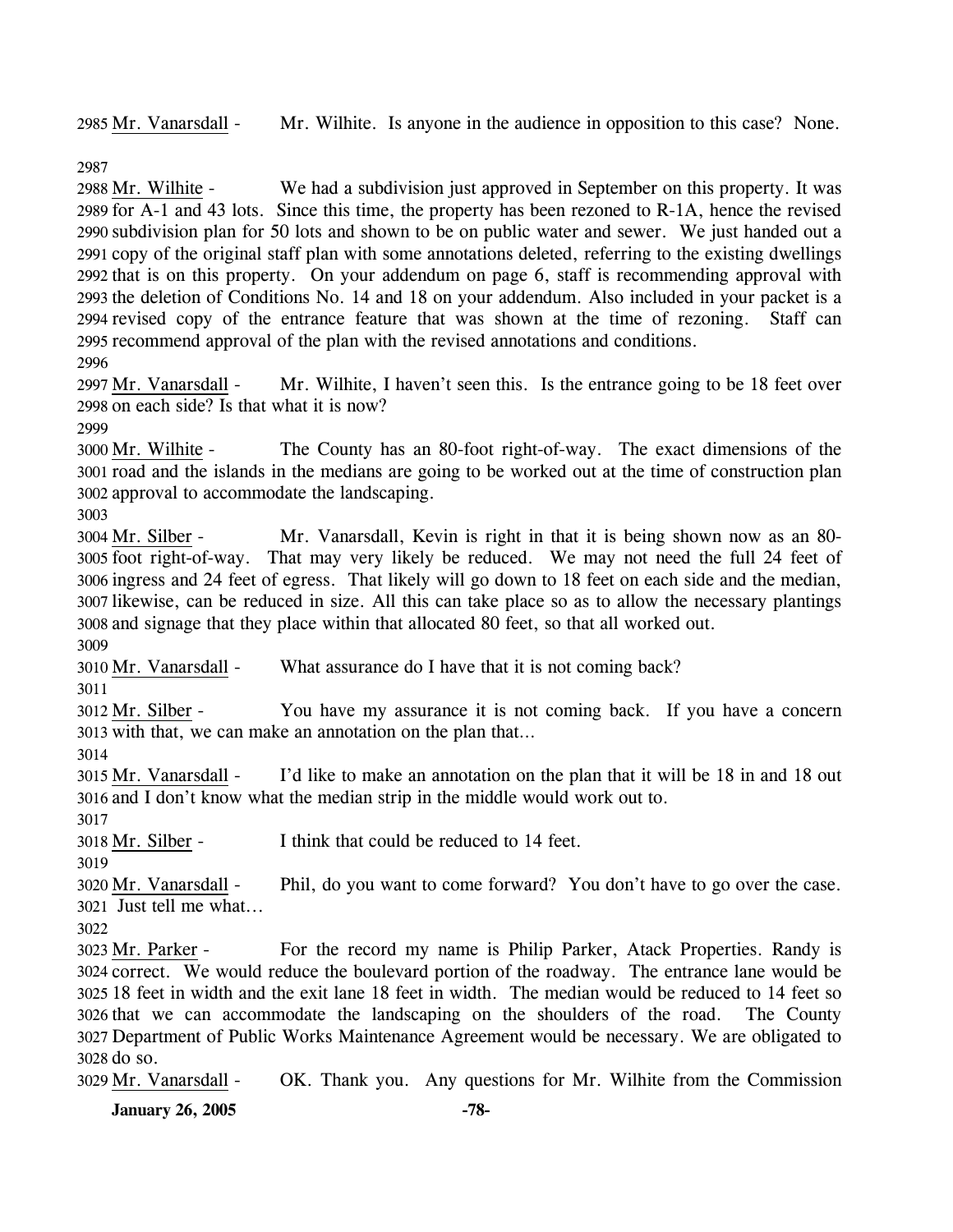3030 members? 3031 Mr. Wilhite, you are removing No. 18 that has to do with the existing 3033 dwelling. 3032 Mrs. Ware -3034 Yes. The intention is that the utilities would be stubbed to the property 3036 line, but there would be no requirement for hook up to the existing dwelling at this point. 3035 Mr. Wilhite -3037 3038 Mrs. Ware - That would be up to the owner of the existing dwelling? 3039 3040 Mr. Wilhite - Yes. 3041 All right. Thank you, Kevin. I move that Arbil Acres (January 2005) Plan) – Mill Road, be approved with standard conditions for subdivisions served by public 3043 3044 utilities, the annotations on the plan and I would like for the annotations on the plan to be what 3045 we talked about, 18 for the road and 14 in the middle, and conditions Nos. 12, 13, 14 deleted, 15, 16, 17, and 18 deleted, and 19. 3046 3042 Mr. Vanarsdall -3047 3048 Mr. Marshall - Second. 3049 Motion made by Vanarsdall and seconded by Mr. Marshall. All in favor 3051 say aye. All opposed say no. The motion passes. 3050 Mr. Vanarsdall -3052 3053 The Planning Commission approved Subdivision Arbil Acres (January 2005 Plan) – Mill Road, 3054 subject to the annotations on the plan, the standard conditions for subdivisions served by public 3055 utilities and the following additional conditions: 3056 3057 12. 3058 13. 3059 3060 3061 3062 3063 15. 3064 3065 3066 3067 Each lot shall contain at least 21,500 square feet, exclusive of the flood plain areas. 13. The limits and elevation of the 100-year frequency flood shall be conspicuously noted on the plat and construction plans and labeled "Limits of 100-year floodplain." Dedicate floodplain as a "Variable Width Drainage & Utilities Easement." The proffers approved as part of zoning case  $C$ -62C-04 shall be incorporated in this approval. 15. Prior to requesting the final approval, a draft of the covenants and deed restrictions for the maintenance of the common area by a homeowners association shall be submitted to the Department of Planning for review. Such covenants and restrictions shall be in form and substance satisfactory to the County Attorney and shall be recorded prior to recordation of the subdivision plat.

3068 16. 3069 3070 3071 3072 3073 3074 Any future building lot containing a BMP, sediment basin or trap and located within the buildable area for a principal structure or accessory structure, may be developed with engineered fill. All material shall be deposited and compacted in accordance with the Virginia Uniform Statewide Building Code and geotechnical guidelines established by a professional engineer. A detailed engineering report shall be submitted for the review and approval by the Building Official prior to the issuance of a building permit on the affected lot. A copy of the report and recommendations shall be furnished to the Directors of

**January 26, 2005 -79-**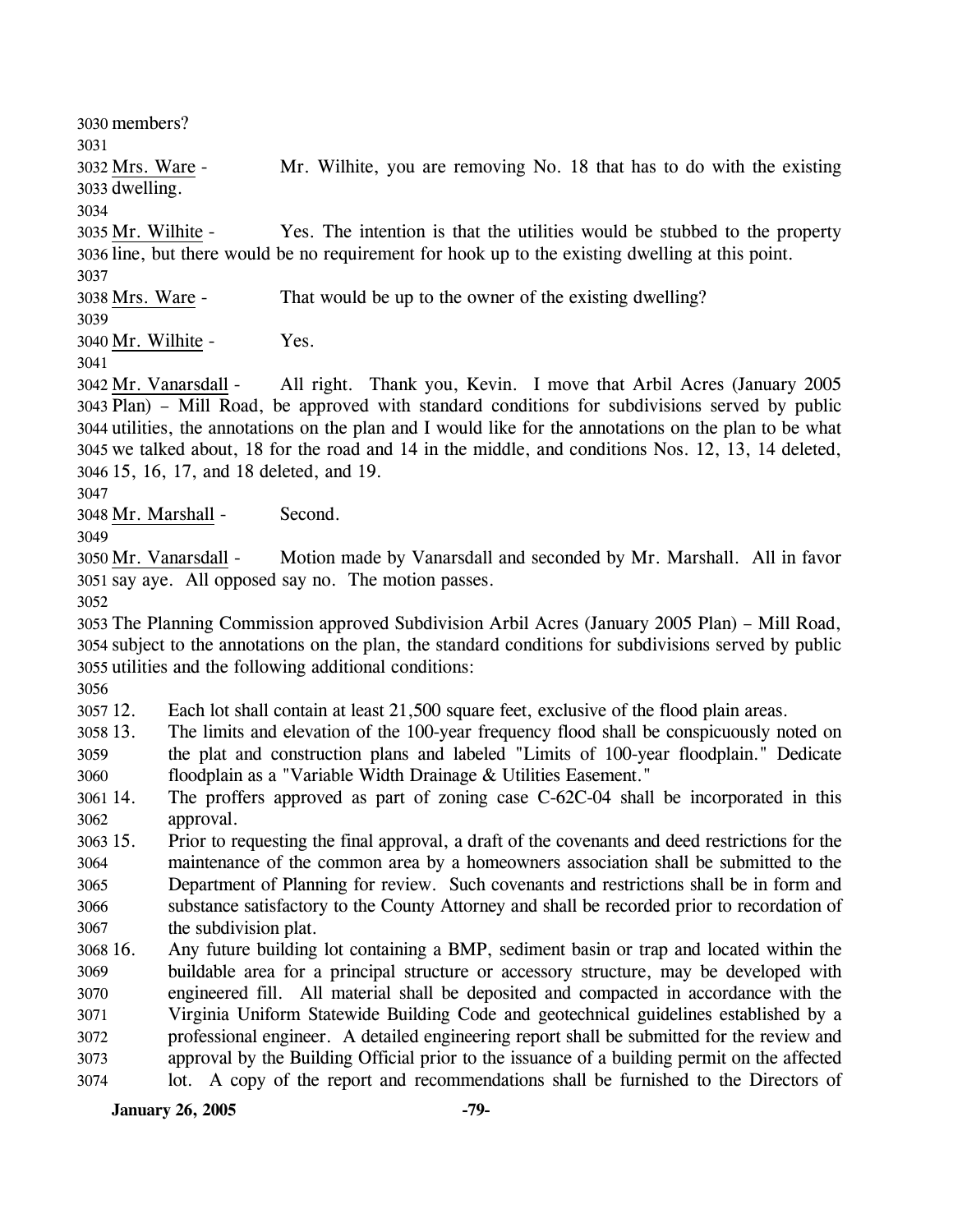3075 Directors of Planning and Public Works.

3076 17. 3077 The cul-de-sac at the end of the proposed street shall be designed large enough to accommodate any size Henrico County school bus.

3078

#### 3079 **SUBDIVISION**

3080

| Old Washington Place,   | Michael E. Doczi & Associates, PLLC for Alva F. Kinsey       |
|-------------------------|--------------------------------------------------------------|
| Section 2               | and Atack Properties: The 7.142-acre site proposed for a     |
| (January 2005 Plan) Old | subdivision of 13 single-family homes is located on the west |
| Washington Highway      | side of Old Washington Highway, approximately 200 feet       |
|                         | north of Haley's Hollow Road on parcels 771-769-3917 (part), |
|                         | 4349 and 5669. The zoning is R-2A, One-Family Residence      |
|                         | District. County water and sewer. (Brookland) 13 Lots        |

3081

3082 Mr. Vanarsdall - Is anyone in the audience in opposition? No opposition. Ms. Goggin. 3083

A revised annotated plan is being handed out to you now, and on Page 7 of 3085 the Hand Out Addendum, it shows that conditions 13 and 16 are deleted. Staff has completed its 3086 review of the proposed subdivision and can recommend conditional approval subject to the annotations on the revised plan, the standard conditions for developments of this type, and 3087 3088 conditions Nos. 12, 14, 15 and 17, as listed in the agenda. Philip Parker is here to represent the 3089 developer if you have any questions for him, and I would be happy to answer any questions the 3090 Commission may have. 3084 Ms. Goggin -

3091

Any questions for Ms. Goggin? I move that Old Washington Place, Section 2, be approved, with the annotations on the plans, standard conditions for subdivisions served by 3093 3094 public utilities and the following conditions, and on the Addendum we have two deleted, Condition 12, delete 13, Condition 14, 15, delete 16, and 17. 3095 3092 Mr. Vanarsdall -

#### 3096

3097 Mr. Marshall - Second.

3098

Motion made by Vanarsdall and seconded by Mr. Marshall. All in favor 3100 say aye. All opposed say no. The motion passes. 3099 Mr. Vanarsdall -

3101

3102 The Planning Commission approved Subdivision Old Washington Place, Section 2 (January 2005 3103 Plan) Old Washington Highway, subject to the annotations on the plans, the standard conditions 3104 for subdivisions served by public utilities and the following additional conditions:

3105

3106 12. 3107 The plan must be redesigned to provide at least the 80-foot minimum lot width required and as regulated by Chapter 24, of the Henrico County Code.

3108 13. 3109 Any necessary offsite drainage easements must be obtained prior to approval of the construction plan by the Department of Public Works.

3110 14. 3111 3112 14. Any future building lot containing a BMP, sediment basin or trap and located within the buildable area for a principal structure or accessory structure, may be developed with engineered fill. All material shall be deposited and compacted in accordance with the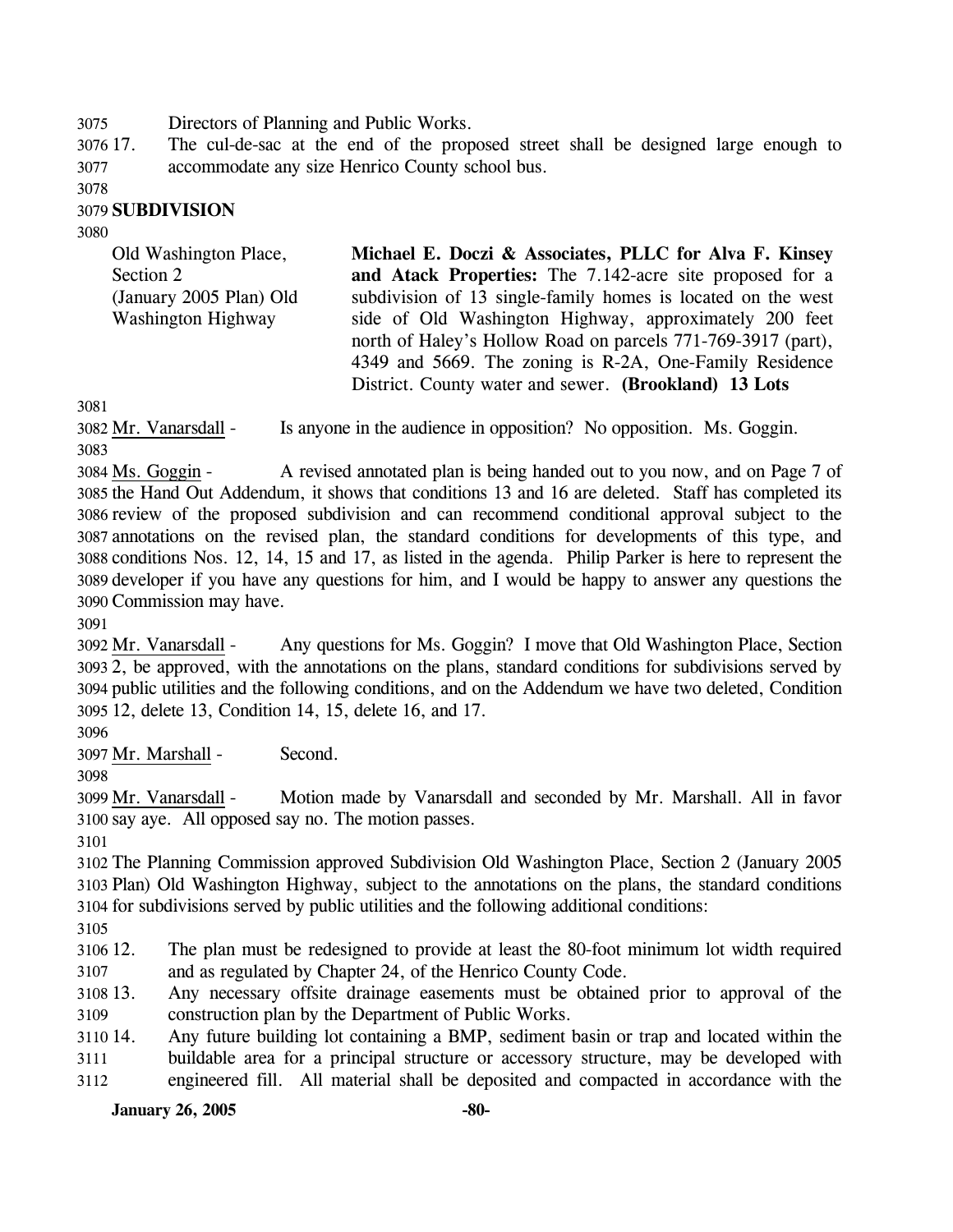3113 3114 3115 3116 3117 Virginia Uniform Statewide Building Code and geotechnical guidelines established by a professional engineer. A detailed engineering report shall be submitted for the review and approval by the Building Official prior to the issuance of a building permit on the affected lot. A copy of the report and recommendations shall be furnished to the Directors of Planning and Public Works.

3118 15. 3119 3120 3121 15. Prior to final subdivision approval, legal status for the abandoned roadbed must be provided to the satisfaction of the County Attorney and the Director of Planning. The existing private road shall be held in reserved unless all parties having legal interest give consent for road to be removed or provide a quit claim deed.

3122

That completes the plans on the agenda. The next item would be a public 3124 hearing to consider an amendment to the Brook Road Commercial Area by modifying the Land 3125 Development Guide to expand the Special Strategy Area, and Mr. Marlles is here to present the staff's position on this, and the crowds that are here will probably want to speak to the public 3126 3127 hearing. 3123 Mr. Silber -

# 3129 **PUBLIC HEARING: Comprehensive Plan Amendment for the Brook Road Commercial**  3130 **Area**

3131

3128

Before John starts, I don't know if you have had the pleasure of having 3133 appraised some redevelopment property, but it certainly is going well, John. 3132 Mr. Vanarsdall -

3134

Thank you, Mr. Chairman. By my reckoning I have seven minutes. Good 3136 morning, Mr. Chairman, and members of the Commission. This morning's public hearing is to 3137 consider a proposed amendment to the County's Comprehensive Plan that would expand the 3138 existing redevelopment corridor along Brook Road and would also incorporate design guidelines 3139 for new development. This amendment was one of the major recommendations of the Brook 3140 Road Enhancement Study that was undertaken by the County and a consultant several years ago. 3141 The proposed amendment consists of three components. The first part of the amendment would 3142 involve a revision to Map A of Henrico 2010 Development Guide. This amendment would simply expand the redevelopment corridor to include the area between Parham Road and Azalea 3143 Avenue along Brook Road. The second part of the amendment would incorporate both strategies 3144 3145 and design guidelines based on the Brook Road Enhancement Study and would cover such areas 3146 as organization, business recruitment, sidewalks, landscaping and buffers. The third part of the 3147 amendment would revise the index of Special Strategy Areas by type, by including a description 3148 of the expanded redevelopment corridor. A work session to review the proposed amendments 3149 was conducted with the Planning Commission on December 15, 2004, and I do have copies of the 3150 draft amendment that was reviewed at that point, if anybody either in the audience or on the 3151 Commission would like to review that. The Brook Road Business Association has been briefed 3152 on the proposed amendment, actually on several occasions. Notices of the Planning 3153 Commission's work session that was held on December 15 and today's public hearing have been 3154 sent to the Brook Road Business Association and the North Chamberlayne Civic League, which is 3155 the residential neighborhood group that covers this area. With that, I'd be happy to answer any Staff is recommending that the Commission approve a motion recommending 3157 approval of the expansion of the existing RC-4 Redevelopment Corridor on Brook Road and 3135 Mr. Marlles -3156 questions.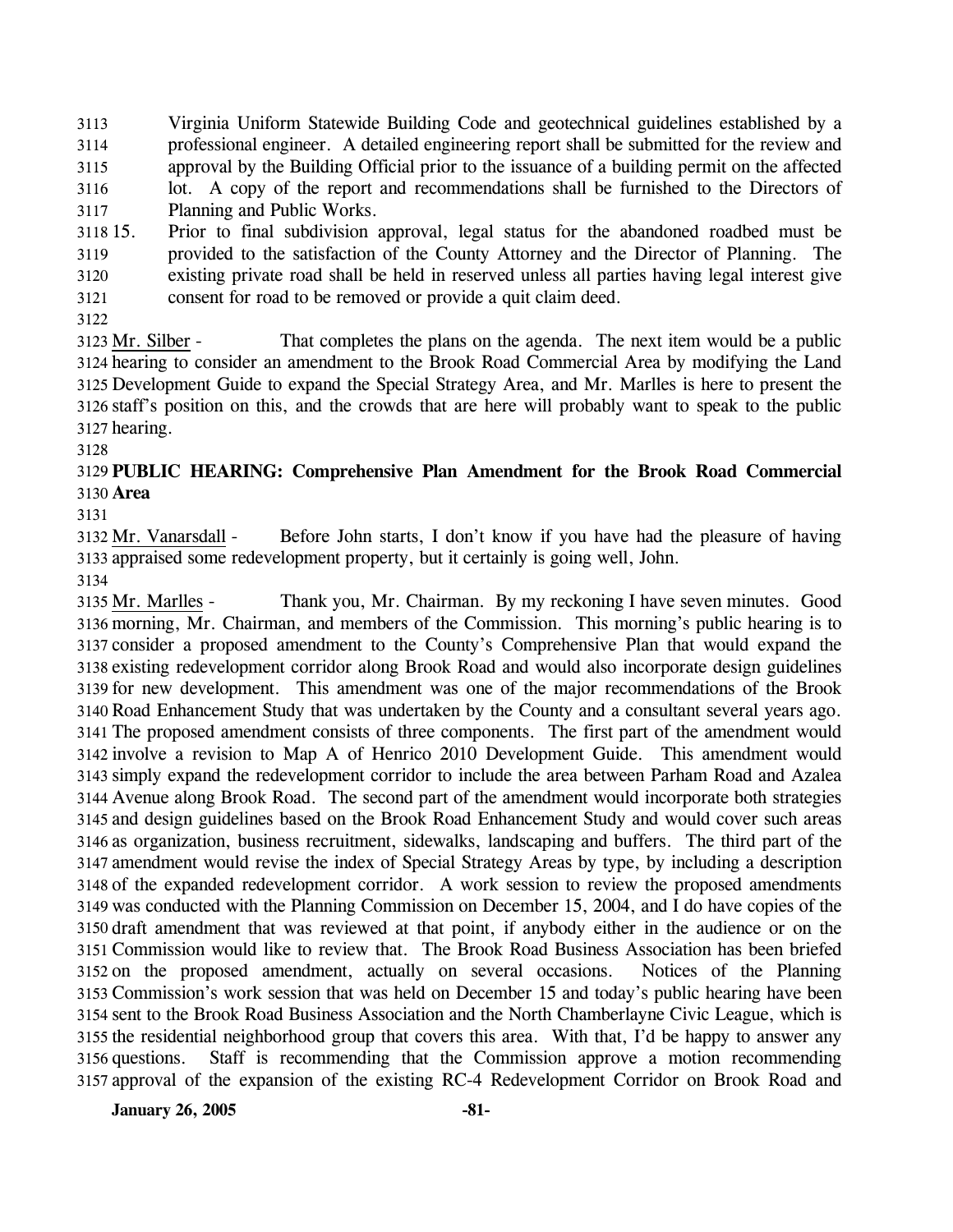3158 forwarding the proposed amendment to the Board for review and consideration. Thank you. 3159

3160 Mr. Marshall - You've got five minutes for rebuttal.

3161

This is a public hearing. Would anyone in the audience like to speak? No 3163 one in the audience wants to speak. Thank you, John. Nice having you with us. We'll buy you 3164 lunch if you stay around. 3162 Mr. Vanarsdall -

3165

Members of the Commission, we will need to have a recommendation on 3167 your behalf to the Board of Supervisors for this proposed amendment. 3166 Mr. Silber -

3168

3170

3169 Mr. Vanarsdall - Mr. Archer.

3171 Mr. Archer - Mr. Chairman, I move approval of Mr. Marlles' recommendation.

3172

3173 Mrs. Ware - Second.

3174

Motion made by Mr. Archer and seconded by Mrs. Ware. All in favor 3176 say aye. All opposed say no. The ayes have it. The motion is approved. 3175 Mr. Vanarsdall -

3177

Next on the Agenda would be the approval of the minutes. If you recall, it 3179 was one long day in December, on December 15. We had a daytime meeting and an evening 3180 meeting. There are two sets of minutes. 3178 Mr. Silber -

3181

3182 Mr. Vanarsdall - Mr. Archer read them.

3183

I just read what I said. I want to add one correction to the day minutes, 3185 and it was at the end of line 1085. It should be expressing instead of expression. That was about 3186 the lady that said we might find her dead on the back porch. Remember that? 3184 Mr. Archer -

3187

3188 Mr. Silber - Yes, I remember that.

3189

And in the evening minutes on page 35, line 1365, it should be effect 3191 instead of affect, and page 67 on line 2710, it should be allay and not delay. 3190 Mr. Archer -

3192

I assumed that you all do. He is the one who has caught a few mistakes. 3194 Mr. Archer, I appreciate that. Are there any others? 3193 Mr. Silber -

3195

3196 Mr. Vanarsdall - All right. We need a motion and a second.

3197

3198 Mr. Jernigan - So moved.

3199 Mr. Marshall - Second.

3200

Motion made by Mr. Jernigan and seconded by Mr. Marshall. All in 3202 favor say aye. All opposed say no. The minutes are approved with the corrections noted. 3201 Mr. Vanarsdall -

**January 26, 2005 -82-**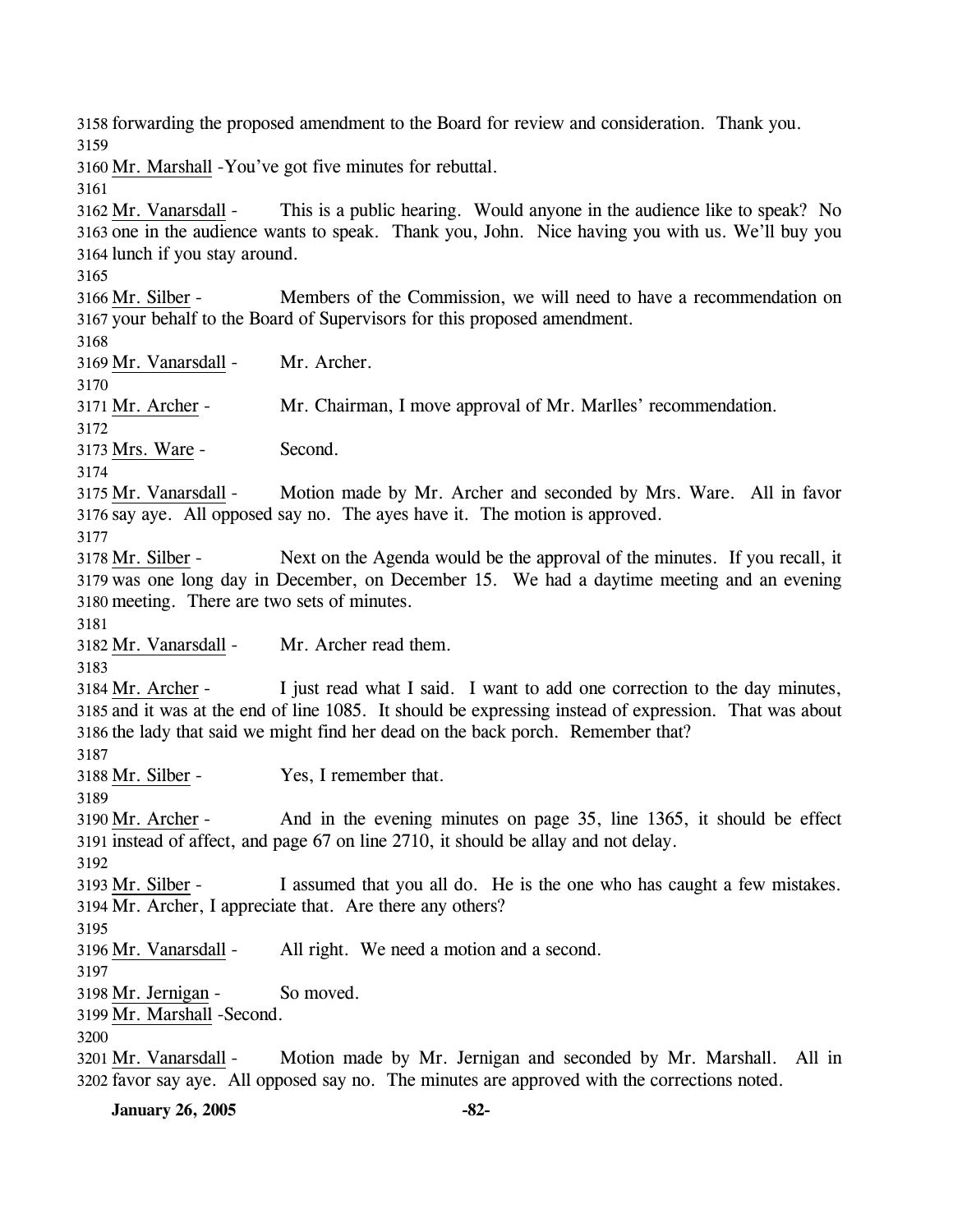3203

Next on the agenda would be a Discussion Item from the Director of 3205 Planning. I just wanted to remind you that there is a work session tomorrow. The Board of 3206 Supervisors is having a work session. You have been invited, as well, and you should have 3207 received a notice by now. 3204 Mr. Silber -

| 3208                         |                                                                                    |
|------------------------------|------------------------------------------------------------------------------------|
| 3209 Mr. Vanarsdall -        | I didn't receive anything.                                                         |
| 3210                         |                                                                                    |
| 3211 Mr. Silber -            | You haven't received a notice from the County Manager's office?                    |
| 3212                         |                                                                                    |
| 3213 Mr. Jernigan -          | Regina called everybody.                                                           |
| 3214                         |                                                                                    |
| 3215 Mr. Silber -            | OK. You were to be notified by the Manager's office, but I guess you have          |
| 3216 been so notified.       |                                                                                    |
| 3217                         |                                                                                    |
| 3218 Mr. Vanarsdall -        | Mr. Secretary, do you have anything else?                                          |
| 3219                         |                                                                                    |
| $2220$ M <sub>n</sub> Cilhon | I wonted to give you an eganda and ramind you. Dreakfact is at $0.20 \text{ s}$ m. |

I wanted to give you an agenda and remind you. Breakfast is at 8:30 a.m. 3221 and the work session begins at 9:00, and we hope to be completed by 2:00 p.m. We will start 3222 out with the Cash Proffer Program Staff Updates. We will then have discussion on the proposed 3223 Utility Policy by the Department of Public Utilities and we will finish up with a continued 3224 discussion on the A-1 Zoning Ordinance Amendment. We briefed the Board last night in a work 3225 session on the A-1 Ordinance Amendment. They had many questions and suggestions, and the 3226 Manager said he'd like to continue that discussion tomorrow afternoon to try to get some further 3227 guidance as to what the Board may want to do. I will share with you that it was the view of several Board members that they would like to see that Ordinance Amendment remanded back to 3228 3229 the Planning Commission and that they thought that it may be more appropriate to get this 3230 amendment out into the community by holding community meetings with various groups to 3231 further explain the Ordinance Amendment to try to educate the people more on what is being 3232 proposed, and the Board may ask that it be done with a different recommendation brought back to 3233 the Board. If you recall, the Planning Commission took action to delay this amendment until we 3234 complete the Comprehensive Plan and looking at possible ways of evaluating the Comprehensive 3235 Plan process and looking at other ordinance amendments that may be appropriate, but at this 3236 point the Commission may be requested to take a look at this in advance of that process. 3220 Mr. Silber -

| 3238                    |                                                                                                |
|-------------------------|------------------------------------------------------------------------------------------------|
| 3239 Mr. Jernigan -     | You want us to meet where there is no security?                                                |
| 3240                    |                                                                                                |
| 3241 Mr. Silber -       | Mr. Jernigan, staff will be with you. So there is your security. That                          |
| 3242 completes my part. |                                                                                                |
| 3243                    |                                                                                                |
|                         | 3244 Mr. Marshall -It is just a recommendation that we have more meetings than we already had, |
|                         | 3245 right? So we could bring it back and vote on an acreage and send it to them.              |
| 3246                    |                                                                                                |
| 3247 Mr. Jernigan -     | Randy, I know things that Jim and I, he asked someone on the staff and I                       |
|                         |                                                                                                |

**January 26, 2005 -83-**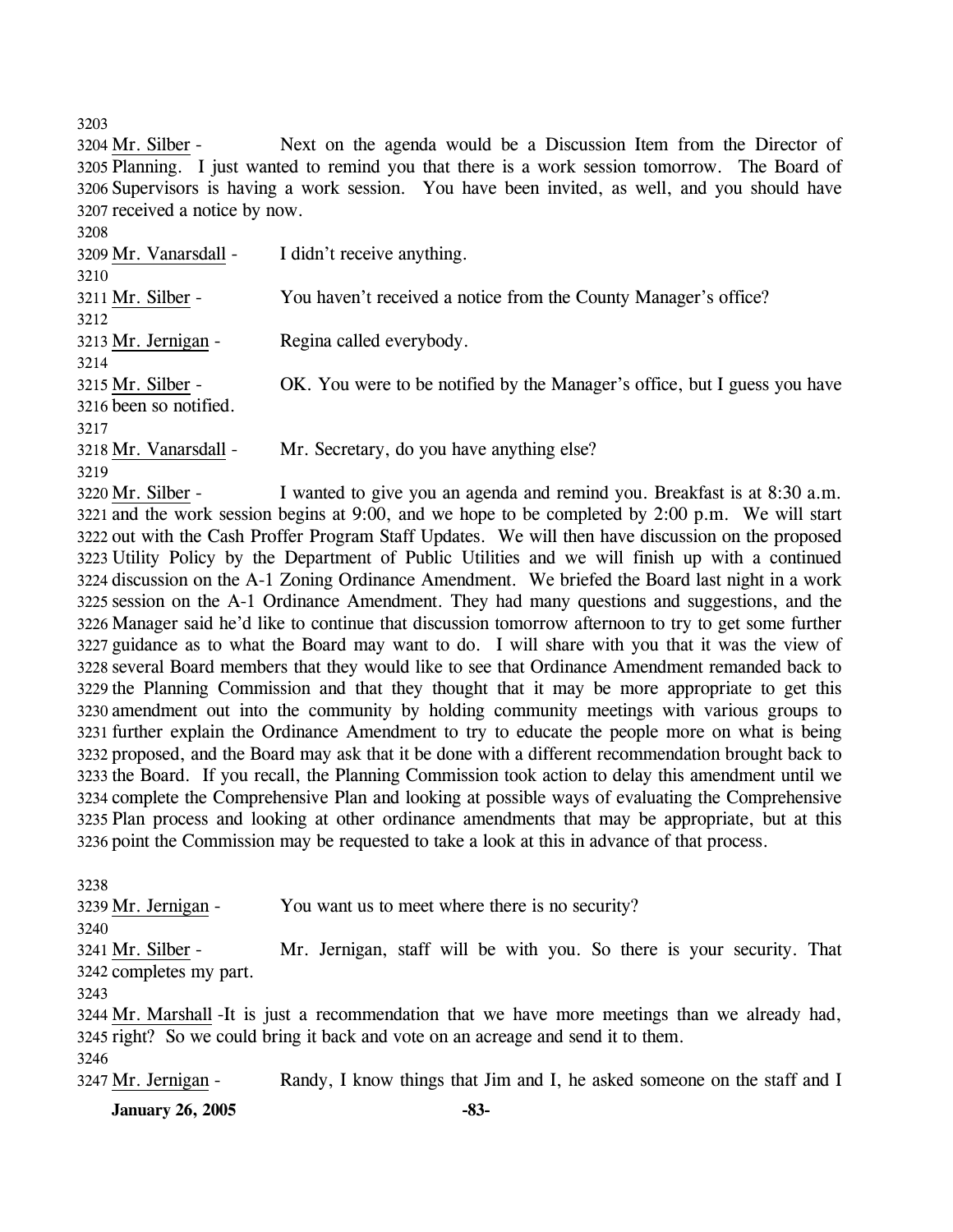3248 don't know who, but we wanted to find out the percentage of the land that first of all is owned by 3249 the County that is actually also in wetlands to see actually what buildable is left that is zoned A-1. 3250

We have put that map together. We don't have the acreage, but we have 3252 done a map, Mr. Jernigan, and provided that to Mr. Donati last night. It was a map that shows, 3253 when you remove all of the developed land, you remove the wetlands, the floodplains and 3254 environmental characteristics that it can't be built on, we took out areas that have plan approval, 3255 POD or conditional subdivision approval, and we took that out. We showed what land is still 3256 available for development. We have a map that shows that. 3251 Mr. Silber -

 $325 - 77$ 

| 3257                                            |                                                                                                         |
|-------------------------------------------------|---------------------------------------------------------------------------------------------------------|
| 3258 Mrs. Ware -                                | Will that be presented to us tomorrow?                                                                  |
| 3259                                            |                                                                                                         |
| 3260 Mr. Silber -                               | No.                                                                                                     |
| 3261                                            |                                                                                                         |
| 3262 Mr. Jernigan -                             | Well, it should be. We are discussing that and that is a main focus of what                             |
| 3263 is left out there.                         |                                                                                                         |
| 3264                                            |                                                                                                         |
| 3265 Mr. Silber -                               | We can provide a copy of that. We can bring a copy. It has only been                                    |
|                                                 | 3266 done for one district. It is a fact that it has not been done for the rest of the County and other |
|                                                 | 3267 areas of the County that have developable land. It is good for illustrative purposes. It shows     |
|                                                 | 3268 how much land is available. You will be surprised, I think. There is a fair amount of land in      |
|                                                 | 3269 Varina that is available for development. It jumps out at you.                                     |
| 3270                                            |                                                                                                         |
| 3271 Mr. Jernigan -                             | This is a pretty sensitive issue down my way.                                                           |
| 3272                                            |                                                                                                         |
| 3273 Mr. Vanarsdall -                           | What you are saying is they don't want us to wait.                                                      |
|                                                 | 3274 Mr. Marshall -It sounds like they want us to give them a number and say here it is.                |
| 3275 Mr. Silber -                               | You may want to talk to your Board members about this.                                                  |
| 3276 Mr. Vanarsdall -                           | We don't want to wait 18 months is what they are saying, and you can                                    |
| 3277 figure that out why they don't.            |                                                                                                         |
| 3278 Mr. Silber -                               | There will be further discussion about this tomorrow.                                                   |
| 3279 Mr. Vanarsdall -                           | I have a suggestion. The next time we have 42 cases, could you all send                                 |
|                                                 | 3280 them to us in a Ukrop's paper bag. Mine almost didn't make it. It was torn up, the dog got half    |
|                                                 | 3281 of it, and anyway, on a serious side, you all go by the place here this morning and pick up the ID |
| 3282 badge with your mug shot on it.            |                                                                                                         |
| 3283 Mr. Marshall -Job well done, Mr. Chairman. |                                                                                                         |
| 3284 Mr. Vanarsdall -                           | We are now first-class citizens. We can get in any door.                                                |

**January 26, 2005 -84-** 3285 Mr. Jernigan - I had to go upstairs last night and I had the Deputy, and she couldn't even